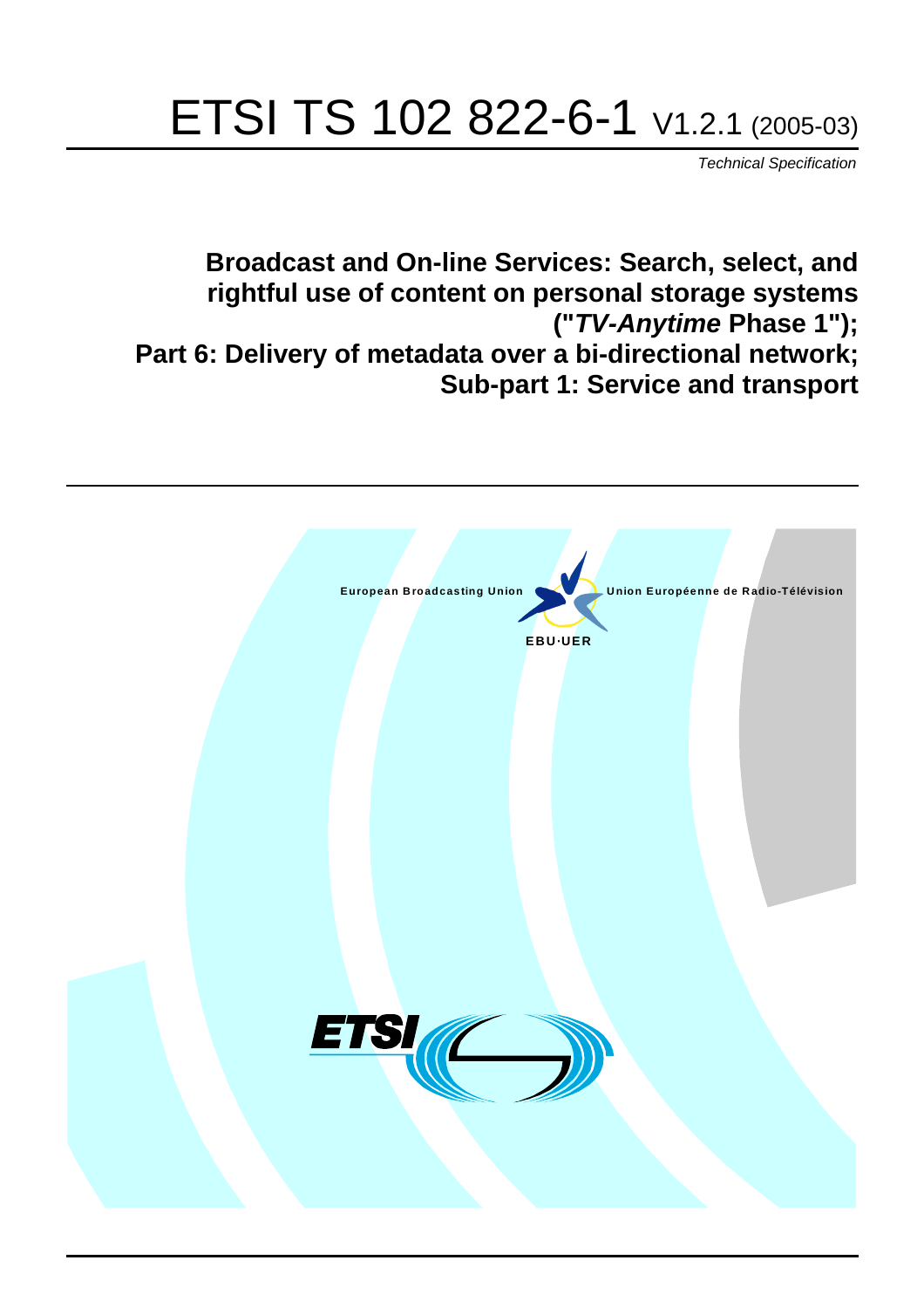Reference

RTS/JTC-TVA-PH1-10-1

Keywords

broadcasting, content, service, transport, TV, video

#### **ETSI**

#### 650 Route des Lucioles F-06921 Sophia Antipolis Cedex - FRANCE

Tel.: +33 4 92 94 42 00 Fax: +33 4 93 65 47 16

Siret N° 348 623 562 00017 - NAF 742 C Association à but non lucratif enregistrée à la Sous-Préfecture de Grasse (06) N° 7803/88

#### **Important notice**

Individual copies of the present document can be downloaded from: [http://www.etsi.org](http://www.etsi.org/)

The present document may be made available in more than one electronic version or in print. In any case of existing or perceived difference in contents between such versions, the reference version is the Portable Document Format (PDF). In case of dispute, the reference shall be the printing on ETSI printers of the PDF version kept on a specific network drive within ETSI Secretariat.

Users of the present document should be aware that the document may be subject to revision or change of status. Information on the current status of this and other ETSI documents is available at <http://portal.etsi.org/tb/status/status.asp>

If you find errors in the present document, please send your comment to one of the following services: [http://portal.etsi.org/chaircor/ETSI\\_support.asp](http://portal.etsi.org/chaircor/ETSI_support.asp)

#### **Copyright Notification**

No part may be reproduced except as authorized by written permission. The copyright and the foregoing restriction extend to reproduction in all media.

> © European Telecommunications Standards Institute 2005. © European Broadcasting Union 2005. All rights reserved.

**DECT**TM, **PLUGTESTS**TM and **UMTS**TM are Trade Marks of ETSI registered for the benefit of its Members. **TIPHON**TM and the **TIPHON logo** are Trade Marks currently being registered by ETSI for the benefit of its Members. **3GPP**TM is a Trade Mark of ETSI registered for the benefit of its Members and of the 3GPP Organizational Partners.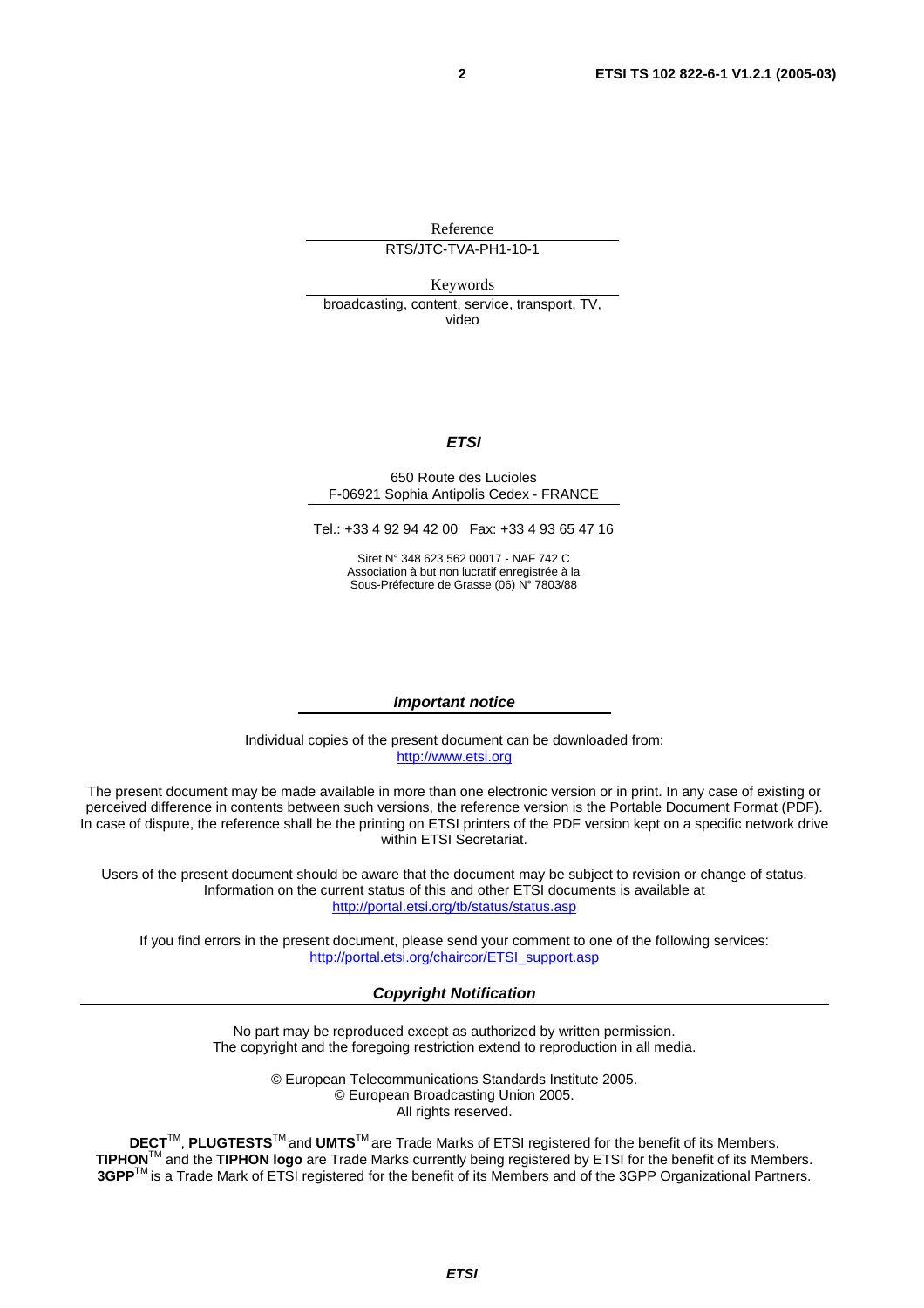# Contents

| 1              |  |  |  |
|----------------|--|--|--|
| 2              |  |  |  |
| 3              |  |  |  |
| 3.1            |  |  |  |
| 3.2            |  |  |  |
| 3.3            |  |  |  |
| $\overline{4}$ |  |  |  |
| 4.1            |  |  |  |
| 4.1.1          |  |  |  |
| 4.1.2          |  |  |  |
| 4.2            |  |  |  |
| 4.3            |  |  |  |
| 4.3.1          |  |  |  |
| 4.3.2          |  |  |  |
| 4.3.3          |  |  |  |
| 5              |  |  |  |
| 5.1            |  |  |  |
| 5.1.1          |  |  |  |
| 5.1.1.1        |  |  |  |
| 5.1.1.1.1      |  |  |  |
| 5.1.1.1.2      |  |  |  |
| 5.1.1.1.3      |  |  |  |
| 5.1.1.1.4      |  |  |  |
| 5.1.1.1.5      |  |  |  |
| 5.1.1.2        |  |  |  |
| 5.1.1.2.1      |  |  |  |
| 5.1.1.3        |  |  |  |
| 5.1.1.4        |  |  |  |
| 5.1.1.5        |  |  |  |
| 5.1.2          |  |  |  |
| 5.1.2.1        |  |  |  |
| 5.1.2.2        |  |  |  |
| 5.1.2.3        |  |  |  |
| 5.1.2.4        |  |  |  |
| 5.2            |  |  |  |
| 5.2.1          |  |  |  |
| 5.2.2          |  |  |  |
| 5.2.3          |  |  |  |
| 6              |  |  |  |
| 6.1            |  |  |  |
| 6.2            |  |  |  |
| 6.2.1          |  |  |  |
| 6.2.2          |  |  |  |
| 6.3            |  |  |  |
| 6.4            |  |  |  |
| 6.4.1          |  |  |  |
| 6.5            |  |  |  |
| 6.6            |  |  |  |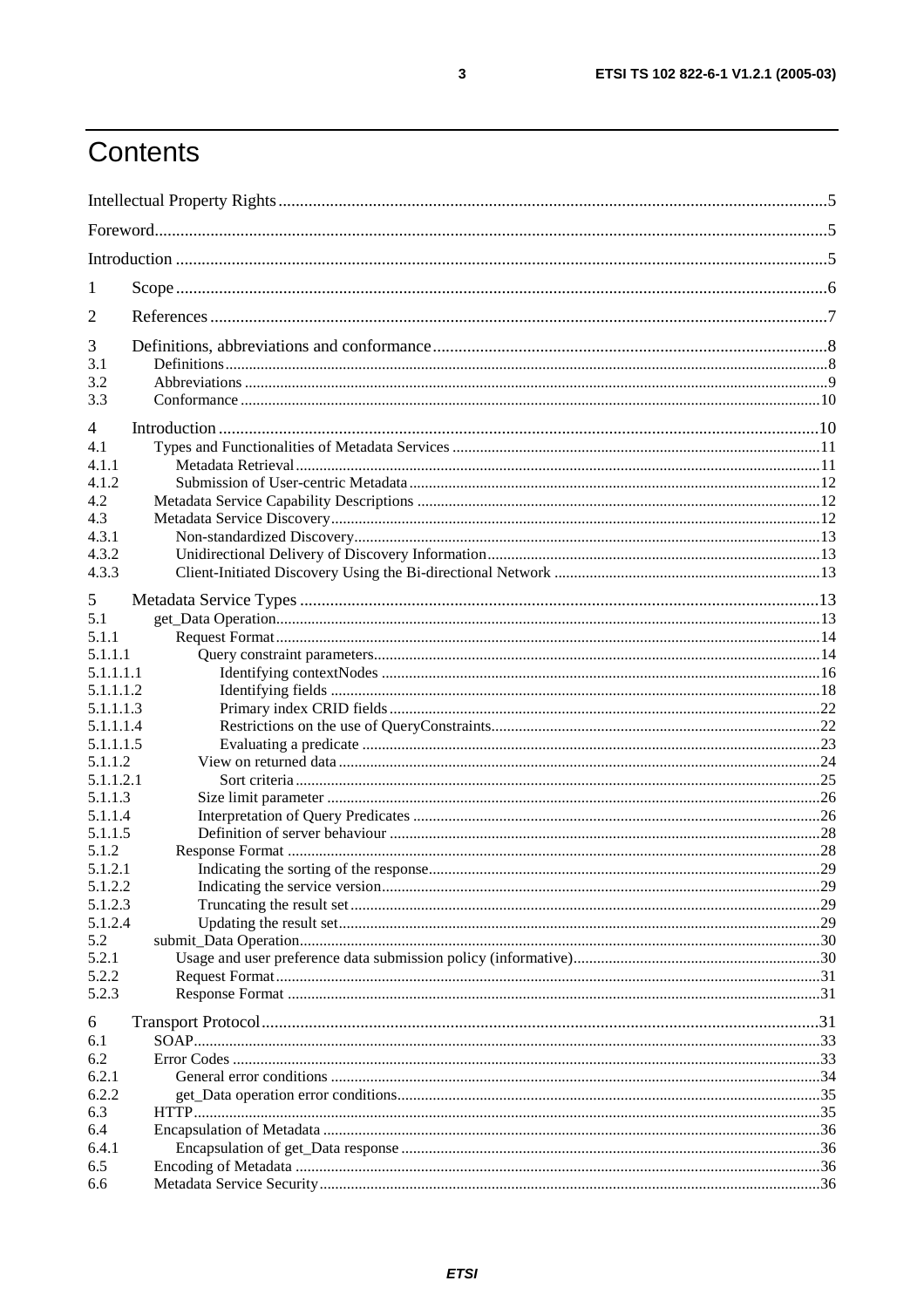| $\overline{7}$ |                               |                                                                     |  |
|----------------|-------------------------------|---------------------------------------------------------------------|--|
| 7.1            |                               |                                                                     |  |
| 7.1.1<br>7.1.2 |                               |                                                                     |  |
| 7.1.2.1        |                               |                                                                     |  |
| 7.1.2.2        |                               |                                                                     |  |
| 7.1.3<br>7.1.4 |                               |                                                                     |  |
| 7.2            |                               |                                                                     |  |
|                | <b>Annex A (normative):</b>   |                                                                     |  |
|                | <b>Annex B</b> (normative):   | TV Anytime defined metadata transport scheme, field identifiers and |  |
| B.1            |                               |                                                                     |  |
| B.2            |                               |                                                                     |  |
| B.3            |                               |                                                                     |  |
|                | <b>Annex C</b> (informative): |                                                                     |  |
| C.1            |                               |                                                                     |  |
| C.2            |                               |                                                                     |  |
| C.3            |                               |                                                                     |  |
| C.4            |                               |                                                                     |  |
| C.5            |                               |                                                                     |  |
| C.6            |                               |                                                                     |  |
| C.7            |                               |                                                                     |  |
| C.8            |                               |                                                                     |  |
| C.9            |                               |                                                                     |  |
| C.10           |                               |                                                                     |  |
|                | <b>Annex D</b> (informative): | <b>Examples of get_Data Operation's Capability Description 66</b>   |  |
| D.1            |                               |                                                                     |  |
| D.2            |                               |                                                                     |  |
| D.3            |                               |                                                                     |  |
| D.4            |                               |                                                                     |  |
| D.5            |                               |                                                                     |  |
|                | <b>Annex E</b> (informative): | Use of BiM Encoded Metadata in Bi-directional Transport70           |  |
| E.1            |                               |                                                                     |  |
| E.2            |                               |                                                                     |  |
|                | <b>Annex F</b> (informative): |                                                                     |  |
|                |                               |                                                                     |  |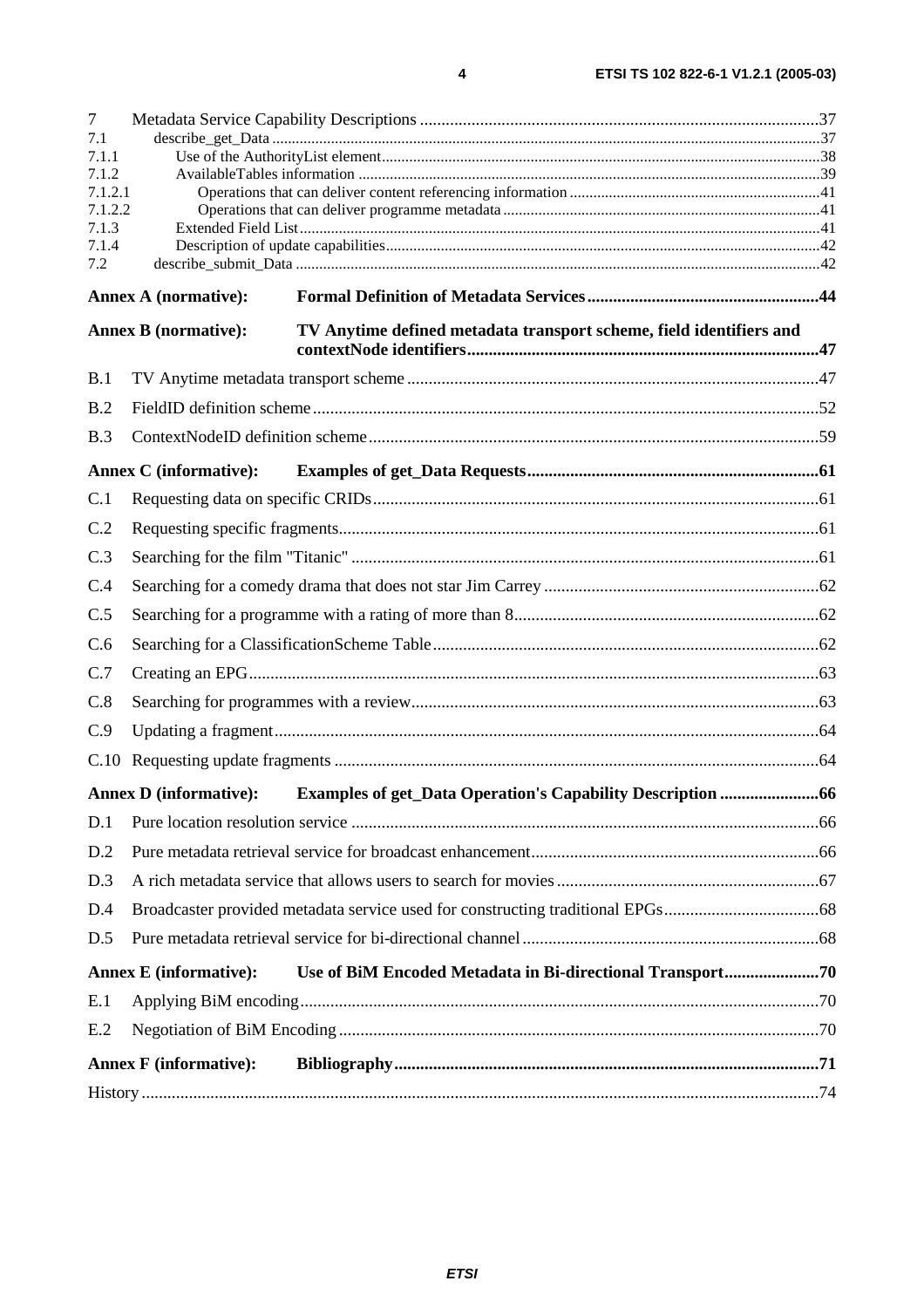# Intellectual Property Rights

IPRs essential or potentially essential to the present document may have been declared to ETSI. The information pertaining to these essential IPRs, if any, is publicly available for **ETSI members and non-members**, and can be found in ETSI SR 000 314: *"Intellectual Property Rights (IPRs); Essential, or potentially Essential, IPRs notified to ETSI in respect of ETSI standards"*, which is available from the ETSI Secretariat. Latest updates are available on the ETSI Web server ([http://webapp.etsi.org/IPR/home.asp\)](http://webapp.etsi.org/IPR/home.asp).

Pursuant to the ETSI IPR Policy, no investigation, including IPR searches, has been carried out by ETSI. No guarantee can be given as to the existence of other IPRs not referenced in ETSI SR 000 314 (or the updates on the ETSI Web server) which are, or may be, or may become, essential to the present document.

# Foreword

This Technical Specification (TS) has been produced by Joint Technical Committee (JTC) Broadcast of the European Broadcasting Union (EBU), Comité Européen de Normalisation ELECtrotechnique (CENELEC) and the European Telecommunications Standards Institute (ETSI).

The present document is part 6, sub-part 1 of a multi-part deliverable covering Broadcast and On-line Services: Search, select, and rightful use of content on personal storage systems ("*TV-Anytime* Phase 1"), as identified below:

- Part 1: "Phase 1 Benchmark Features";
- Part 2: "System description";
- Part 3: "Metadata";
- Part 4: "Content referencing":
- Part 5: "Rights Management and Protection (RMP) Information for Broadcast Applications";

**Part 6: "Delivery of metadata over a bi-directional network";** 

**Sub-part 1: "Service and transport";** 

Sub-part 2: "Service discovery";

Part 7: "Bi-directional metadata delivery protection".

# Introduction

The present document is based on a submission by the *TV-Anytime* forum ([http://www.](http://www.tv-anytime.org/)*TV-Anytime*.org).

"*TV-Anytime* Phase 1" (TVA-1) is the first full and synchronized set of specifications established by the *TV-Anytime* Forum. TVA-1 features enable the search, selection, acquisition and rightful use of content on local and/or remote personal storage systems from both broadcast and online services.

The features are supported and enabled by the specifications for Metadata, Content Referencing, and Bi-directional Metadata Delivery Protection, TS 102 822-3 sub-parts 1 [10] and 2 [11], TS 102 822-4 [12], TS 102 822-6-2 [14] and TS 102 822-7 [15] respectively. All Phase 1 Features listed in TS 102 822-1 [8] are enabled by the normative *TV-Anytime* tools specifications. This list of Phase 1 Features is to be used as guidance to manufacturers, service providers and content providers regarding the implementation of the Phase 1 *TV-Anytime* specifications.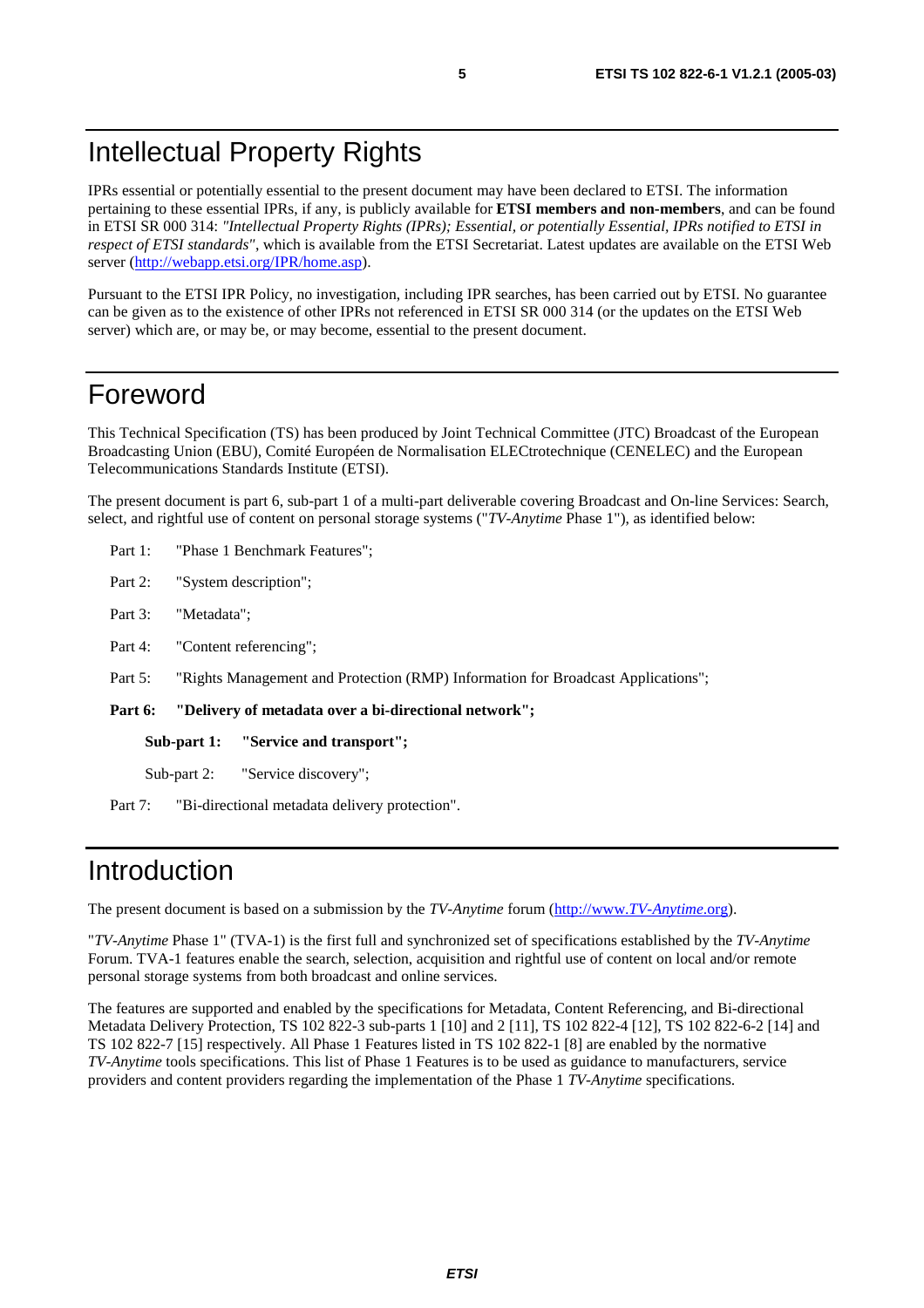# 1 Scope

The present document is the sixth in a series of "S-series" specification documents produced by the *TV-Anytime* Forum. These documents establish the fundamental specifications for the services, systems and devices that will conform to the *TV-Anytime* standard, to a level of detail that is implementable for compliant products and services.

As is common practice in such standardization efforts, these specification documents were preceded by requirements documents, which define the requirements for the *TV-Anytime* services, systems, and devices.

Congruent with the structure initially defined by *TV-Anytime*, these specifications are parsed into three major areas: Metadata, Content Referencing, and Rights Management and Protection. Within these general areas, five specifications have been developed to date: TS 102 822-3-1 [10], TS 102 822-3-2 [11], TS 102 822-4 [12], TS 102 822-5 [13], TS 102 822-6-1 (the present document), TS 102 822-6-2 [14] and TS 102 822-1 [8], TS 102 822-2 [9] define the context and system architecture in which the standards in TS 102 822-3-1 [10], TS 102 822-3-2 [11], TS 102 822-4 [12], TS 102 822-5 [13], TS 102 822-6-1 (the present document), TS 102 822-6-2 [14] and TS 102 822-7 [15] are to be implemented in "Phase 1" of the *TV-Anytime* environment. The first document in the series (TS 102 822-1 [8]) provides benchmark business models against which the *TV-Anytime* system architecture is evaluated to ensure that the specification enable key business applications. The next document in the series (TS 102 822-2 [9]) presents the *TV-Anytime* System Architecture. These two documents are largely informative documents, while the others in the series are normative. Additional requirements and specifications that will build on Phase 1 are being developed as part of TV-Anytime Phase 2. The scope of the present document comprises the delivery of *TV-Anytime* metadata and content referencing information via a bi-directional network using a PDR's return path.

The requirements for this technology are outlined in TS 102 822-1 [8]. The following is an overview of the return path's use:

- "The consumer can get more information about the programme from either the content provider or from a programme information service offered by a third party. This could include programme specifications (such as source, duration, format, storage location, etc.), programme schedules, commentary, critiques, liner notes from the provider or third parties, etc."
- "A Return Path is a data connection from a consumer's home digital storage system (e.g. PDR) to one or more service providers. The return path gives the consumer access to interactive content, such as the Internet and interactive television. It also allows service providers to access consumer profile/preference information in order to make business decisions regarding content that is provided to the consumer."

The present document describes a client-initiated means for requesting metadata from, and submitting user-centric data to, IP based web services. In the present document, these web services are termed "metadata services". The present document also defines a means for describing and discovering such metadata services, but does not address the unidirectional delivery of metadata over IP networks, or the delivery of content over IP networks. A more complete definition of the scope of the present document, along with the system requirements, may be found in the TV-Anytime document entitled "Requirements and Scenarios for the Bi-directional Transport of Metadata" [3].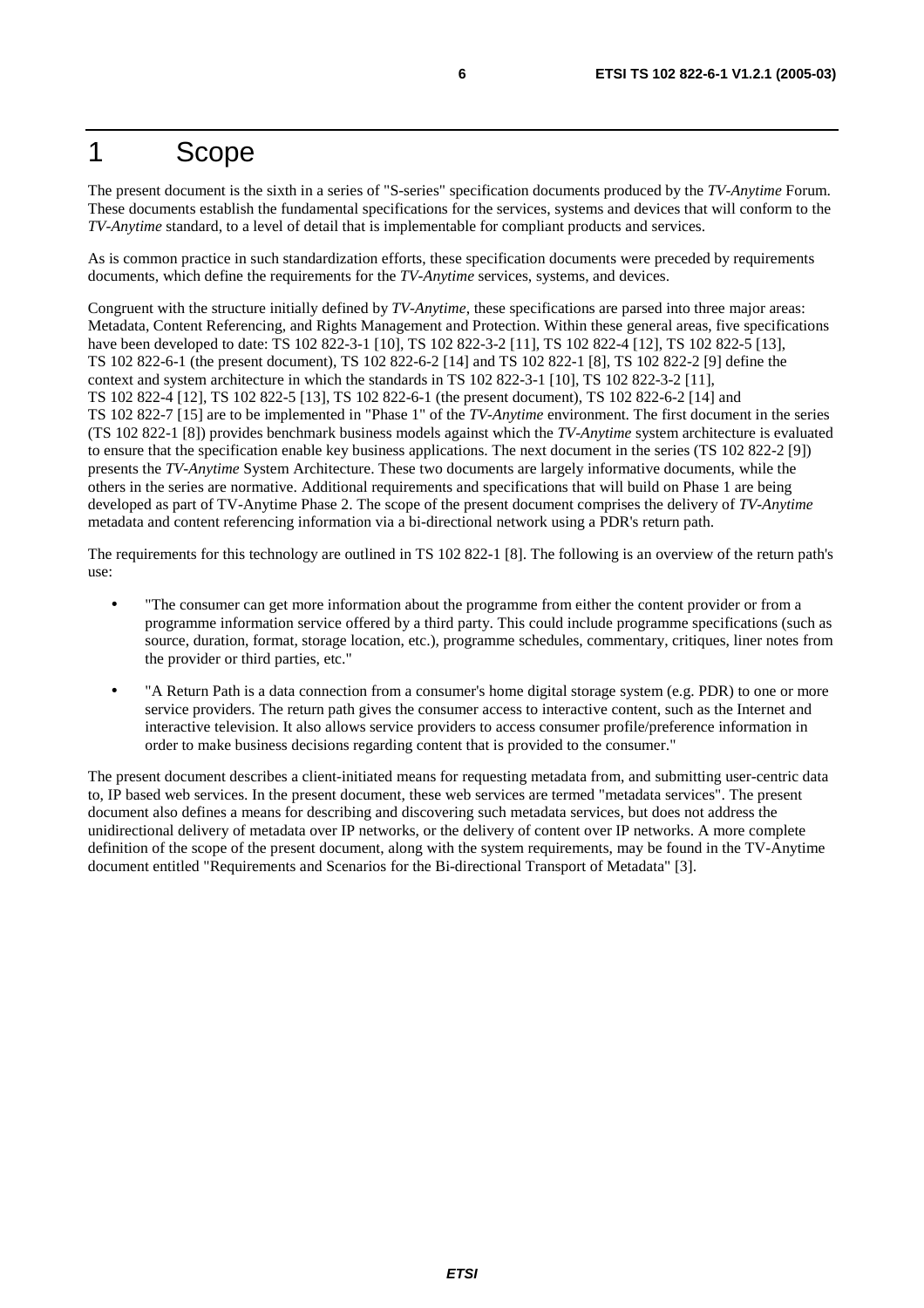# 2 References

The following documents contain provisions which, through reference in this text, constitute provisions of the present document.

- References are either specific (identified by date of publication and/or edition number or version number) or non-specific.
- For a specific reference, subsequent revisions do not apply.
- For a non-specific reference, the latest version applies.

Referenced documents which are not found to be publicly available in the expected location might be found at <http://docbox.etsi.org/Reference>.

- [1] XML Schema, W3C Recommendations (version 20010502).
- NOTE: Available at: [http://www.w3.org/TR/2001/REC-xmlschema-0-20010502,](http://www.w3.org/TR/2001/REC-xmlschema-0-20010502) [http://www.w3.org/TR/2001/REC-xmlschema-1-20010502,](http://www.w3.org/TR/2001/REC-xmlschema-1-20010502) [http://www.w3.org/TR/2001/REC-xmlschema-2-20010502.](http://www.w3.org/XML/Schema)
- [2] Namespaces in XML, W3C Recommendation, 14 January 1999.
- NOTE: Available at: [http://www.w3.org/TR/REC-xml-names/.](http://www.w3.org/TR/REC-xml-names/)
- [3] Requirements and Scenarios for the Bi-directional Transport of Metadata, TV150r1. The TV-Anytime Forum.
- NOTE: Available at: [http://www.](http://www.tv-anytime.org/)*TV-Anytime*.org.
- [4] IETF RFC 1945: "Hypertext Transfer Protocol HTTP/1.0".
- [5] IETF RFC 2119: "Key words for use in RFCs to Indicate Requirement Levels".
- [6] IETF RFC 2616: "Hypertext Transfer Protocol HTTP/1.1".
- [7] Simple Object Access Protocol (SOAP) 1.1, W3C Note, 8 May 2002. D. Box, et. al.
- NOTE: Available at:<http://www.w3.org/TR/2000/NOTE-SOAP-20000508/>.
- [8] ETSI TS 102 822-1: "Broadcast and On-line Services: Search, select, and rightful use of content on personal storage systems ("TV-Anytime Phase 1"); Part 1: Phase 1 Benchmark Features".
- [9] ETSI TS 102 822-2: "Broadcast and On-line Services: Search, select, and rightful use of content on personal storage systems ("TV-Anytime Phase 1"); Part 2: System description".
- [10] ETSI TS 102 822-3-1: "Broadcast and On-line Services: Search, select, and rightful use of content on personal storage systems ("TV-Anytime Phase 1"); Part 3: Metadata; Sub-part 1: Metadata schemas".
- [11] ETSI TS 102 822-3-2: "Broadcast and On-line Services: Search, select, and rightful use of content on personal storage systems ("TV-Anytime Phase 1"); Part 3: Metadata; Sub-part 2: System aspects in a uni-directional environment".
- [12] ETSI TS 102 822-4: "Broadcast and On-line Services: Search, select, and rightful use of content on personal storage systems ("TV-Anytime Phase 1"); Part 4: Content Referencing".
- [13] ETSI TS 102 822-5: "Broadcast and On-line Services: Search, select, and rightful use of content on personal storage systems ("TV-Anytime Phase 1"); Part 5: "Rights Management and Protection (RMP) Information for Broadcast Applications".
- [14] ETSI TS 102 822-6-2: "Broadcast and On-line Services: Search, select, and rightful use of content on personal storage systems ("TV-Anytime Phase 1"); Part 6: Delivery of metadata over a bi-directional network; Sub-part 2: Service discovery".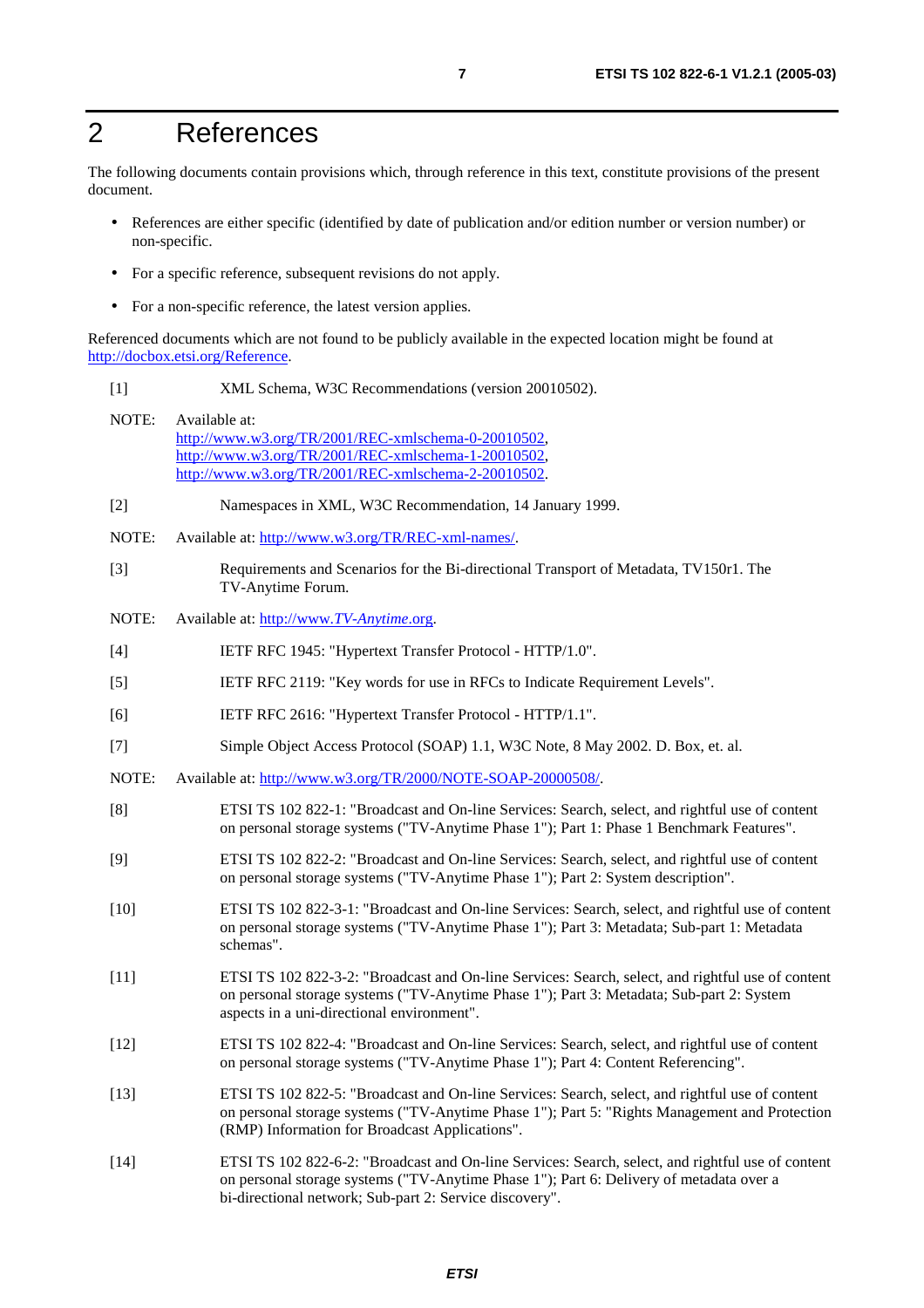| $[15]$ | ETSI TS 102 822-7: "Broadcast and On-line Services: Search, select, and rightful use of content<br>on personal storage systems ("TV-Anytime Phase 1"); Part 7: Bi-directional metadata delivery<br>protection". |
|--------|-----------------------------------------------------------------------------------------------------------------------------------------------------------------------------------------------------------------|
| $[16]$ | Unicode Collation Algorithm, Unicode Technical Report #10. M. Davis, K. Whistler.                                                                                                                               |
| NOTE:  | Available at: http://www.unicode.org/unicode/reports/tr10.                                                                                                                                                      |
| $[17]$ | Unicode Normalization Forms, Unicode Standard Annex #15. M. Davis, M. Dürst.                                                                                                                                    |
| NOTE:  | Available at: http://www.unicode.org/unicode/reports/tr15.                                                                                                                                                      |
| $[18]$ | Universal Description Discovery & Integration, Version 3.0, T. Bellwood, et. al.                                                                                                                                |
| NOTE:  | Available at: http://uddi.org/pubs/uddi-v3.00-published-20020719.htm.                                                                                                                                           |
| $[19]$ | Web Services Description Language, Version 1.1, W3C Note 15 March 2001, E. Christensen,<br>F. Curbera, G. Meredith, S. Weerawarana.                                                                             |
| NOTE:  | Available at: http://www.w3.org/TR/2001/NOTE-wsdl-20010315.                                                                                                                                                     |
| $[20]$ | Web Services Inspection Language, Version 1.0, K. Ballinger, P. Brittenham, A. Malhotra,<br>W. A. Nagy, S. Pharies.                                                                                             |
| NOTE:  | Available at: http://www.ibm.com/developerworks/webservices/library/ws-wsilspec.html.                                                                                                                           |
| [21]   | The Platform for Privacy Preferences 1.0 (P3P1.0) Specification, M. Marchiori et. al.                                                                                                                           |
| NOTE:  | Available at: http://www.w3.org/TR/P3P/.                                                                                                                                                                        |
| $[22]$ | ISO/IEC 15938-1: "Information technology - Multimedia content description interface -<br>Part 1: Systems".                                                                                                      |

# 3 Definitions, abbreviations and conformance

### 3.1 Definitions

For the purposes of the present document, the following terms and definitions apply:

**acquisition:** retrieval of content

**application:** specific set of functions running on the PDR. Some applications use metadata, either automatically or under consumer control

**authority:** organization that creates CRIDs

**bi-directional network:** network that supports two way, point-to-point, one-to-many, and many-to-many data delivery

NOTE: The Internet is an example of such a network. A PDR may access a bi-directional network using its return path.

**capture:** storing the acquired content (e.g. to local storage)

**content:** anything the viewer would like to access (movies, games, TV programmes, radio programmes, etc.)

**content creator:** producers of the content

**content provider:** entity that acts as the agent for and is the prime exploiter of the content

**content reference:** pointer to a specific content item

**location resolution:** process of establishing the address (location and time) of a specific content instance from its CRID **locator:** time and place where a content item can be acquired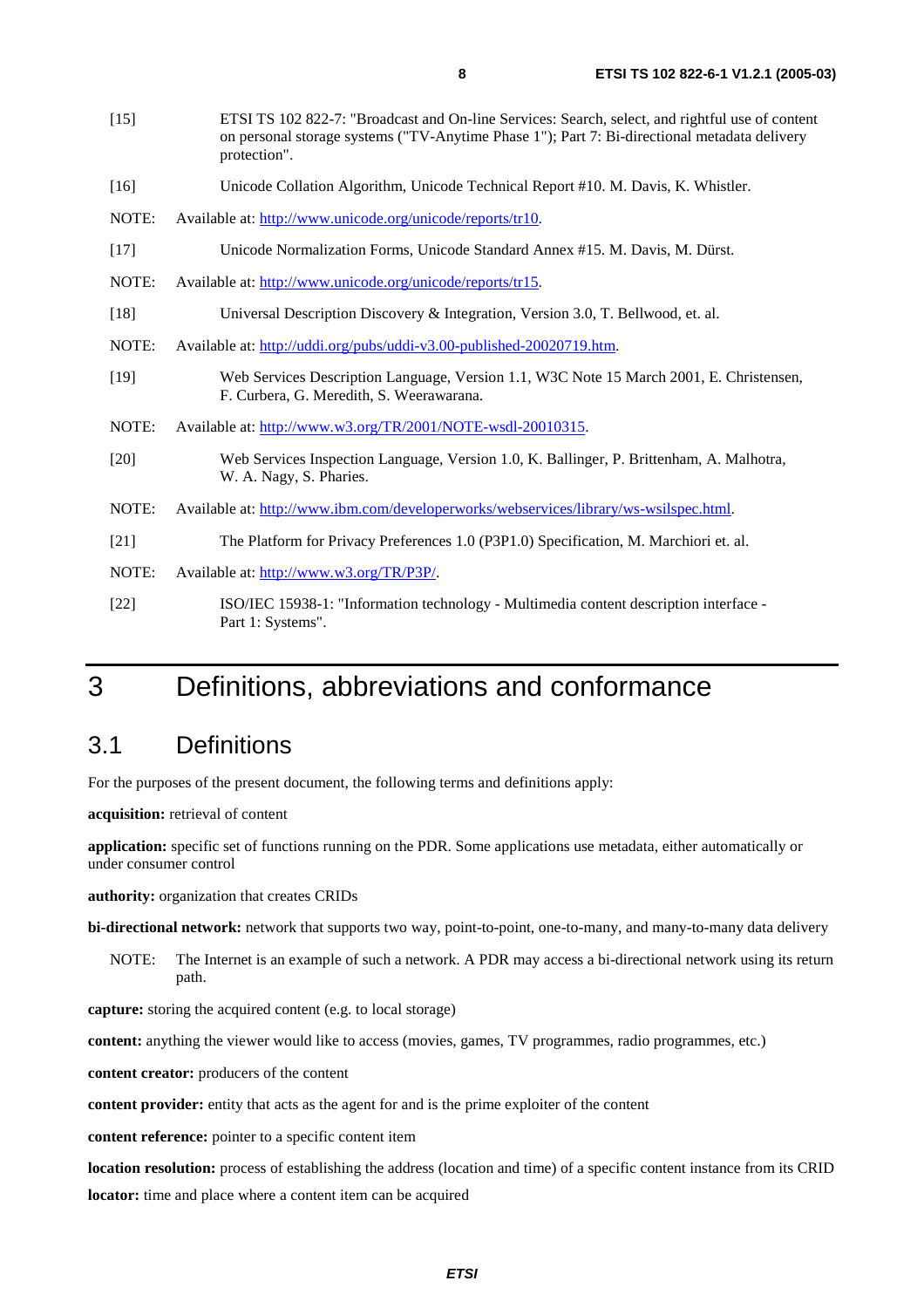**metadata:** generally, data about content, such as the title, genre, and summary of a television programme

NOTE: In the context of *TV-Anytime*, metadata also includes consumer profile and history data.

**metadata service:** service that provides *TV-Anytime* data using a server on a bi-directional network

NOTE: The formats of the data and the protocols used to deliver that data are defined by the present document.

**programme:** editorially coherent piece of content

NOTE: Typically, a programme is acquired by the PDR as a whole.

**resolving authority:** body which provides location resolution

**Resolving Authority Record (RAR):** information needed for retrieving the location resolution data for the given authority

**return path:** part of the bi-directional distribution system from the consumer to service provider

**segment:** continuous portion of a piece of content, for example a single news topic in a news programme

**service provider:** aggregator and supplier of content which may include gateway and management roles

### 3.2 Abbreviations

For the purposes of the present document, the following abbreviations apply:

| <b>ARIB</b><br>NOTE: | Association of Radio Industries and Businesses<br>A Japanese standards organization.                                                                                                                         |  |
|----------------------|--------------------------------------------------------------------------------------------------------------------------------------------------------------------------------------------------------------|--|
| <b>ATSC</b><br>NOTE: | <b>Advanced Television Systems Committee</b><br>American based standards organization for establishing technical standards for advanced television<br>systems, including digital high definition television. |  |
| BiM<br>NOTE:         | Binary format for multimedia description streams<br>Defined in ISO/IEC 15938-1 [22] (MPEG-7 Systems part).                                                                                                   |  |
| <b>CRID</b><br>NOTE: | <b>Content Reference IDentifier</b><br>Identifier for content that is independent of its location.                                                                                                           |  |
| <b>DNS</b><br>NOTE:  | Domain Naming System<br>System used on the Internet to register names that can then be mapped into IP addresses using a DNS<br>server.                                                                       |  |
| <b>DVB</b><br>NOTE:  | Digital Video Broadcasting<br>Set of standards used for European digital TV broadcasting.                                                                                                                    |  |
| <b>EPG</b><br>NOTE:  | Electronic Programme Guide<br>Means of presenting content to the consumer, allowing selection of desired content.                                                                                            |  |
| <b>HTTP</b><br>IP    | <b>HyperText Transfer Protocol</b><br><b>Internet Protocol</b>                                                                                                                                               |  |
| NOTE:                | Generic name for the network protocols used on the Internet.                                                                                                                                                 |  |
| <b>IPR</b>           | <b>Intellectual Property Rights</b>                                                                                                                                                                          |  |
| <b>PDR</b>           | Personal Digital Recorder                                                                                                                                                                                    |  |
| <b>RAR</b>           | <b>Resolving Authority Record</b>                                                                                                                                                                            |  |
| <b>SOAP</b>          | Simple Object Access Protocol                                                                                                                                                                                |  |
| SQL                  | <b>Structured Query Language</b>                                                                                                                                                                             |  |
| <b>TCP</b>           | <b>Transmission Control Protocol</b>                                                                                                                                                                         |  |
| <b>UDDI</b>          | Universal Description Discovery and Integration                                                                                                                                                              |  |
| URI                  | Uniform Resource Identifier                                                                                                                                                                                  |  |
| <b>URL</b>           | <b>Uniform Resource Locator</b>                                                                                                                                                                              |  |
| W3C<br><b>WSDL</b>   | World Wide Web Consortium                                                                                                                                                                                    |  |
| WS-Inspection        | Web Services Description Language                                                                                                                                                                            |  |
| <b>XML</b>           | Web Services Inspection Language                                                                                                                                                                             |  |
|                      | Extensible Markup Language                                                                                                                                                                                   |  |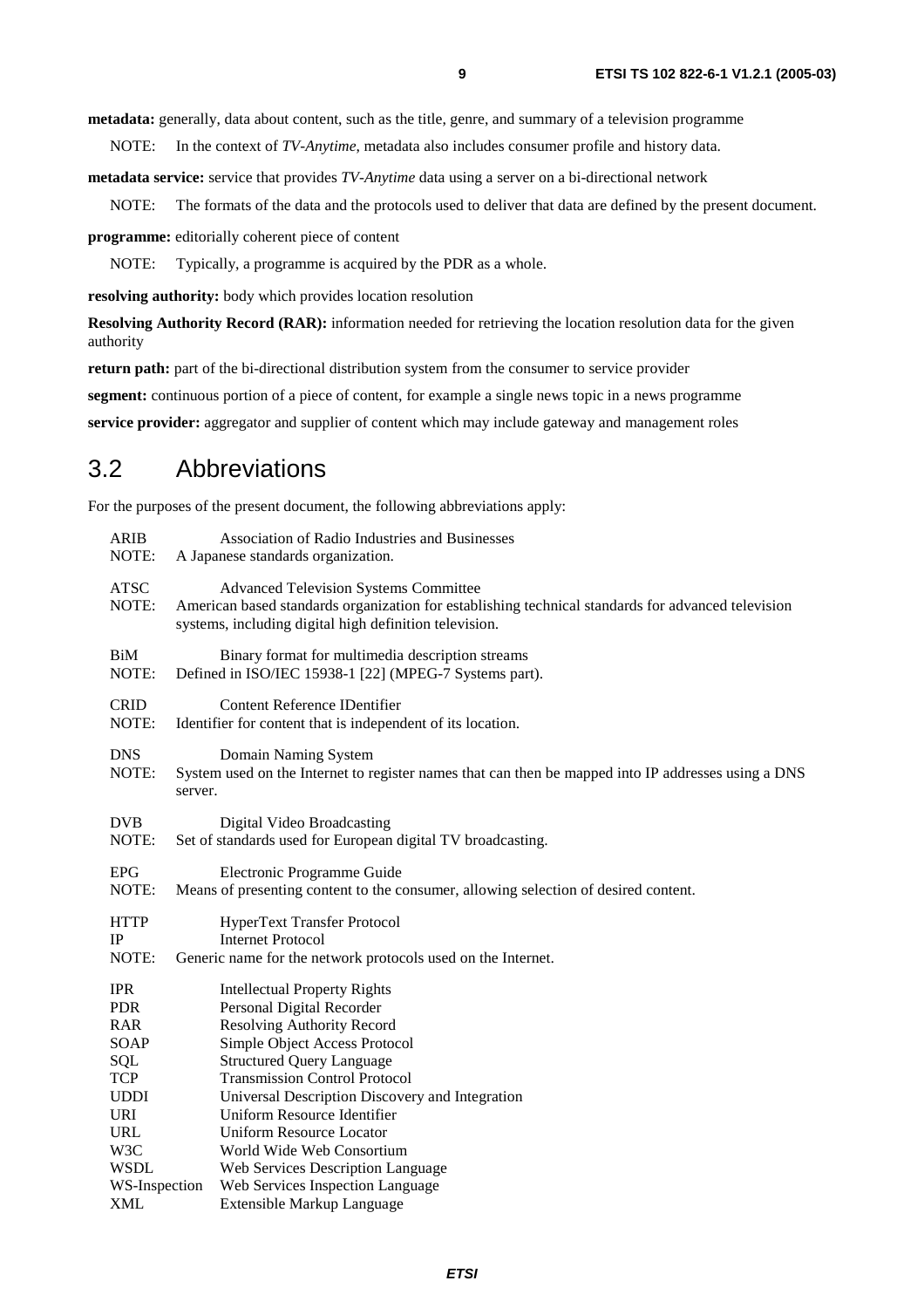### 3.3 Conformance

The key words "MUST", "MUST NOT", "REQUIRED", "SHALL", "SHALL NOT", "SHOULD", "SHOULD NOT", "RECOMMENDED", "MAY", and "OPTIONAL" in the present document are to be interpreted as described in RFC 2119 [5].

It is important to note that OPTIONAL and RECOMMENDED elements of the specification, if they are implemented, MUST be implemented in the manner documented in the present document.

# 4 Introduction

The *TV-Anytime* Forum has defined a number of data types that can be exchanged between *TV-Anytime* devices. These include programme metadata, content referencing information, and user-centric metadata. The present document is concerned with data exchange between *TV-Anytime* clients and metadata servers over a bi-directional network using the return path. A *TV-Anytime* client is typically a PDR, although in the present document the client can be any Internet connected device. These devices do not necessarily need to have the ability to display or store content, since many types of devices can exploit *TV-Anytime* metadata services (e.g. a mobile phone displaying an EPG).

Programme metadata and content referencing information can be delivered unidirectionally (e.g. via traditional broadcast or IP multicast) or via a bi-directional network. The reasons a *TV-Anytime* provider might choose to deliver data via a bi-directional network are as follows:

- It allows a richer set of metadata to be delivered, since there are much lower bandwidth constraints.
- It allows *TV-Anytime* data providers without access to a broadcast system to deliver metadata to clients.
- It allows *TV-Anytime* data providers to personalize the metadata they offer according to the source of the request.
- It allows a range of client devices, which are not necessarily able to receive broadcast data, to access and exploit *TV-Anytime* data. For example, a mobile phone or personal organizer could use the metadata service to show the user an EPG.

User-centric metadata can only be delivered from a PDR to a *TV-Anytime* metadata service when a return path is available and the user authorizes it. The submission of such user data allows the metadata service to provide a variety of value adding services, which are more completely described in clause 6.5 of TS 102 822-3-1 [10].

The present document defines the protocols that allow these transactions to take place in an interoperable fashion. Note that, due to the widespread nature and mass penetration of the Internet, the *TV-Anytime* Forum has completely specified the transport and network layer protocols (TCP/IP) necessary for end-to-end interoperability. This is in contrast to unidirectional transport mechanisms, which are not completely specified by the *TV-Anytime* Forum, but instead defined individually by the bodies responsible for the various broadcast standards used around the world (e.g. ARIB, ATSC, DVB, etc.).

To use a *TV-Anytime* metadata service a client takes the steps illustrated in figure 1.



**Figure 1: The steps in using a TV-Anytime metadata service**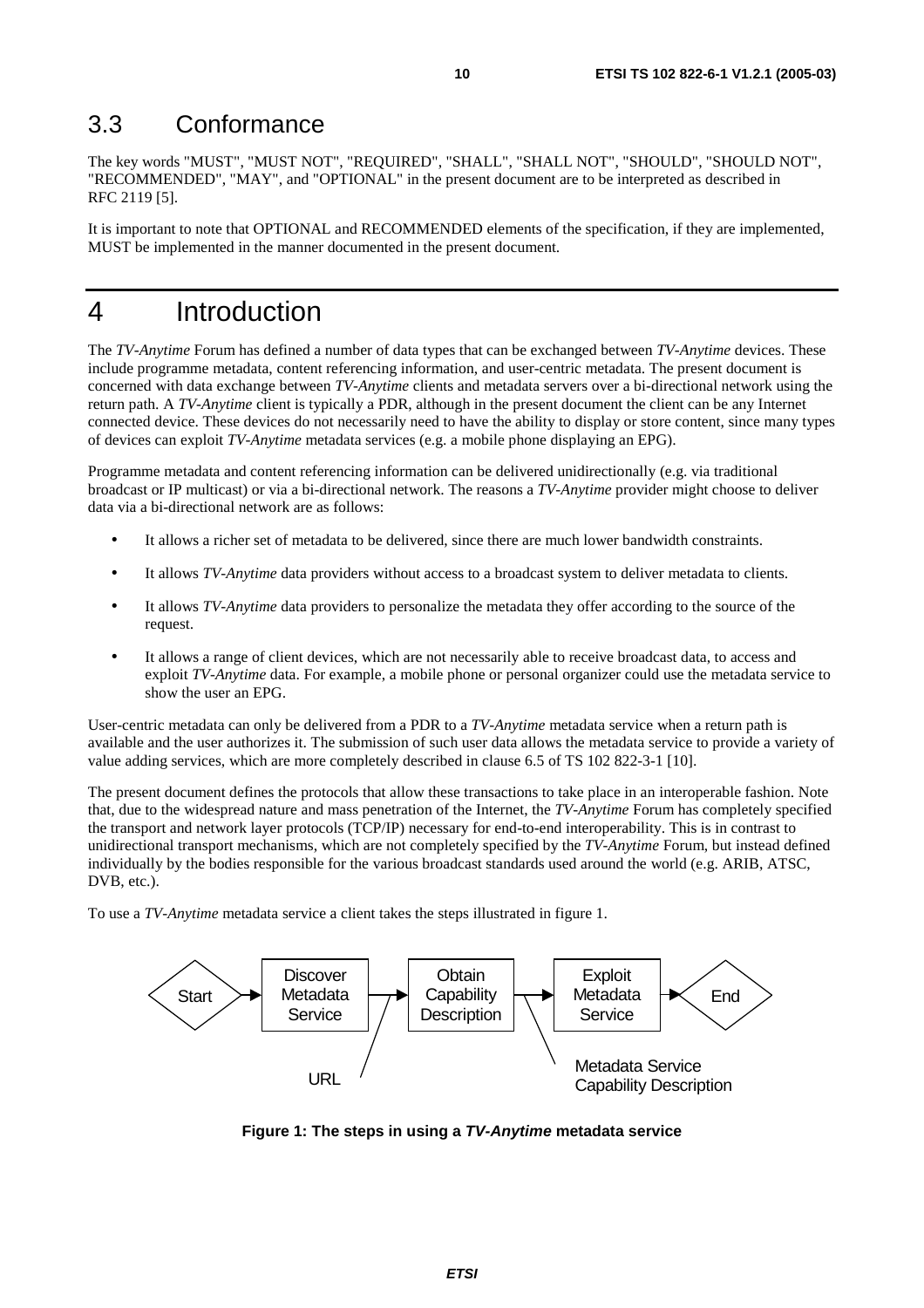These steps are described in more detail in the following three clauses (in reverse order). Note that a metadata service MUST provide a description capability (see clause 7), but the support for metadata service discovery (see TS 102 822-6-2 [14]) is OPTIONAL. The middle step typically will only occur when a metadata service is first discovered or updated, and not each time the metadata service is used.

# 4.1 Types and Functionalities of Metadata Services

*TV-Anytime* metadata services can be broken into two basic types, which are shown in figures 2 and 3. The metadata services specified are all request-response based. This can be seen in the two figures - the network transaction is always point-to-point (client to server), and the transaction is always initiated by the client.

### 4.1.1 Metadata Retrieval

Metadata retrieval occurs when a client wishes to obtain certain metadata from a metadata service (figure 2) that it has previously discovered and obtained a capability description for. The following list gives some examples of metadata retrieval:

- A client wishes to obtain programme reviews for a CRID. The client sends a request specifying the CRID and type of metadata required, and the metadata service responds with the appropriate ProgramReviewTable.
- A client wishes to obtain the schedule information for a particular channel over the next week. The client sends a request specifying the channel, date range, and type of metadata required. The metadata service returns a ProgramLocationTable and ProgramInformationTable corresponding to the programmes on that channel.
- A client wishes to search a metadata service that specializes in movie information. The client sends a request specifying the type of movie (e.g. the genre is "Western", and the star is "John Wayne"), and the type of metadata required. The metadata service returns a number of matching movies, using a ProgramInformationTable and ProgramReviewTable.



- NOTE 1: Any party capable of delivering compliant TV-Anytime data could provide a metadata service. Examples include: content creators, content providers, service providers, consumer electronics manufacturers and third parties aggregation services.
- NOTE 2: The request contains parameters that specify the type of metadata required by the client.
- NOTE 3: The types of metadata returned could be any of the non user-centric data specified in the TS 102 822-3-1 [10] (i.e. the fragments defined in clause 4.3.1.1 of TS 102 822-3-2 [11]), along with content referencing information.

#### **Figure 2: Client requesting metadata from a metadata service**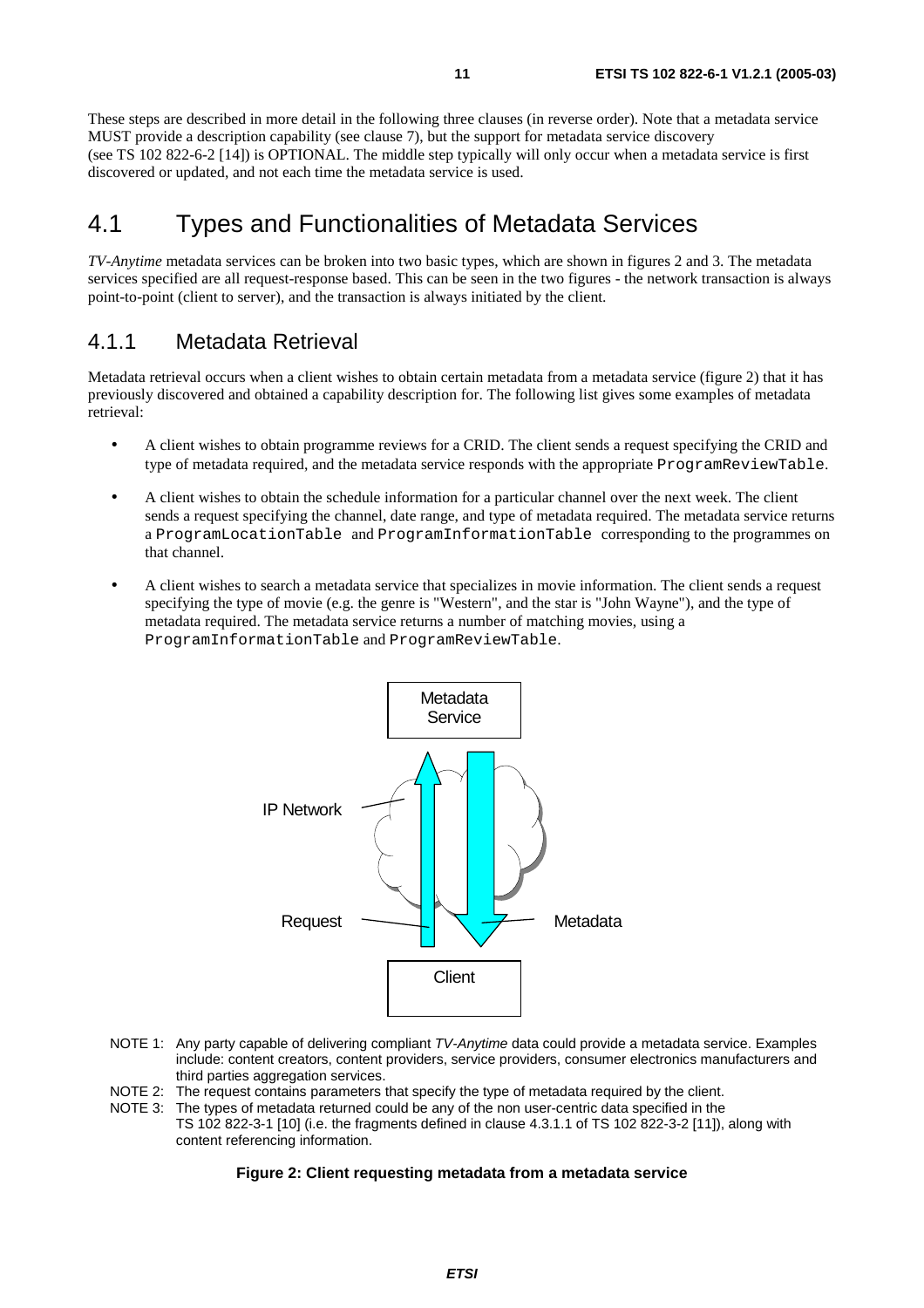### 4.1.2 Submission of User-centric Metadata

Submission of user-centric metadata (figure 3) offers a number of possible benefits to both consumers and metadata service providers. These are described in clause 6.5 of the TS 102 822-3-1 [10]. Ensuring the privacy of these transactions and that the metadata service provider is trustworthy is essential to the submission of user-centric metadata. The means by which this is ensured is not defined by the present document.



- NOTE 1: In this case, the metadata service is a user data aggregator. Any of the parties listed for figure 2, or any other party capable of usefully exploiting TV-Anytime usage information in a trustworthy fashion, could provide the metadata service.
- NOTE 2: In principle, the user-centric data may be any of the types defined in the Metadata Specification (TS 102 822-3-1 [10] (e.g. UserPreferences and UsageHistory). For the purposes of this version of the specification, only a submission of carefully constrained, anonymous UsageHistory instances is allowed.

#### **Figure 3: Client submitting user-centric data to a service provider**

# 4.2 Metadata Service Capability Descriptions

In order to exploit usefully the metadata services described in the previous clause, the client needs information about the nature of the metadata service being offered. This is because different metadata services will provide different types of metadata and can be queried in different ways. For example, some metadata services may offer just content referencing information, whilst others may provide programme metadata but no segmentation information. Similarly, whereas one server may only be able to accept simple requests for metadata based on a CRID, another server may offer much more sophisticated querying and sorting capabilities. Moreover, different types of queries are only useful if a client is able to establish sensible values with which to query. An example of this is a query for scheduling data (ProgramLocationTable). In order to query for scheduling information on a particular content delivery service, the client needs to know the content delivery services for which that metadata service has data.

To address this issue, each metadata service provides, on request from a client, a capability description. This capability description allows a client to flexibly query a metadata service, without making requests that will not be supported by that metadata service. Furthermore, it allows metadata service providers to flexibly implement the server in a way that is appropriate to the data that they have available.

# 4.3 Metadata Service Discovery

Metadata service discovery is the process by which a client establishes a URL where a *TV-Anytime* metadata service can be found. There are a number of ways this process can occur, but only the third method (see clause 4.3.3) is addressed by the present document.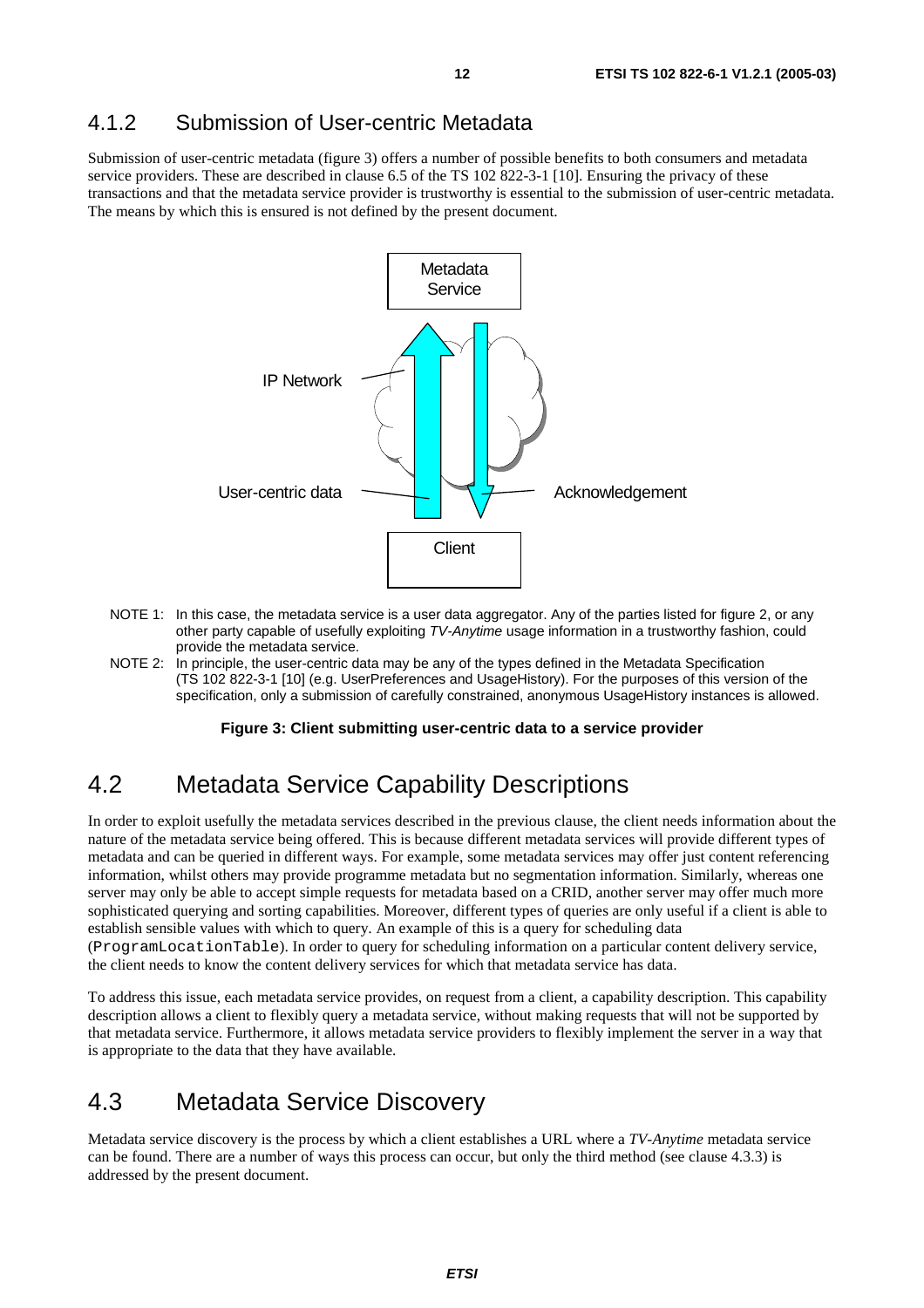A number of methods exist for discovering the URLs of metadata services that will not be standardized by the *TV-Anytime* Forum. The following list gives some examples:

- The client might be pre-programmed with a set of URLs that refer to one or more metadata services. This will typically be useful in a vertical market, or tightly controlled horizontal market.
- A user might manually enter a URL of a new metadata service he is interested in, using some means of text input.
- The software on a client may be updated using software updates delivered via a unidirectional broadcast, or over the return channel.

### 4.3.2 Unidirectional Delivery of Discovery Information

TS 102 822-2 [9] and TS 102 822-4 [12] define ways, or requirements on the underlying transport, in which the URL of a bi-directional metadata and/or content referencing service can be discovered from *TV-Anytime* information inserted in a unidirectional stream. The present document defines how a client can usefully exploit the discovered service using the resulting URL.

### 4.3.3 Client-Initiated Discovery Using the Bi-directional Network

This mode of metadata service discovery involves using the bi-directional network to access a "Yellow Pages" of *TV-Anytime* metadata services. The mechanism is based upon W3C standards for web service discovery (UDDI [18] and WS-Inspection [20], the use of which is standardized by the *TV-Anytime* Forum, according to the rules given in clause 5 in TS 102 822-6-2 [14]. Support for these discovery techniques by clients and servers is OPTIONAL.

# 5 Metadata Service Types

The *TV-Anytime* Forum defines two types of metadata web service. Each type of web service can be thought of as a remote procedure with a well-defined set of inputs and outputs and a well-defined behaviour. In WSDL [19] terminology, this remote procedure is known as an operation (see annex A). The metadata retrieval operation (see clause 4.1.1 is called the get Data operation, and the user description submission operation (see clause  $4.1.2$ ) is called the submit\_Data operation.

The types used in the requests and responses to *TV-Anytime* metadata services are defined in the target namespace: "urn:tva:transport:2002". This allows Schema aware tools to validate the various messages. The types defined in TS 102 822-3-1 [10] and TS 102 822-4 [12] schemas are referenced in the transport namespace (using XML Schema's import mechanism [1]).

The Schema fragments in the following clauses are all defined within this namespace. The corresponding namespace qualifier used in these Schema fragments is "tns:" The complete XML Schema file (tva\_transport\_types\_v10.xsd) may be found in annex B.

# 5.1 get\_Data Operation

The get\_Data operation allows a client to query a server in order to retrieve *TV-Anytime* data for a set of programmes or programme groups. The following list gives a few examples of the types of functionality that a *TV-Anytime* metadata provider can offer using a get\_Data operation:

- Operation that takes a list of CRIDs and returns content referencing data for those CRIDs.
- Operation that takes a list of CRIDs and returns *TV-Anytime* metadata for those CRIDs.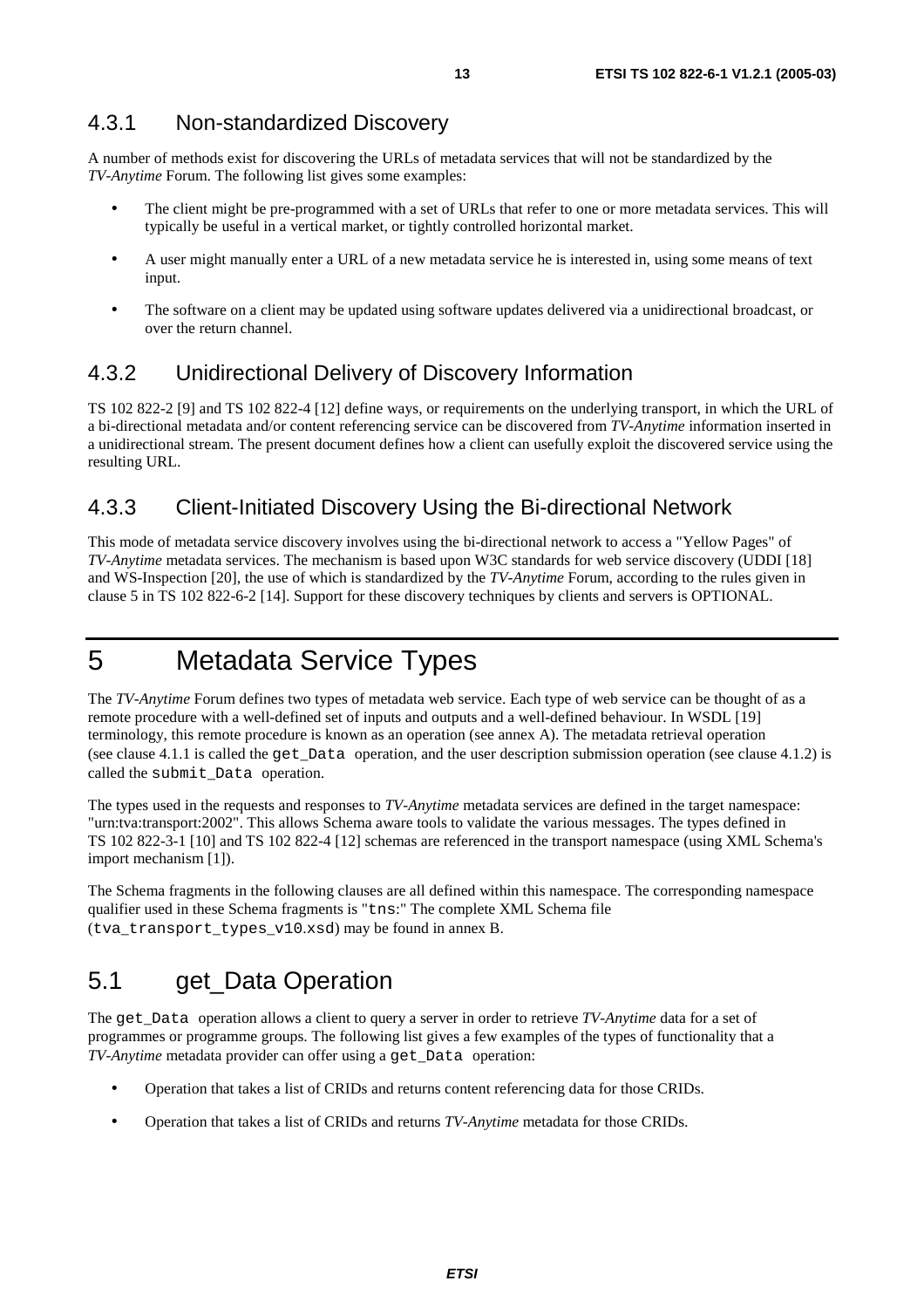- Operation that accepts a query for programmes with particular metadata attributes (e.g. with a particular genre, or starring a certain actor, etc.) and returns matching programmes.
- Operation that accepts a query for programmes broadcast at a certain time or on a certain channel and returns matching programmes.

A get\_Data operation can, in principle, support all these types of queries, as well as more complex queries, involving a wide range of metadata constraints, and logical combinations of those constraints.

### 5.1.1 Request Format

The request format allows the client to specify three types of parameters. The semantics and structure of these three parameters are explained in more detail in the subsequent clauses.

```
<element name="get_Data" type="tns:get_Data"/> 
   <complexType name="get_Data"> 
     <sequence> 
       <element name="QueryConstraints"> 
         <complexType> 
           <choice> 
             <element name="PredicateBag" type="tns:PredicateBagType"/> 
             <element name="BinaryPredicate" type="tns:BinaryPredicateType"/> 
             <element name="UnaryPredicate" type="tns:UnaryPredicateType"/> 
           </choice> 
         </complexType> 
       </element> 
       <element name="RequestedTables" type="tns:RequestedTablesType"/> 
     </sequence> 
     <attribute name="maxPrograms" type="unsignedInt"/> 
   </complexType>
```

| <b>Name</b>      | <b>Definition</b>                                                                                                                                                                                                                                                                                                                                                                                                                              |
|------------------|------------------------------------------------------------------------------------------------------------------------------------------------------------------------------------------------------------------------------------------------------------------------------------------------------------------------------------------------------------------------------------------------------------------------------------------------|
| OueryConstraints | A REQUIRED parameter that defines, by means of one or more<br>logical predicates the set of "result records" that the client is<br>interested in. See clause 5.1.1.4 for a definition of "result record". For<br>example, this set could be specified using a list of CRIDs, the<br>programmes that have the keyword "Thriller" in their metadata, or the<br>programmes that correspond to a Broadcast Event on Channel 2 on<br>Saturday, etc. |
| RequestedTables  | A REQUIRED parameter that specifies the view of the metadata<br>required by the client. This parameter determines the types of<br>metadata that are returned for each result, and also allows the client<br>to specify simple sort criteria to be applied to the result.                                                                                                                                                                       |
| maxPrograms      | An OPTIONAL upper limit on the number of programmes that will be<br>returned. This is to prevent the client being overloaded by very large<br>result sets. If this attribute is not there the server should return all the<br>matching results.                                                                                                                                                                                                |

#### 5.1.1.1 Query constraint parameters

This parameter consists of a set of logical predicates, which can be nested together (according to the rules of first order predicate logic) and together define the set of results that a client is interested in. (Using SQL terminology, this parameter plays a similar role to the WHERE clause in an SQL SELECT statement.) Unlike SQL, the interpretation of the logical constraints does not have to be strict - the results returned do not need to precisely match the criteria specified in the query. This provides opportunity for metadata service providers to offer value adding search algorithms.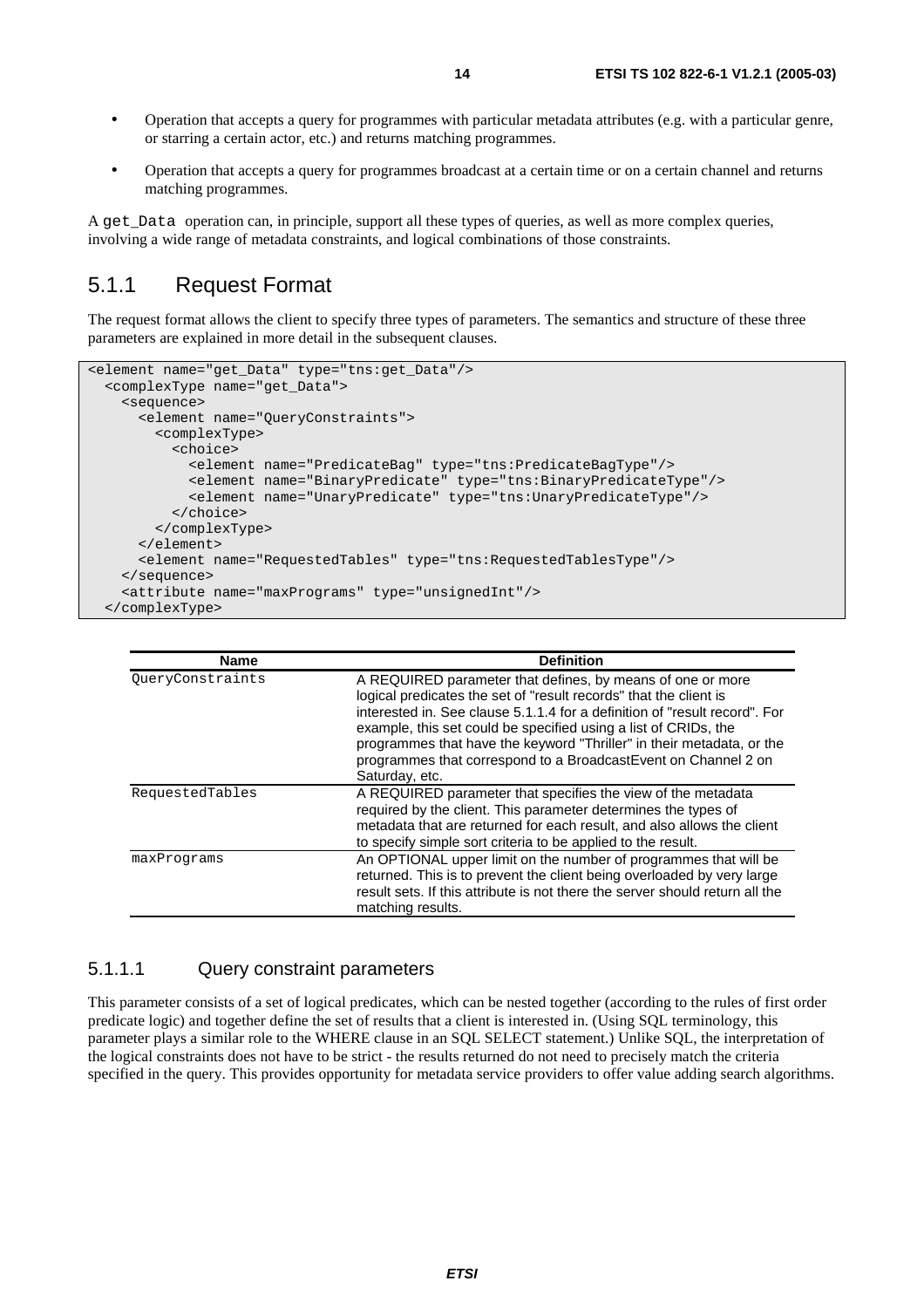```
 <complexType name="PredicateBagType"> 
   <sequence maxOccurs="unbounded"> 
     <choice> 
       <element name="PredicateBag" type="tns:PredicateBagType"/> 
       <element name="BinaryPredicate" type="tns:BinaryPredicateType"/> 
       <element name="UnaryPredicate" type="tns:UnaryPredicateType"/> 
     </choice> 
   </sequence> 
   <attribute name="contextNode" type="tns:contextNodeIDType"/> 
   <attribute name="negate" type="boolean" default="false"/> 
   <attribute name="type" type="tns:PredicateBagTypeType"/> 
 </complexType> 
 <simpleType name="PredicateBagTypeType"> 
   <restriction base="string"> 
     <enumeration value="AND"/> 
     <enumeration value="OR"/> 
   </restriction> 
 </simpleType> 
 <complexType name="BinaryPredicateType"> 
   <attribute name="fieldID" type="tns:fieldIDType" use="required"/> 
   <attribute name="fieldValue" type="string" use="required"/> 
   <attribute name="test" default="equals" 
      type="tns:BinaryPredicateTestType"/> 
 </complexType> 
 <complexType name="UnaryPredicateType"> 
   <attribute name="fieldID" type="tns:fieldIDType" use="required"/> 
   <attribute name="test" default="exists" 
      type="tns:UnaryPredicateTestType"/> 
 </complexType> 
 <simpleType name="BinaryPredicateTestType"> 
   <restriction base="string"> 
     <enumeration value="equals"/> 
     <enumeration value="not_equals"/> 
     <enumeration value="contains"/> 
     <enumeration value="greater_than"/> 
     <enumeration value="greater_than_or_equals"/> 
     <enumeration value="less_than"/> 
     <enumeration value="less_than_or_equals"/> 
   </restriction> 
 </simpleType> 
 <simpleType name="UnaryPredicateTestType"> 
   <restriction base="string"> 
     <enumeration value="exists"/> 
   </restriction> 
 </simpleType>
```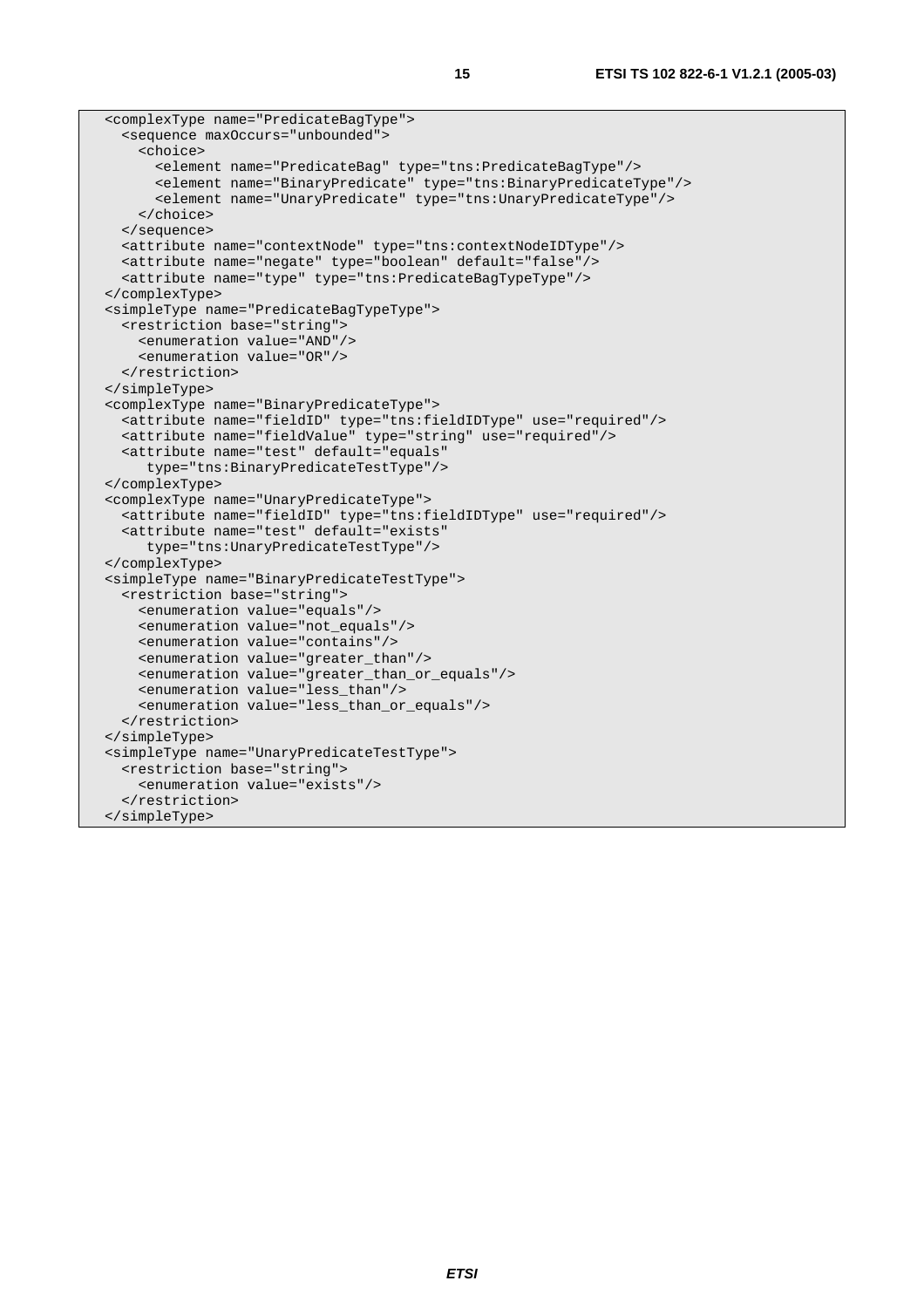| Name                   | <b>Definition</b>                                                           |
|------------------------|-----------------------------------------------------------------------------|
| PredicateBagType       | A PredicateBagType contains one or more BinaryPredicate,                    |
|                        | UnaryPredicate Of PredicateBag children, and is used to express             |
|                        | logical relationships between these children.                               |
| type                   | This attribute expresses the logical relationship between the children of   |
|                        | this PredicateBag. It can take the values "AND" or "OR". The attribute      |
|                        | is REQUIRED when there are two or more children. The attribute is           |
|                        | meaningless if the PredicateBag contains a single element.                  |
| negate                 | This attribute reverses the Boolean evaluation (true/false) of the          |
|                        | PredicateBag. If there are two or more children predicates, it is           |
|                        | evaluated after the children predicates have been combined; i.e. the        |
|                        | type attribute has tighter precedence.                                      |
| contextNode            | If present, this attribute restricts the way in which fragments are matched |
|                        | with this PredicateBag. Specifically, the predicates contained within       |
|                        | this PredicateBag MUST all be satisfied by the fields in a single XML       |
|                        | element within the fragment. The root node of this XML element is           |
|                        | defined by the context Node ID value of the context Node attribute.         |
|                        | The contextNodeID values used here MAY have a definition that               |
|                        | uses a multiple XPath expression (i.e. the contextNodelD may refer to       |
|                        | multiple nodes, but the actual node is given by the Requested Table         |
|                        | element). When used, all the contextNodeID values referenced in the         |
|                        | predicates that are descendants of this PredicateBag MUST refer to          |
|                        | fields that are descendants of the context Node element in the XML          |
|                        | Schema.                                                                     |
| UnaryPredicateType/Bin | A Boolean test that can be evaluated on a field stored by a metadata        |
| aryPredicateType       | service. See clause 5.1.1.1.1 for a definition of field.                    |
| fieldID                | A REQUIRED fieldID value (see clause 5.1.1.1.1) that defines the            |
|                        | field being tested (e.g. CRID, Title, etc.).                                |
| test                   | The relationship between the fieldID and the fieldValue. This               |
|                        | attribute can take the value "equals", "not_equals", "contains",            |
|                        | "greater_than", "greater_than_or_equal", "less_than",                       |
|                        | "less_than_or_equals", or "exists".                                         |
| fieldValue             | The value being tested. This attribute is not present in predicates of the  |
|                        | type UnaryPredicateType.                                                    |

Annex C provides some examples that illustrate the types of queries a client can issue.

#### 5.1.1.1.1 Identifying contextNodes

A contextNode is an XML node of the following type: element.

• Element contextNode can correspond to nodes with an XML Schema complexType model (an element containing other elements or attributes).

ContextNodes are defined using an XPath expression based on a subset of XPath (for a definition of this XPath subset, see TS 102 822-3-1 [10]). Instead of using this verbose XPath expression directly in every predicate, all fields used in a query MUST be assigned a contextNode. A contextNode is just a syntactic shortcut that provides a consistent alias for the full XPath expression that identifies a node. The *TV-Anytime* Forum defines a normative subset of nodes with predefined contextNode values.

In order to define a list of contextNode definitions the following piece of XML Schema is used.

```
 <element name="ContextNodeIDDefinitionList" 
           type="tns:ContextNodeIDDefinitionListType"> 
    <key name="UniqueContextNode"> 
      <selector xpath="tns:ContextNodeIDDefinition"/> 
      <field xpath="@contextNodeID"/> 
   </key> 
 </element> 
 <complexType name="ContextNodeIDDefinitionListType"> 
    <sequence> 
      <element name="ContextNodeIDDefinition" maxOccurs="unbounded"> 
        <complexType> 
          <attribute name="contextNode" type="NCName"/>
```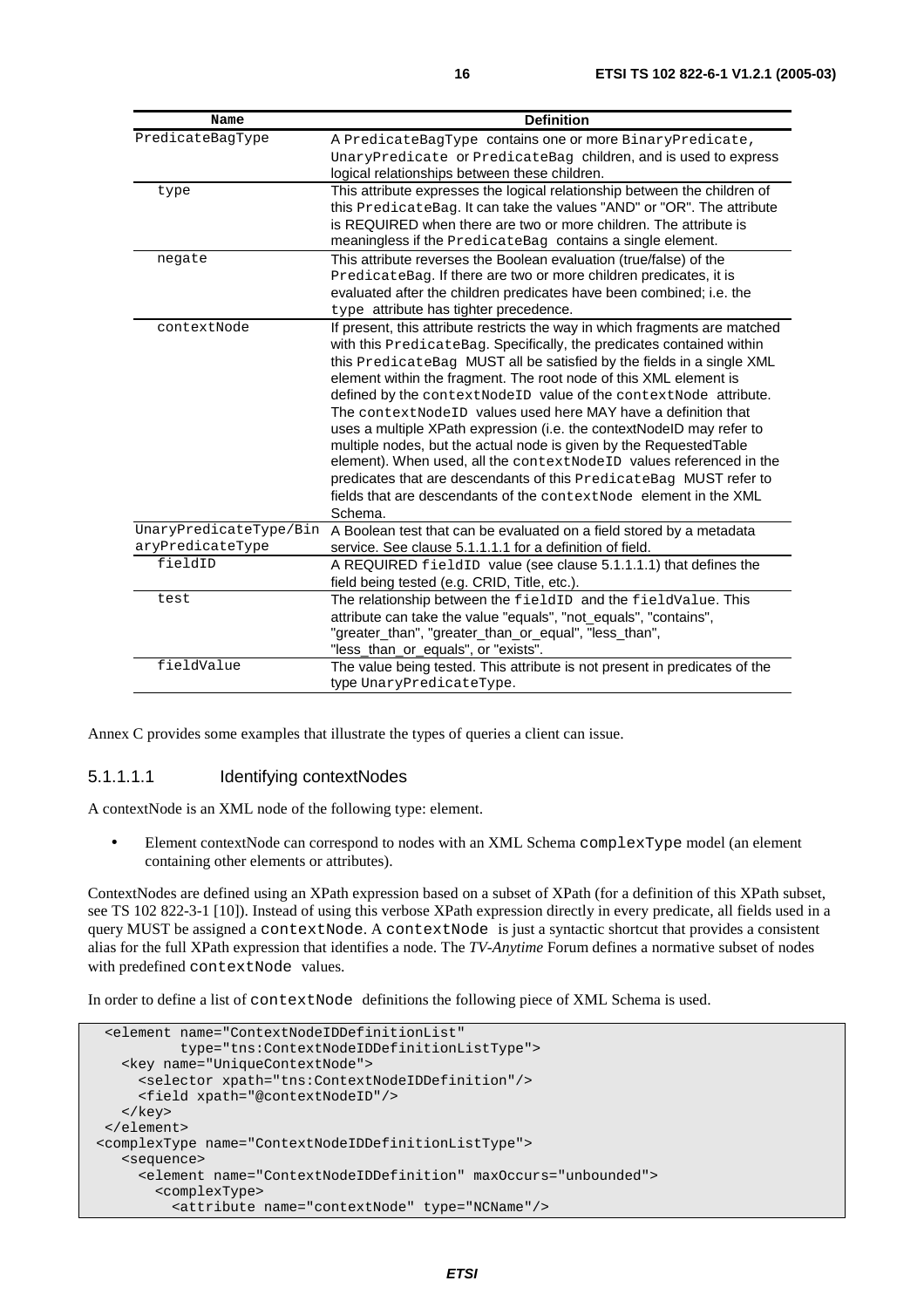| sattribute name="contextNodeDefinition"                                     |
|-----------------------------------------------------------------------------|
| type="tns:contextNodeDefinitionListType"/>                                  |
|                                                                             |
| $\langle$ /element>                                                         |
| $\langle$ sequence>                                                         |
| <attribute name="targetNamespace" type="anyURI" use="required"></attribute> |
|                                                                             |
| <simpletype name="contextNodeDefinitionType"></simpletype>                  |
| <restriction base="token"></restriction>                                    |
|                                                                             |
|                                                                             |
|                                                                             |
| <simpletype name="contextNodeDefinitionListType"></simpletype>              |
| <list itemtype="tns:contextNodeDefinitionType"></list>                      |
|                                                                             |
| <simpletype name="contextNodeIDType"></simpletype>                          |
| <restriction base="OName"></restriction>                                    |
|                                                                             |

| <b>Name</b>                     | <b>Definition</b>                                                                                                                                                                                                                                                                                                                                                                                                              |
|---------------------------------|--------------------------------------------------------------------------------------------------------------------------------------------------------------------------------------------------------------------------------------------------------------------------------------------------------------------------------------------------------------------------------------------------------------------------------|
| ContextNodeIDDefinitionListType | Provides a uniform structure for defining a map of<br>contextNode values to XPath expressions.                                                                                                                                                                                                                                                                                                                                 |
| targetNamespace                 | The field definition namespace to which this<br>contextNode map belongs. The namespace can be<br>used to unambiguously reference contextNode values<br>from multiple namespaces. The use of namespaces here<br>is similar to, but distinct from, the use of namespaces to<br>identify XML Schema, and is in accordance with<br>Namespaces in XML [2].                                                                          |
| ContextNodeIDDefinition         | Contains a single context Node map.                                                                                                                                                                                                                                                                                                                                                                                            |
| ContextNodeId                   | A name used to identify this field. All the context Node<br>values defined in a particular namespace MUST be<br>unique.                                                                                                                                                                                                                                                                                                        |
| ContextNodeDescription          | A list of XPath expressions that defines the fields that MAY<br>be searched when this context Node is used. Each item<br>in the list is a regular expression that corresponds to the<br>XPath subset defined in TS 102 822-3-1 [10],<br>clause 4.8.5.1.2. The XPath namespace context consists<br>of the namespace declarations that are in scope in the<br>XML instance document at the point that this attribute<br>appears. |
| contextNodeIDType               | The simple type that all context Node values are based<br>on. Note that the use of OName ensures that<br>context Node values are always namespace qualified.                                                                                                                                                                                                                                                                   |

Element instances based upon the ContextNodeIDDefinitionListType are used to specify the *TV-Anytime* Forum's predefined subset of contextNode values.

The predefined subset of contextNode allocations, which belong in the urn:tva:transport:contextNodeIDs:2002 field definition namespace, can be found in annex B. Within the present document the prefix "tvac" is used to denote this namespace.

Within this same namespace, some contextNode identifiers contain multiple XPath statements. A server HAS to use the specific Xpath statement relevant to the considered RequestedTable when performing a query based on these contextNodes as it does for the CRID field. Table 1 defines some additional special case contextNode identifiers, along with a semantic description of their meaning. These special case contextNodes are those that cannot be identified using single XPath expressions.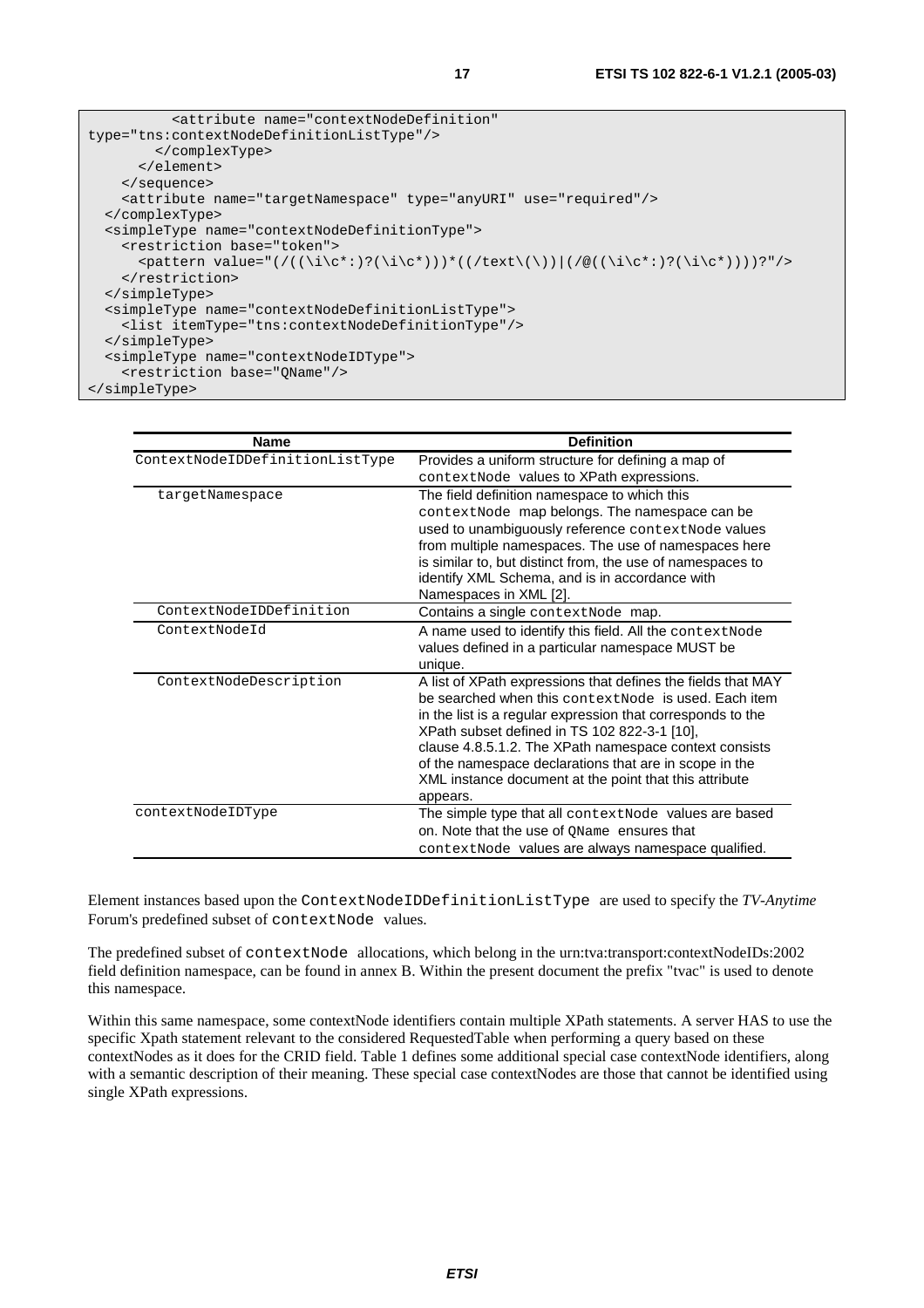| <b>ContextNodelD</b>    | <b>Comment</b>                                                                                                      |
|-------------------------|---------------------------------------------------------------------------------------------------------------------|
| CreditsItem             | The CreditsItem element of the CreditsList element within the<br>ProgramInformation or GroupInformation table.      |
| AudioAttributes         | The AudioAttributes element of the AVAtrributes element within<br>the ProgramInformation or ProgramLocation tables. |
| VideoAttributes         | The VideoAttributes element of the AVAtrributes element within<br>the ProgramInformation or ProgramLocation tables. |
| AwardsListItem          | The AwardsListItem element of the AwardsList element within the<br>ProgramInformation or GroupInformation tables.   |
| ProgramInformation      | The ProgramInformation element of the ProgramInformation table.                                                     |
| GroupInformation        | The GroupInformation element of the GroupInformation table.                                                         |
| <b>BroadcastEvent</b>   | The BroadcastEvent element of the ProgramLocation table.                                                            |
| Schedule                | The Schedule element of the ProgramLocation table.                                                                  |
| OnDemandProgram         | The OnDemandProgram element of the ProgramLocation table.                                                           |
| ServiceInformation      | The ServiceInformation element of the ServiceInformation table.                                                     |
| PersonName              | The PersonName element of the CreditsInformation table.                                                             |
| OrganizationName        | The OrganizationName element of the CreditsInformation table.                                                       |
| SeqmentInformation      | The SegmentInformation element of the SegmentInformation<br>table.                                                  |
| SegmentGroupInformation | The SegmentGroupInformation element of the<br>SegmentInformation table.                                             |
| Review                  | The Review element of the ProgramReview table.                                                                      |

**Table 1: Description of special case contextNodeID values (informative)** 

#### 5.1.1.1.2 Identifying fields

A field is an XML node of the following type: attribute, text or element.

- Attribute fields and text fields (the contents of an element's text node) have no structure, so can be represented as a string whose value can be tested against the fieldValue given in a predicate.
- Element fields can correspond to nodes with an XML Schema complexType model (an element containing other elements or attributes). Fields of this type can only be used in a predicate if the test is "exists". An example of why this might be useful is given in annex C, example 8. Sorts cannot be based upon an element field.

Fields are defined using an XPath expression based on a subset of XPath (for a definition of this XPath subset, see TS 102 822-3-1 [10]). Instead of using this verbose XPath expression directly in every predicate, all fields used in a query MUST be assigned a fieldID. A fieldID is just a syntactic shortcut that provides a consistent alias for the full XPath expression that identifies a field. The *TV-Anytime* Forum defines a normative subset of fields with predefined fieldID values.

In order to define a list of fieldID definitions the following piece of XML Schema is used.

```
 <element name="FieldIDDefinitionList" 
          type="tns:FieldIDDefinitionListType"> 
   <key name="UniqueField"> 
    <selector xpath="tns:FieldIDDefinition"/> 
     <field xpath="@fieldID"/> 
  </key> 
 </element> 
 <complexType name="FieldIDDefinitionListType"> 
   <sequence> 
     <element name="FieldIDDefinition" maxOccurs="unbounded"> 
       <complexType> 
         <attribute name="fieldID" type="NCName"/> 
         <attribute name="fieldDefinition" 
                     type="tns:fieldDefinitionListType"/> 
       </complexType> 
     </element> 
   </sequence> 
   <attribute name="targetNamespace" type="anyURI" use="required"/> 
 </complexType> 
 <simpleType name="fieldDefinitionType">
```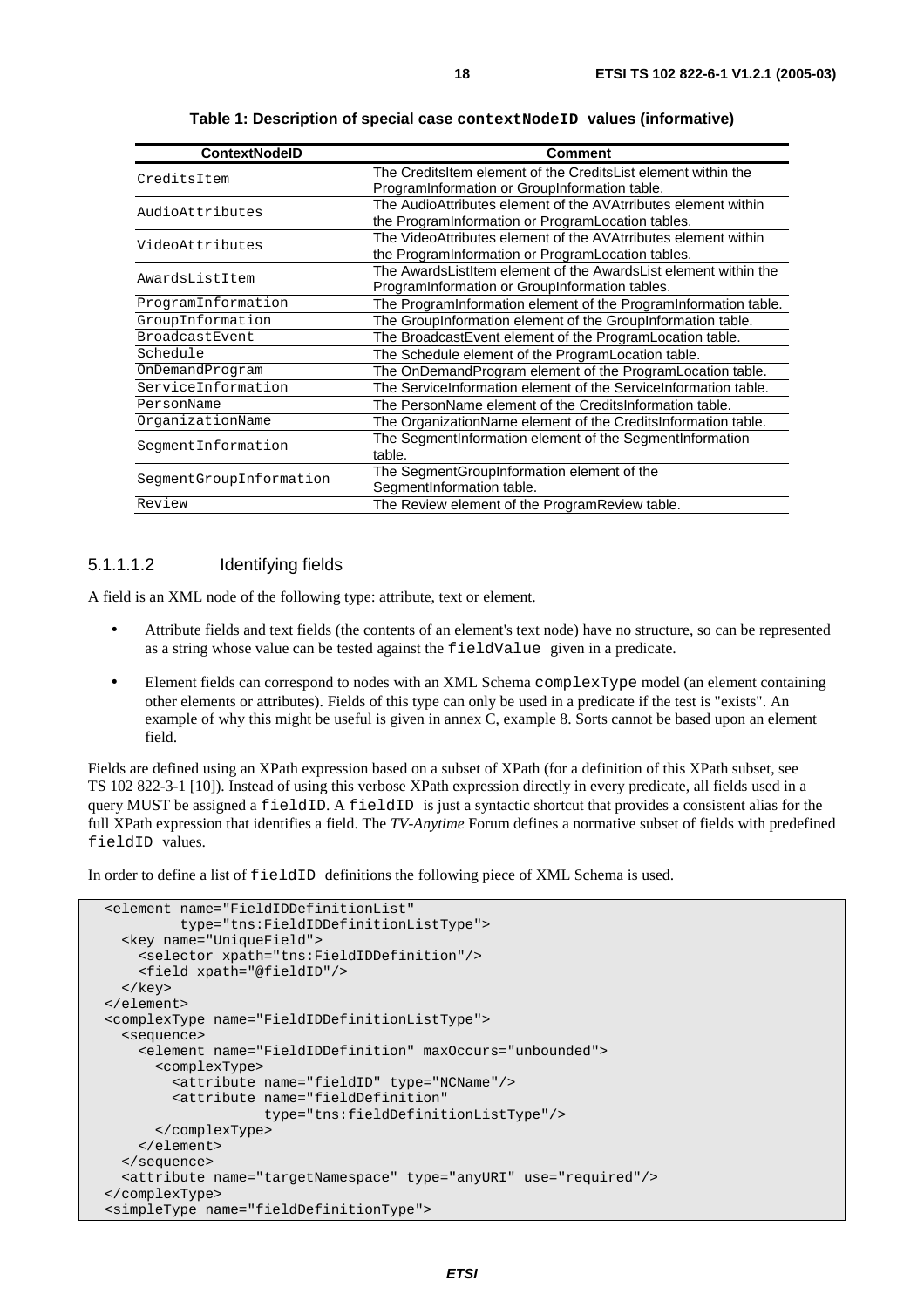```
 <restriction base="token"> 
    \zeta <pattern value="(/((\i\c*:)?(\i\c*)))*((/text\(\))|(/@((\i\c*:)?(\i\c*))))?"/>
   </restriction> 
 </simpleType> 
 <simpleType name="fieldDefinitionListType"> 
   <list itemType="tns:fieldDefinitionType"/> 
 </simpleType> 
 <simpleType name="fieldIDType"> 
   <restriction base="QName"/> 
 </simpleType> 
 <simpleType name="fieldIDListType"> 
  <list itemType="tns:fieldIDType"/> 
 </simpleType>
```

| <b>Name</b>               | <b>Definition</b>                                                                                                                                                                                                                                                                                                                                                                                                      |
|---------------------------|------------------------------------------------------------------------------------------------------------------------------------------------------------------------------------------------------------------------------------------------------------------------------------------------------------------------------------------------------------------------------------------------------------------------|
| FieldIDDefinitionListType | Provides a uniform structure for defining a map of field ID<br>values to XPath expressions.                                                                                                                                                                                                                                                                                                                            |
| targetNamespace           | The field definition namespace to which this fieldID map<br>belongs. The namespace can be used to unambiguously<br>reference fieldID values from multiple namespaces. The<br>use of namespaces here is similar to, but distinct from, the<br>use of namespaces to identify XML Schema, and is in<br>accordance with "Namespaces in XML" [2].                                                                           |
| FieldIDDefinition         | Contains a single fieldID map.                                                                                                                                                                                                                                                                                                                                                                                         |
| fieldID                   | A name used to identify this field. All the fieldID values<br>defined in a particular namespace MUST be unique.                                                                                                                                                                                                                                                                                                        |
| fieldDefinition           | A list of XPath expressions that defines the fields that MAY be<br>searched when this fieldID is used. Each item in the list is<br>a regular expression that corresponds to the XPath subset<br>defined in TS 102 822-3-1 [10], clause 4.8.5.1.2. The XPath<br>namespace context consists of the namespace declarations<br>that are in scope in the XML instance document at the point<br>that this attribute appears. |
| fieldIDType               | The simple type that all fieldID values are based on. Note<br>that the use of OName ensures that fieldID values are<br>always namespace qualified.                                                                                                                                                                                                                                                                     |
| fieldIDListType           | A whitespace-separated list of fieldID values                                                                                                                                                                                                                                                                                                                                                                          |

Element instances based upon the FieldIDDefinitionListType are used in two places in the present document. Firstly, it is used to specify the *TV-Anytime* Forum's predefined subset of fieldID values. Secondly, it MAY appear in a get Data operation's capability description, where it is used to allocate fieldID values to fields not in the normative subset. See clause 7.1.3 for an explanation of how this is done. In this, way servers can extend their metadata services to flexibly support querying or sorting on any field in the *TV-Anytime* metadata and content referencing Schema.

The predefined subset of fieldID allocations, which belong in the urn:tva:transport:fieldIDs:2002 field definition namespace, can be found in annex B. Within the present document the prefix "tvaf" is used to denote this namespace.

Within this same namespace, some field identifiers contain multiple XPath statements. A server MAY use any of these XPath statements when performing a query based on these fields. Table 2 defines some additional special case field identifiers, along with a semantic description of their meaning. These special case fields are those that cannot be identified using single XPath expressions.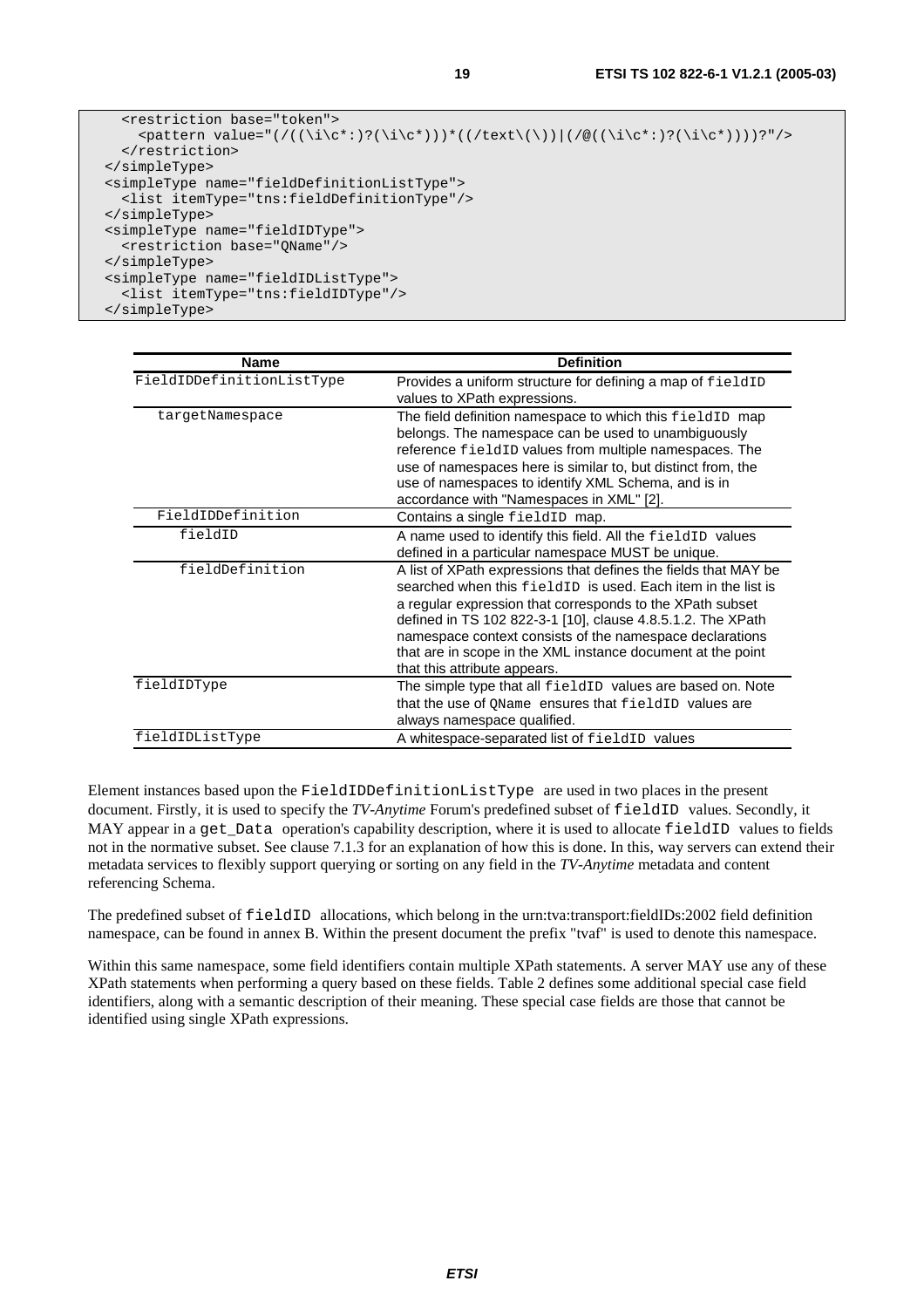| <b>FieldID</b>                                                                                                                                                                                                                                                                       | Comment                                                                                                                  |
|--------------------------------------------------------------------------------------------------------------------------------------------------------------------------------------------------------------------------------------------------------------------------------------|--------------------------------------------------------------------------------------------------------------------------|
|                                                                                                                                                                                                                                                                                      | The CRID when it is used in the context of identifying the CRID                                                          |
| CRID                                                                                                                                                                                                                                                                                 | with which a fragment is associated.                                                                                     |
|                                                                                                                                                                                                                                                                                      | Details of this fieldID can be found in table 3.                                                                         |
| AwardYear                                                                                                                                                                                                                                                                            | The Start attribute of the DecomposedLocator element from                                                                |
|                                                                                                                                                                                                                                                                                      | the LocationResult element within the content referencing<br>table.                                                      |
| Start<br>Title<br>TitleLanguage<br>Synopsis<br>SynopsisLanguage<br>PublishedStart<br>PublishedDuration<br>FragmentID<br>fragmentVersion<br>AudioCoding<br>AudioChannels<br>KeywordLanguage<br>Genre<br>Language<br>ParentalGuidance<br>Role<br>FamilyName<br>GivenName<br>AwardTitle | Any title element (Title or ShortTitle) from the                                                                         |
|                                                                                                                                                                                                                                                                                      | ProgramInformation, GroupInformation,                                                                                    |
|                                                                                                                                                                                                                                                                                      | ProgramLocation Or SegmentInformation tables.                                                                            |
|                                                                                                                                                                                                                                                                                      | The language attribute of the Title element from the relevant                                                            |
|                                                                                                                                                                                                                                                                                      | ProgramInformation, GroupInformation,                                                                                    |
|                                                                                                                                                                                                                                                                                      | ProgramLocation Of SegmentInformation table.                                                                             |
|                                                                                                                                                                                                                                                                                      | Any Synopsis element from the ProgramInformation,                                                                        |
|                                                                                                                                                                                                                                                                                      | GroupInformation, ProgramLocation Of<br>SegmentInformation tables.                                                       |
|                                                                                                                                                                                                                                                                                      | The language attribute of the Synopsis element from the                                                                  |
|                                                                                                                                                                                                                                                                                      | ProgramInformation, GroupInformation,                                                                                    |
|                                                                                                                                                                                                                                                                                      | ProgramLocation Or SegmentInformation tables.                                                                            |
|                                                                                                                                                                                                                                                                                      | The PublishedTime element of any items of type                                                                           |
|                                                                                                                                                                                                                                                                                      | ScheduleEventType, and the StartOfAvailability                                                                           |
|                                                                                                                                                                                                                                                                                      | element of a OnDemandProgram item. If the                                                                                |
|                                                                                                                                                                                                                                                                                      | StartOfAvailability element is not present, it is assumed to                                                             |
|                                                                                                                                                                                                                                                                                      | be the current time (i.e. available now).                                                                                |
|                                                                                                                                                                                                                                                                                      | The PublishedDuration element of any items of type                                                                       |
|                                                                                                                                                                                                                                                                                      | ScheduleEventType.                                                                                                       |
|                                                                                                                                                                                                                                                                                      | Any fragmentId attribute. See annex C for an example of how<br>this fieldID may be used to retrieve a specific fragment. |
|                                                                                                                                                                                                                                                                                      | Any fragmentVersion attribute. See annex C for an example                                                                |
|                                                                                                                                                                                                                                                                                      | of how this fieldID may be used to update a specific fragment.                                                           |
|                                                                                                                                                                                                                                                                                      | The coding element from the AudioAttributes element from                                                                 |
|                                                                                                                                                                                                                                                                                      | the ProgramInformation Of ProgramLocation tables.                                                                        |
|                                                                                                                                                                                                                                                                                      | The NumOfChannels element from the AudioAttributes                                                                       |
|                                                                                                                                                                                                                                                                                      | element within the ProgramInformation or ProgramLocation                                                                 |
|                                                                                                                                                                                                                                                                                      | tables.                                                                                                                  |
| VideoAspectRatio                                                                                                                                                                                                                                                                     | The AspectRatio element from the VideoAttributes element within                                                          |
|                                                                                                                                                                                                                                                                                      | the ProgramInformation or ProgramLocation tables.                                                                        |
| Keyword                                                                                                                                                                                                                                                                              | The Keyword element within the ProgramInformation or<br>GroupInformation tables.                                         |
|                                                                                                                                                                                                                                                                                      | The language attribute from the Keyword element within the                                                               |
|                                                                                                                                                                                                                                                                                      | ProgramInformation or GroupInformation tables.                                                                           |
|                                                                                                                                                                                                                                                                                      | The Genre element within the ProgramInformation or                                                                       |
|                                                                                                                                                                                                                                                                                      | GroupInformation tables.                                                                                                 |
|                                                                                                                                                                                                                                                                                      | The Language element from the ProgramInformation or<br>GroupInformation tables.                                          |
|                                                                                                                                                                                                                                                                                      | The ParentalGuidance element from the ProgramInformation or                                                              |
|                                                                                                                                                                                                                                                                                      | GroupInformation tables.                                                                                                 |
|                                                                                                                                                                                                                                                                                      | The Role element from the cast list item that relates to cast                                                            |
|                                                                                                                                                                                                                                                                                      | member associated with the ProgramInformation or                                                                         |
|                                                                                                                                                                                                                                                                                      | GroupInformation tables.                                                                                                 |
|                                                                                                                                                                                                                                                                                      | The FamilyName element from the cast list item that relates to                                                           |
|                                                                                                                                                                                                                                                                                      | cast member associated with the ProgramInformation or                                                                    |
|                                                                                                                                                                                                                                                                                      | GroupInformation tables.                                                                                                 |
|                                                                                                                                                                                                                                                                                      | The GivenName element from the cast list item that relates to cast<br>member associated with the ProgramInformation or   |
|                                                                                                                                                                                                                                                                                      | GroupInformation tables.                                                                                                 |
|                                                                                                                                                                                                                                                                                      | The Title element from an awards list item within the                                                                    |
|                                                                                                                                                                                                                                                                                      | ProgramInformation or GroupInformation tables.                                                                           |
|                                                                                                                                                                                                                                                                                      | The Year element from an awards list item within the                                                                     |
|                                                                                                                                                                                                                                                                                      | ProgramInformation or GroupInformation tables.                                                                           |
| AwardNominee                                                                                                                                                                                                                                                                         | The Nominee element from an awards list item within the                                                                  |
|                                                                                                                                                                                                                                                                                      | ProgramInformation or GroupInformation tables.                                                                           |

**Table 2: Description of special case fieldID values (informative)**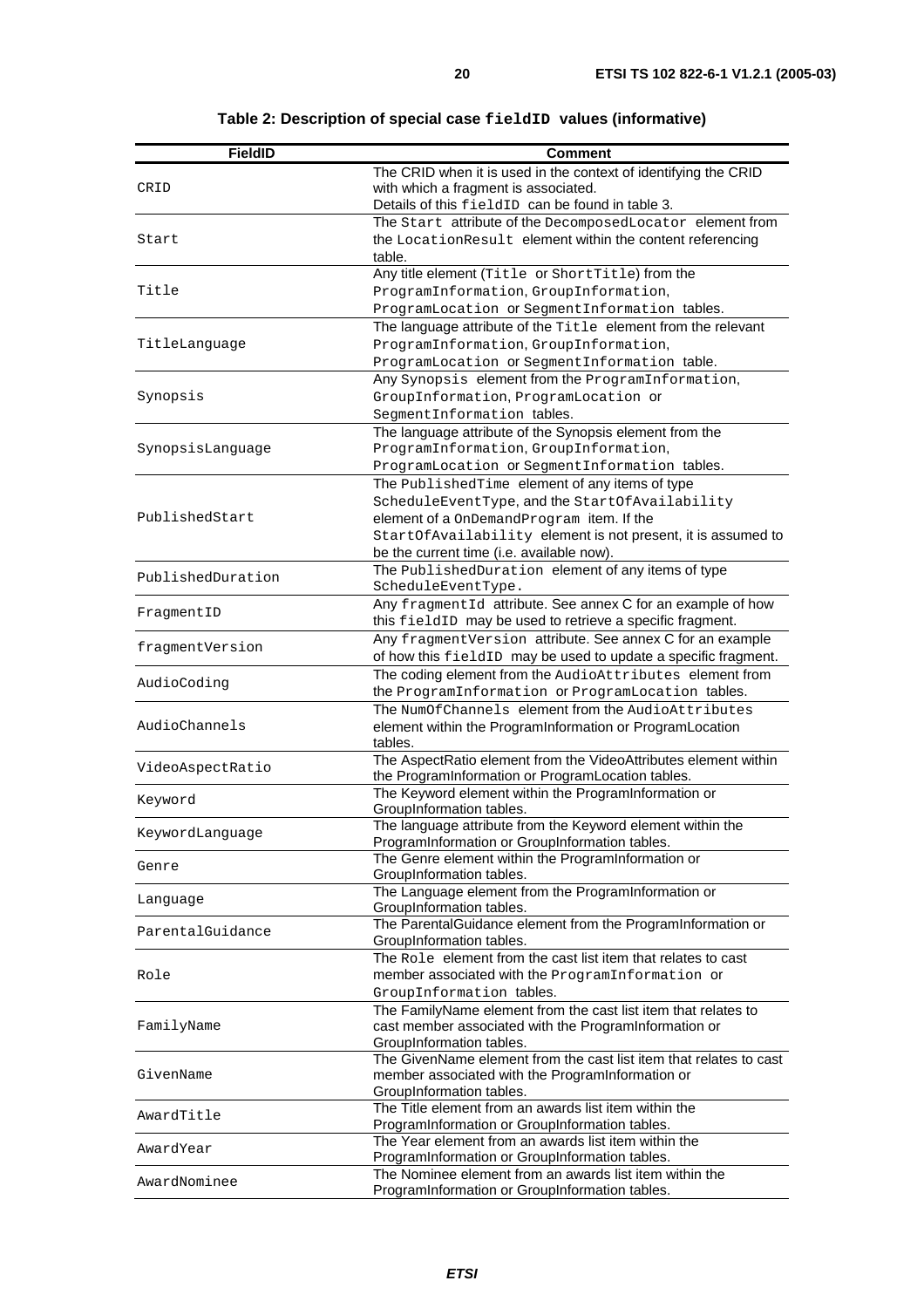| <b>FieldID</b>                                                                                                                                                                                                                                                                                                                                                                                                                                            | <b>Comment</b>                                                     |
|-----------------------------------------------------------------------------------------------------------------------------------------------------------------------------------------------------------------------------------------------------------------------------------------------------------------------------------------------------------------------------------------------------------------------------------------------------------|--------------------------------------------------------------------|
|                                                                                                                                                                                                                                                                                                                                                                                                                                                           | The Recipient element from an awards list item within the          |
|                                                                                                                                                                                                                                                                                                                                                                                                                                                           | ProgramInformation or GroupInformation tables.                     |
|                                                                                                                                                                                                                                                                                                                                                                                                                                                           | The RatingValue element from Review element within the             |
|                                                                                                                                                                                                                                                                                                                                                                                                                                                           | ProgramInformation or GroupInformation tables.                     |
|                                                                                                                                                                                                                                                                                                                                                                                                                                                           | The RatingScheme element from Review element within the            |
|                                                                                                                                                                                                                                                                                                                                                                                                                                                           | ProgramInformation or GroupInformation tables.                     |
|                                                                                                                                                                                                                                                                                                                                                                                                                                                           | The ProductionDate element from BasicDescription element within    |
|                                                                                                                                                                                                                                                                                                                                                                                                                                                           | the ProgramInformation or GroupInformation tables.                 |
|                                                                                                                                                                                                                                                                                                                                                                                                                                                           | Any name element (FamilyName or GivenName) form the                |
| CreditName                                                                                                                                                                                                                                                                                                                                                                                                                                                | ProgramInformation, GroupInformation or ProgramReviews             |
|                                                                                                                                                                                                                                                                                                                                                                                                                                                           | tables.                                                            |
|                                                                                                                                                                                                                                                                                                                                                                                                                                                           | The ProgramURL element from the BroadcastEvent Schedule, or        |
|                                                                                                                                                                                                                                                                                                                                                                                                                                                           | OnDemandProgram element within the ProgramLocation table.          |
|                                                                                                                                                                                                                                                                                                                                                                                                                                                           | The Free element from the BroadcastEvent or Schedule element       |
|                                                                                                                                                                                                                                                                                                                                                                                                                                                           | within the ProgramLocation table.                                  |
|                                                                                                                                                                                                                                                                                                                                                                                                                                                           | The EpisodeOf element from the ProgramInformation element          |
|                                                                                                                                                                                                                                                                                                                                                                                                                                                           | within the ProgramInformation table.                               |
|                                                                                                                                                                                                                                                                                                                                                                                                                                                           | The value attribute of the GroupType element within the            |
|                                                                                                                                                                                                                                                                                                                                                                                                                                                           | GroupInformation table.                                            |
|                                                                                                                                                                                                                                                                                                                                                                                                                                                           | The ServiceURL element of the ServiceInformation element within    |
|                                                                                                                                                                                                                                                                                                                                                                                                                                                           | the ServiceInformation table.                                      |
|                                                                                                                                                                                                                                                                                                                                                                                                                                                           | The ServiceName element of the ServiceInformation element          |
|                                                                                                                                                                                                                                                                                                                                                                                                                                                           | within the ServiceInformation table.                               |
|                                                                                                                                                                                                                                                                                                                                                                                                                                                           | The CreditsItem element of the CreditsList element within the      |
| CreditsItem<br>AudioAttributes                                                                                                                                                                                                                                                                                                                                                                                                                            | ProgramInformation or GroupInformation table.                      |
| AwardRecipient<br>RatingValue<br>RatingScheme<br>ProductionDate<br>ProgramURL<br>FreeToView<br>EpisodeOf<br>GroupType<br>ServiceURL<br>ServiceName<br>VideoAttributes<br>AwardsListItem<br>ProgramInformation<br>GroupInformation<br>BroadcastEvent<br>Schedule<br>OnDemandProgram<br>ServiceInformation<br>PersonName<br>OrganizationName<br>SeqmentInformation<br>SegmentGroupInformation<br>Review<br>CSUri<br>CSAlias<br>GenreCS<br>Price<br>currency | The AudioAttributes element of the AVAtrributes element within     |
|                                                                                                                                                                                                                                                                                                                                                                                                                                                           | the ProgramInformation or ProgramLocation tables.                  |
|                                                                                                                                                                                                                                                                                                                                                                                                                                                           | The VideoAttributes element of the AVAtrributes element within     |
|                                                                                                                                                                                                                                                                                                                                                                                                                                                           | the ProgramInformation or ProgramLocation tables.                  |
|                                                                                                                                                                                                                                                                                                                                                                                                                                                           | The AwardsListItem element of the AwardsList element within the    |
|                                                                                                                                                                                                                                                                                                                                                                                                                                                           | ProgramInformation or GroupInformation tables.                     |
|                                                                                                                                                                                                                                                                                                                                                                                                                                                           | The ProgramInformation element of the ProgramInformation table.    |
|                                                                                                                                                                                                                                                                                                                                                                                                                                                           | The GroupInformation element of the GroupInformation table.        |
|                                                                                                                                                                                                                                                                                                                                                                                                                                                           | The BroadcastEvent element of the ProgramLocation table.           |
|                                                                                                                                                                                                                                                                                                                                                                                                                                                           | The Schedule element of the ProgramLocation table.                 |
|                                                                                                                                                                                                                                                                                                                                                                                                                                                           | The OnDemandProgram element of the ProgramLocation table.          |
|                                                                                                                                                                                                                                                                                                                                                                                                                                                           | The ServiceInformation element of the ServiceInformation table.    |
|                                                                                                                                                                                                                                                                                                                                                                                                                                                           | The PersonName element of the CreditsInformation table.            |
|                                                                                                                                                                                                                                                                                                                                                                                                                                                           | The OrganizationName element of the CreditsInformation table.      |
|                                                                                                                                                                                                                                                                                                                                                                                                                                                           | The SegmentInformation element of the SegmentInformation           |
|                                                                                                                                                                                                                                                                                                                                                                                                                                                           | table.                                                             |
|                                                                                                                                                                                                                                                                                                                                                                                                                                                           | The SegmentGroupInformation element of the                         |
|                                                                                                                                                                                                                                                                                                                                                                                                                                                           | SegmentInformation table.                                          |
|                                                                                                                                                                                                                                                                                                                                                                                                                                                           | The Review element of the ProgramReview table.                     |
|                                                                                                                                                                                                                                                                                                                                                                                                                                                           | The uri attribute of the ClassificationScheme element within the   |
|                                                                                                                                                                                                                                                                                                                                                                                                                                                           | ClassificationSchemeTable.                                         |
|                                                                                                                                                                                                                                                                                                                                                                                                                                                           | The mpeg7:alias attribute of the CSAlias element within the        |
|                                                                                                                                                                                                                                                                                                                                                                                                                                                           | ClassificationSchemeTable.                                         |
|                                                                                                                                                                                                                                                                                                                                                                                                                                                           | The href attribute of the Genre element within the                 |
|                                                                                                                                                                                                                                                                                                                                                                                                                                                           | ProgramInformationTable and GroupInformationTable.                 |
|                                                                                                                                                                                                                                                                                                                                                                                                                                                           | The Price element of the Purchaseltem of the PurchaseList of the   |
|                                                                                                                                                                                                                                                                                                                                                                                                                                                           | BasicDescription element within the ProgramInformation or          |
|                                                                                                                                                                                                                                                                                                                                                                                                                                                           | GroupInformation tables.                                           |
|                                                                                                                                                                                                                                                                                                                                                                                                                                                           | The currency attribute of the Price element of the Purchaseltem of |
|                                                                                                                                                                                                                                                                                                                                                                                                                                                           | the PurchaseList of the BasicDescription element within the        |
|                                                                                                                                                                                                                                                                                                                                                                                                                                                           | ProgramInformation or GroupInformation tables.                     |

If a metadata service wishes to support querying or sorting on a field within the normative subset it MUST use the predefined fieldID. (I.e. servers MUST NOT define their own fieldID for a field already in the normative subset.)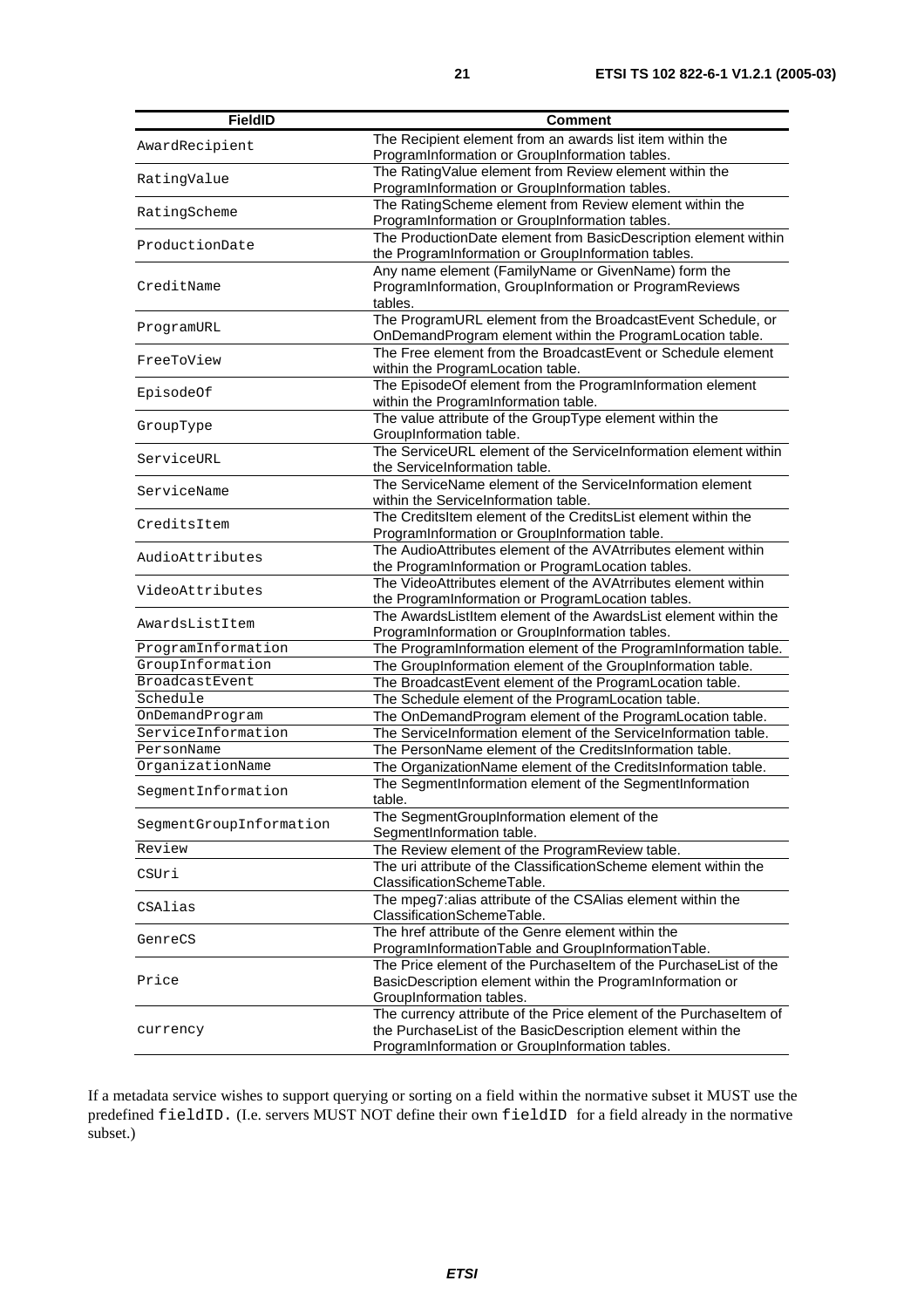#### 5.1.1.1.3 Primary index CRID fields

Fragments containing CRIDs exist in many different locations in the *TV-Anytime* schema. Since CRIDs can occur in multiple places within a fragment (e.g. in a GroupInformation fragment they can be used to refer to parent groups), table 3 formally defines the CRID field that is used to identify the fragments in each case.

The XPath expressions are namespace qualified. The present document assumes the expression content of the XPath evaluator has the following namespace prefixes:

| <sub>cr</sub> | urn:tva:ContentReferencing:2004 |
|---------------|---------------------------------|
| tva           | urn:tva:metadata:2004           |
| mpeg7         | urn:mpeg:mpeg7:schema:2001      |

#### **Table 3: The meaning of the CRID field in the different TV-Anytime tables**

| Table type         | XPath specification for CRID node set<br>(ignore whitespace)                                                                                                                                                                                                                                                                                                           | <b>Number</b><br>matches |
|--------------------|------------------------------------------------------------------------------------------------------------------------------------------------------------------------------------------------------------------------------------------------------------------------------------------------------------------------------------------------------------------------|--------------------------|
| ContentReferencing | /cr:ContentReferencingTable/cr:Result/@CRID                                                                                                                                                                                                                                                                                                                            | 0 or 1                   |
| ProgramInformation | /tva:TVAMain/tva:ProgramDescription/tva:Pro<br>gramInformationTable/tva:ProgramInformation<br>/@programId                                                                                                                                                                                                                                                              | $0$ or 1                 |
| GroupInformation   | /tva:TVAMain/tva:ProgramDescription/tva:<br>GroupInformationTable/tva:GroupInformation/<br>@qroupId                                                                                                                                                                                                                                                                    | $0$ or 1                 |
| ProgramReview      | /tva:TVAMain/tva:ProgramDescription/tva:Pro<br>qramReviewTable/tva:ProqramReviews/tva:<br>Program/@crid                                                                                                                                                                                                                                                                | 0 to many                |
| ProgramLocation    | /tva:TVAMain/tva:ProgramDescription/tva:Pro<br>gramLocationTable/tva:Schedule/tva:Schedule<br>Event/tva: Program/@crid                                                                                                                                                                                                                                                 | 0 to many                |
|                    | /tva:TVAMain/tva:ProgramDescription/tva:Pro<br>qramLocationTable/tva:BroadcastEvent/tva:<br>Program/@crid                                                                                                                                                                                                                                                              | 0 to many                |
|                    | /tva:TVAMain/tva:ProgramDescription/tva:Pro<br>gramLocationTable/tva:OnDemandProgram/tva:<br>Program/@crid                                                                                                                                                                                                                                                             | 0 to many                |
|                    | /tva:TVAMain/tva:ProgramDescription/tva:Pro<br>gramLocationTable/tva:OnDemandService/tva:<br>OnDemandProgram/tva:Program/@crid                                                                                                                                                                                                                                         | 0 to many                |
| SeqmentInformation | /tva:TVAMain/tva:ProgramDescription/tva:Seg<br>mentInformationTable/tva:SegmentList/tva:<br>SegmentInformation/tva:ProgramRef/@crid<br>The schema does not require this attribute. If it is omitted<br>the implied CRID (from the parent segment group) MUST<br>be used for the server to determine matching<br>Segment Information fragments based on the CRID field. | 0 to many                |
|                    | /tva:TVAMain/tva:ProgramDescription/tva:Seg<br>mentInformationTable/tva:SeqmentGroupList/<br>tva:SeqmentGroupInformation/tva:ProgramRef/<br>@crid                                                                                                                                                                                                                      | 0 to many                |

#### 5.1.1.1.4 Restrictions on the use of QueryConstraints

The QueryConstraints element MUST NOT contain predicates with fields from the following tables:

• ContentReferencingTable. Content referencing information does not contain metadata attractors, so none of the fields are suitable as query constraints.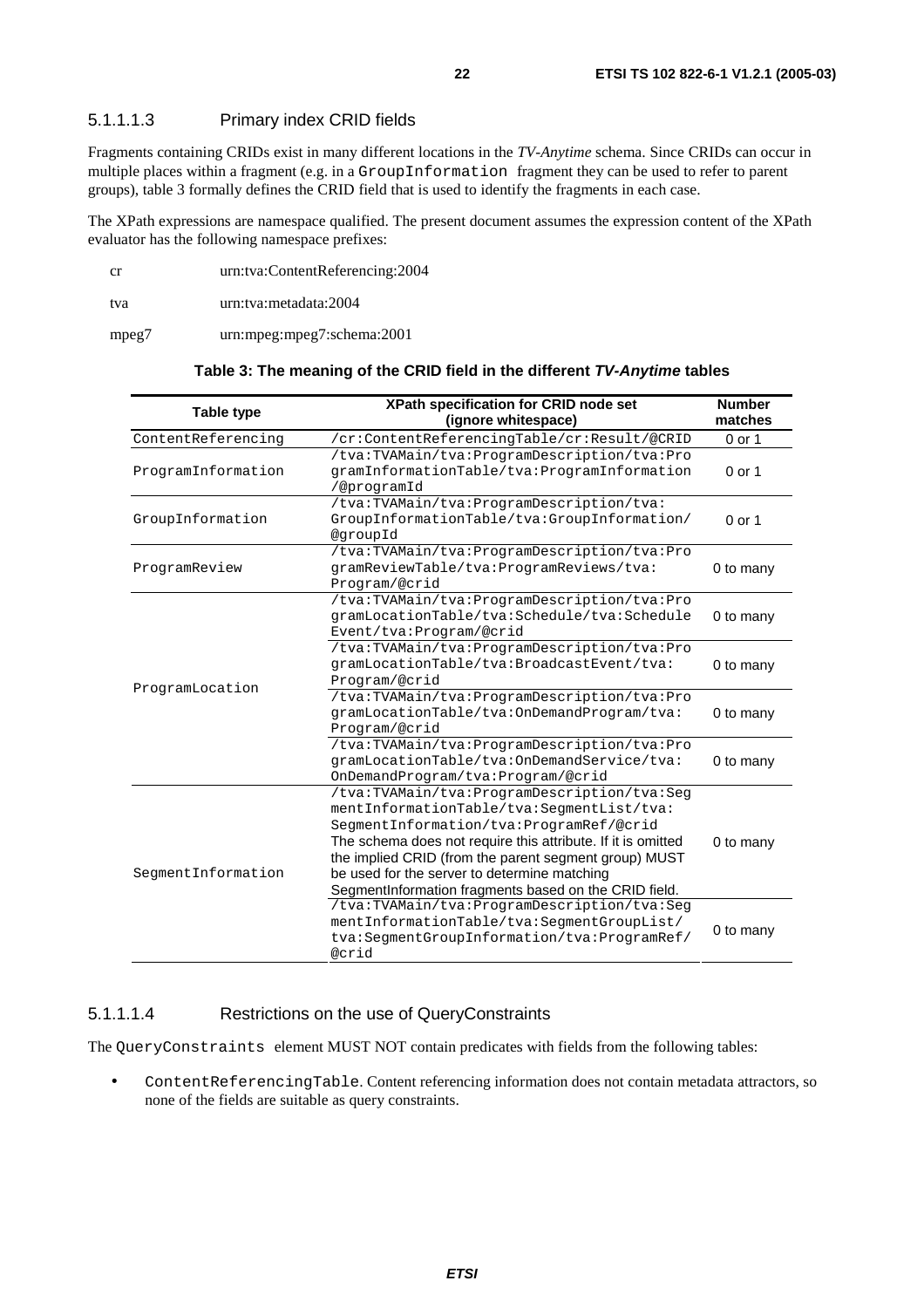• CreditsInformationTable. Even if Credits information can be included directly in the BasicDescription element, or in the CreditsInformation Table and sometimes referred from the content BasicDescription element, Credits information is considered to always be part of the BasicDescription element from the point of view of specifying a search. In other words, fields based upon the credit information fields inside a BasicDescription element are used to constrain a search and there is no need to use the fields inside the CreditsInformation table for this.

There are two exceptions to these rules:

- Searches using the fragmentId field and fragmentVersion field can be used to retrieve or update a metadata fragment from any metadata table.
- Searches based on the CRID field are a special case, which is considered in clause 5.1.1.1.3.

Please note that a request with "QueryConstraints" containing disjunctive condition may lead sometimes to an ambiguous result (see example in clause C.9).

#### 5.1.1.1.5 Evaluating a predicate

Although the fieldID values specify precisely the field being matched, a metadata service is free to interpret which metadata fields are used to match the query fieldValue. For example, if a query specifies a programme with a certain title, a server is free to match this string with any of the values given by the Title or ShortTitle elements. Similarly, if a query specifies a keyword search, a server could match the keyword on any of the stored keywords as well as words in the title and synopsis. In general, where the metadata schema offers alternative ways of representing the same information a metadata service SHOULD be lenient in matching either representation (e.g. a UK parental guidance of "18" might be considered to match an American rating of "X"). In particular, it is RECOMMENDED that a metadata service adopt the following behaviour:

- If a controlled term is being matched, the server matches fieldValue values specified using both the full URN for the controlled term, or a shortened alias form.
- Any query field inside a BasicDescription element can give rise to a match for the corresponding field inside a ProgramInformation or GroupInformation fragment. E.g. a search for the field Title with value "Friends" could give rise to a programme CRID (episode of "Friends"), or a group CRID (series of "Friends"). If the client is only requested in one type of CRID, they can achieve this by requesting the appropriate table type in the RequestedTables parameter.
- The fields within a BroadcastEvent can be considered to the match corresponding fields within a ScheduleEvent. This does not impact how the metadata service chooses to fragment the returned data (i.e. whether to use BroadcastEvent or Schedule fragments).

The tests evaluated to determine the Boolean value of a predicate are self-explanatory, but the following should be noted.

- *equals*. For numeric types, a server MUST consider values that are numerically equal to the query value to represent a match. For fields that have the anyURI type or some derived type (e.g. CRID, ServiceURL, etc.) equality MUST be based upon the rules defined for that particular URI. For fields that have the TVAIDType type (e.g. fragmentID, serviceID, etc.), equality MUST be based on the rules for matching ID and IDRef types, as defined in the XML specification [1].
- For other types derived from string, the server determines the notion of equality. It is RECOMMENDED that the server ignores leading and trailing white space and character case when comparing strings. The server may also employ fuzzy or other type of matching algorithms so that matches may still be returned if a name is misspelt in a query, say.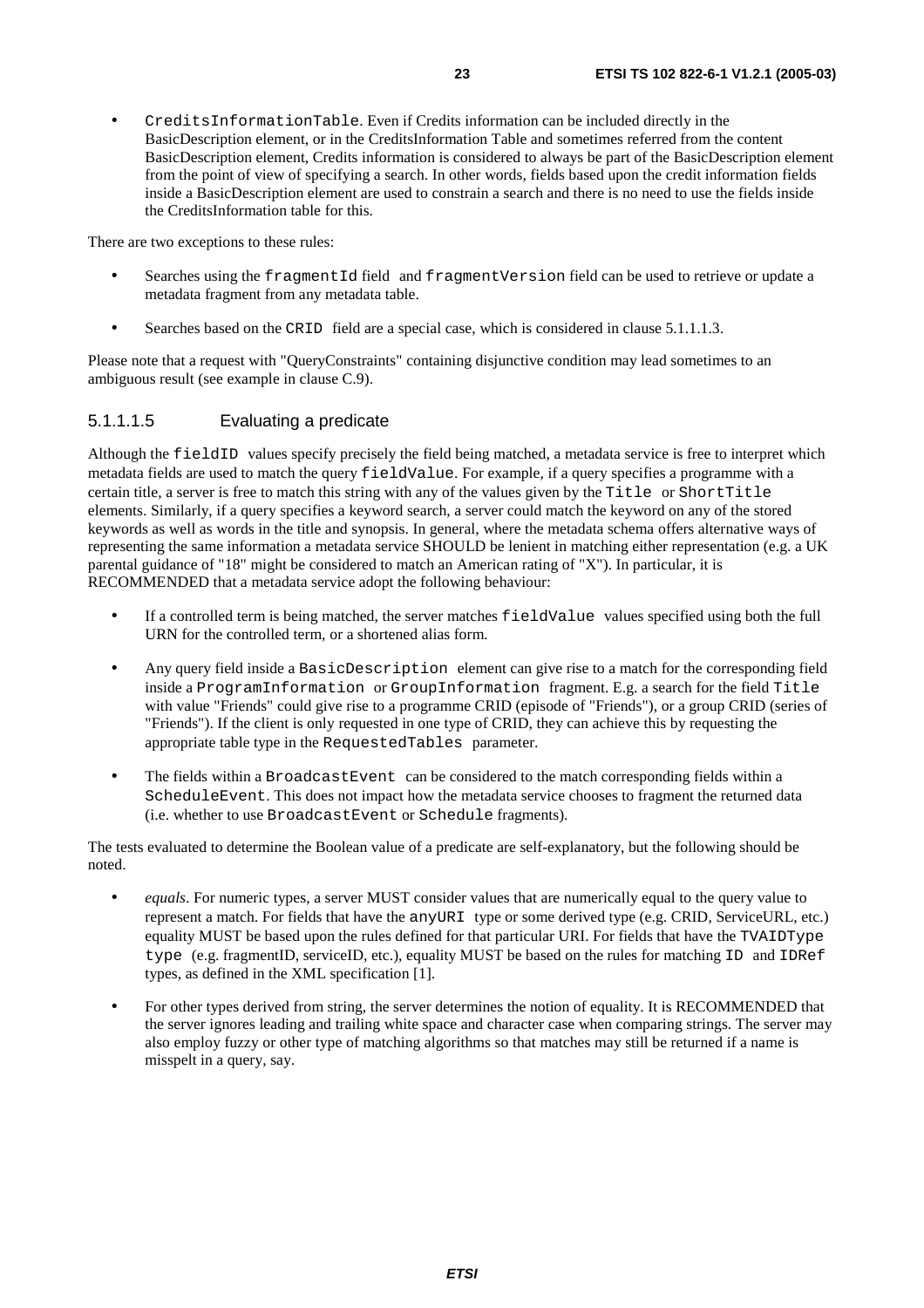- For fields that can contain multiple values (e.g. Title, Genre, Keywords, etc.), it is RECOMMENDED that the query fieldValue is matched to any of the field values in a fragment. If the server has no data for a particular field, it is RECOMMENDED that the server considers the associated fragment not to match the predicate, as this can lead to very large result sets. However, if the query is sufficiently restrictive (no truncation of the response is necessary) it may be appropriate to relax this rule.
- less than, greater than. The use of XPath and XML Schema mean that the metadata service is always aware of the Schema type of every field. If the type is duration, then the shortest time is considered to be the lesser. If the type is a date and/or time, then the earlier value is considered to be the lesser. If the type is numeric, then *less*\_*than* has its obvious interpretation.
- If the type is derived from a string, then the earliest string (according to a lexicographic sort) is considered to be the lesser. The comparison is based on the Unicode Technical Standard 10 Collation Order [16] on elements normalized according to Unicode Normalization Form C [17]. By default, the collation takes place according to the Default Unicode Collation Element Table in conjunction with Unicode Collation Algorithm. A metadata provider may choose to use another collation table, in which case this is indicated by naming the collation table in the capability description (see clause 6.1).
- For fields that can contain multiple values (e.g. Title, Genre, Keywords, etc.), the metadata service should base the comparison on the field it considers to be primary. For some elements, this is indicated using the type attribute with value "main".
- If a fragment has no metadata for a particular field, the fragment SHOULD be tested as if the value for that field is the empty string.
- *exists.* In order for this test to evaluate as "true", the metadata service MUST be able to populate the element or attribute with useful data. I.e. it is not sufficient to instantiate the element or attribute but leave it empty.
- *contains*. This test is only used to test fields that have a type derived from a string. For all other field types the test SHOULD not be used.

#### 5.1.1.2 View on returned data

This REQUIRED RequestedTables parameter defines the types of data that a metadata service will try to provide on each result it returns. To achieve this, the client includes a list of table types that it requires. For a given result set, a server SHOULD supply, if the appropriate metadata is available, the corresponding fragments for this result record from the requested tables. It is not an error if the appropriate metadata is not available (e.g. no segmentation information is available for that CRID), and the client MUST NOT assume that requested fragments will always be returned.

```
 <complexType name="RequestedTablesType"> 
   <sequence> 
     <element name="Table" maxOccurs="unbounded"> 
       <complexType> 
         <sequence> 
           <element name="SortCriteria" type="tns:SortCriteriaType" 
                     minOccurs="0" maxOccurs="unbounded"/> 
         </sequence> 
         <attribute name="type" use="required"> 
           <simpleType> 
              <restriction base="string"> 
               <enumeration value="ContentReferencingTable"/> 
               <enumeration value="ClassificationSchemeTable"/> 
               <enumeration value="ProgramInformationTable"/> 
                <enumeration value="GroupInformationTable"/> 
               <enumeration value="CreditsInformationTable"/> 
               <enumeration value="ProgramLocationTable"/> 
               <enumeration value="ServiceInformationTable"/> 
               <enumeration value="ProgramReviewTable"/> 
                <enumeration value="SegmentInformationTable"/>
```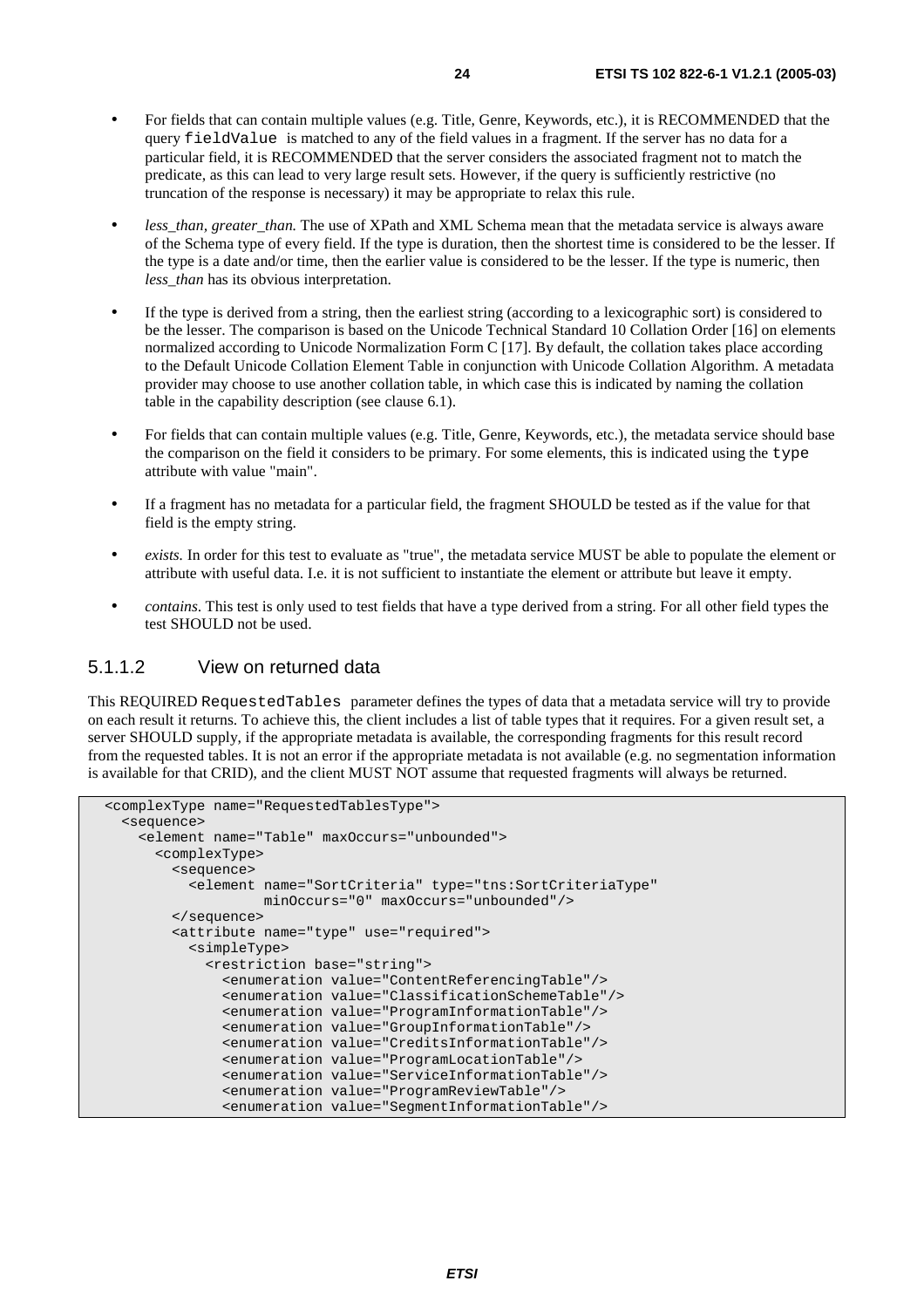| <b>Name</b>     | <b>Definition</b>                                                          |
|-----------------|----------------------------------------------------------------------------|
| RequestedTables | A list of table elements containing at least one entry.                    |
| Table           | Specifies the type of table required by the client and the sort criteria   |
|                 | to be applied to that table.                                               |
| Type            | Mandatory parameter giving the type of TV-Anytime table required by        |
|                 | the client. Can take the values: Content Referencing Table,                |
|                 | ClassificationSchemeTable,                                                 |
|                 | ProgramInformationTable,GroupInformationTable,                             |
|                 | ProgramLocationTable, ServiceInformationTable,                             |
|                 | ProgramReviewTable, SegmentInformationTable, and                           |
|                 | CreditsInformationTable.                                                   |
| SortCriteria    | The sort criteria to be applied to that table. If not present the returned |
|                 | table will not necessarily be sorted. The order of the SortCriteria        |
|                 | element is significant See clause 5.1.1.2.1 for a more complete            |
|                 | explanation of sorting.                                                    |

A metadata service can choose whether or not to inline credits information directly, or to reference a fragment in the CreditsInformationTable. The request for a CreditsInformationTable determines if the server returns credits information at all, but does not impact the above choice on how to include the credits information. A server MUST NOT return credits information if the CreditsInformationTable is not listed in the RequestedTable parameter. The SortCriteria parameter SHALL be ignored if it is used in conjunction with the CreditsInformationTable.

A ServiceInformationTable will always be included in a response if a ServiceInformation entry is being referenced (using a serviceIDRef) from a ProgramLocationTable. Thus, an explicit request for a ServiceInformationTable will have no effect if a ProgramLocationTable is being returned. Nevertheless, if the client wishes to specify sort criteria for the ServiceInformationTable, it is useful to include it in the requested tables.

#### 5.1.1.2.1 Sort criteria

```
 <complexType name="SortCriteriaType"> 
   <attribute name="fieldID" type="tns:fieldIDType" use="required"/> 
   <attribute name="order" type="tns:SortingOrderType" 
              default="ascending"/> 
 </complexType> 
 <simpleType name="SortingOrderType"> 
   <restriction base="string"> 
     <enumeration value="ascending"/> 
     <enumeration value="descending"/> 
  </restriction> 
 </simpleType>
```

| Name             | <b>Definition</b>                                                      |
|------------------|------------------------------------------------------------------------|
| SortCriteriaType | The definition of one sorting criteria to apply.                       |
| fieldID          | Specifies the field to use.                                            |
| Order            | Defines the type of sorting to apply (either ascending or descending). |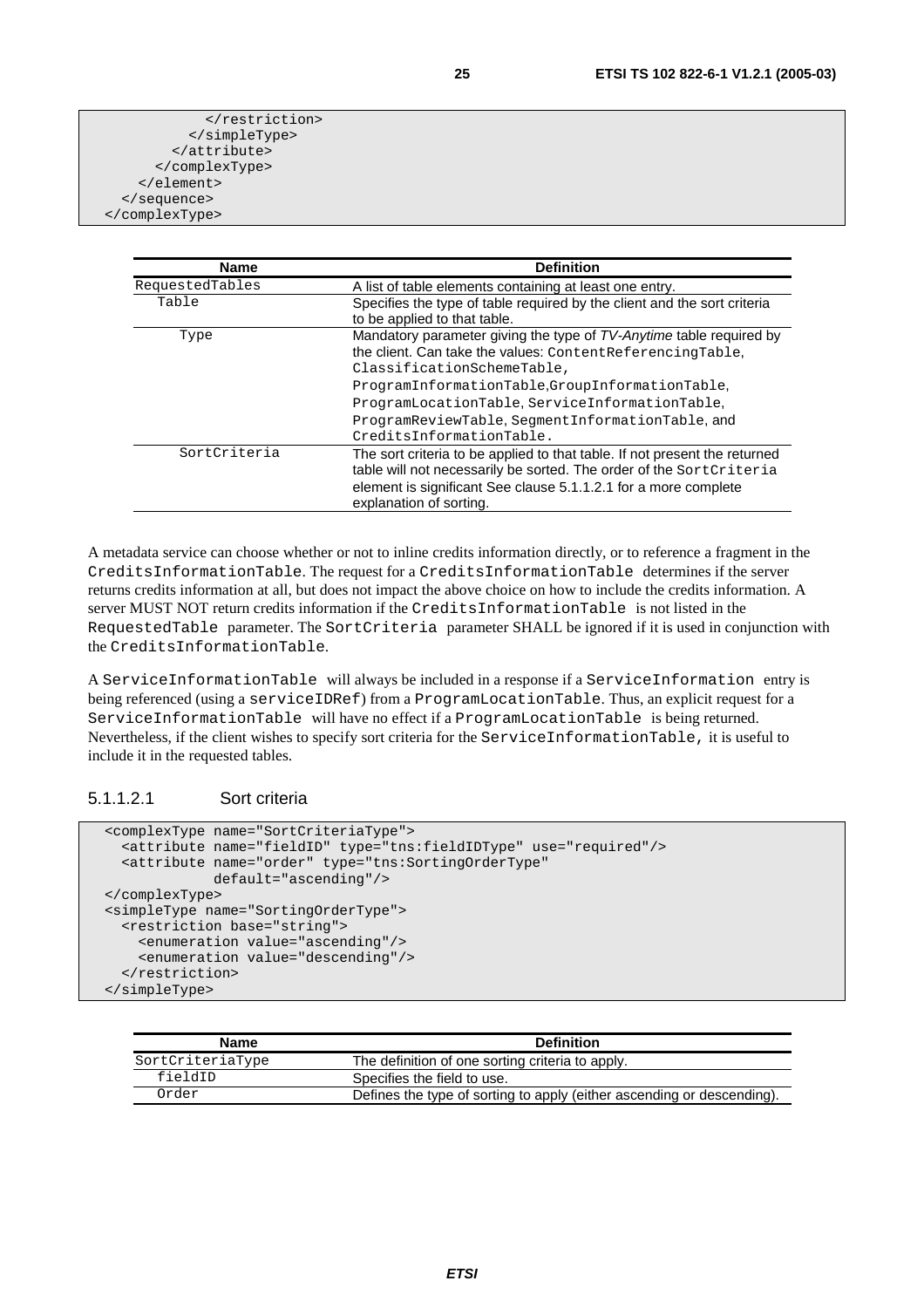Sorts are applied across the fragments contained in a given table. Sorts can be applied in either ascending order (with the least first) or descending order (with the largest first). The criteria by which fields are compared is identical to that used to make less\_than (ascending search) and greater\_than (descending search) comparisons, as specified in clause 5.1.1.1.5. One implication of this is that fragments included in the response containing no data for the field being sorted MUST be sorted as if that field had the value of the empty string. Another implication is that if the sort field can have multiple values in a single fragment (e.g. Title), the metadata service SHOULD be sorted on the primary value for that field.

There can be a number of SortCriteria elements within the RequestedTables parameter. The metadata service uses this to apply a multi-tier sort, with the first sort applied using the first SortCriteria element in the list, the next sort using the second SortCriteria element (if any), and so on. If a server indicates that it supports one or more sort fields (see clause 7.1) for a table, then it MUST support a single-tier sort for that table. If a server indicates that it supports more than one sort field, then it MAY support a multi-tier sort for that table. The exact sort applied by the server is indicated in the response (see clause 5.1.2.1). If multi-tier sorting is supported, groups of fragments that are equivalent according to the criteria of one sort field are then sorted according to the criteria of the next sort field. For example, this allows a set of BroadcastEvent fragments to first be grouped into channels and then sorted according to time and date, and thus make the construction of an EPG on the client much more efficient. Such a sort could be specified as follows.

```
 <RequestedTables> 
   <Table type="ProgramLocationTable"> 
     <SortCriteria fieldID="tvaf:ServiceURL" order="descending"/> 
     <SortCriteria fieldID="tvaf:PublishedTime"/> 
   </Table> 
 </RequestedTables>
```
If the SortCriteria parameter contains a fieldID value that refers to a field identifier containing multiple XPath expressions, the metadata service MAY choose any one of the XPath expressions for identifying which field to use for sorting that fragment.

For example, if a result is a ProgramLocationTable containing both OnDemandProgram fragments and BroadcastEvent fragments, and the sort criteria is "PublishedStart", all the BroadcastEvent fragments will be sorted according to their published time (see table 2) followed by all the OnDemandProgram fragments sorted according to their first available time.

The way in which a client establishes the fields for which sorting is supported (if any) is described in clause 7.1.

#### 5.1.1.3 Size limit parameter

An OPTIONAL parameter (maxPrograms) can be inserted in the request. It is a positive integer and is used by the client to specify the number of records returned by a query. If a query results in a greater number of records, the server MUST return maxPrograms records, along with their corresponding metadata.

Limiting the number of records being returned does not guarantee the client device's memory not being exceeded since there is no limit on the size of each of data associated with each record. Similarly, knowing the exact byte size of the response is not sufficient, since there is not a linear relationship between this figure and the size of the post-parsing in-memory objects. The client SHOULD ensure that memory overloading is gracefully handled by terminating the parsing step before memory limits are reached. The purpose of the maxPrograms parameter is to allow the client to avoid this occurrence for the large majority of cases. (See also the explanation of the truncated parameter in clause 5.1.2.3, which may be included in the response).

It is RECOMMENDED that when the server truncates a response, it provide the results that it considers to be the closest match to the specified query.

#### 5.1.1.4 Interpretation of Query Predicates

This clause defines the data model that is used to describe how the server processes the query to build its response. This model is necessary to explain the way in which queries operate across tables. It does not imply an underlying implementation, nor does it imply that a response must strictly satisfy the relational calculus definition given here.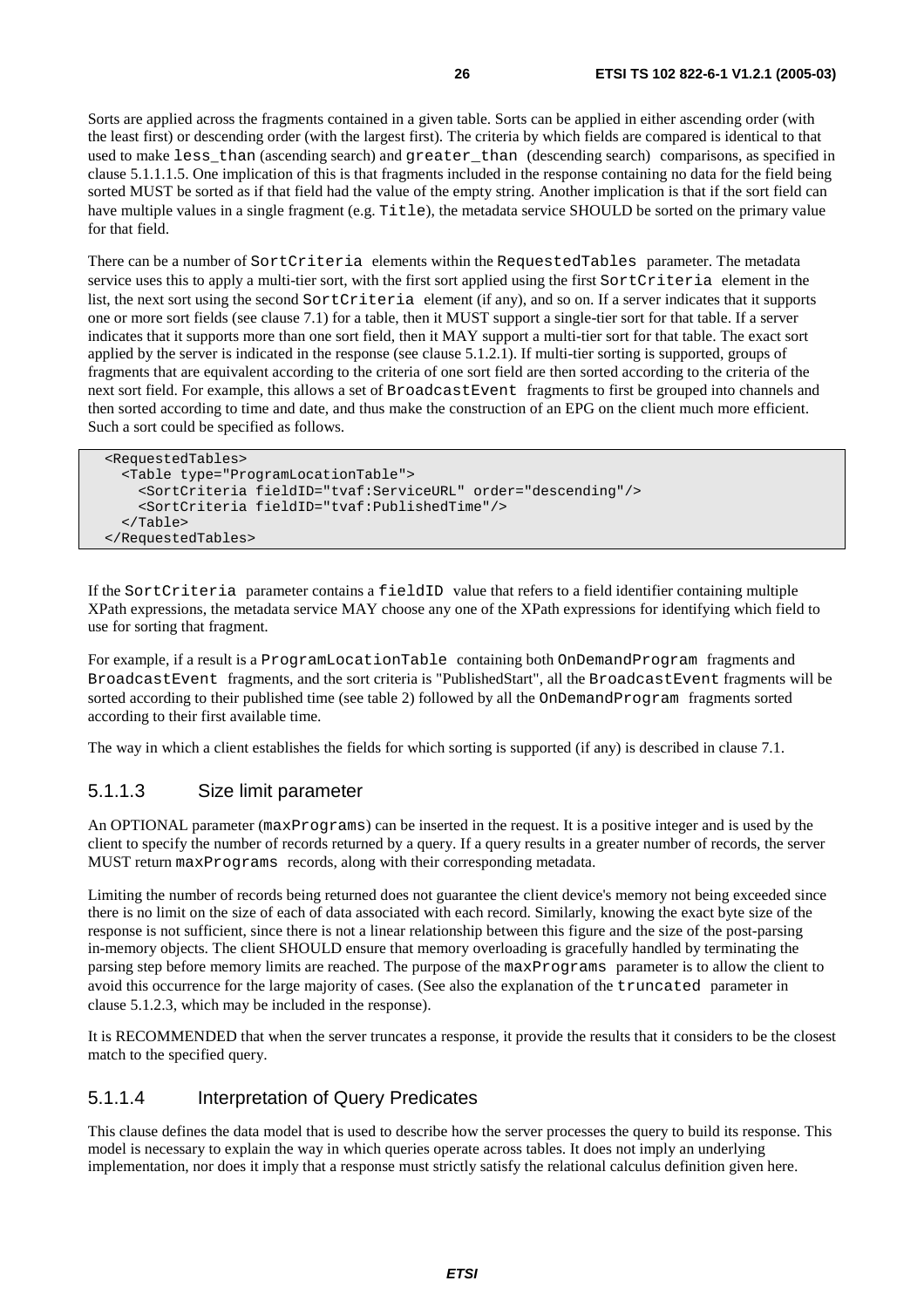The data model described in this clause is purely a tool to describe how queries across tables work. This model uses a set of relational tables in order to explain how query predicates SHOULD be interpreted. The data model itself is informative.

When all the query predicates contain fieldID values belong to the same table (e.g. a query based on Title and Keyword fields) the result records that satisfy the query constraints will be matched. If the query predicates contain fieldID values belonging to multiple tables, then the matching result records should satisfy those predicates in all the relevant tables. The data model is a tool to explain this behaviour, as it can become complex in the general case.

Firstly, this data model defines a set of relational tables containing the following records for each fragment that matches the query.

- Content referencing record. Each record corresponds to a Result element and the table is uniquely keyed with a CRID.
- Program information record. Each record corresponds to a ProgramInformation element and the table is uniquely keyed with a CRID.
- Group information record. Each record corresponds to a GroupInformation element and the table is uniquely keyed with a CRID.
- Broadcast event record. Each record corresponds to a BroadcastEvent or a ScheduleEvent element, and can be assigned a CRID.
- On demand programme record. Each record corresponds to an OnDemandProgram element and can be assigned a CRID.
- Service information record. Each record corresponds to a ServiceInformation element and is uniquely keyed with a serviceId.
- Review record. Each record corresponds to a Review element and is associated with a CRID.
- Segment information record. Each record corresponds to a SegmentInformation element and is associated with a CRID.
- Segment group record. Each record corresponds to a SegmentGroupInformation element and is associated with a CRID.

Note that, with one exception: the "Content referencing record", these records correspond exactly to the fragments defined in part B of the Metadata Specification. Within each record the data is not flat (i.e., there are nested and repeated data structures) so in practice this would be a poor relational model for *TV-Anytime*.

We now define a combined table formed by performing a sequence of full outer joins as follows:

- 1) The service information and broadcast event tables are joined based upon the serviceId field.
- 2) The service information and on demand programme tables are joined based upon the serviceId field.
- 3) The two resulting tables, and all the other tables, are joined based upon the CRID field to leave a single combined table. Since the join operation (Cartesian product) is commutative and associative, the order in which this join is performed is not significant.

Each row of the combined table is termed a "result record". A result record has the following properties:

- There can be many result records containing the same value in the CRID field.
- A result record may have no entries for a particular field or set of fields. This is equivalent to saying that not all types of metadata and metadata tables will be available for every programme.
- The same fragment can appear in multiple result records.
- Each field within a result record can be uniquely identified using a fieldID value.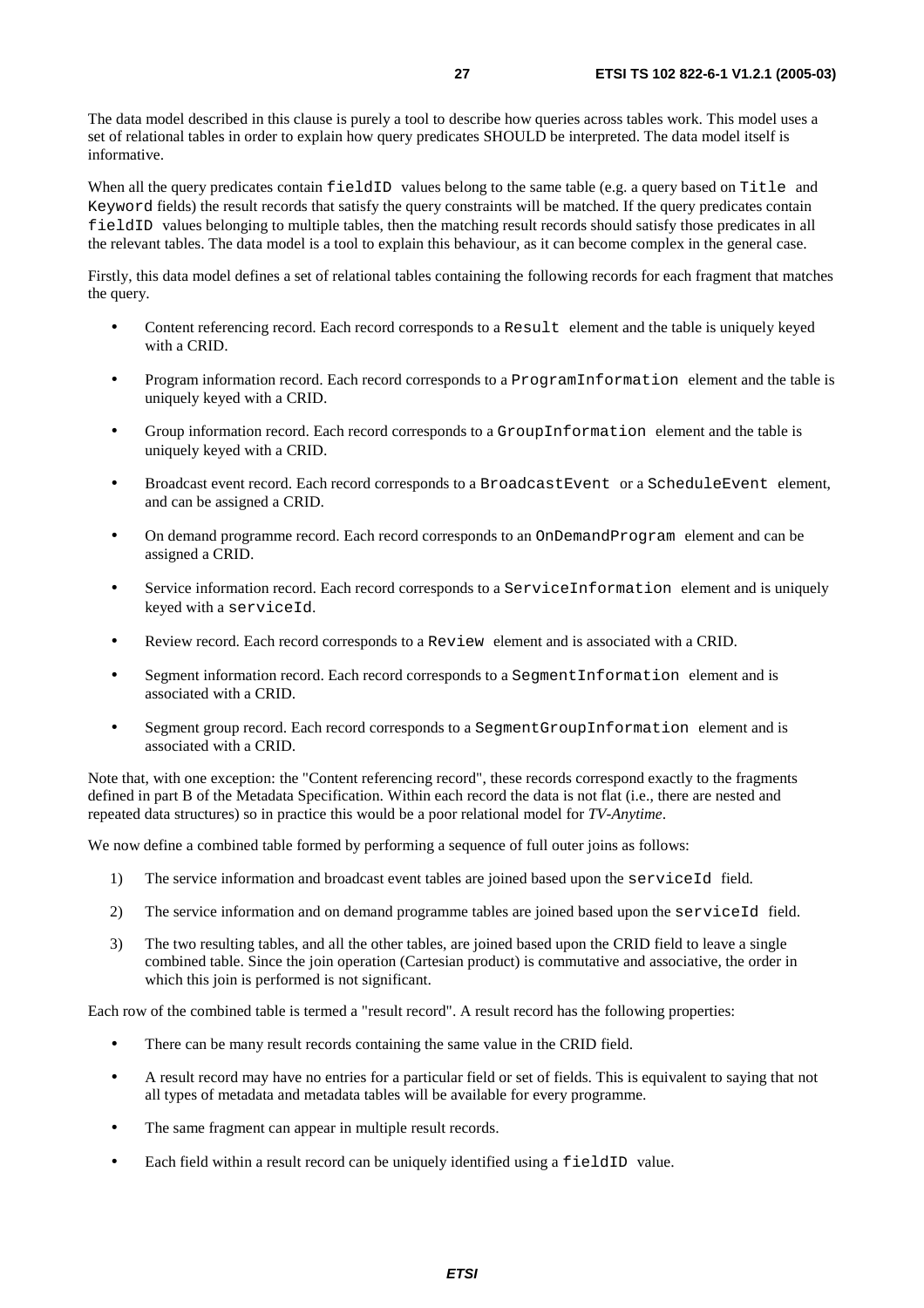#### 5.1.1.5 Definition of server behaviour

This clause defines the server's behaviour to a query that is assumed by the data model. The server SHOULD return a response containing content referencing and/or metadata fragments based upon the predicates in the QueryConstraints that satisfy the query.

The server SHALL return a response that contains only the tables specified by the RequestedTables parameter, based on the rules defined in clause 5.1.1.2.

Each fragment SHALL be encapsulated in either a TVAMain or ContentReferencingTable element. The complete response SHALL contain either one TVAMain element, one ContentReferencingTable element or one instance of both TVAMain and ContentReferencingTable. The response SHALL have duplicated fragments removed.

### 5.1.2 Response Format

A get\_Data response contains an XML instance document containing zero or one instance of the following elements:

- TVAMain.
- ContentReferencingTable.
- InvalidFragments.

```
 <element name="get_Data_Result" type="tns:get_Data_ResultType"/> 
 <complexType name="get_Data_ResultType"> 
   <sequence> 
     <element name="TableSortingInformation" 
              type="tns:RequestedTablesType" minOccurs="0"/> 
     <element ref="tva:TVAMain" minOccurs="0"/> 
     <element ref="cr:ContentReferencingTable" minOccurs="0"/> 
     <element name="InvalidFragments" 
              type="tns:InvalidFragmentsType" minOccurs="0"/> 
   </sequence> 
   <attribute name="serviceVersion" type="unsignedInt" use="required"/> 
   <attribute name="truncated" type="boolean"/>
```

| <b>Name</b>             | <b>Definition</b>                                                      |
|-------------------------|------------------------------------------------------------------------|
| TVAMain                 | An element inside which all metadata items defined in                  |
|                         | TS 102 822-3-1 [10] are instantiated.                                  |
| ContentReferencingTable | An element inside which all metadata items defined in                  |
|                         | TS 102 822-4 [12] are instantiated.                                    |
| InvalidFragments        | Represents list of invalid fragments using the                         |
|                         | InvalidFragmentsType type. See clause 5.1.2.4 for a                    |
|                         | definition of this type and how it is used.                            |
| ServiceVersion          | This parameter indicates the version of the get_Data                   |
|                         | operation's capability description. See clause 5.1.2.2.                |
| truncated               | When this attribute is true, it indicates that the result of the query |
|                         | has been truncated because the number of results exceeded the          |
|                         | maxPrograms attribute specified in the request or the server was       |
|                         | not able to return all the results. See clause 5.1.2.3.                |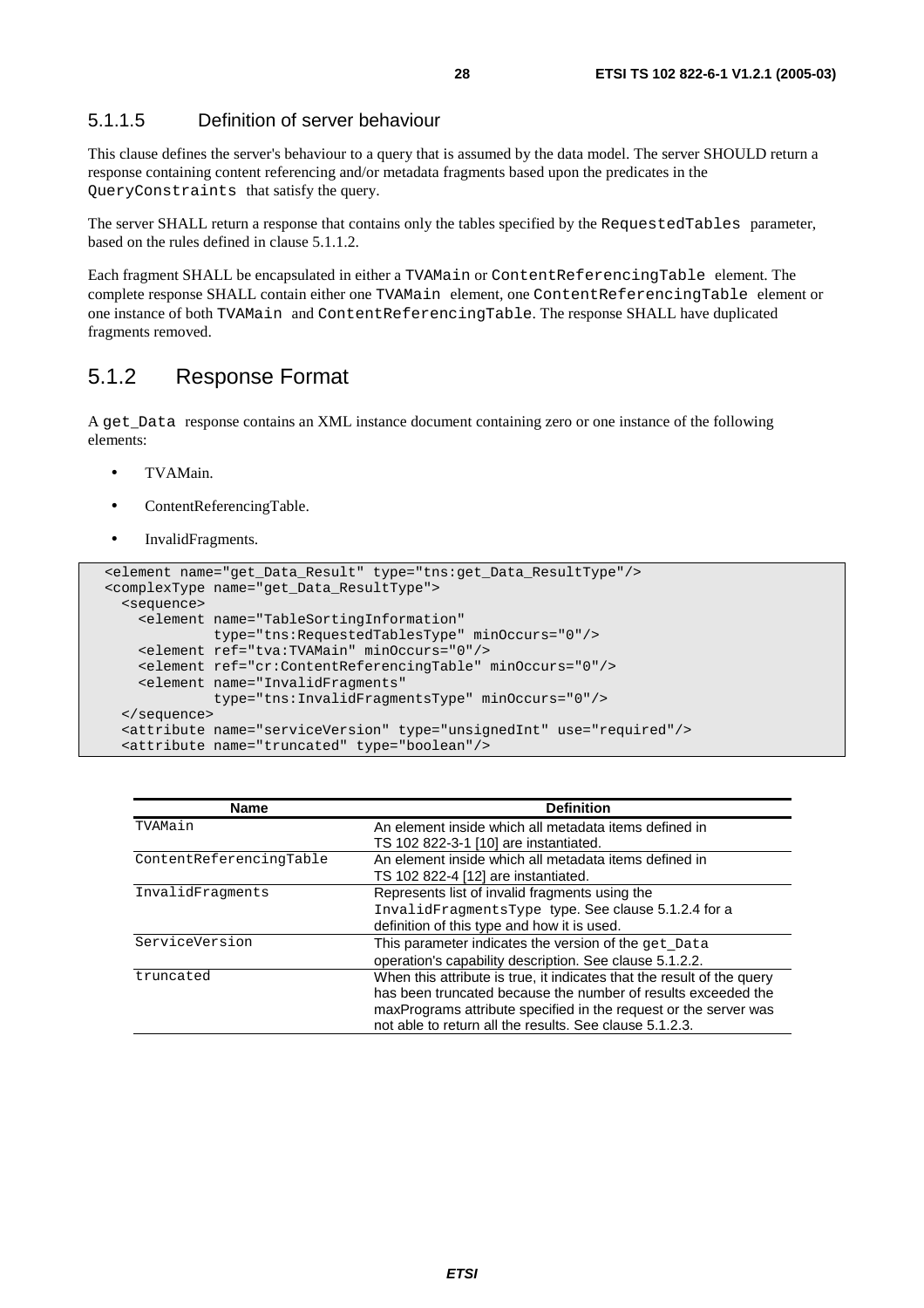The instance document returned MUST be XML Schema valid with respect to the appropriate metadata and content referencing schemas. Furthermore, each instance document MUST contain the appropriate TVAIDType type to allow complete dereferencing of all TVAIDRefType nodes within the instance document (e.g. if a Schedule is included, the ServiceInformation entry, referenced via the serviceIDRef, must also be present).

#### 5.1.2.1 Indicating the sorting of the response

The TableSortingInformation element SHALL be included in any response where a sort has been performed on the response.

The first SortCriteria element defines the first field by which the response has been sorted. Each subsequent SortCriteria element (if any) defines the next levels of sorting that has been applied.

For example, the following XML snippet shows a response that has been sorted by service URL and then by published time (note that the syntax is the same as that used to specify the sorting in the query).

```
 <TableSortingInformation> 
   <Table type="ProgramLocationTable"> 
     <SortCriteria fieldID="tvaf:ServiceURL"/> 
     <SortCriteria fieldID="tvaf:PublishedTime"/> 
   </Table> 
 </TableSortingInformation>
```
#### 5.1.2.2 Indicating the service version

The serviceVersion attribute MUST be included in the response. This parameter indicates the version of the get\_Data operation's capability description. When the version is updated a client can retrieve a new capability description for the metadata service (see clause 7.1 for more explanation on how this parameter is used). Note that the serviceVersion attribute indicates nothing about the syntax version in the response (which can be inferred from the XML namespace), or the version of the metadata data in the result (metadata version information is indicated using the fragmentVersion attribute).

#### 5.1.2.3 Truncating the result set

If the OPTIONAL truncated attribute has the value "true", the records returned do not represent the entire query result set. This is either a result of the inclusion of the maxPrograms attribute in the request, or as a result of the server being overloaded. The actual limit used in the latter case is server specific, but in general should be a sufficiently large number so as to not normally be an issue. No behaviours such as paging mechanisms are defined for retrieving more data after a truncated limit, as this requires more complex client and server implementations (since state must be maintained between queries), and would be complex when the server's database is being asynchronously updated. The intent is to support the average query, while at the same time allowing servers the leeway required to be able to manage adequate performance.

A very large number of responses is usually an indication that the query was insufficiently specific. In most cases, it is possible to refine the query by the alteration of the original parameter set. If truncation occurs as a result of flexible interpretation of the query, it is RECOMMENDED that the server falls back to strict interpretation of the query in order to reduce the number of responses.

#### 5.1.2.4 Updating the result set

The fragmentVersion and fragmentId identifiers MAY be placed at the fragment level in the get\_Data response (as defined by the TS 102 822-3-1 [10]). If included, this allows the client to request and update individual fragments. A client may cache fragment version information and be able to ignore future instances of the same metadata if the fragment version number has not been incremented. *TV-Anytime* metadata in the bi-directional environment MAY be updated by the unit of fragments based on the fragementID and/or fragmentVersion defined in TS 102 822-3-1 [10]. To support the metadata updating in the bi-directional environment, the fragmentVersion has the following additional validity constraints.

The fragmentVersion attribute SHOULD be either one of an 8-digit or 14-digit unsigned integer. When it is an 8-digit integer, it SHOULD follow the format of YYYYMMDD and represents the last updated date of the fragment.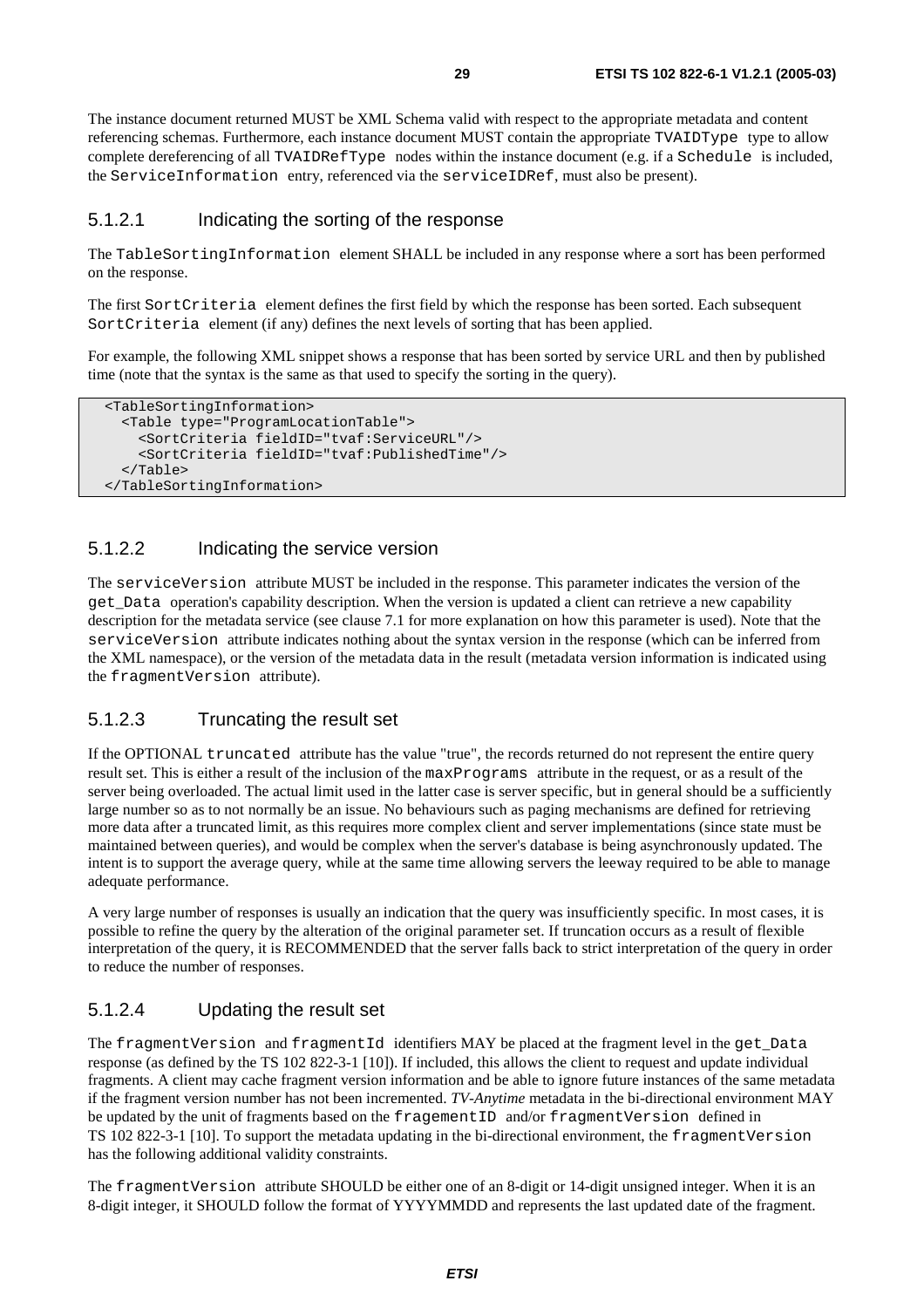When it is an 14-digit integer, it SHOULD follow the format of YYYYMMDDhhmmss and represents the last updated date and time. YYYY represents year in four digits, MM represents month in two digits, DD represents day of the month in two digits, hh represents hour in two digits (using a 24 hour clock), mm represents minute in two digits, and ss represents second in two digits.

If a receiver wants to update a fragment received by the uni-directional link using the bi-directional link it should make a request for the same fragment with a fragmentVersion with a later date than it receives the fragment by the uni-directional link.

The server indicates its support for this updating mechanism using the capability description, as described in clause 7.1.

If the request for a fragmentID does not include the fragmentVersion, the server shall return its latest version of the fragment.

```
 <complexType name="InvalidFragmentsType"> 
   <sequence> 
     <element name="Fragment" minOccurs="0" maxOccurs="unbounded"> 
       <complexType> 
         <attributeGroup ref="tva:fragmentIdentification"/> 
       </complexType> 
     </element> 
   </sequence> 
 </complexType>
```

| <b>Name</b>          | <b>Definition</b>                                            |
|----------------------|--------------------------------------------------------------|
| InvalidFraqmentsType | An InvalidFragmentsType is used to express invalid           |
|                      | fragment lists. It contains one or more Fragment elements.   |
| Fraqment             | Identifies an invalid fragment using the                     |
|                      | fragmentIdentification attributeGroup (as defined in         |
|                      | TS 102 822-3-1 [10]). The meaning of fragmentID and          |
|                      | fragmentVersion in this context is described in this clause. |

When the InvalidFragments element is included in the get Data Result element, the client SHOULD delete the fragments saved in the local storage identifiable by the fragmentID and/or fragmentVersion listed in the InvalidFragments element.

A fragmentID can be reassigned to other fragments by the publisher, when the original fragment became invalid and is deleted. When a fragmentID is reused, to ensure the uniqueness of the fragmentID, the server is expected to include the reassigned fragmentID and the fragmentVersion representing the deleted date or the last modified date of the InvalidFragments element, whenever the requested fragmentVersion is smaller than the fragmentVersion of the deleted fragment.

# 5.2 submit\_Data Operation

The submit Data operation is much simpler than the get Data operation. In this version of the specification, its usage is limited according to the constraints outlined in clause 3.1.2.

### 5.2.1 Usage and user preference data submission policy (informative)

*TV-Anytime* phase one technical specifications limit the data that can be submitted to a defined (in clause 3.1.2) set of anonymous profile data that has been created via manual input or intelligent agents based on usage of services and content. It is out of scope for the device to send "all" usage data to "all" potential service providers known to the PDR for Phase One because no authenticated return channel rights management process has been specified yet.

The *TV-Anytime* Forum respects and embraces the basic rights of all viewers and providers. These include preserving the basic right of a content consumer to privacy and acknowledging the legitimate rights of all participants such as content creators and providers, service providers, advertisers and network operators.

It is the content consumer's decision as to the amount of privacy invasion and profiling capabilities done by these participants, and will be allocated by the content consumer to a vendor or service provider at his/her discretion.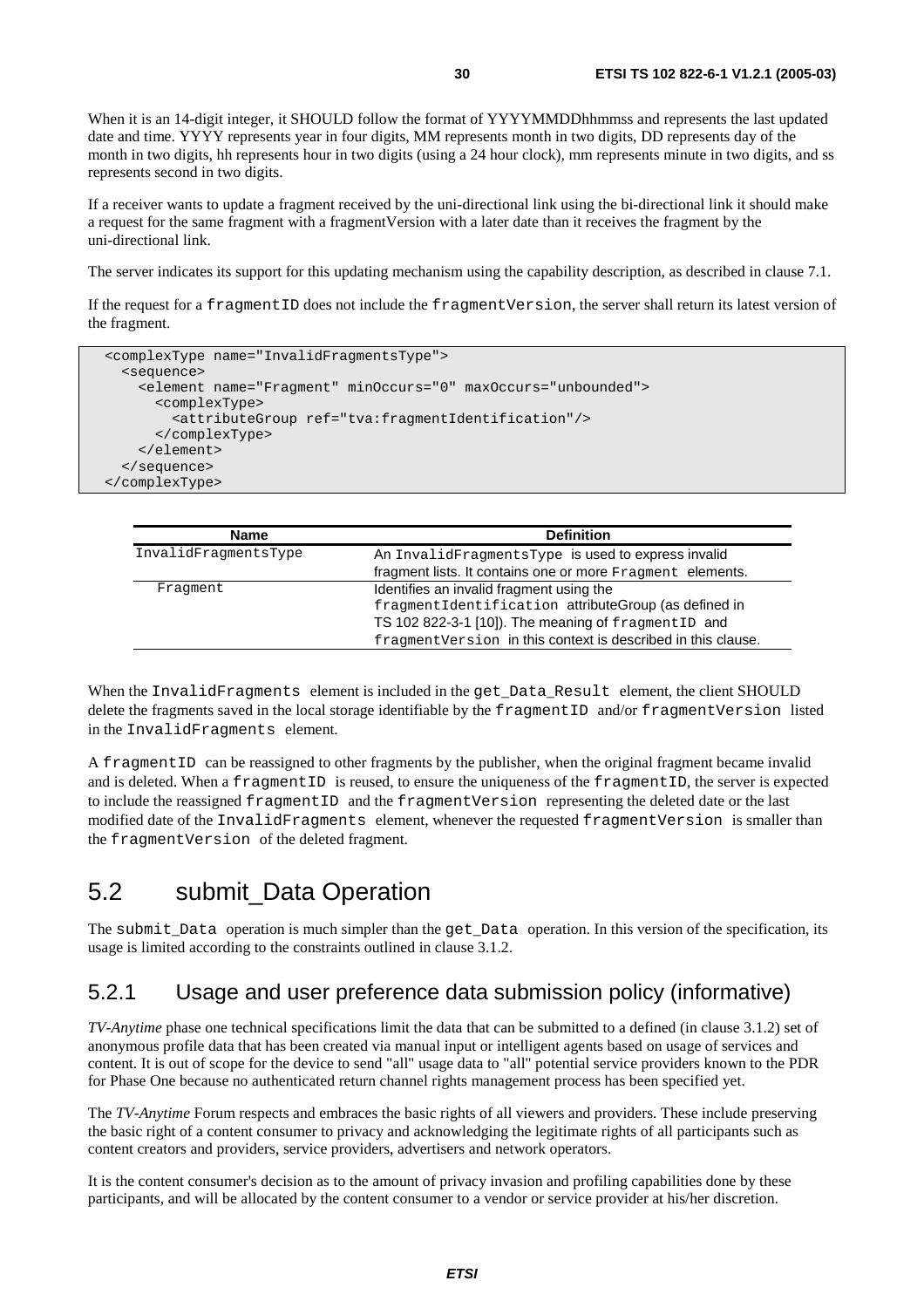Providers that accept the content consumer's choice to allocate to them the responsibility (partial or in full) to profile him/her, through a contract with a service/technology/content provider, will adhere to strict privacy regulations. A computer readable representation of this policy (which could be rendered for the content consumer) may be provided as part of the describe\_submit\_data operation, see clause 7.2. The policy regulation will effectively eliminate breaches of security of the collected private information in order to avoid any use of it that was not explicitly permitted by the end-consumer.

Providers of content wish to know how their content is performing as far as the consumer is concerned. Business decisions may be made as a result (cancel the scheduling of a programme because the viewers do not like it; advertisers will want to know viewers numbers, etc).

An anonymized subset of the UsageHistory table may be submitted if this functionality has been enabled by the consumer. Anonymity must be guaranteed so that no detail about the individual will be sent.

This will enable service providers and broadcasters the ability to analyze aggregated viewer preferences and allow them to make business decisions based on their performance in these areas.

### 5.2.2 Request Format

```
 <element name="submit_Data" type="tns:submitDataType"/> 
 <complexType name="submitDataType"> 
   <sequence> 
     <element name="UsageHistory" type="mpeg7:UsageHistoryType"/> 
   </sequence> 
 </complexType>
```
The input to the submit\_Data operation simply uses the mpeg7:UsageHistoryType which is part of the UserDescription defined in TS 102 822-3-1 [10], and therefore has the same semantics.

### 5.2.3 Response Format

```
 <element name="submit_Data_Result" type="tns:submit_Data_Result"/> 
 <complexType name="submit_Data_Result"> 
   <attribute name="serviceVersion" type="unsignedInt" use="required"/> 
 </complexType>
```
The submit\_Data response MUST contain some indication of the current version of the capability description. This allows receivers to update the capability description without having to download the capability description each time the submit\_Data operation is used.

# 6 Transport Protocol

SOAP [7] and HTTP [4] are used for delivering *TV-Anytime* XML data over the IP networks, since this combination is very well suited to the point-to-point, request-response nature of the *TV-Anytime* operations. The exact usage of SOAP and HTTP is given in the next two clauses. Figure 4 provides a semantic representation of the network stack.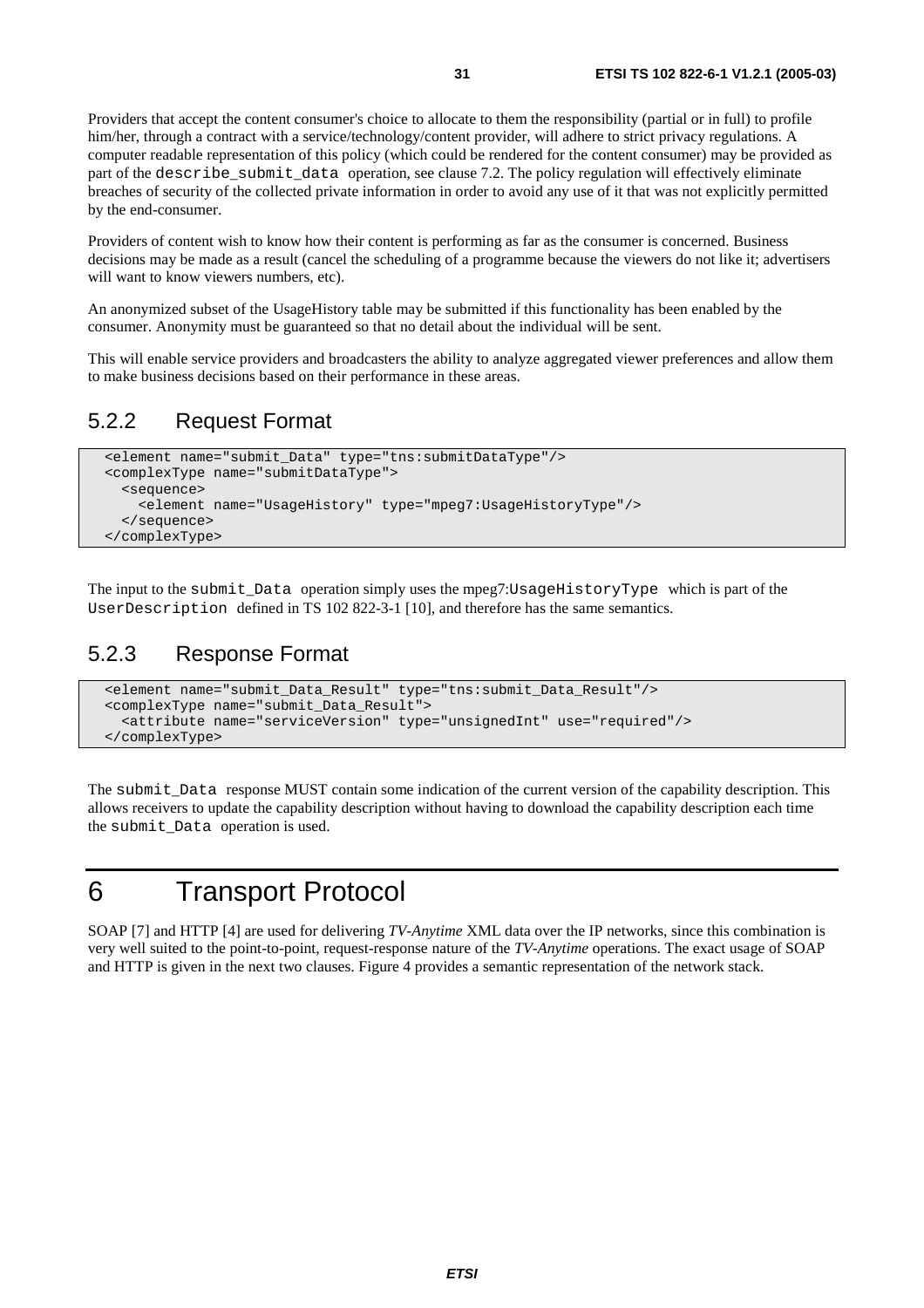

#### **Figure 4: The bi-directional network transport stack**

This architecture results in HTTP messages of the following form:

```
POST /tva/md-service HTTP/1.0 
Host: www.example.com 
Content-Type: text/xml; charset="utf-8" 
Content-Length: nnnn 
Accept-Encoding: deflate 
SOAPAction: "get_Data" 
<?xml version="1.0" encoding="UTF-8"?> 
<Envelope xmlns=" http://schemas.xmlsoap.org/soap/envelope/"> 
   <Body> 
     <get_Data xmlns="http://www.TV-Anytime.org/2002/11/transport" 
          xmlns:tvaf="http://www.TV-Anytime.org/2002/11/transport/fieldIDs"> 
       <QueryConstraints type="OR"> 
           <Predicate fieldID="tvaf:CRID" 
                       fieldValue="crid://example.com/foo"/> 
           <Predicate fieldID="tvaf:CRID" 
                       fieldValue="crid://example.com/bar"/> 
       </QueryConstraints> 
       <RequestedTables> 
         <Table type="ContentReferencingTable"/> 
       </RequestedTables> 
     </get_Data> 
   </Body> 
</Envelope>
```
#### **Example of HTTP request**

```
HTTP/1.1 200 OK 
Content-Type: text/xml; charset="utf-8" 
Content-Length: nnnn 
Content-Encoding: deflate 
<?xml version="1.0" encoding="UTF-8"?> 
<Envelope xmlns="http://www.w3.org/2002/06/soap-envelope"> 
   <Body> 
     <get_Data_Result xmlns=" http://schemas.xmlsoap.org/soap/envelope/"> 
       <ContentReferencingTable version="1" 
            xmlns="http://www.TV-Anytime.org/2002/06/ContentReferencing"> 
         <!-- ... etc. --> 
       </ContentReferencingTable> 
     </get_Data_Result> 
   </Body> 
</Envelope>
```
#### **Example HTTP of response**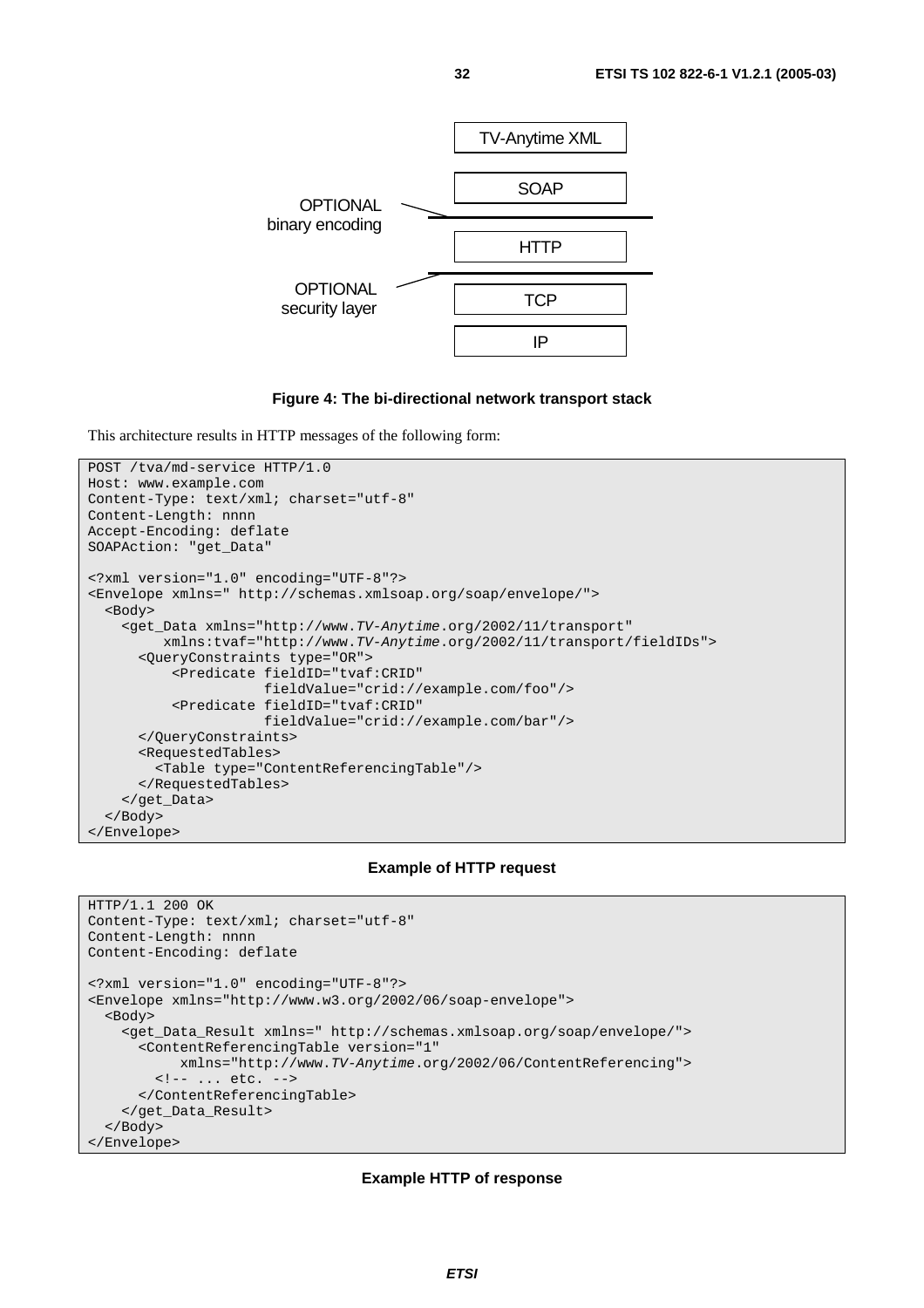# 6.1 SOAP

The following usage of SOAP is mandated:

- *TV-Anytime* metadata services will provide an HTTP binding, and may support other transport bindings where appropriate.
- SOAP supports different messaging styles, but is most commonly used for Remote Procedure Calls. *TV-Anytime* does not use remote procedure call messaging style, since this implies that every parameter must be included in a procedure call, which is not appropriate for *TV-Anytime* operations that have several optional parameter types. However, the remote procedure call convention of naming the root element in the SOAP body according to the name of the operation is followed.
- SOAP encoding is not used in the request or the response (i.e. the element in the root of the SOAP body will belong to the *TV-Anytime* transport types namespace, urn:tva:transport:2002). Servers will reject any request that arrives with a SOAP encoding attribute with the appropriate SOAP Fault.
- The SOAP Actor feature is not supported and servers will reject any request that arrives with a SOAP Actor attribute in the SOAP Header with the appropriate SOAP Fault.
- The following clause defines application specific fault conditions to be used in the SOAP Fault element.

This usage of SOAP is more formally defined using the WSDL interface definition that can be found in annex A.

# 6.2 Error Codes

The first line of error reporting is governed by the SOAP specification [7]. SOAP fault reporting and fault codes will be returned for most invalid requests or any request where the intent of the caller cannot be determined.

In a manner consistent with the SOAP processing rules, HTTP status codes will be used for communicating status information in HTTP. As is the case for SOAP, success reporting will use a 200-status code to indicate that the client's request including the SOAP component was successfully processed.

The ErrorReport element is defined to allow servers to report application-level errors that are specific to *TV-Anytime* metadata services. In accordance with the SOAP specification, if the content of the SOAP message's Body cannot be processed successfully, the SOAP fault MUST contain a detail element (which in turn contains an ErrorReport). Note that the inability to process a well-formed Body element is also termed an "application-level error", since the error cannot be detected by the SOAP processor and instead relies on application-level knowledge. The error report contains error information that includes descriptions and a code that can be used to determine the cause of the error. Errors that arise due to problems with in the HTTP layer or SOAP layer (e.g. the SOAP message does not conform to the SOAP specification) should be reported using the error mechanisms provided by those layers and MUST NOT be reported inside a SOAP fault's Detail element.

*TV-Anytime* application-level errors SHOULD be conveyed using standard HTTP status codes, where a 500-level code indicates a server-induced error. In such cases, the metadata service MUST issue an HTTP 500 "Internal Server Error" response and return an ErrorReport inside a SOAP fault report.

Any errors detected in the request will invalidate the entire request, and cause an ErrorReport to be generated within a SOAP fault as described below. A server MAY report multiple errors, although there is no requirement for the metadata service to continue processing the request after detecting the first error. In accordance with the SOAP specification, additional application response elements SHOULD NOT be included in the Body of the SOAP request. In other words, it is not possible for the server to indicate an error condition and also make a best-effort at providing a response.

The ErrorReport element takes the following form:

```
 <element name="ErrorReport" type="tns:ErrorReportType"/> 
 <complexType name="ErrorReportType"> 
   <sequence> 
     <element name="Error" type="tns:ErrorType" maxOccurs="unbounded"/> 
   </sequence> 
 </complexType> 
 <complexType name="ErrorType">
```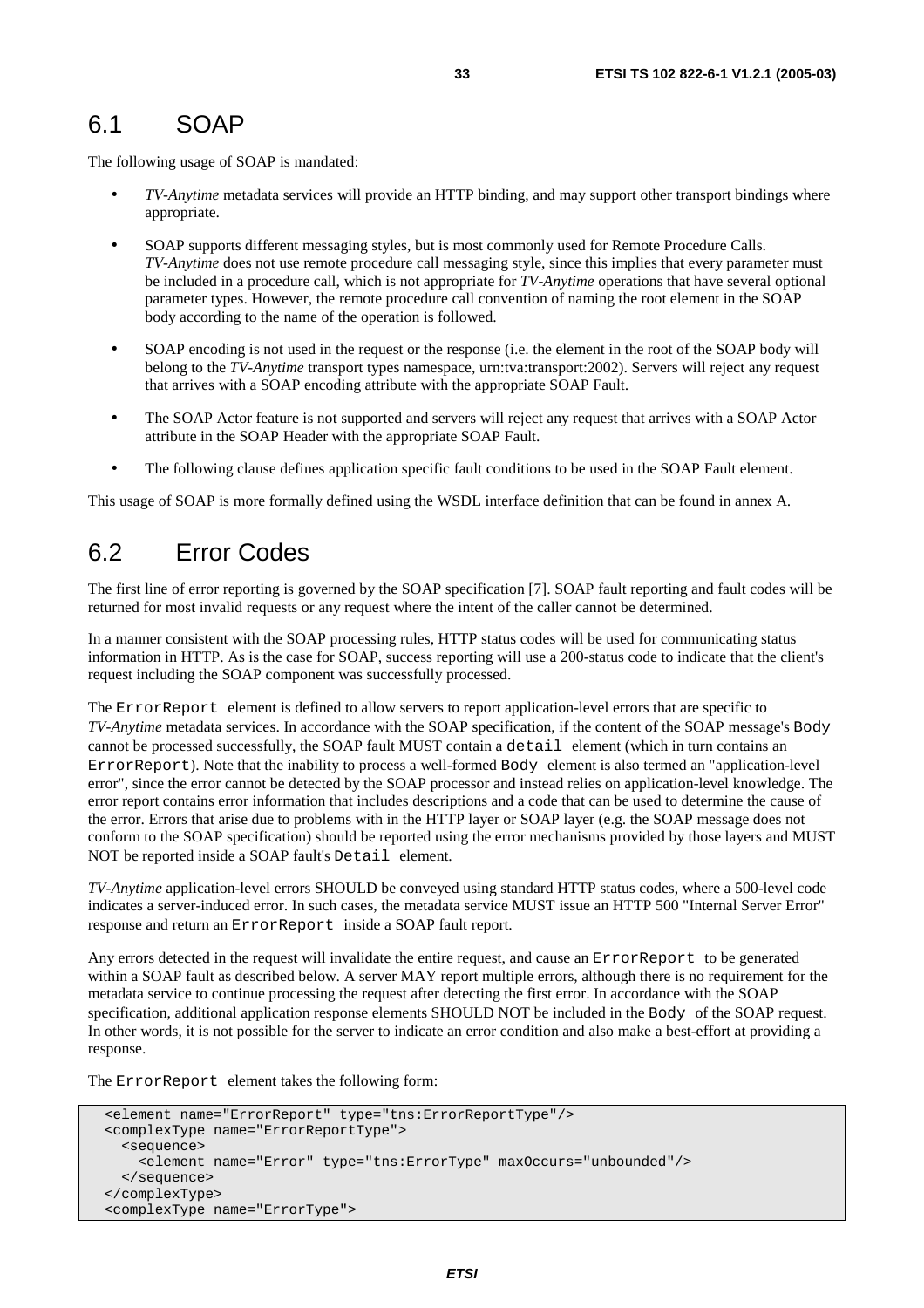| <b>Name</b> | <b>Definition</b>                                                                                                                                        |
|-------------|----------------------------------------------------------------------------------------------------------------------------------------------------------|
| ErrorReport | Lists the application level errors that have occurred as a result<br>of invoking a metadata service.                                                     |
| Error       | Describes a single application-level error.                                                                                                              |
| errorCode   | A REQUIRED string that precisely defines the nature of the<br>error. The legitimate values for this string are listed in<br>clauses 6.2.1.1 and 6.2.1.2. |
| fields      | An OPTIONAL attribute that lists the fieldID values related<br>to this error.                                                                            |
| Reason      | An OPTIONAL human meaningful description of the error.                                                                                                   |

### 6.2.1 General error conditions

The following error codes MAY be returned by invoking any of the operations defined in the present document. The field attribute is not relevant to these errors, and so SHALL not be present for the following error conditions:

- **FatalError:** Signifies that a serious technical error has occurred whilst processing the request.
- **InvalidRequest:** The query is well-formed but not valid according to the Schema defined by the present document.
- **Unsupported:** Signifies that the metadata service does not support an optional feature that is required in order to correctly process the request. A possible reason for this error is that the client has assumed a functionality that is at odds with the functionality described in the capability description.
- **Unrecognized Version:** Signifies that the namespace of the child element inside Body element of the request (e.g. the urn:tva:transport:2002 namespace) is unsupported by this metadata service.
- **UnspecifiedError:** Signifies any other error.

Error conditions are not mutually exclusive and some are special cases of others (e.g. some of the get\_Data error conditions below are special cases of the Unsupported error). A metadata service SHOULD provide the most specific error code that is appropriate to the error.

The next clause defines error codes that are specific to the get Data operation. No specialized error conditions are defined for the submit Data, describe get Data, and describe submit Data operations.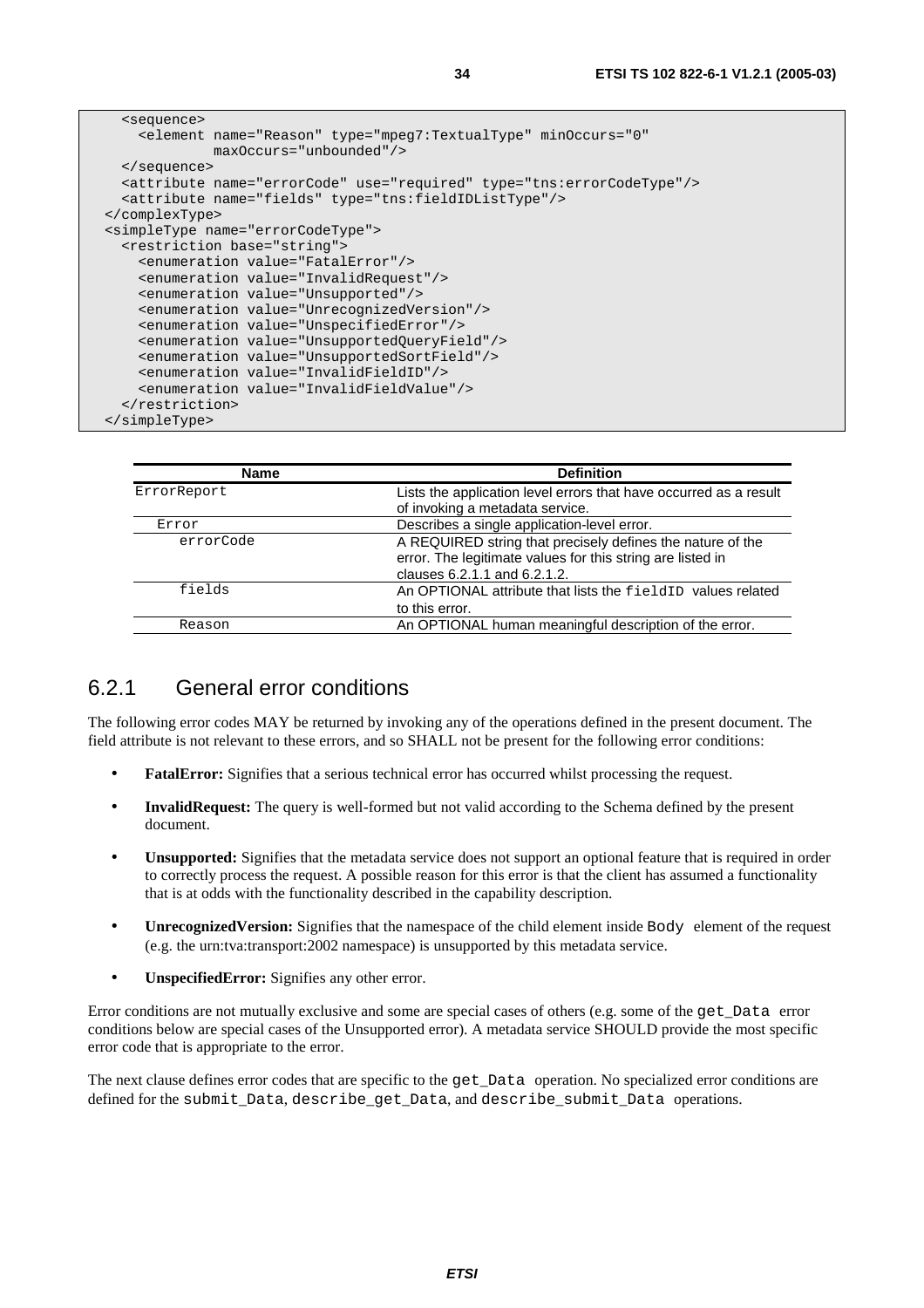When any of the following errors are returned, the operation SHALL return a field attribute listing the field identifiers that caused the error to occur.

- **UnsupportedQueryField:** A query contains a fieldID value that is no supported by the metadata service. When this error is returned, the operation SHALL return a field attribute listing the unsupported fields.
- **UnsupportedSortField:** A sort is requested using a field for which sorting is not supported by the metadata service.
- **InvalidFieldID:** A fieldID in any type of predicate or sortCriteria element contained a field identifier that is neither in the *TV-Anytime* defined field identifier list, nor in the field identifier list given by the service capability description of this operation.
- **InvalidFieldValue:** The fieldValue in a BinaryPredicateBagType element contains a string that is not appropriate to the fieldID in that predicate. This might be because the field being queried is an enumerated type or because the field has syntactic restrictions (e.g. the tvaf:CRID field).

If a query requests a ContentReferencingTable and contains one or more CRID fields in the query, the metadata service should be careful to behave correctly when it is unable to provide location resolution data for the CRID(s). In particular, if the CRID is syntactically correct but no content referencing information is available a Result element should be returned for the CRID with the status flag set appropriately. No error condition should be raised. In general, it is not an error condition if a metadata service is simply unable to provide appropriate metadata in response to a query.

```
HTTP/1.1 200 OK 
Content-Type: text/xml; charset="utf-8" 
Content-Length: nnnn 
Content-Encoding: deflate 
<?xml version="1.0" encoding="UTF-8"?> 
<Envelope xmlns="http://www.w3.org/2002/06/soap-envelope"> 
   <Body> 
     <Fault> 
       <faultcode>Client</faultcode> 
       <detail> 
          <ErrorReport xmlns="urn:tva:transport:2002" 
           xmlns:tvaf="urn:tva:transport:fieldIDs:2002"> 
            <Error errorCode="UnsupportedQueryField" fields="tvaf:Title"> 
              <Reason xml:lang="en"> 
                    Searching on Title field is unsupported</Reason>
           </Error> 
         </ErrorReport> 
       </detail> 
    \langleFault>
   </Body> 
</Envelope>
```
#### **Example of response indicating an error**

# 6.3 HTTP

- The HTTP server and client MUST fully support HTTP/1.0 [4].
- The client MUST always send the HTTP/1.1 defined Host header (which is defined in clause 14.23 of HTTP/1.1 [6]).
- The HTTP client and server negotiate a suitable compression using the Accept-Encoding header. Therefore, both the client and server MUST support the Accept-Encoding header (which is defined in clause D.2.3 of HTTP/1.0 [4], but is not required by that specification).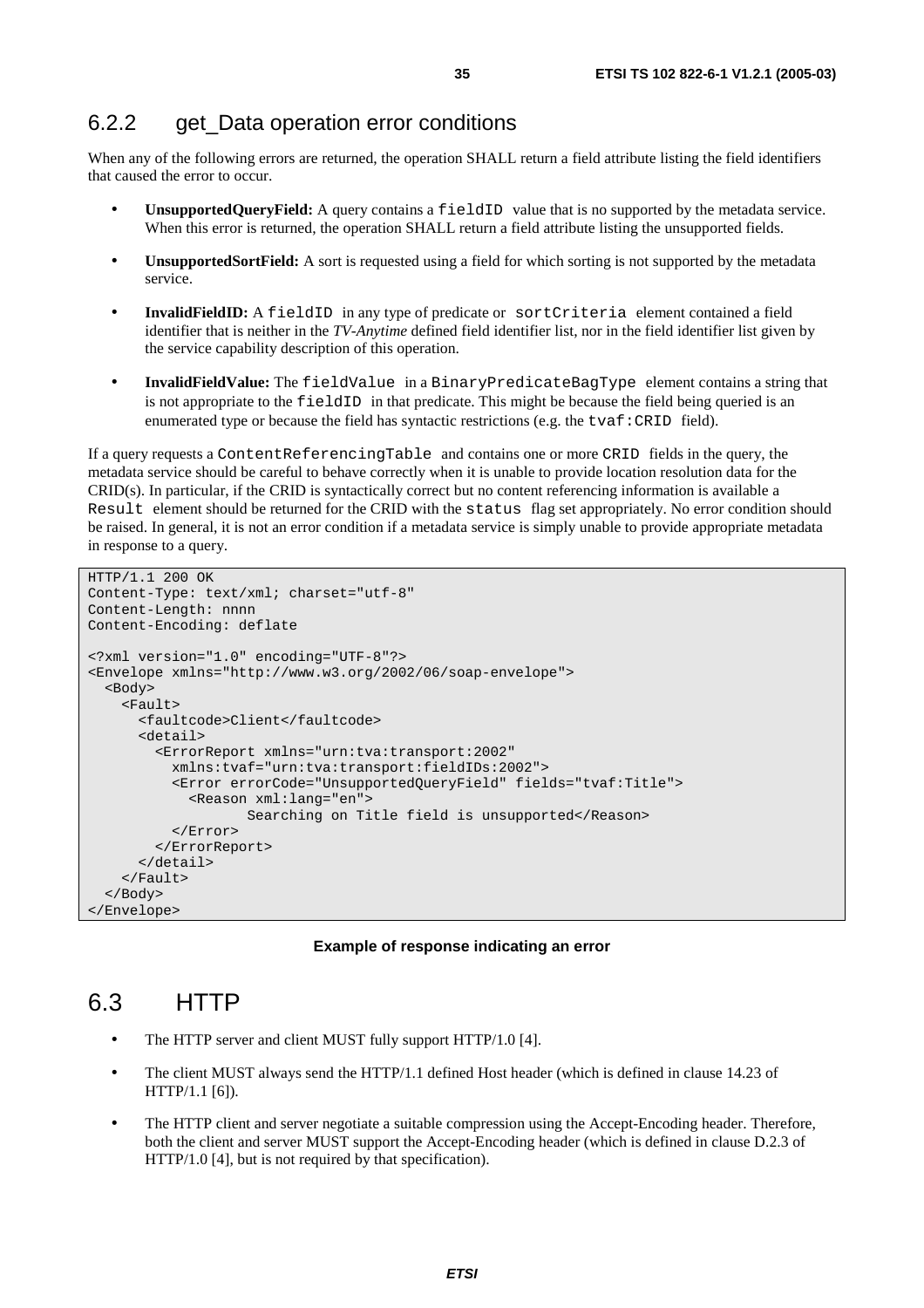- Clients MUST be prepared to follow HTTP redirects (according to clause 9.3 of HTTP/1.0 [4]) to allow server fall-over and load-balancing. Note that contrary to HTTP/1.0, redirections should be followed automatically, without user intervention, even though the POST method is being used.
- The SOAPAction HTTP header field SHOULD be set to the name of the operation being called.

### 6.4 Encapsulation of Metadata

In all cases, the request and response data form a single, valid XML instance document. In general, these instance documents are self-describing and need no further encapsulation. However, the metadata encapsulation for the get\_Data operation is defined in more detail.

### 6.4.1 Encapsulation of get\_Data response

The content of the SOAP envelope is a TVAMain element and/or ContentReferencingTable, as specified in clause 5.1.2. These XML instance documents effectively provide an encapsulation format for the fragments they contain. The context path of each fragment is implicit from the fragment's location in the instance document. The fragmentVersion and fragmentId identifiers MAY appear at the fragment level (as defined in TS 102 822-3-1 [10]).

Each get\_Data operation can be considered to provide a single metadata description (the term "metadata description" is defined in TS 102 822-3-2 [11]), from which each query selects a metadata subset. Thus, the content of the TVAMain fragment (see clause 4.3.1.1 of TS 102 822-3-2 [11]) is fixed at a given moment in time. The version attribute of the TVAMain fragment applies only to the fragment itself and not to its child fragments. Consequently, although this fragment is sent with every response, a client only needs to update its cache of the fragment (if any) when the TVAMain element's version attribute increases.

# 6.5 Encoding of Metadata

Servers MUST support UTF-8 textual encoding for all requests and responses, and MAY support other encodings, in which case the encoding MUST be indicated in the XML header according to clause 4.3.3 of the XML specification [1]. If an encoding is so indicated it MUST be consistent with the encoding indicated in the HTTP/1.0 [4] Content-Type header (e.g. see figure 5).

For efficiency reasons, HTTP clients and servers SHOULD support at least one well-known compression format. Clients SHOULD indicate the compression formats they understand using the Accept-Encoding HTTP header. The HTTP server SHOULD use the most efficient encoding that is understood by both the client and server, and indicate this in the HTTP response using the Content-Encoding header. It is RECOMMENDED that both *TV-Anytime* HTTP clients and servers support the use of the deflate Content-Encoding type (as defined in clause 3.5 of HTTP/1.1 [6]).

Other compression formats may be supported, including the use of BiM specified in annex E. In all cases, the use of transport layer compression MUST be transparent to the SOAP processor and higher layers.

# 6.6 Metadata Service Security

The *TV-Anytime* phase 1 set of specifications offers clients guaranteed integrity of the metadata delivery from an authenticated server. This technology is described in TS 102 822-7 [15]. A metadata server that supports the TS 102 822-7 [15] specification for integrity checking SHALL be capable of communicating with clients that implement TS 102 822-7 [15] and with clients that do not. If TS 102 822-7 [15] is used and the server wishes to identify the source of the request, it SHOULD do so using HTTP Basic Authentication (negotiated according to HTTP/1.0 [4]). Any additional security services are not mandated or prevented by the present document and fall outside its scope.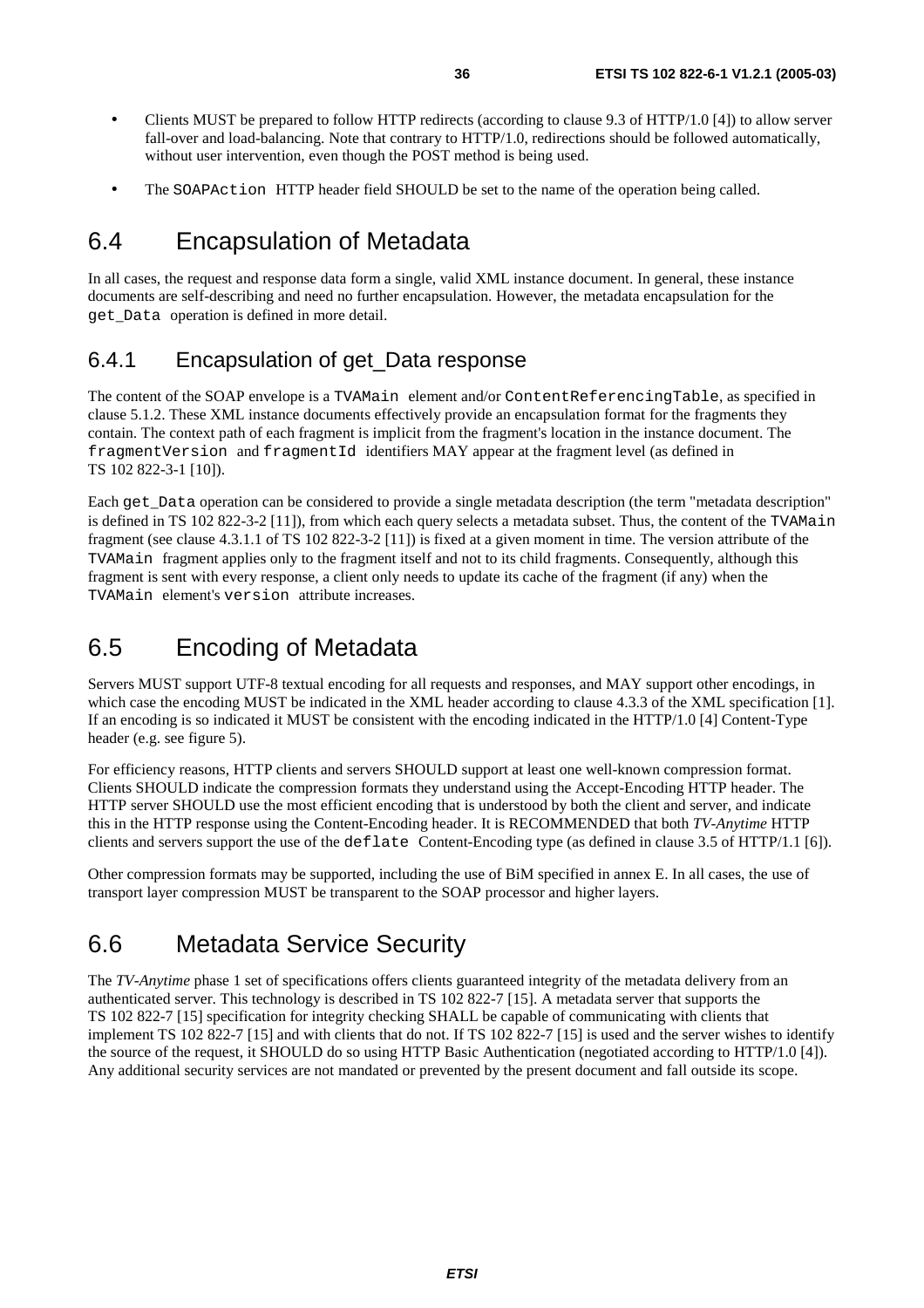## 7 Metadata Service Capability Descriptions

For each *TV-Anytime* get\_Data or submit\_Data operation that is provided, there is a corresponding operation, describe\_get\_Data or describe\_submit\_Data. These two operations (an operation, *X*, and its corresponding *describe*\_*X* operation) together form a port (see annex A). Since a port always has a single binding and endpoint, the URL of the operation, *X*, and its corresponding *describe\_X* operation must be the same. A describe operation is responsible for returning a capability description for the corresponding operation of the same port. A describe operation has no input parameters.

#### 7.1 describe\_get\_Data

The get\_Data capability description provides the following type of information about the operation:

- Human-readable descriptive information about the operation.
- The types of metadata tables available.
- If content referencing information is available, the Resolving Authority Records for that get Data operation.
- If programme metadata is available, the CRID authorities known by the server for that type of metadata.
- If scheduling information is available, the content delivery services know by that server.
- If metadata queries are possible, the query fields that are allowed for each table.
- If sorting is possible, the sort fields that are supported for each table and the type of collation on which the sort is based.
- The ability of the operation to deliver update and invalidation information.

The format of the capability description is as follows.

```
 <element name="describe_get_Data_Result" 
          type="tns:describe_get_Data_Result"/> 
 <complexType name="describe_get_Data_Result"> 
   <sequence> 
     <element name="Name" type="string" minOccurs="0"/> 
     <element name="Description" type="mpeg7:TextualType" minOccurs="0" 
              maxOccurs="unbounded"/> 
     <element name="CollationURI" type="anyURI" minOccurs="0"/> 
     <element name="ExtendedFieldList" type="tns:FieldIDDefinitionListType" 
              minOccurs="0"> 
       <key name="UniqueExtendedFields"> 
         <selector xpath="tns:FieldIDDefinition"/> 
         <field xpath="@fieldID"/> 
      </key>
     </element> 
     <element name="AuthorityList" type="tns:AuthorityListType" 
              minOccurs="0"/> 
     <element name="AvailableTables" type="tns:AvailableTableListType"/> 
     <element name="UpdateCapability" type="tns:updateCapabilityType" 
              minOccurs="0"/> 
   </sequence> 
   <attribute name="serviceVersion" type="unsignedInt" use="required"/> 
 </complexType>
```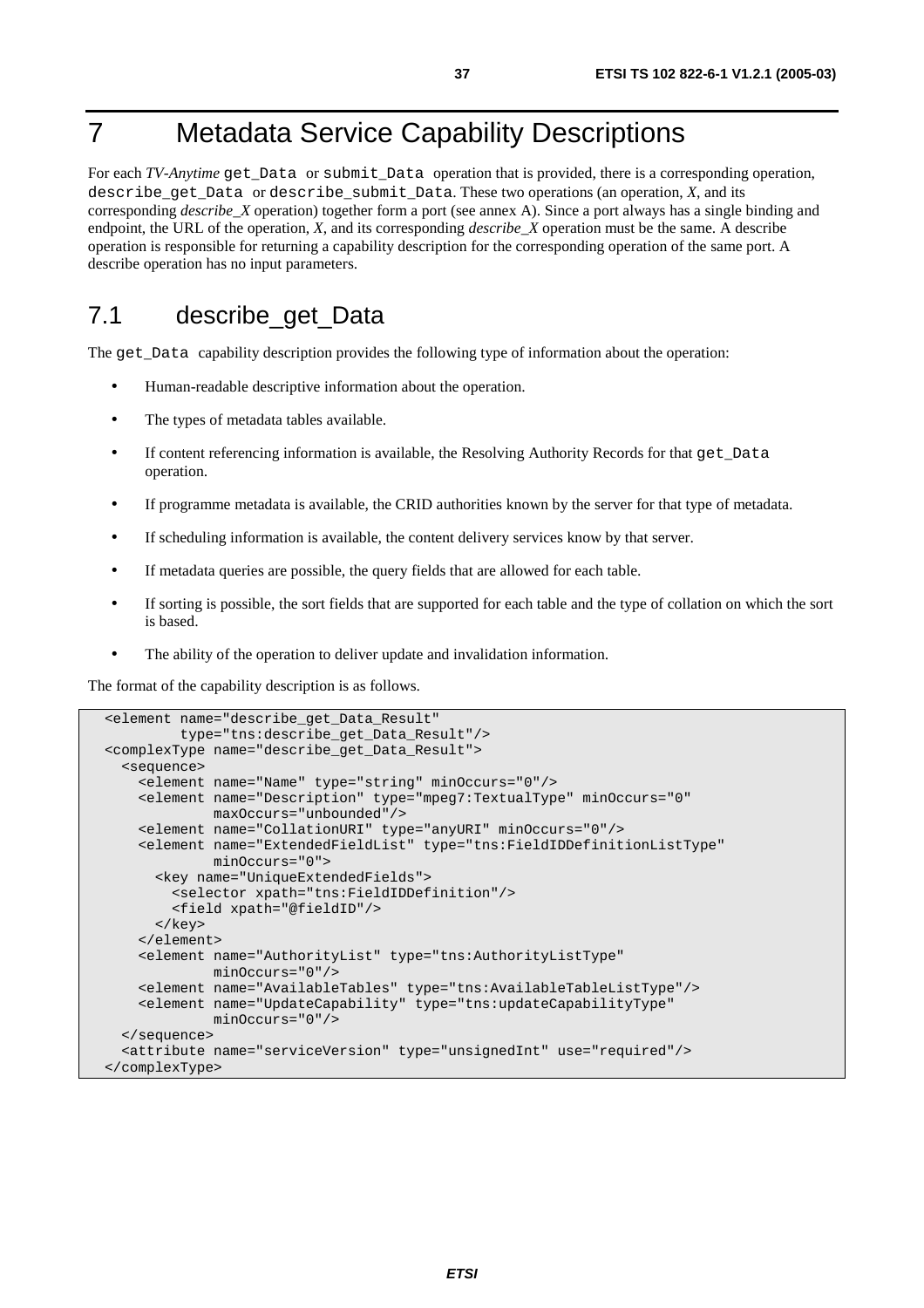| <b>Name</b>       | <b>Definition</b>                                                                                                                                                                                                                                                                                                                                                                                                                                                                                                                            |
|-------------------|----------------------------------------------------------------------------------------------------------------------------------------------------------------------------------------------------------------------------------------------------------------------------------------------------------------------------------------------------------------------------------------------------------------------------------------------------------------------------------------------------------------------------------------------|
| serviceVersion    | A REQUIRED parameter that MUST equal the version<br>number returned as part of the corresponding operation's<br>result. The intention of this number is to make the client<br>aware when an operation has been upgraded (e.g. can be<br>searched on new channels or for new resolution<br>authorities) and to refresh the cached capability<br>description information (if any).                                                                                                                                                             |
| Name              | OPTIONAL name of the metadata service, suitable for<br>display to a user.                                                                                                                                                                                                                                                                                                                                                                                                                                                                    |
| Description       | OPTIONAL textual description of the metadata service,<br>suitable for display to a user. This allows an application<br>exploiting the metadata service to indicate to the user<br>information about the metadata service that she is using<br>(e.g. "Specialists in movie information and reviews").                                                                                                                                                                                                                                         |
| CollationURI      | OPTIONAL URI that indicates the name of the collation<br>that sorts are based on. If no sorting is supported this field<br>is meaningless and SHOULD be omitted. If sorting is<br>supported and this field is not present then sorting MUST<br>be based on the Default Unicode Collation Element Table.<br>The present document does not define the form of the<br>URI, or any means of specifying or obtaining a collation.<br>Regional bodies may define suitable URIs and their<br>associated collations, as appropriate to their locale. |
| ExtendedFieldList | Provides a list of fieldID values and their associated<br>field using the FieldIDDefinitionListType. Used<br>for fields that the server wishes to support but are not<br>allocated a fieldID by the TV-Anytime Forum (see<br>clause 5.1.1.1.1).                                                                                                                                                                                                                                                                                              |
| AuthorityList     | An OPTIONAL list of authorities for which this operation<br>can provide metadata for all the table types it is capable<br>of delivering. See also clause 7.1.1.                                                                                                                                                                                                                                                                                                                                                                              |
| AvailableTables   | A REQUIRED description of the types of data tables that<br>can be returned by this get_Data response. At least<br>one Table entry MUST be present. For each table, the<br>fields that can be queried on and sorted on are specified.<br>Depending on the type of table, other descriptive<br>information is sometimes included.                                                                                                                                                                                                              |
| UpdateCapability  | An OPTIONAL update capability description to indicate<br>the server's capability of update capability as defined in<br>clause 5.1.2.4. When this element does not exist, the<br>server does not support either versioned update nor the<br>invalid fragment notification. See clause 7.1.4 for more<br>details.                                                                                                                                                                                                                              |

For examples of get\_Data capability descriptions see annex D.

#### 7.1.1 Use of the AuthorityList element

```
 <complexType name="AuthorityListType"> 
   <sequence> 
     <element name="Authority" type="string" maxOccurs="unbounded"/> 
   </sequence> 
 </complexType>
```

| <b>Name</b>       | <b>Definition</b>                                |
|-------------------|--------------------------------------------------|
| AuthorityListType | A definition of a list of one or more Authority  |
|                   | elements.                                        |
| Authority         | Specifies a single authority for whose CRIDs the |
|                   | operation is able to provide TV-Anytime data.    |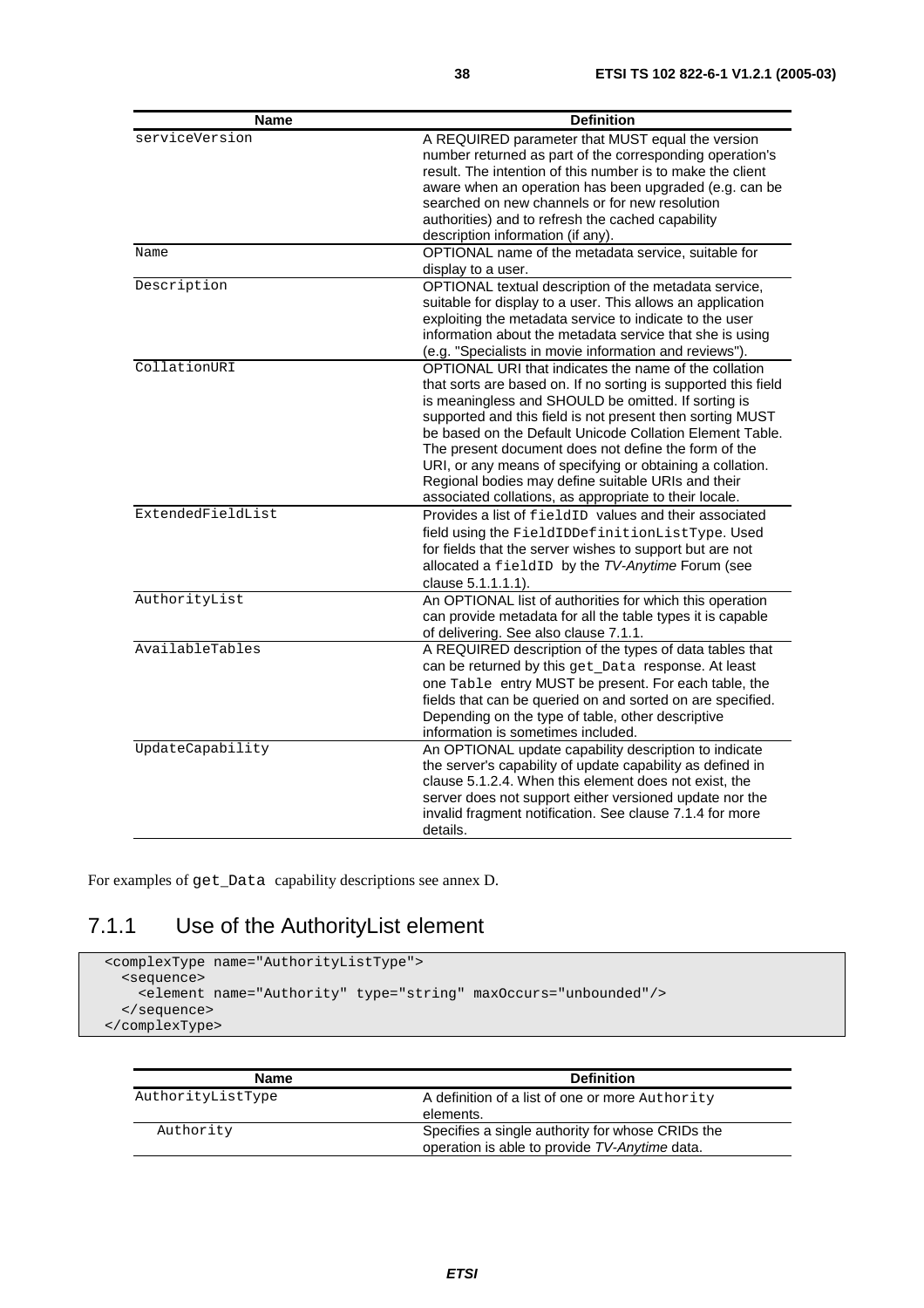The AuthorityList element can be instantiated in two locations:

- As one of the elements at the top level of the capability description. In this case, the server is able to provide data on the listed authorities for all of the data table types that are listed in the AvailableTables element. If the capability description indicates that a ContentReferencingTable can be returned, then there SHOULD be a ResolvingAuthorityRecord for each of the authorities listed in the top level AuthorityList. This element allows a server to specify its list of supported authorities, without the need to repeat this information for every table that it supports.
- As one of the children elements of a table listed in the AvailableTables element. In this case, the server is able to provide data of the type indicated by the Table elements xml schema declared type attribute for this authority.
- NOTE: The capability description indicating that a certain type of metadata is available for a certain authority does not necessarily mean that the server will be able to provide that metadata for any particular CRID.

#### 7.1.2 AvailableTables information

This element describes which table types the get\_Data operation is capable of returning. Depending upon the table type, each entry in the list (a Table element) can contain a different child element. These child elements contain descriptive information that is relevant to that table type.

```
 <complexType name="AvailableTableListType"> 
     <sequence> 
       <element name="Table" type="tns:AvailableTableBase" 
                maxOccurs="unbounded"/> 
     </sequence> 
   </complexType> 
   <complexType name="AvailableTableBase" abstract="true"> 
     <sequence> 
       <element name="AuthorityList" type="tns:AuthorityListType" 
                minOccurs="0"/> 
     </sequence> 
     <attribute name="canSort" type="tns:fieldIDListType"/> 
     <attribute name="canQuery" type="tns:fieldIDListType"/> 
   </complexType> 
   <complexType name="ContentReferencingTable"> 
     <complexContent> 
       <extension base="tns:AvailableTableBase"> 
         <sequence> 
           <element ref="rar:ResolvingAuthorityRecordTable"/> 
         </sequence> 
       </extension> 
     </complexContent> 
  </complexType> 
<complexType name="ClassificationSchemeTable"> 
     <complexContent> 
       <extension base="tns:AvailableTableBase"/> 
     </complexContent> 
</complexType> 
  <complexType name="ProgramInformationTable"> 
     <complexContent> 
       <extension base="tns:AvailableTableBase"/> 
     </complexContent> 
   </complexType> 
  <complexType name="GroupInformationTable"> 
     <complexContent> 
       <extension base="tns:AvailableTableBase"/> 
     </complexContent> 
   </complexType> 
   <complexType name="ProgramLocationTable"> 
     <complexContent> 
       <extension base="tns:AvailableTableBase"> 
         <sequence> 
           <element name="AvailableLocations"> 
             <complexType>
```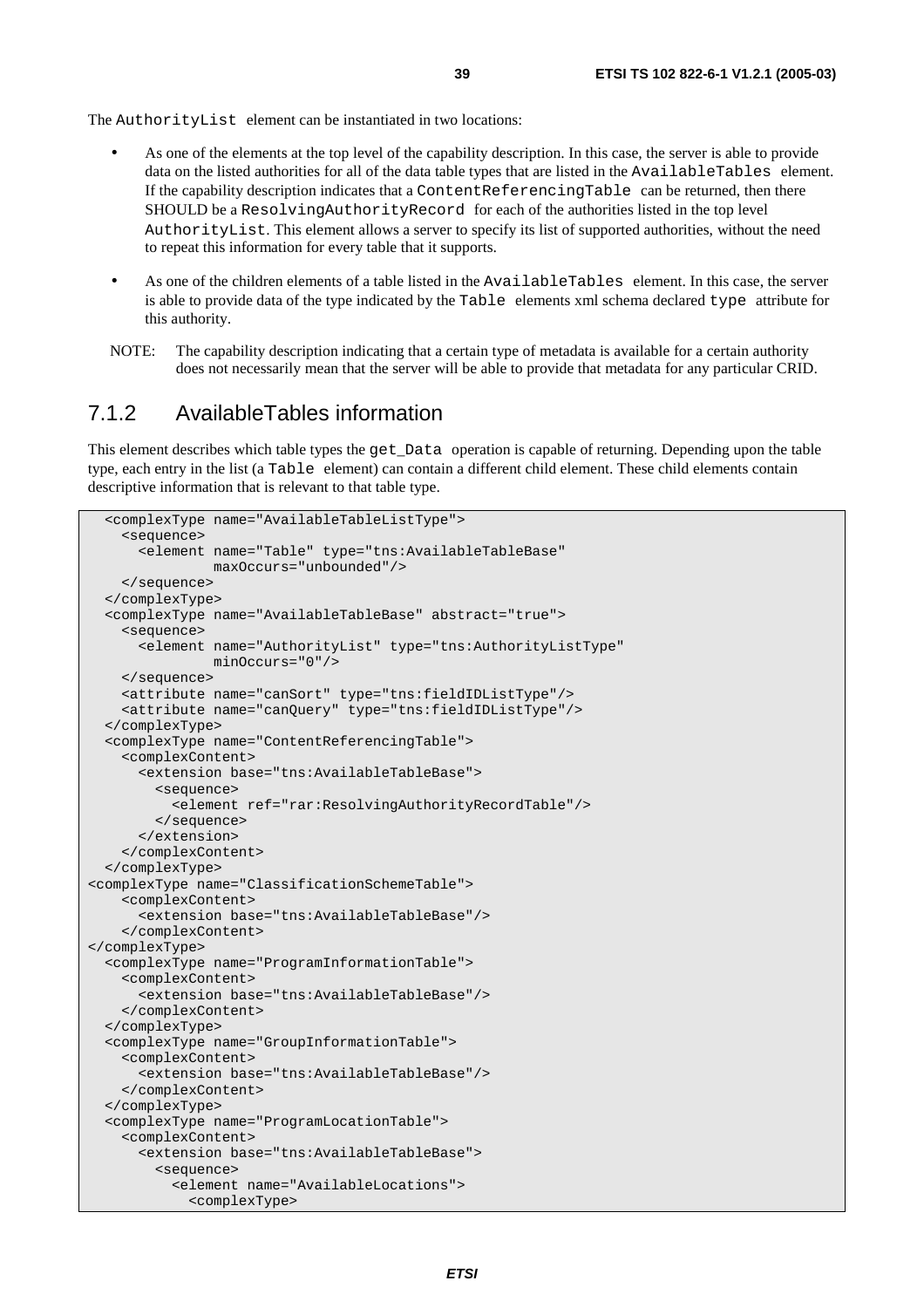| <sequence></sequence>                                                   |  |
|-------------------------------------------------------------------------|--|
| <element minoccurs="0" name="Availability" type="duration"></element>   |  |
| <element <="" name="ServiceURL" td="" type="anyURI"><td></td></element> |  |
| maxOccurs="unbounded"/>                                                 |  |
|                                                                         |  |
|                                                                         |  |
|                                                                         |  |
|                                                                         |  |
|                                                                         |  |
|                                                                         |  |
|                                                                         |  |
| <complextype name="ProgramReviewTable"></complextype>                   |  |
| <complexcontent></complexcontent>                                       |  |
| <extension base="tns:AvailableTableBase"></extension>                   |  |
|                                                                         |  |
|                                                                         |  |
| <complextype name="SeqmentInformationTable"></complextype>              |  |
| <complexcontent></complexcontent>                                       |  |
| <extension base="tns:AvailableTableBase"></extension>                   |  |
|                                                                         |  |
|                                                                         |  |
| <complextype name="ServiceInformationTable"></complextype>              |  |
| <complexcontent></complexcontent>                                       |  |
| <extension base="tns:AvailableTableBase"></extension>                   |  |
|                                                                         |  |
|                                                                         |  |
| <complextype name="CreditInformationTable"></complextype>               |  |
| <complexcontent></complexcontent>                                       |  |
| <extension base="tns:AvailableTableBase"></extension>                   |  |
|                                                                         |  |
|                                                                         |  |

| <b>Name</b> | <b>Definition</b>                                           |
|-------------|-------------------------------------------------------------|
| Table       | Indicates that a particular table is available from this    |
|             | get_Data operation and encapsulates information             |
|             | relevant to querying that table. All instantiations of this |
|             | element will be derived from the base type,                 |
|             | AvailableTableBase, which can have the following            |
|             | three attributes.                                           |
| xsi:type    | This is the xml schema declared type attribute which is     |
|             | used to indicate the type of table where xsi is used as the |
|             | namespace qualifier for xml schema. Can take the            |
|             | following values: ContentReferencingTable,                  |
|             | ProgramInformationTable, GroupInformationTable,             |
|             | ProgramLocationTable, ProgramReviewTable,                   |
|             | SegmentInformationTable, ServiceInformationTable, and       |
|             | CreditsInformationTable.                                    |
| canQuery    | List of fieldID values indicating the query fields that     |
|             | can be accepted by this operation. The order of the fields  |
|             | is not significant. All tables that can be queried on (see  |
|             | clause $5.1.1.1.4$ ), except the                            |
|             | ServiceInformationTable, MUST support querying              |
|             | using the CRID field. Hence, this attribute is meaningless  |
|             | when combined with a table of type                          |
|             | "ContentReferencingTable" and                               |
|             | "CreditsInformationTable". If this attribute is not present |
|             | no other type of querying is supported for this table.      |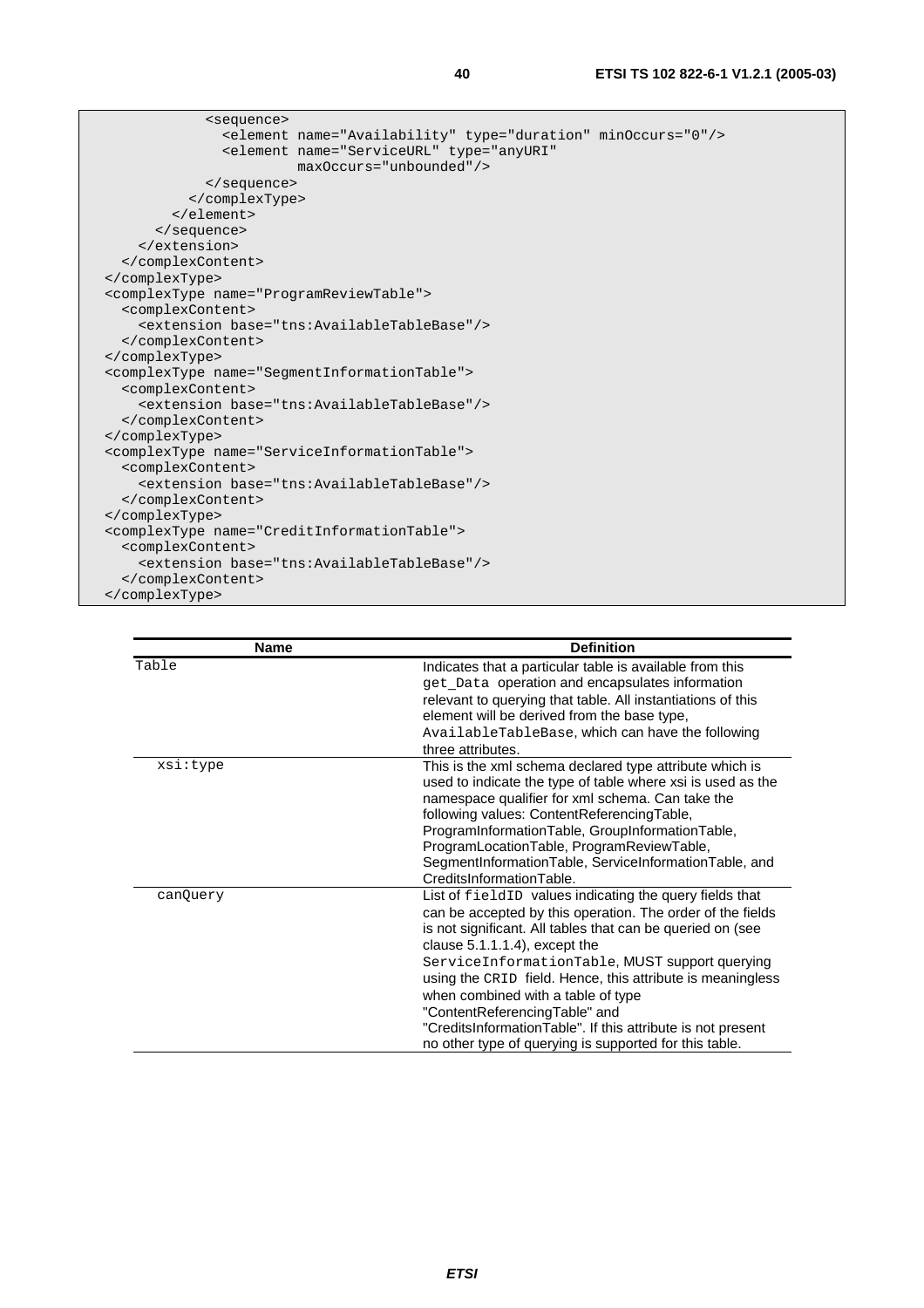| <b>Name</b>                   | <b>Definition</b>                                                                                                                                                                                                                                                                                                                                                                                                              |
|-------------------------------|--------------------------------------------------------------------------------------------------------------------------------------------------------------------------------------------------------------------------------------------------------------------------------------------------------------------------------------------------------------------------------------------------------------------------------|
| canSort                       | List of fieldID values indicating the query fields that<br>can be used for sorting (as indicated using the<br>SortCriteria parameter in a query). For every field<br>that a server declares that it supports sorting, it SHALL<br>support both ascending and descending sorting of that<br>field. If this attribute is not present, sorting is not<br>supported for this table. The order of the fields is not<br>significant. |
| AuthorityList                 | An OPTIONAL list of authorities for which this operation<br>can provide metadata of the type included in this table.<br>See also clause 7.1.1.                                                                                                                                                                                                                                                                                 |
| ResolvingAuthorityRecordTable | As defined in TS 102 822-4 [12]. This element is<br>REQUIRED if Table has the type<br>"ContentReferencingTable". Tables of this type SHOULD<br>NOT include an AuthorityList (since the<br>ResolvingAuthorityRecordTable indicates which<br>authorities content referencing information is provided<br>for).                                                                                                                    |
| AvailableLocations            | This element is REQUIRED if the Table has the type<br>"ProgramLocationTable". The element specifies the types<br>of programme location related queries that can be<br>answered by the server.                                                                                                                                                                                                                                  |
| Availability                  | An OPTIONAL duration that indicates to the client the<br>time window over which the schedule information is<br>available (e.g. "it is possible to query these channels for<br>the next 10 days only").                                                                                                                                                                                                                         |
| ServiceURL                    | The content services for which scheduling information is<br>available (corresponds to the ServiceURL element that<br>can be included in a ServiceInformationTable).                                                                                                                                                                                                                                                            |

#### 7.1.2.1 Operations that can deliver content referencing information

If the server is capable of delivering content referencing information then the description will include a list of Resolving Authority Records describing the resolution services offered by this server. This allows a client to establish whether a particular CRID may be resolved using the metadata service.

#### 7.1.2.2 Operations that can deliver programme metadata

If the server is capable of delivering programme metadata then the description will include a list of CRID authorities for which metadata is available.

If the server is capable of delivering scheduling information (ProgramLocationTable), a list of the content service URLs (e.g. broadcast channels, IP multicast services, or on-demand contents servers) known by this metadata service is also provided. Using this data a receiver can determine whether any of the programmes being described by this server are being offered using content delivery services that are actually available to the receiver. Based upon this information a receiver can construct queries for scheduling information, such as the one shown in example 7 in annex C.

#### 7.1.3 Extended Field List

If a metadata service wishes to support querying or sorting on fields that are not allocated fieldIDs by the *TV-Anytime* Forum, it has to define these field using its own ExtendedFieldList. This allows a get Data operation to provide searching and sorting functionality that is specialized to the metadata available to that metadata service. For example, if a metadata service specializes in providing segmentation information for the highlights of sports programmes, the metadata service can define extended fields for the Title and Synopsis of segments so as to allow receivers to make refined queries for segmentation information.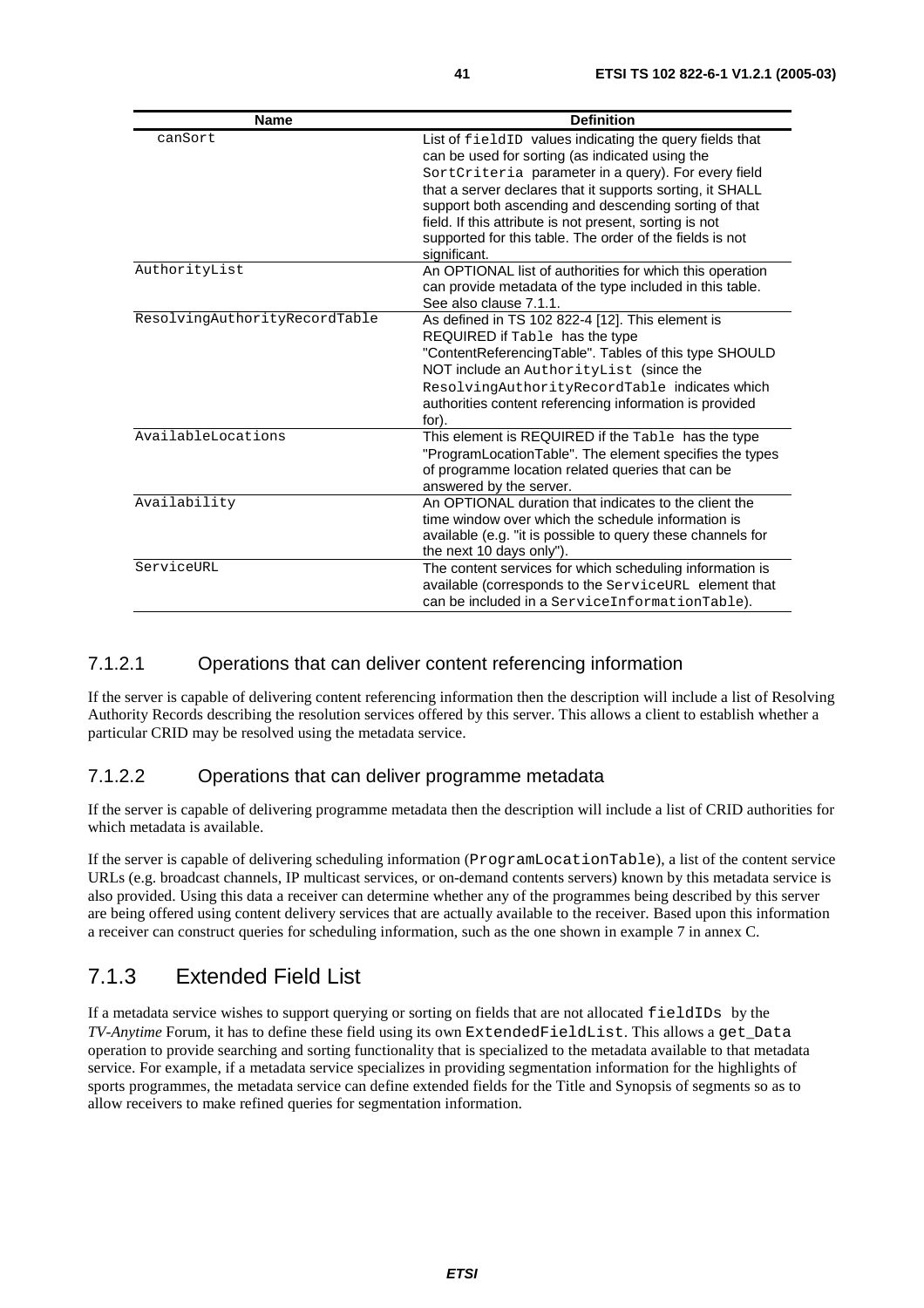#### 7.1.4 Description of update capabilities

There are two OPTIONAL features whose support shall be independently indicated using this part of the capability description.

```
 <complexType name="updateCapabilityType"> 
   <attribute name="versionRequest" type="boolean" default="true"/> 
   <attribute name="invalidResponse" type="boolean" default="true"/> 
 </complexType>
```

| <b>Name</b>          | <b>Definition</b>                                         |
|----------------------|-----------------------------------------------------------|
| updateCapabilityType | Defines a container of version Request and                |
|                      | invalidResponse attributes, which can specify             |
|                      | whether the server can provide versioned metadata and     |
|                      | lists of invalid fragments.                               |
| versionRequest       | An attribute of Boolean value to indicate the server's    |
|                      | capability of handling version requests.                  |
| invalidResponse      | An attribute of Boolean value to indicate whether the     |
|                      | server is able to provide invalidated fragments when they |
|                      | are no longer valid or removed.                           |

#### 7.2 describe\_submit\_Data

The describe\_submit\_Data capability description provides a metadata service with the ability to describe the usage and preference information that it wishes to receive. It can optionally specify the privacy policy that will be used when user centric data is submitted to this metadata service.

```
 <complexType name="describe_submit_Data_Result"> 
   <sequence> 
     <element name="Name" type="string" minOccurs="0"/> 
     <element name="Description" type="mpeg7:TextualType" minOccurs="0" 
              maxOccurs="unbounded"/> 
     <element name="RequestedTables" type="tns:RequestedSubmitTablesType"/> 
     <element ref="p3p:POLICY" minOccurs="0"/> 
  </sequence> 
 </complexType> 
 <complexType name="RequestedSubmitTablesType"> 
   <sequence> 
     <element name="Table" maxOccurs="unbounded"> 
       <complexType> 
         <attribute name="type" use="required"> 
           <simpleType> 
             <restriction base="string"> 
                <enumeration value="UserPreferences"/> 
                <enumeration value="UsageHistory"/> 
             </restriction> 
           </simpleType> 
         </attribute> 
       </complexType> 
     </element> 
   </sequence> 
 </complexType>
```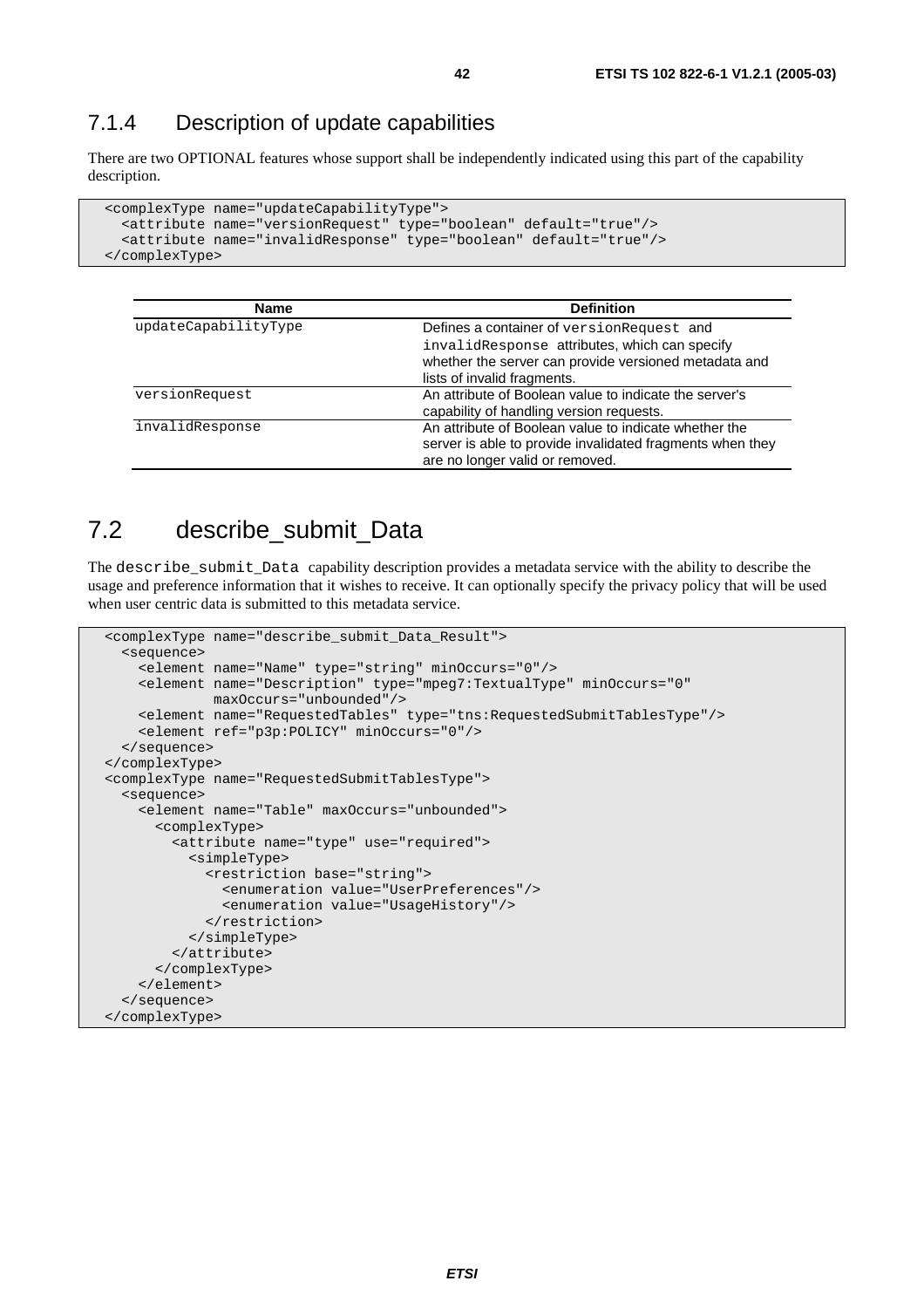| <b>Name</b>               | <b>Definition</b>                                          |
|---------------------------|------------------------------------------------------------|
| Name                      | OPTIONAL name of the metadata service, suitable for        |
|                           | display to a user.                                         |
| Description               | OPTIONAL textual description of the metadata service,      |
|                           | suitable for display to a user. This allows an application |
|                           | exploiting the metadata service to indicate to the user    |
|                           | information about the metadata service that she is using.  |
| RequestedTables           | The list of tables that this operation wishes to receive.  |
| p3p:POLICY                | OPTIONAL element that describes the privacy policy of      |
|                           | this operation, using the Platform for Privacy             |
|                           | Preferences [21] specification.                            |
| RequestedSubmitTablesType | A list of table elements containing at least one entry.    |
| Table                     | Specifies the type of table requested by the server.       |
| type                      | REQUIRED parameter giving the type of TV-Anytime           |
|                           | table requested by the server. Can take the values:        |
|                           | "UsageHistory" or "UserPreferences".                       |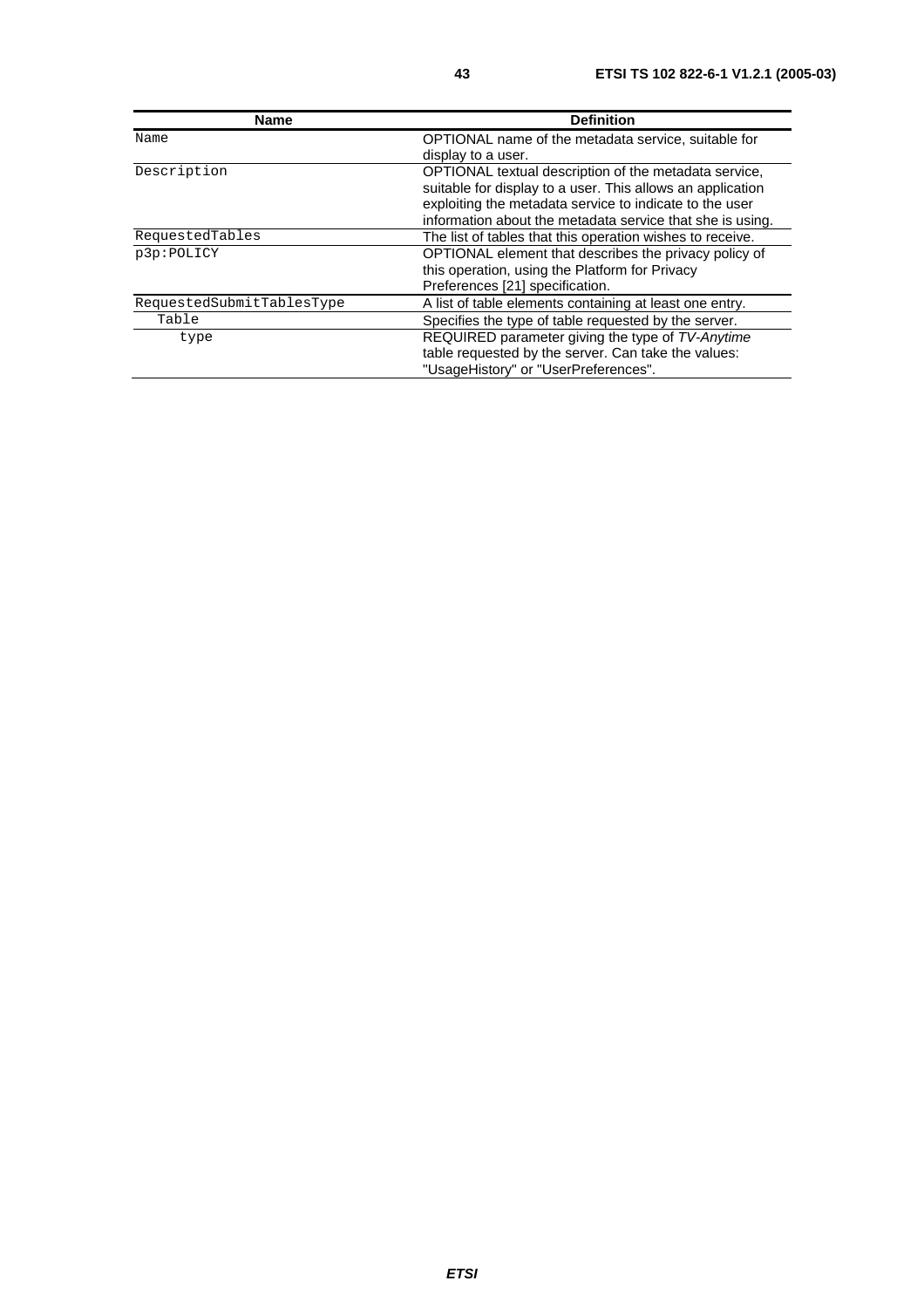#### Annex A (normative): Formal Definition of Metadata Services

This annex provides a WSDL [19] interface definition for all *TV-Anytime* metadata services. WSDL defines a number of terms used to describe web services. The way in which these relate to *TV-Anytime* metadata services is given below:

- **Operation:** All *TV-Anytime operations* are request-response based, so can be thought of as a type of remote procedure call. An example of a *TV-Anytime operation* is submit*\_*Data or describe*\_*get*\_*Data.
- **PortType:** A collection of *operations*. When given a *binding* and a concrete endpoint the *portType* is known as a *port*. All *operations* in a given *port* MUST be present (i.e. it is not possible to offer only some of the *operations* in a *port*) and MUST have the same *binding*. The *TV-Anytime* Forum defines two *portTypes* (get*\_*Data and submit*\_*Data), each of which has two *operations*, the basic functionality (get*\_*Data or submit*\_*Data) and the corresponding describe *operation* (describe\_get*\_*Data or describe\_submit*\_*Data).
- **Binding:** A particular protocol binding (e.g. SOAP or HTTP GET) for a *portType*. There may be more than one *binding* for each *portType*. Each one is a different *port* and offers an alternative means for accessing the same *portType*. A *TV-Anytime* server could choose to provide other *bindings*, such as an HTTP POST implementation. By mandating a SOAP *binding*, a minimum level of interoperability is guaranteed.
- **Service:** A family of WSDL *ports* that are related in some way. A *TV-Anytime* metadata service can contain a get\_Data port and/or a submit\_Data port. In practice, most *TV-Anytime* servers will have just one WSDL *service*. However, the server provider could choose to group certain *ports* together for some reason. (E.g. a movie service containing a get Data port and a submit Data port, and a children service containing just a get\_Data port).

The following document is a WSDL interface definition that defines the behaviour of all *TV-Anytime* defined web services. It plays two roles:

- The WSDL interface formally specifies the inputs, outputs, encodings and transport bindings used by all *TV-Anytime* web services. The definitions given correspond to the specification of *TV-Anytime* metadata services earlier in the present document.
- Metadata service providers wishing to provide WSDL implementation definitions for their metadata services can import this WSDL interface definition. Annex G gives an example of how such a WSDL implementation can be referenced from a WS-Inspection description.

```
<?xml version="1.0"?> 
<definitions 
      targetNamespace="urn:tva:transport:wsdl:2002" 
      xmlns:tns="urn:tva:transport:wsdl:2002" 
      xmlns:tva="urn:tva:transport:2002" 
      xmlns:soap="http://schemas.xmlsoap.org/wsdl/soap/" 
      xmlns="http://schemas.xmlsoap.org/wsdl/"> 
   <documentation> WSDL Service Interface for a TV Anytime web service API. This WSDL 
document defines the API calls for the two types of TV Anytime ports</documentation> 
   <import namespace="urn:tva:transport:2002"/> 
   <!-- Basic input and output messages. --> 
   <message name="get_Data"> 
     <part name="body" element="tva:get_Data"/> 
   </message> 
   <message name="get_Data_Result"> 
     <part name="body" element="tva:get_Data_Result"/> 
   </message> 
   <message name="describe_get_Data"> 
     <part name="body" element="tva:describe_get_Data"/> 
   </message> 
   <message name="describe_get_Data_Result"> 
     <part name="body" element="tva:describe_get_Data_Result"/> 
   </message> 
   <message name="submit_Data">
```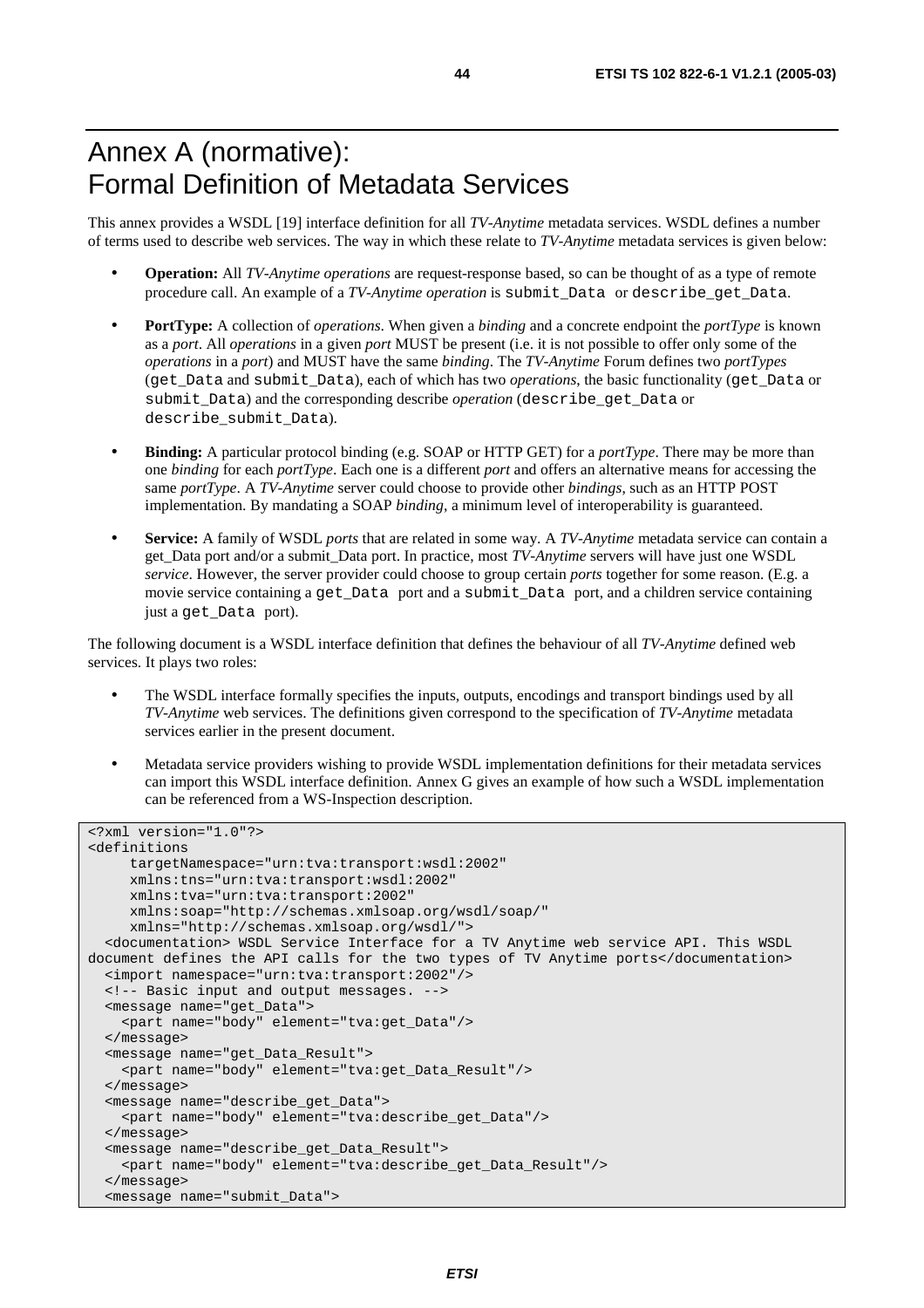```
 <part name="body" element="tva:submit_Data"/> 
 </message> 
 <message name="submit_Data_Result"> 
   <part name="body" element="tva:submit_Data_Result"/> 
 </message> 
 <message name="describe_submit_Data"> 
   <part name="body" element="tva:describe_submit_Data"/> 
 </message> 
 <message name="describe_submit_Data_Result"> 
  <part name="body" element="tva:describe_submit_Data_Result"/> 
 </message> 
 <message name="ErrorReportMessage"> 
  <part name="body" element="tva:ErrorReport"/> 
 </message> 
 <!-- The different types of services (ports) with their inputs and outputs. --> 
 <portType name="get_Data_Port"> 
   <operation name="get_Data"> 
     <input message="tns:get_Data"/> 
     <output message="tns:get_Data_Result"/> 
     <fault name="error" message="tns:ErroReportMessage"/> 
   </operation> 
   <operation name="describe_get_Data"> 
     <input message="tns:describe_get_Data"/> 
     <output message="tns:describe_get_Data_Result"/> 
     <fault name="error" message="tns:ErroReportMessage"/> 
   </operation> 
 </portType> 
 <portType name="submit_Data_Port"> 
   <operation name="submit_Data"> 
     <input message="tns:submit_Data"/> 
     <output message="tns:submit_Data_Result"/> 
     <fault name="error" message="tns:ErroReportMessage"/> 
   </operation> 
   <operation name="describe_submit_Data"> 
     <input message="tns:describe_submit_Data"/> 
     <output message="tns:describe_submit_Data_Result"/> 
     <fault name="error" message="tns:ErroReportMessage"/> 
   </operation> 
 </portType> 
 <!-- The bindings: defines how SOAP/HTTP is used to carry the service. --> 
 <binding name="get_Data_SOAP" type="tns:get_Data_Port"> 
   <documentation>TV Anytime get_Data binding</documentation> 
   <soap:binding style="document" 
         transport="http://schemas.xmlsoap.org/soap/http"/> 
   <operation name="get_Data"> 
     <soap:operation soapAction="get_Data"/> 
     <input> 
       <soap:body use="literal" parts="body"/> 
     </input> 
     <output> 
       <soap:body use="literal" parts="body"/> 
     </output> 
     <fault name="error"> 
       <soap:fault use="literal"/> 
     </fault> 
   </operation> 
   <operation name="describe_get_Data"> 
     <soap:operation soapAction="describe_get_Data"/> 
     <input> 
       <soap:body use="literal" parts="body"/> 
     </input> 
     <output> 
       <soap:body use="literal" parts="body"/> 
     </output> 
     <fault name="error"> 
       <soap:fault use="literal"/> 
     </fault> 
   </operation> 
 </binding>
```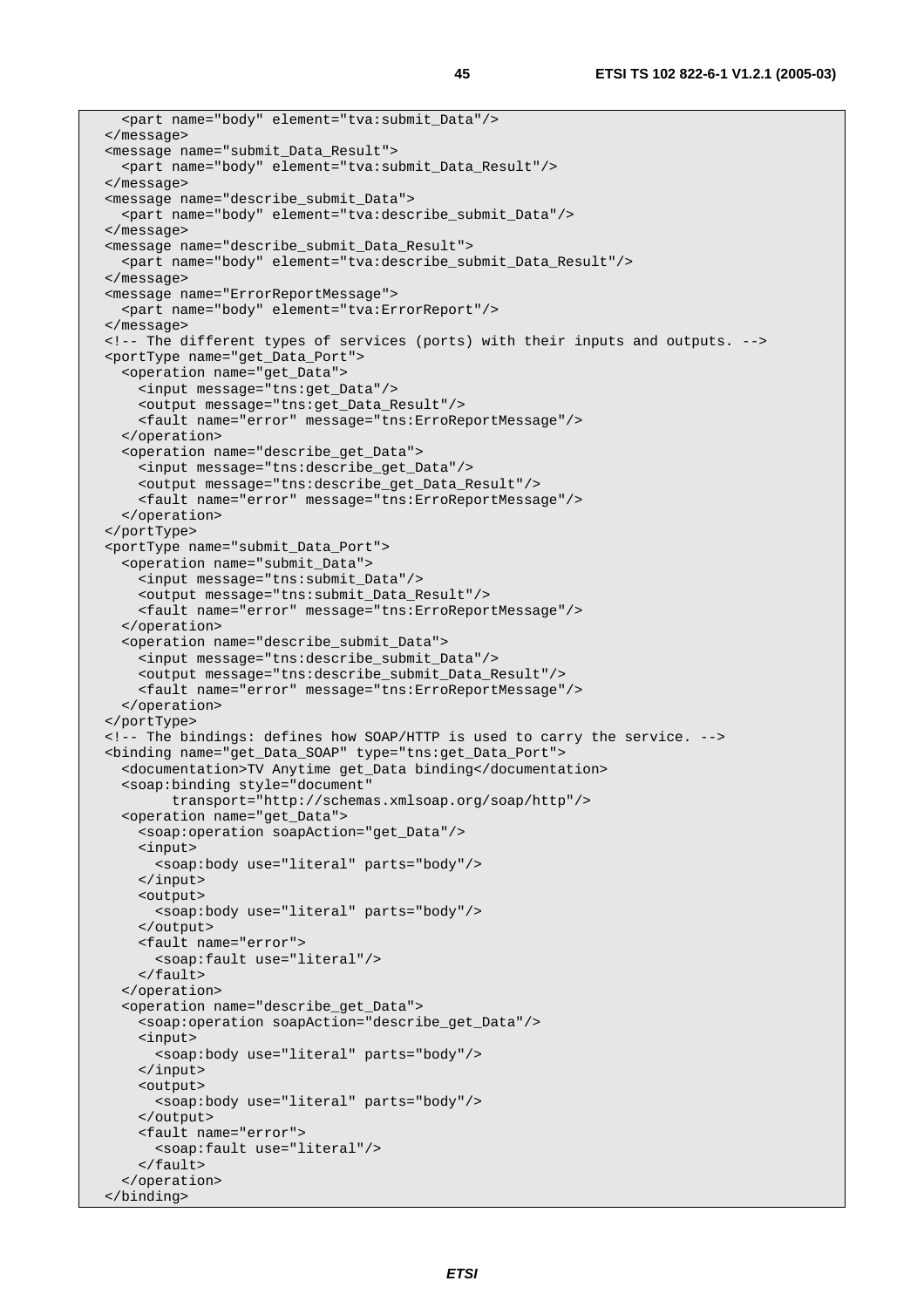```
 <binding name="submit_Data_SOAP" type="tns:submit_Data_Port"> 
     <documentation>TV Anytime submit_Data binding</documentation> 
     <soap:binding style="document" 
                   transport="http://schemas.xmlsoap.org/soap/http"/> 
     <operation name="submit_Data"> 
       <soap:operation soapAction="submit_Data"/> 
       <input> 
        <soap:body use="literal" parts="body"/> 
       </input> 
       <output> 
         <soap:body use="literal" parts="body"/> 
       </output> 
       <fault name="error"> 
         <soap:fault use="literal"/> 
       </fault> 
    </operation> 
     <operation name="describe_submit_Data"> 
       <soap:operation soapAction="describe_submit_Data"/> 
       <input> 
        <soap:body use="literal" parts="body"/> 
       </input> 
       <output> 
         <soap:body use="literal" parts="body"/> 
       </output> 
       <fault name="error"> 
         <soap:fault use="literal"/> 
       </fault> 
     </operation> 
   </binding> 
</definitions>
```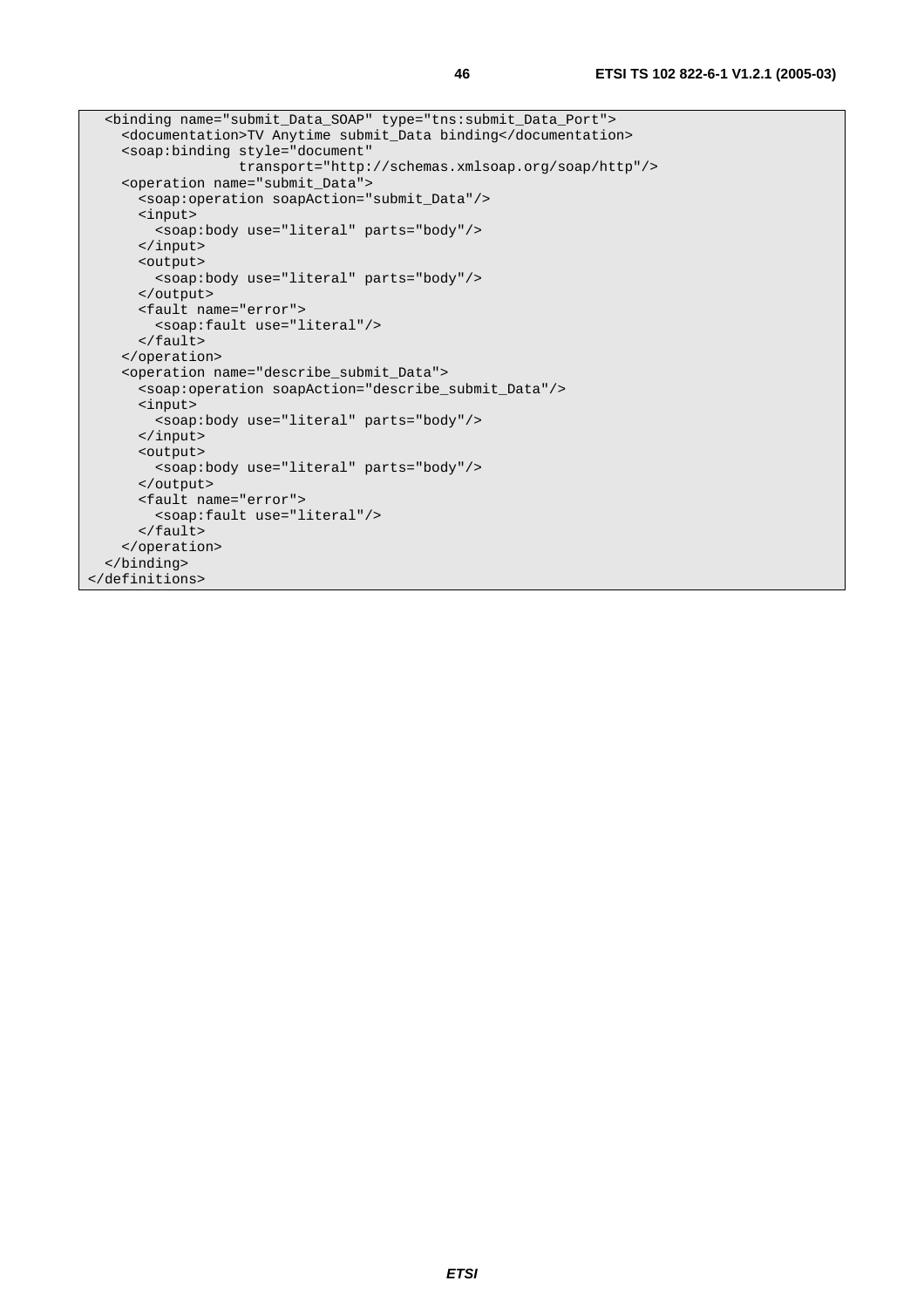Annex B (normative): TV Anytime defined metadata transport scheme, field identifiers and contextNode identifiers

#### B.1 TV Anytime metadata transport scheme

<?xml version="1.0" encoding="UTF-8"?> <schema targetNamespace="urn:tva:transport:2004" xmlns:tns="urn:tva:transport:2004" xmlns="http://www.w3.org/2001/XMLSchema" xmlns:tva="urn:tva:metadata:2004" xmlns:p3p="http://www.w3.org/2002/01/P3Pv1" xmlns:cr="urn:tva:ContentReferencing:2004" xmlns:rar="urn:tva:ResolvingAuthority:2004" xmlns:mpeg7="urn:mpeg:mpeg7:schema:2001"> <!-- ##################################################### --> <!-- Section 5.1: get\_Data Metadata Retrieval Service --> <!-- ##################################################### --> <!-- ############ Section 5.1.1: get\_Data input ############ --> <element name="get\_Data" type="tns:get\_Data"/> <complexType name="get\_Data"> <sequence> <element name="QueryConstraints"> <complexType> <choice> <element name="PredicateBag" type="tns:PredicateBagType"/> <element name="BinaryPredicate" type="tns:BinaryPredicateType"/> <element name="UnaryPredicate" type="tns:UnaryPredicateType"/> </choice> </complexType> </element> <element name="RequestedTables" type="tns:RequestedTablesType"/> </sequence> <attribute name="maxPrograms" type="integer"/> </complexType> <!-- ####### Section 5.1.1.1: Query Constraints parameter ######## --> <complexType name="PredicateBagType"> <sequence maxOccurs="unbounded"> <choice> <element name="PredicateBag" type="tns:PredicateBagType"/> <element name="BinaryPredicate" type="tns:BinaryPredicateType"/> <element name="UnaryPredicate" type="tns:UnaryPredicateType"/> </choice> </sequence> <attribute name="contextNode" type="tns:contextNodeIDType"/> <attribute name="negate" type="boolean" default="false"/> <attribute name="type" type="tns:PredicateBagTypeType"/> </complexType> <simpleType name="PredicateBagTypeType"> <restriction base="string"> <enumeration value="AND"/> <enumeration value="OR"/> </restriction> </simpleType> <complexType name="BinaryPredicateType"> <attribute name="fieldID" type="tns:fieldIDType" use="required"/> <attribute name="fieldValue" type="string" use="required"/> <attribute name="test" type="tns:BinaryPredicateTestType" default="equals"/> </complexType> <complexType name="UnaryPredicateType"> <attribute name="fieldID" type="tns:fieldIDType" use="required"/> <attribute name="test" type="tns:UnaryPredicateTestType" default="exists"/> </complexType> <simpleType name="BinaryPredicateTestType"> <restriction base="string"> <enumeration value="equals"/> <enumeration value="not\_equals"/> <enumeration value="contains"/> <enumeration value="greater\_than"/>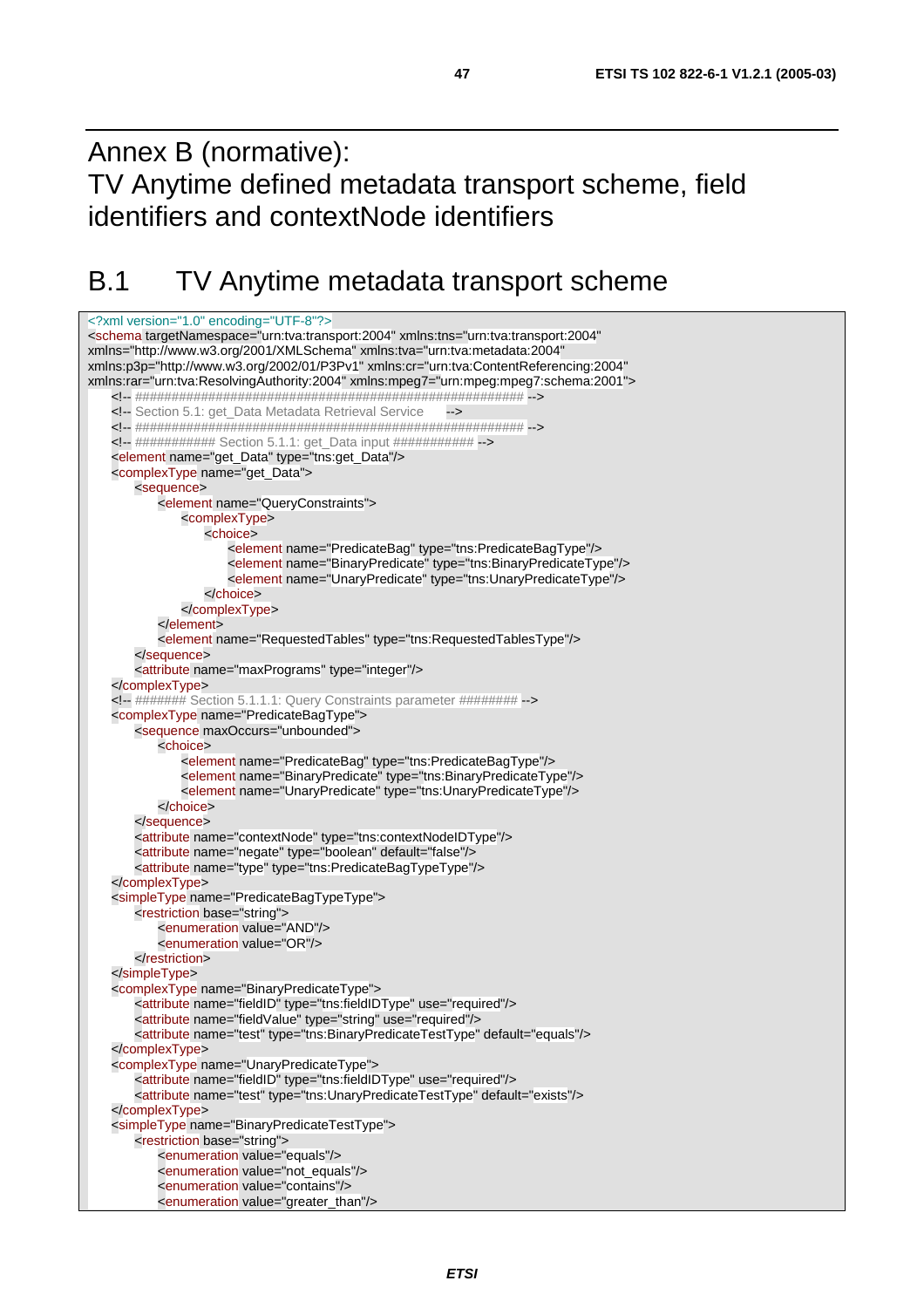<enumeration value="greater\_than\_or\_equals"/> <enumeration value="less\_than"/> <enumeration value="less\_than\_or\_equals"/> </restriction> </simpleType> <simpleType name="UnaryPredicateTestType"> <restriction base="string"> <enumeration value="exists"/> </restriction> </simpleType> <!-- ######## Section 5.1.1.1.1 contextNodeID definition list ######### --> <element name="ContextNodeIDDefinitionList" type="tns:ContextNodeIDDefinitionListType"> <key name="UniqueContextNode"> <selector xpath="tns:ContextNodeIDDefinition"/> <field xpath="@contextNodeID"/> </key> </element> <complexType name="ContextNodeIDDefinitionListType"> <sequence> <element name="ContextNodeIDDefinition" maxOccurs="unbounded"> <complexType> <attribute name="contextNodeID" type="NCName"/> <attribute name="contextNodeDefinition" type="tns:contextNodeDefinitionListType"/> </complexType> </element> </sequence> <attribute name="targetNamespace" type="anyURI" use="required"/> </complexType> <simpleType name="contextNodeDefinitionType"> <restriction base="token">  $\leq$ pattern value="(/((\i\c\*:)?(\i\c\*)))\*((/text\(\))|(/@((\i\c\*:)?(\i\c\*))))?"/ $\leq$  </restriction> </simpleType> <simpleType name="contextNodeDefinitionListType"> <list itemType="tns:contextNodeDefinitionType"/> </simpleType> <simpleType name="contextNodeIDType"> <restriction base="QName"/> </simpleType>  $\leq$  - ######### Section 4.1.1.1.2 fieldID definition list ######### --> <element name="FieldIDDefinitionList" type="tns:FieldIDDefinitionListType"> <key name="UniqueField"> <selector xpath="tns:FieldIDDefinition"/> <field xpath="@fieldID"/> </key> </element> <complexType name="FieldIDDefinitionListType"> <sequence> <element name="FieldIDDefinition" maxOccurs="unbounded"> <complexType> <attribute name="fieldID" type="NCName"/> <attribute name="fieldDefinition" type="tns:fieldDefinitionListType"/> </complexType> </element> </sequence> <attribute name="targetNamespace" type="anyURI" use="required"/> </complexType> <simpleType name="fieldDefinitionType"> <restriction base="token">  $\leq$ pattern value="(/((\i\c\*:)?(\i\c\*)))\*((/text\(\))|(/@((\i\c\*:)?(\i\c\*))))?"/ $\leq$  </restriction> </simpleType> <simpleType name="fieldDefinitionListType"> <list itemType="tns:fieldDefinitionType"/> </simpleType> <simpleType name="fieldIDType"> <restriction base="QName"/> </simpleType> <simpleType name="fieldIDListType"> <list itemType="tns:fieldIDType"/> </simpleType> <!-- ############ Section 5.1.1.2: View on returned data ########### -->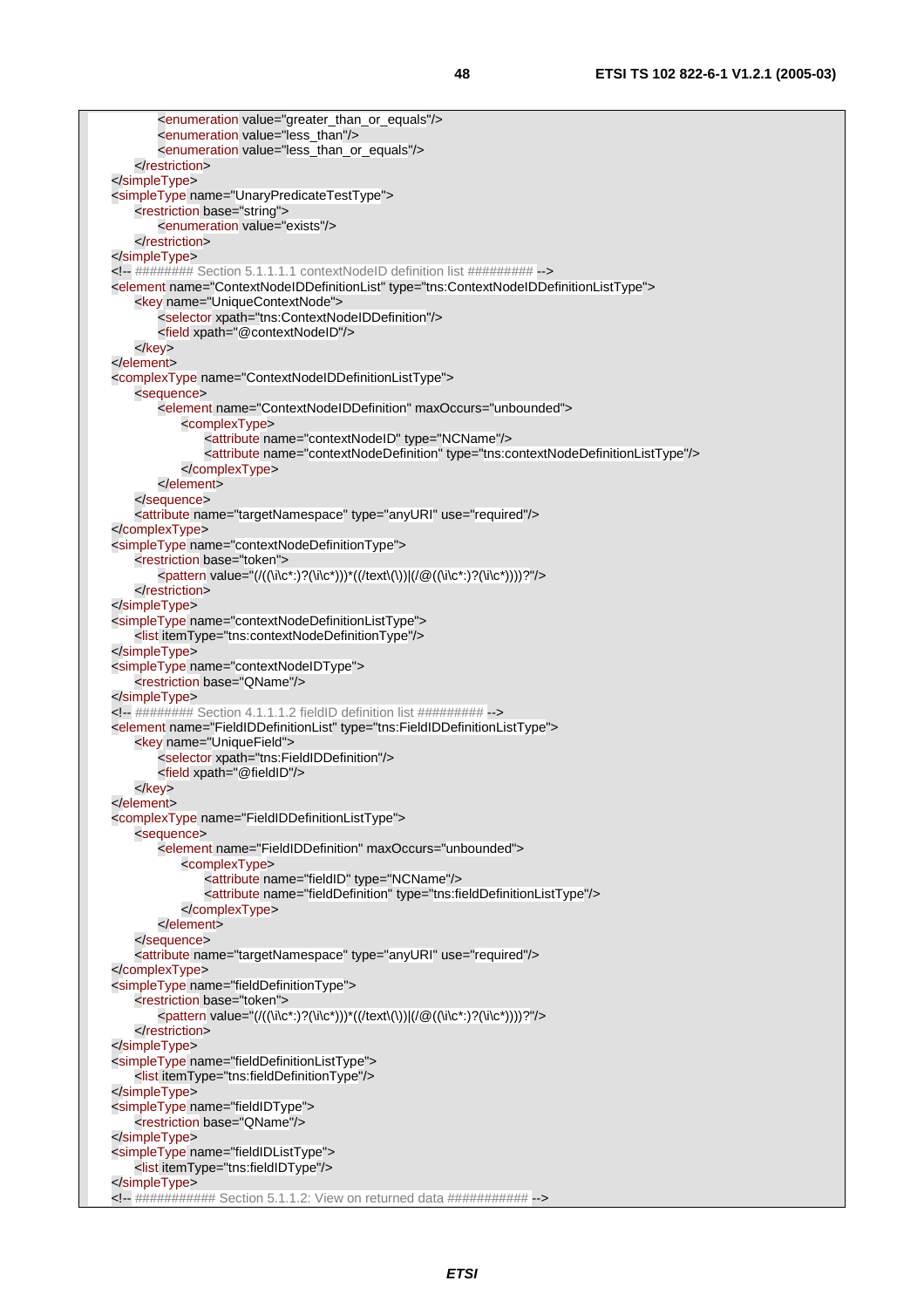| <complextype name="RequestedTablesType"></complextype>                                                                                                               |  |
|----------------------------------------------------------------------------------------------------------------------------------------------------------------------|--|
| <sequence><br/><element maxoccurs="unbounded" name="Table"></element></sequence>                                                                                     |  |
| <complextype></complextype>                                                                                                                                          |  |
| <sequence></sequence>                                                                                                                                                |  |
| <element maxoccurs="unbounded" minoccurs="0" name="SortCriteria" type="tns:SortCriteriaType"></element>                                                              |  |
|                                                                                                                                                                      |  |
| <attribute name="type" use="required"></attribute>                                                                                                                   |  |
| <simpletype></simpletype>                                                                                                                                            |  |
| <restriction base="string"></restriction>                                                                                                                            |  |
| <enumeration value="ContentReferencingTable"></enumeration>                                                                                                          |  |
| <enumeration value="ClassificationSchemeTable"></enumeration>                                                                                                        |  |
| <enumeration value="ProgramInformationTable"></enumeration>                                                                                                          |  |
| <enumeration value="GroupInformationTable"></enumeration>                                                                                                            |  |
| <enumeration value="CreditsInformationTable"></enumeration>                                                                                                          |  |
| <enumeration value="ProgramLocationTable"></enumeration><br><enumeration value="ServiceInformationTable"></enumeration>                                              |  |
| <enumeration value="ProgramReviewTable"></enumeration>                                                                                                               |  |
| <enumeration value="SegmentInformationTable"></enumeration>                                                                                                          |  |
|                                                                                                                                                                      |  |
|                                                                                                                                                                      |  |
|                                                                                                                                                                      |  |
|                                                                                                                                                                      |  |
| $<$ /element>                                                                                                                                                        |  |
|                                                                                                                                                                      |  |
|                                                                                                                                                                      |  |
| ########### Section 5.1.1.2.1: sort criteria ###########                                                                                                             |  |
| <complextype name="SortCriteriaType"></complextype>                                                                                                                  |  |
| <attribute name="fieldID" type="tns:fieldIDType" use="required"></attribute><br><attribute default="ascending" name="order" type="tns:SortingOrderType"></attribute> |  |
|                                                                                                                                                                      |  |
| <simpletype name="SortingOrderType"></simpletype>                                                                                                                    |  |
| <restriction base="string"></restriction>                                                                                                                            |  |
| <enumeration value="ascending"></enumeration>                                                                                                                        |  |
| <enumeration value="descending"></enumeration>                                                                                                                       |  |
|                                                                                                                                                                      |  |
|                                                                                                                                                                      |  |
| ######## Section 5.1.2: get_Data output #########                                                                                                                    |  |
| <element name="get_Data_Result" type="tns:get_Data_ResultType"></element>                                                                                            |  |
| <complextype name="get_Data_ResultType"></complextype>                                                                                                               |  |
| <sequence><br/><element minoccurs="0" name="TableSortingInformation" type="tns:RequestedTablesType"></element></sequence>                                            |  |
| <element minoccurs="0" ref="tva:TVAMain"></element>                                                                                                                  |  |
| <element minoccurs="0" ref="cr:ContentReferencingTable"></element>                                                                                                   |  |
| <element minoccurs="0" name="InvalidFragments" type="tns:InvalidFragmentsType"></element>                                                                            |  |
|                                                                                                                                                                      |  |
| <attribute name="serviceVersion" type="unsignedInt" use="required"></attribute>                                                                                      |  |
| <attribute name="truncated" type="boolean"></attribute>                                                                                                              |  |
|                                                                                                                                                                      |  |
| ######### Section 5.1.2.4: Indicating invalid fragments ##########                                                                                                   |  |
| <complextype name="InvalidFragmentsType"></complextype>                                                                                                              |  |
| <sequence></sequence>                                                                                                                                                |  |
| <element maxoccurs="unbounded" minoccurs="0" name="Fragment"><br/><complextype></complextype></element>                                                              |  |
| <attributegroup ref="tva:fragmentIdentification"></attributegroup>                                                                                                   |  |
|                                                                                                                                                                      |  |
|                                                                                                                                                                      |  |
|                                                                                                                                                                      |  |
|                                                                                                                                                                      |  |
|                                                                                                                                                                      |  |
| Section 5.2 submit_Data User Description Submission Service                                                                                                          |  |
|                                                                                                                                                                      |  |
| ########### Section 5.2.1 submit_Data input ###############                                                                                                          |  |
| <element name="submit_Data" type="tns:submit_Data"></element>                                                                                                        |  |
| <complextype name="submit_Data"></complextype>                                                                                                                       |  |
| <sequence></sequence>                                                                                                                                                |  |
| <element maxoccurs="unbounded" name="UserDescription" type="tva:UserDescriptionType"></element>                                                                      |  |
| <br>                                                                                                                                                                 |  |
| ############# Section 5.2.2 submit_Data output ############                                                                                                          |  |
| <element name="submit_Data_Result" type="tns:submit_Data_Result"></element>                                                                                          |  |
| <complextype name="submit_Data_Result"></complextype>                                                                                                                |  |
|                                                                                                                                                                      |  |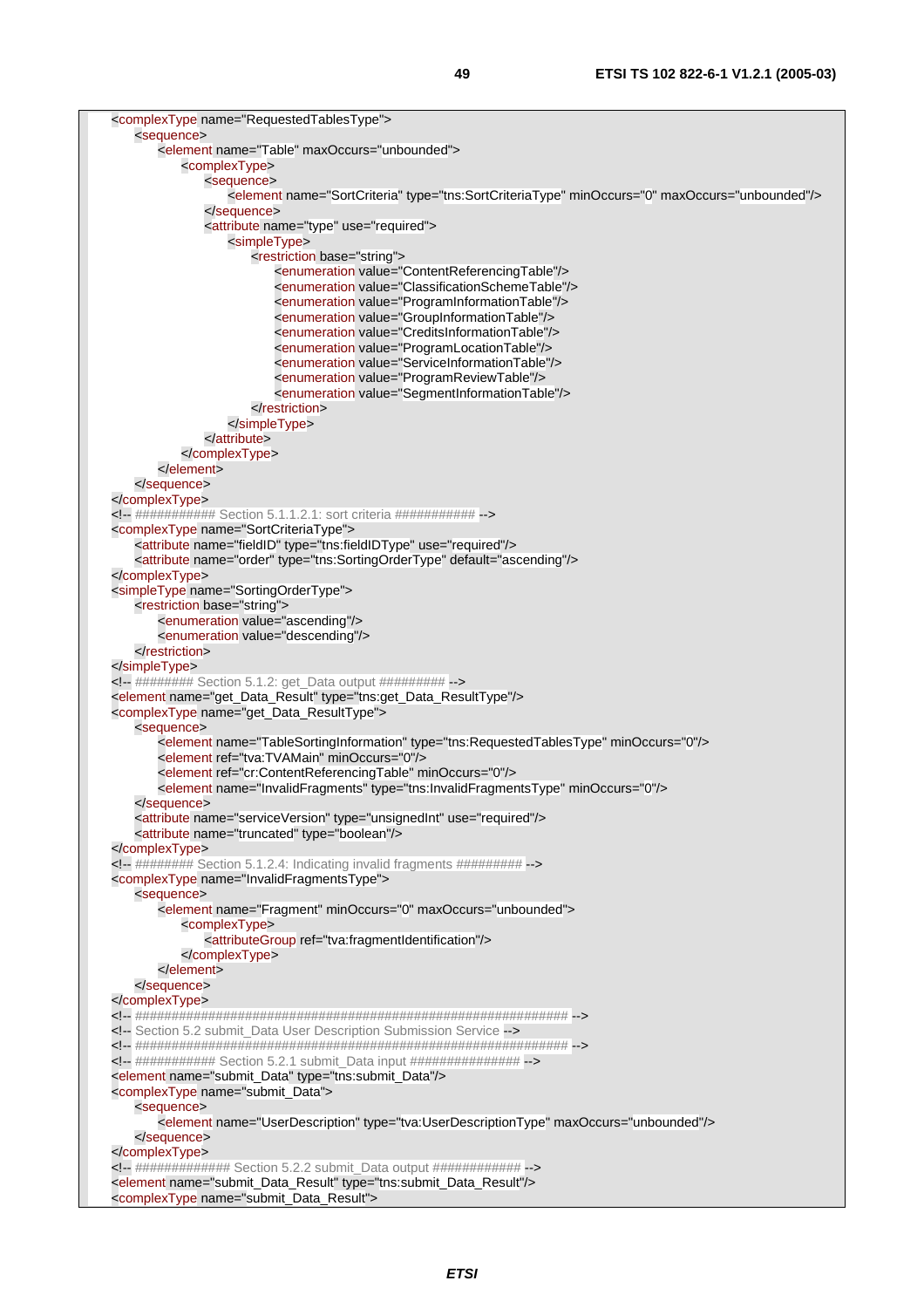|                                              | <attribute name="serviceVersion" type="unsignedInt" use="required"></attribute>                                                                           |
|----------------------------------------------|-----------------------------------------------------------------------------------------------------------------------------------------------------------|
|                                              |                                                                                                                                                           |
|                                              | ############# Section 6.2 Error code reporting ##############                                                                                             |
|                                              |                                                                                                                                                           |
|                                              | <element name="ErrorReport" type="tns:ErrorReportType"></element>                                                                                         |
|                                              | <complextype name="ErrorReportType"></complextype>                                                                                                        |
| <sequence></sequence>                        |                                                                                                                                                           |
|                                              | <element maxoccurs="unbounded" name="Error" type="tns:ErrorType"></element>                                                                               |
|                                              |                                                                                                                                                           |
|                                              |                                                                                                                                                           |
| <complextype name="ErrorType"></complextype> |                                                                                                                                                           |
| <sequence></sequence>                        |                                                                                                                                                           |
|                                              | <element maxoccurs="unbounded" minoccurs="0" name="Reason" type="mpeg7:TextualType"></element>                                                            |
|                                              |                                                                                                                                                           |
|                                              | <attribute name="errorCode" type="tns:errorCodeType" use="required"></attribute>                                                                          |
|                                              | <attribute name="fields" type="tns:fieldIDListType"></attribute>                                                                                          |
|                                              |                                                                                                                                                           |
| <restriction base="string"></restriction>    | <simpletype name="errorCodeType"></simpletype>                                                                                                            |
|                                              | <enumeration value="FatalError"></enumeration>                                                                                                            |
|                                              | <enumeration value="InvalidRequest"></enumeration>                                                                                                        |
|                                              | <enumeration value="Unsupported"></enumeration>                                                                                                           |
|                                              | <enumeration value="UnrecognizedVersion"></enumeration>                                                                                                   |
|                                              | <enumeration value="UnspecifiedError"></enumeration>                                                                                                      |
|                                              | <enumeration value="UnsupportedQueryField"></enumeration>                                                                                                 |
|                                              | <enumeration value="UnsupportedSortField"></enumeration>                                                                                                  |
|                                              | <enumeration value="InvalidFieldID"></enumeration>                                                                                                        |
|                                              | <enumeration value="InvalidFieldValue"></enumeration>                                                                                                     |
|                                              |                                                                                                                                                           |
|                                              |                                                                                                                                                           |
|                                              |                                                                                                                                                           |
|                                              | Section 7.1 describe_get_Data Capability Description Service                                                                                              |
|                                              |                                                                                                                                                           |
|                                              | ########## describe_get_Data input (no parameters) ##########                                                                                             |
|                                              | <element name="describe_get_Data" type="tns:describe_get_Data"></element>                                                                                 |
|                                              | <complextype name="describe_get_Data"></complextype>                                                                                                      |
|                                              | ############ Section 7.1 describe_get_Data output ############<br><element name="describe_get_Data_Result" type="tns:describe_get_Data_Result"></element> |
|                                              | <complextype name="describe_get_Data_Result"></complextype>                                                                                               |
| <sequence></sequence>                        |                                                                                                                                                           |
|                                              | <element minoccurs="0" name="Name" type="string"></element>                                                                                               |
|                                              | <element maxoccurs="unbounded" minoccurs="0" name="Description" type="mpeg7:TextualType"></element>                                                       |
|                                              | <element minoccurs="0" name="CollationURI" type="anyURI"></element>                                                                                       |
|                                              | <element minoccurs="0" name="ExtendedFieldList" type="tns:FieldIDDefinitionListType"></element>                                                           |
|                                              | <key name="UniqueExtendedFields"></key>                                                                                                                   |
|                                              | <selector xpath="tns:FieldIDDefinition"></selector>                                                                                                       |
|                                              | <field xpath="@fieldID"></field>                                                                                                                          |
|                                              |                                                                                                                                                           |
|                                              |                                                                                                                                                           |
|                                              | <element minoccurs="0" name="AuthorityList" type="tns:AuthorityListType"></element>                                                                       |
|                                              | <element name="AvailableTables" type="tns:AvailableTableListType"></element>                                                                              |
|                                              | <element minoccurs="0" name="UpdateCapability" type="tns:updateCapabilityType"></element>                                                                 |
|                                              |                                                                                                                                                           |
|                                              | <attribute name="serviceVersion" type="unsignedInt" use="required"></attribute>                                                                           |
|                                              |                                                                                                                                                           |
|                                              | ########### Section 7.1.1: The Authority List ###########                                                                                                 |
|                                              | <complextype name="AuthorityListType"></complextype>                                                                                                      |
| <sequence></sequence>                        | <element maxoccurs="unbounded" name="Authority" type="string"></element>                                                                                  |
|                                              |                                                                                                                                                           |
| <br>                                         |                                                                                                                                                           |
|                                              | ############ Section 7.1.2 Available tables information ############                                                                                      |
|                                              | <complextype name="AvailableTableListType"></complextype>                                                                                                 |
| <sequence></sequence>                        |                                                                                                                                                           |
|                                              | <element maxoccurs="unbounded" name="Table" type="tns:AvailableTableBase"></element>                                                                      |
|                                              |                                                                                                                                                           |
|                                              |                                                                                                                                                           |
|                                              | <complextype abstract="true" name="AvailableTableBase"></complextype>                                                                                     |
| <sequence></sequence>                        |                                                                                                                                                           |
|                                              | <element minoccurs="0" name="AuthorityList" type="tns:AuthorityListType"></element>                                                                       |
|                                              |                                                                                                                                                           |
|                                              |                                                                                                                                                           |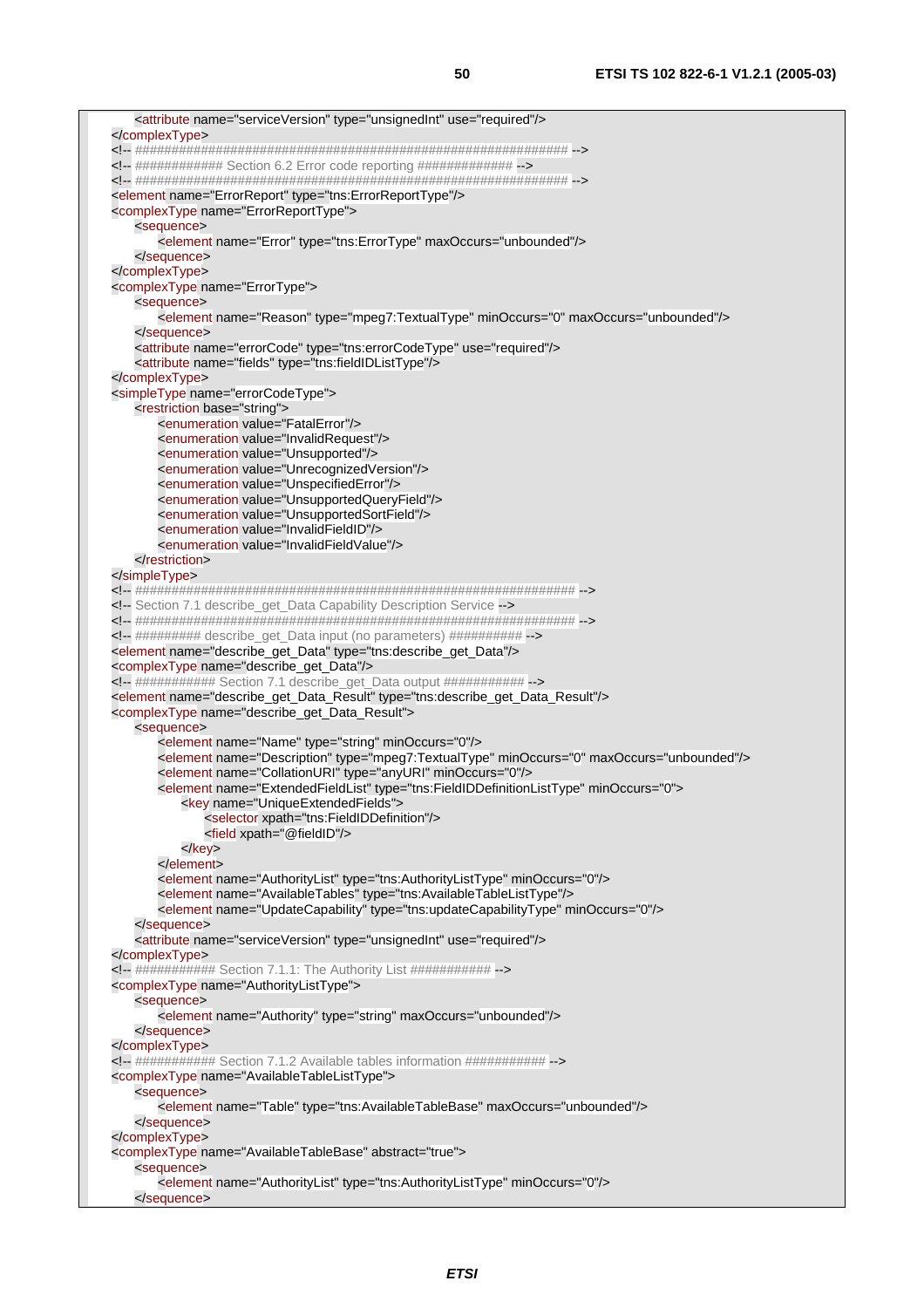<attribute name="canSort" type="tns:fieldIDListType"/> <attribute name="canQuery" type="tns:fieldIDListType"/> </complexType> <complexType name="ContentReferencingTable"> <complexContent> <extension base="tns:AvailableTableBase"> <sequence> <element ref="rar:ResolvingAuthorityRecordTable"/> </sequence> </extension> </complexContent> </complexType> <complexType name="ClassificationSchemeTable"> <complexContent> <extension base="tns:AvailableTableBase"/> </complexContent> </complexType> <complexType name="ProgramInformationTable"> <complexContent> <extension base="tns:AvailableTableBase"/> </complexContent> </complexType> <complexType name="GroupInformationTable"> <complexContent> <extension base="tns:AvailableTableBase"/> </complexContent> </complexType> <complexType name="ProgramLocationTable"> <complexContent> <extension base="tns:AvailableTableBase"> <sequence> <element name="AvailableLocations"> <complexType> <sequence> <element name="Availability" type="duration" minOccurs="0"/> <element name="ServiceURL" type="anyURI" maxOccurs="unbounded"/> </sequence> </complexType> </element> </sequence> </extension> </complexContent> </complexType> <complexType name="ProgramReviewTable"> <complexContent> <extension base="tns:AvailableTableBase"/> </complexContent> </complexType> <complexType name="SegmentInformationTable"> <complexContent> <extension base="tns:AvailableTableBase"/> </complexContent> </complexType> <complexType name="ServiceInformationTable"> <complexContent> <extension base="tns:AvailableTableBase"/> </complexContent> </complexType> <complexType name="CreditInformationTable"> <complexContent> <extension base="tns:AvailableTableBase"/> </complexContent> </complexType> <!-- ########## Section 7.1.4 Description of update capabilities ########## --> <complexType name="updateCapabilityType"> <attribute name="versionRequest" type="boolean" default="true"/> <attribute name="invalidResponse" type="boolean" default="true"/> </complexType> <!-- ############################################################### --> <!-- Section 7.2 describe\_submit\_Data Capability Description Service --> <!-- ############################################################### --> <!-- ######### describe\_submit\_Data input (no parameters) ########## -->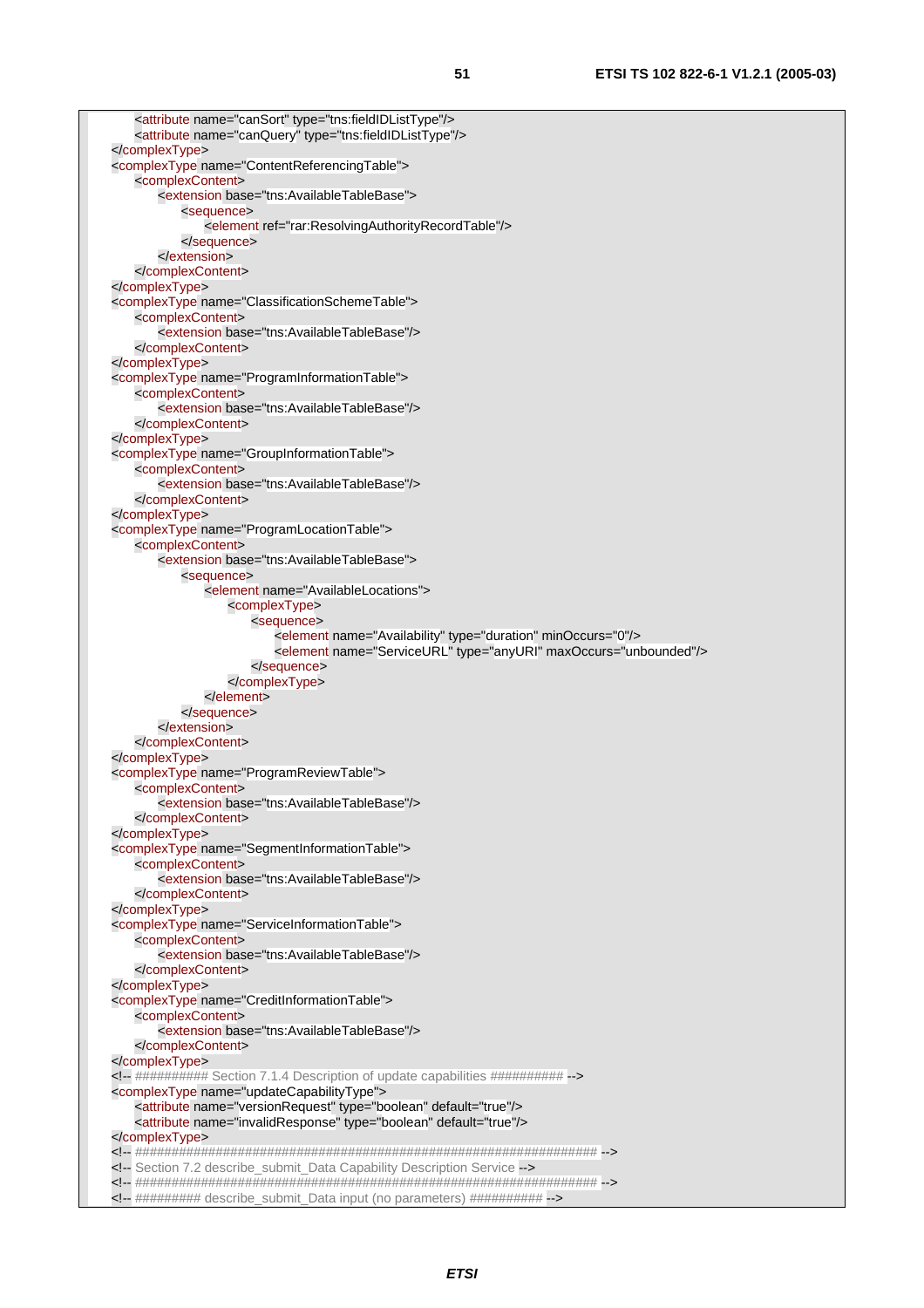<element name="describe\_submit\_Data" type="tns:describe\_submit\_Data"/> <complexType name="describe\_submit\_Data"/> <!-- ########### Section 7.2 describe\_submit\_Data output ########### --> <complexType name="describe\_submit\_Data\_Result"> <sequence> <element name="Name" type="string" minOccurs="0"/> <element name="Description" type="mpeg7:TextualType" minOccurs="0" maxOccurs="unbounded"/> <element name="RequestedTables" type="tns:RequestedSubmitTablesType"/> <element ref="p3p:POLICY" minOccurs="0"/> </sequence> </complexType> <complexType name="RequestedSubmitTablesType"> <sequence> <element name="Table" maxOccurs="unbounded"> <complexType> <attribute name="type" use="required"> <simpleType> <restriction base="string"> <enumeration value="UserPreferences"/> <enumeration value="UsageHistory"/> </restriction> </simpleType> </attribute> </complexType> </element> </sequence> </complexType> </schema>

## B.2 FieldID definition scheme

The *TV-Anytime* fieldID definition scheme which is defined in clause 5.1.1.1.2 is included here:

<FieldIDDefinitionList targetNamespace="http://www.tv-anytime.org/2002/11/transport/fieldIDs" xmlns:tva="urn:tva:metadata:2004" xmlns:mpeg7="urn:mpeg:mpeg7:schema:2001" xmlns:cr="urn:tva:ContentReferencing:2004" xmlns="urn:tva:transport:2004" xmlns:xsi="http://www.w3.org/2001/XMLSchemainstance"> <FieldIDDefinition fieldID="Start" fieldDefinition="/cr:ContentReferencingTable/cr:Result/cr:LocationsResult/cr:DecomposedLocator/@start"/> <!-- ######################################################################################## --> <!-- fieldID for Program, Group, Instance and Segment --> <!-- ######################################################################################## --> <FieldIDDefinition fieldID="Title" fieldDefinition="/tva:TVAMain/tva:ProgramDescription/tva:ProgramInformationTable/tva:ProgramInformation/tva:BasicDescriptio n/tva:Title/text() /tva:TVAMain/tva:ProgramDescription/tva:ProgramInformationTable/tva:ProgramInformation/tva:BasicDescription/tva:ShortTitle/ text()

/tva:TVAMain/tva:ProgramDescription/tva:GroupInformationTable/tva:GroupInformation/tva:BasicDescription/tva:Title/text() /tva:TVAMain/tva:ProgramDescription/tva:GroupInformationTable/tva:GroupInformation/tva:BasicDescription/tva:ShortTitle/text() /tva:TVAMain/tva:ProgramDescription/tva:ProgramLocationTable/tva:BroadcastEvent/tva:InstanceDescription/tva:Title/text() /tva:TVAMain/tva:ProgramDescription/tva:ProgramLocationTable/tva:Schedule/tva:ScheduleEvent/tva:InstanceDescription/tva:T itle/text()

/tva:TVAMain/tva:ProgramDescription/tva:ProgramLocationTable/tva:OnDemandProgram/tva:InstanceDescription/tva:Title/text() /tva:TVAMain/tva:ProgramDescription/tva:ProgramLocationTable/tva:OnDemandService/tva:OnDemandProgram/tva:InstanceD escription/tva:Title/text()

/tva:TVAMain/tva:ProgramDescription/tva:SegmentInformationTable/tva:SegmentInformation/tva:Description/tva:Title/text() /tva:TVAMain/tva:ProgramDescription/tva:SegmentInformationTable/tva:SegmentGroupInformation/tva:Description/tva:Title/text(  $)''$ />

<FieldIDDefinition fieldID="TitleLanguage"

fieldDefinition="/tva:TVAMain/tva:ProgramDescription/tva:ProgramInformationTable/tva:ProgramInformation/tva:BasicDescriptio n/tva:Title/@xml:lang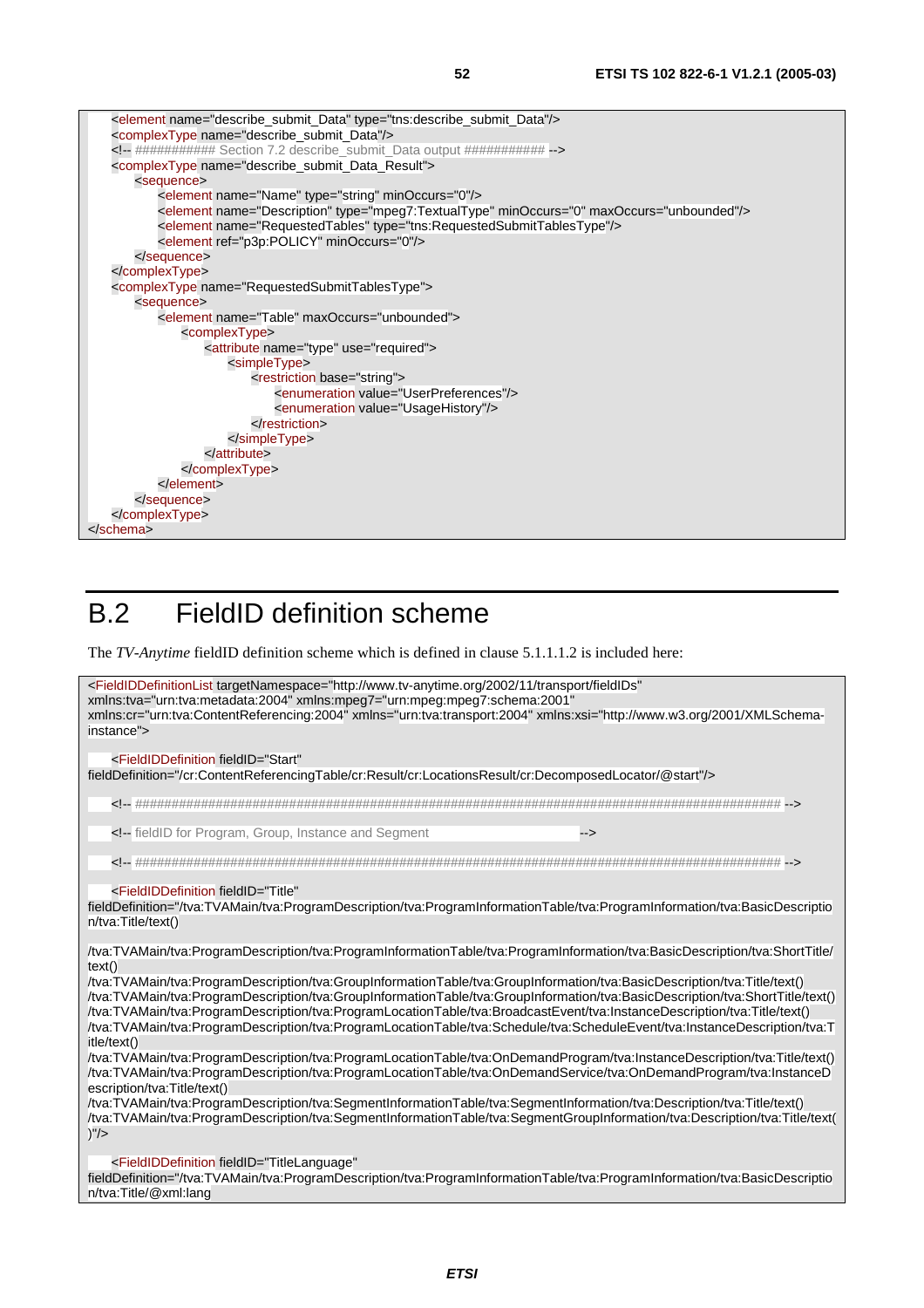/tva:TVAMain/tva:ProgramDescription/tva:ProgramInformationTable/tva:ProgramInformation/tva:BasicDescription/tva:ShortTitle/

/tva:TVAMain/tva:ProgramDescription/tva:GroupInformationTable/tva:GroupInformation/tva:BasicDescription/tva:Title/@xml:lan

@xml:lang

| g<br>/tva:TVAMain/tva:ProgramDescription/tva:GroupInformationTable/tva:GroupInformation/tva:BasicDescription/tva:ShortTitle/@x                                                                                                                            |
|-----------------------------------------------------------------------------------------------------------------------------------------------------------------------------------------------------------------------------------------------------------|
| ml:lang                                                                                                                                                                                                                                                   |
| /tva:TVAMain/tva:ProgramDescription/tva:ProgramLocationTable/tva:BroadcastEvent/tva:InstanceDescription/tva:Title/@xml:Ian                                                                                                                                |
| /tva:TVAMain/tva:ProgramDescription/tva:ProgramLocationTable/tva:Schedule/tva:ScheduleEvent/tva:InstanceDescription/tva:T<br>itle/@xml:lang                                                                                                               |
| /tva:TVAMain/tva:ProgramDescription/tva:ProgramLocationTable/tva:OnDemandProgram/tva:InstanceDescription/tva:Title/@xm<br>I:lang                                                                                                                          |
| /tva:TVAMain/tva:ProgramDescription/tva:ProgramLocationTable/tva:OnDemandService/tva:OnDemandProgram/tva:InstanceD<br>escription/tva:Title/@xml:lang                                                                                                      |
| /tva:TVAMain/tva:ProgramDescription/tva:SegmentInformationTable/tva:SegmentInformation/tva:Description/tva:Title/@xml:lan                                                                                                                                 |
| /tva:TVAMain/tva:ProgramDescription/tva:SegmentInformationTable/tva:SegmentGroupInformation/tva:Description/tva:Title/@x<br>$ml:lang'/\rangle$                                                                                                            |
| <fieldiddefinition <="" fieldid="Synopsis" td=""></fieldiddefinition>                                                                                                                                                                                     |
| fieldDefinition="/tva:TVAMain/tva:ProgramDescription/tva:ProgramInformationTable/tva:ProgramInformation/tva:BasicDescriptio<br>n/tva:Synopsis/text()                                                                                                      |
| /tva:TVAMain/tva:ProgramDescription/tva:GroupInformationTable/tva:GroupInformation/tva:BasicDescription/tva:Synopsis/text()<br>/tva:TVAMain/tva:ProgramDescription/tva:ProgramLocationTable/tva:BroadcastEvent/tva:InstanceDescription/tva:Synopsis/text( |
| /tva:TVAMain/tva:ProgramDescription/tva:ProgramLocationTable/tva:Schedule/tva:ScheduleEvent/tva:InstanceDescription/tva:S<br>ynopsis/text()                                                                                                               |
| /tva:TVAMain/tva:ProgramDescription/tva:ProgramLocationTable/tva:OnDemandProgram/tva:InstanceDescription/tva:Synopsis/<br>text()                                                                                                                          |
| /tva:TVAMain/tva:ProgramDescription/tva:ProgramLocationTable/tva:OnDemandService/tva:OnDemandProgram/tva:InstanceD<br>escription/tva:Synopsis/text()                                                                                                      |
| /tva:TVAMain/tva:ProgramDescription/tva:SegmentInformationTable/tva:SegmentInformation/tva:Description/tva:Synopsis/text()<br>/tva:TVAMain/tva:ProgramDescription/tva:SegmentInformationTable/tva:SegmentGroupInformation/tva:Description/tva:Synopsis    |
| /text()" $/$                                                                                                                                                                                                                                              |
| <fieldiddefinition <br="" fieldid="SynopsisLanguage">fieldDefinition="/tva:TVAMain/tva:ProgramDescription/tva:ProgramInformationTable/tva:ProgramInformation/tva:BasicDescriptio</fieldiddefinition>                                                      |
| n/tva:Synopsis/@xml:lang<br>/tva:TVAMain/tva:ProgramDescription/tva:GroupInformationTable/tva:GroupInformation/tva:BasicDescription/tva:Synopsis/@xm                                                                                                      |
| I:lang<br>/tva:TVAMain/tva:ProgramDescription/tva:ProgramLocationTable/tva:BroadcastEvent/tva:InstanceDescription/tva:Synopsis/@x                                                                                                                         |
| ml:lang<br>/tva:TVAMain/tva:ProgramDescription/tva:ProgramLocationTable/tva:Schedule/tva:ScheduleEvent/tva:InstanceDescription/tva:S                                                                                                                      |
| ynopsis/@xml:lang<br>/tva:TVAMain/tva:ProgramDescription/tva:ProgramLocationTable/tva:OnDemandProgram/tva:InstanceDescription/tva:Synopsis/                                                                                                               |
| @xml:lang<br>/tva:TVAMain/tva:ProgramDescription/tva:ProgramLocationTable/tva:OnDemandService/tva:OnDemandProgram/tva:InstanceD                                                                                                                           |
| escription/tva:Synopsis/@xml:lang<br>/tva:TVAMain/tva:ProgramDescription/tva:SegmentInformationTable/tva:SegmentInformation/tva:Description/tva:Synopsis/@xm                                                                                              |
| l:lang                                                                                                                                                                                                                                                    |
| /tva:TVAMain/tva:ProgramDescription/tva:SegmentInformationTable/tva:SegmentGroupInformation/tva:Description/tva:Synopsis<br>/@xml:lang"/>                                                                                                                 |
|                                                                                                                                                                                                                                                           |
| fieldID for Program and Instance<br>                                                                                                                                                                                                                      |
|                                                                                                                                                                                                                                                           |
| <fieldiddefinition <="" fieldid="AudioCoding" td=""></fieldiddefinition>                                                                                                                                                                                  |
| fieldDefinition="/tva:TVAMain/tva:ProgramDescription/tva:ProgramInformationTable/tva:ProgramInformation/tva:AVAttributes/tva<br>:AudioAttributes/tva:Coding/text()                                                                                        |
| /tva:TVAMain/tva:ProgramDescription/tva:ProgramLocationTable/tva:BroadcastEvent/tva:InstanceDescription/tva:AVAttributes/t                                                                                                                                |

va:AudioAttributes/tva:Coding/text() /tva:TVAMain/tva:ProgramDescription/tva:ProgramLocationTable/tva:Schedule/tva:ScheduleEvent/tva:InstanceDescription/tva:A VAttributes/tva:AudioAttributes/tva:Coding/text()

/tva:TVAMain/tva:ProgramDescription/tva:ProgramLocationTable/tva:OnDemandProgram/tva:InstanceDescription/tva:AVAttribut es/tva:AudioAttributes/tva:Coding/text()

/tva:TVAMain/tva:ProgramDescription/tva:ProgramLocationTable/tva:OnDemandService/tva:OnDemandProgram/tva:InstanceD escription/tva:AVAttributes/tva:AudioAttributes/tva:Coding/text()"/>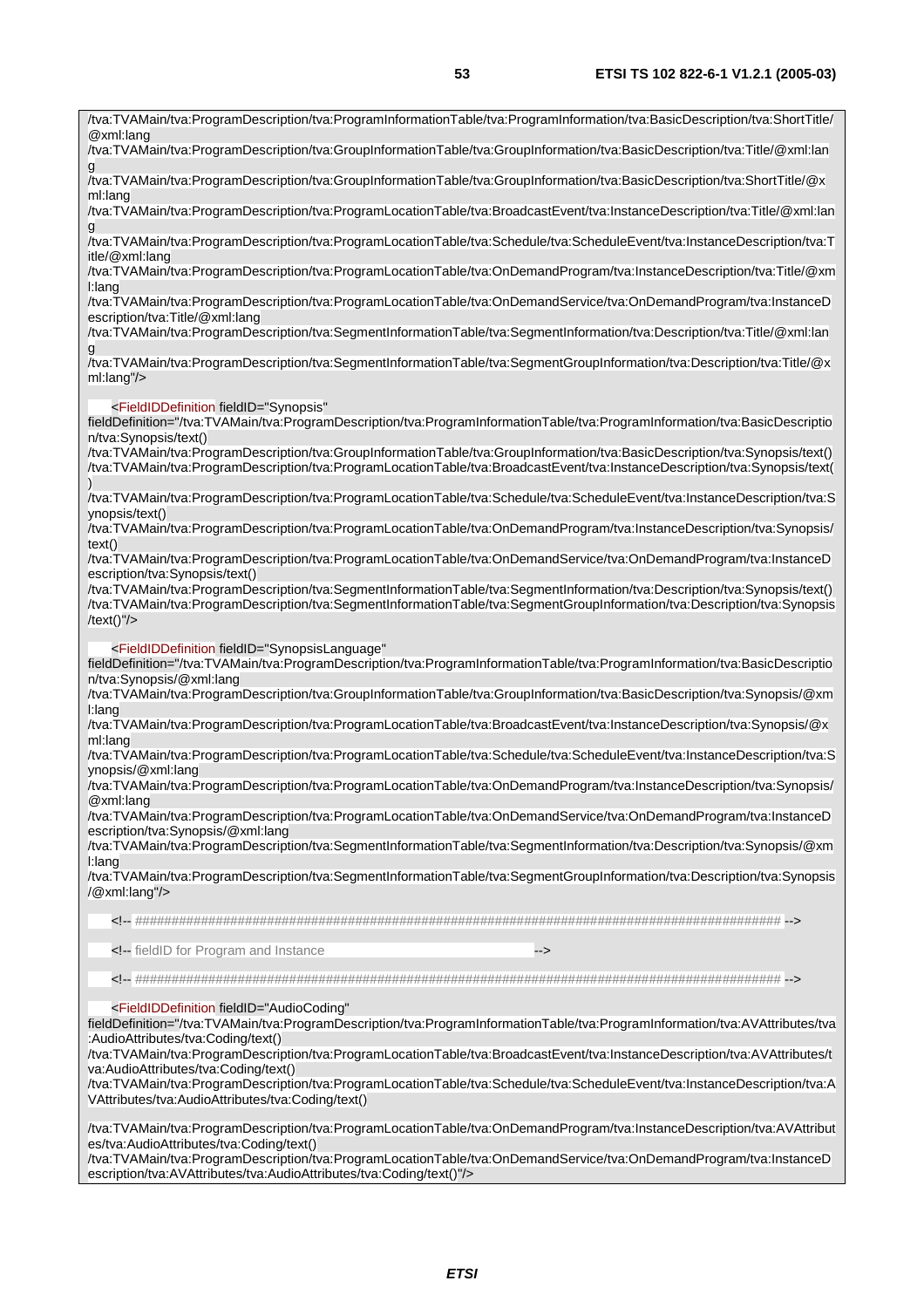<FieldIDDefinition fieldID="AudioChannels"

fieldDefinition="/tva:TVAMain/tva:ProgramDescription/tva:ProgramInformationTable/tva:ProgramInformation/tva:AVAttributes/tva :AudioAttributes/tva:MixType/text()

/tva:TVAMain/tva:ProgramDescription/tva:ProgramLocationTable/tva:BroadcastEvent/tva:InstanceDescription/tva:AVAttributes/t va:AudioAttributes/tva:MixType/text()

/tva:TVAMain/tva:ProgramDescription/tva:ProgramLocationTable/tva:Schedule/tva:ScheduleEvent/tva:InstanceDescription/tva:A VAttributes/tva:AudioAttributes/tva:MixType/text()

/tva:TVAMain/tva:ProgramDescription/tva:ProgramLocationTable/tva:OnDemandProgram/tva:InstanceDescription/tva:AVAttribut es/tva:AudioAttributes/tva:MixType/text()

/tva:TVAMain/tva:ProgramDescription/tva:ProgramLocationTable/tva:OnDemandService/tva:OnDemandProgram/tva:InstanceD escription/tva:AVAttributes/tva:AudioAttributes/tva:MixType/text()"/>

<FieldIDDefinition fieldID="VideoAspectRatio"

fieldDefinition="/tva:TVAMain/tva:ProgramDescription/tva:ProgramInformationTable/tva:ProgramInformation/tva:AVAttributes/tva :VideoAttributes/tva:AspectRatio/text()

/tva:TVAMain/tva:ProgramDescription/tva:ProgramLocationTable/tva:BroadcastEvent/tva:InstanceDescription/tva:AVAttributes/t va:VideoAttributes/tva:AspectRatio/text()

/tva:TVAMain/tva:ProgramDescription/tva:ProgramLocationTable/tva:Schedule/tva:ScheduleEvent/tva:InstanceDescription/tva:A VAttributes/tva:VideoAttributes/tva:AspectRatio/text()

/tva:TVAMain/tva:ProgramDescription/tva:ProgramLocationTable/tva:OnDemandProgram/tva:InstanceDescription/tva:AVAttribut es/tva:VideoAttributes/tva:AspectRatio/text()

/tva:TVAMain/tva:ProgramDescription/tva:ProgramLocationTable/tva:OnDemandService/tva:OnDemandProgram/tva:InstanceD escription/tva:AVAttributes/tva:VideoAttributes/tva:AspectRatio/text()"/>

<!-- ######################################################################################## -->

<!-- fieldID for Program, Group and Segment -->

<!-- ######################################################################################## -->

#### <FieldIDDefinition fieldID="Keyword"

fieldDefinition="/tva:TVAMain/tva:ProgramDescription/tva:ProgramInformationTable/tva:ProgramInformation/tva:BasicDescriptio n/tva:Keyword/text()

/tva:TVAMain/tva:ProgramDescription/tva:GroupInformationTable/tva:GroupInformation/tva:BasicDescription/tva:Keyword/text() /tva:TVAMain/tva:ProgramDescription/tva:SegmentInformationTable/tva:SegmentInformation/tva:Description/tva:Keyword/text() /tva:TVAMain/tva:ProgramDescription/tva:SegmentInformationTable/tva:SegmentGroupInformation/tva:Description/tva:Keyword /text()"/>

<FieldIDDefinition fieldID="KeywordLanguage"

fieldDefinition="/tva:TVAMain/tva:ProgramDescription/tva:ProgramInformationTable/tva:ProgramInformation/tva:BasicDescriptio n/tva:Keyword/@xml:lang

/tva:TVAMain/tva:ProgramDescription/tva:GroupInformationTable/tva:GroupInformation/tva:BasicDescription/tva:Keyword/@xml :lang

/tva:TVAMain/tva:ProgramDescription/tva:SegmentInformationTable/tva:SegmentInformation/tva:Description/tva:Keyword/@xml :lang

/tva:TVAMain/tva:ProgramDescription/tva:SegmentInformationTable/tva:SegmentGroupInformation/tva:Description/tva:Keyword /@xml:lang"/>

<!-- ######################################################################################## -->

<!-- fieldID for Program and Group -->

<!-- ######################################################################################## -->

<FieldIDDefinition fieldID="Genre"

fieldDefinition="/tva:TVAMain/tva:ProgramDescription/tva:ProgramInformationTable/tva:ProgramInformation/tva:BasicDescriptio n/tva:Genre/@href

/tva:TVAMain/tva:ProgramDescription/tva:ProgramInformationTable/tva:ProgramInformation/tva:BasicDescription/tva:Genre/Na me/text()

/tva:TVAMain/tva:ProgramDescription/tva:GroupInformationTable/tva:GroupInformation/tva:BasicDescription/tva:Genre/@href

/tva:TVAMain/tva:ProgramDescription/tva:GroupInformationTable/tva:GroupInformation/tva:BasicDescription/tva:Genre/Name/te xt()"/>

<FieldIDDefinition fieldID="Language"

fieldDefinition="/tva:TVAMain/tva:ProgramDescription/tva:ProgramInformationTable/tva:ProgramInformation/tva:BasicDescriptio n/tva:Language/text()

/tva:TVAMain/tva:ProgramDescription/tva:GroupInformationTable/tva:GroupInformation/tva:BasicDescription/tva:Language/text(  $)'$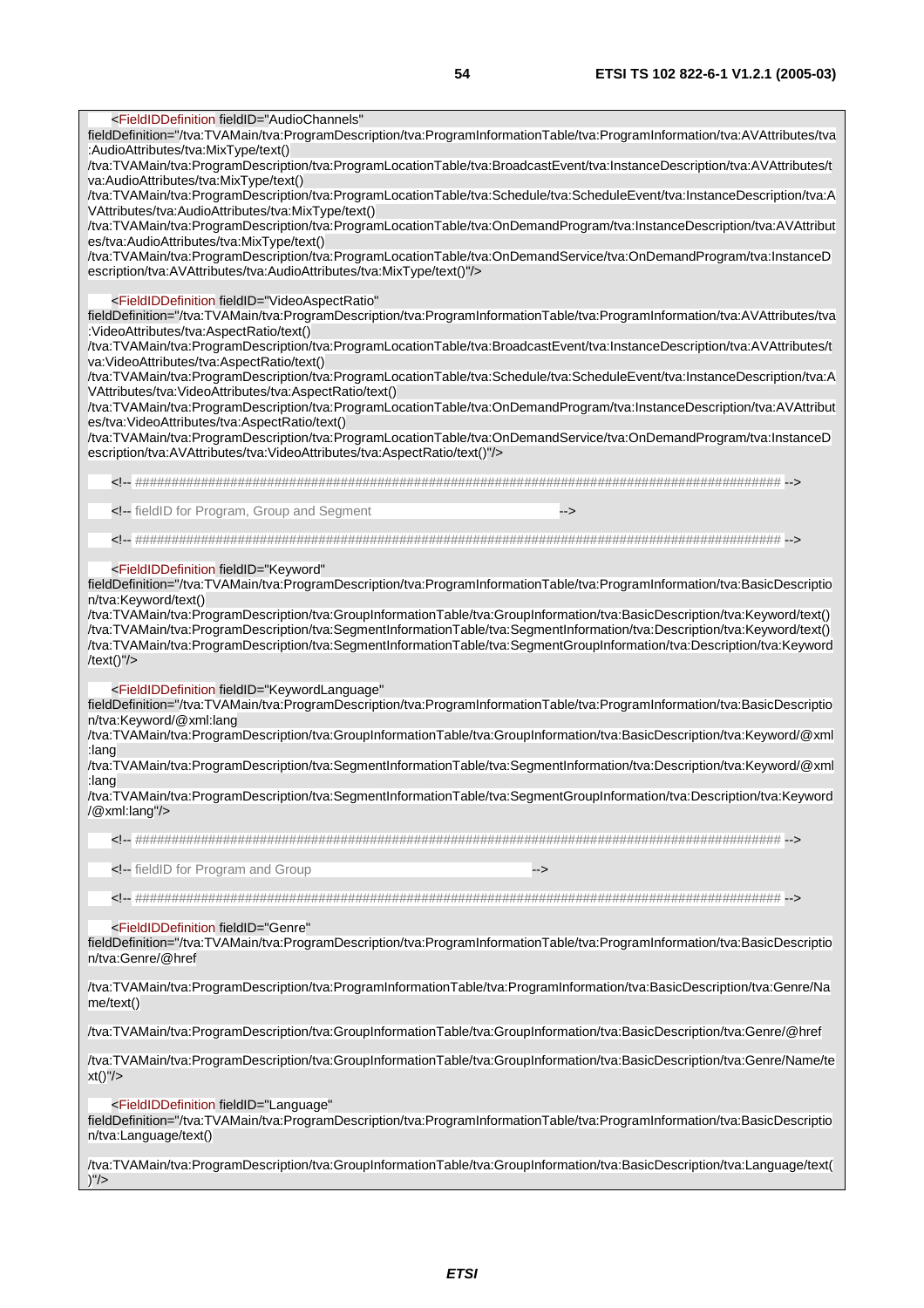fieldDefinition="/tva:TVAMain/tva:ProgramDescription/tva:ProgramInformationTable/tva:ProgramInformation/tva:BasicDescriptio n/tva:ParentalGuidance/mpeg7:MinimumAge/text() /tva:TVAMain/tva:ProgramDescription/tva:GroupInformationTable/tva:GroupInformation/tva:BasicDescription/tva:ParentalGuida nce/mpeg7:MinimumAge/text()"/> <FieldIDDefinition fieldID="Role" fieldDefinition="/tva:TVAMain/tva:ProgramDescription/tva:ProgramInformationTable/tva:ProgramInformation/tva:BasicDescriptio n/tva:CreditsList/tva:CreditsItem/@role /tva:TVAMain/tva:ProgramDescription/tva:GroupInformationTable/tva:GroupInformation/tva:BasicDescription/tva:CreditsList/tva: CreditsItem/@role"/> <FieldIDDefinition fieldID="AwardTitle" fieldDefinition="/tva:TVAMain/tva:ProgramDescription/tva:ProgramInformationTable/tva:ProgramInformation/tva:BasicDescriptio n/tva:AwardsList/tva:AwardsListItem/tva:Title/text() /tva:TVAMain/tva:ProgramDescription/tva:GroupInformationTable/tva:GroupInformation/tva:BasicDescription/tva:AwardsList/tva: AwardsListItem/tva:Title/text()"/> <FieldIDDefinition fieldID="AwardYear"

fieldDefinition="/tva:TVAMain/tva:ProgramDescription/tva:ProgramInformationTable/tva:ProgramInformation/tva:BasicDescriptio n/tva:AwardsList/tva:AwardsListItem/tva:Year/text()

/tva:TVAMain/tva:ProgramDescription/tva:GroupInformationTable/tva:GroupInformation/tva:BasicDescription/tva:AwardsList/tva: AwardsListItem/tva:Year/text()"/>

<FieldIDDefinition fieldID="AwardNominee"

<FieldIDDefinition fieldID="ParentalGuidance"

fieldDefinition="/tva:TVAMain/tva:ProgramDescription/tva:ProgramInformationTable/tva:ProgramInformation/tva:BasicDescriptio n/tva:AwardsList/tva:AwardsListItem/tva:Award/tva:Nominee/text()

/tva:TVAMain/tva:ProgramDescription/tva:GroupInformationTable/tva:GroupInformation/tva:BasicDescription/tva:AwardsList/tva: AwardsListItem/tva:Award/tva:Nominee/text()"/>

<FieldIDDefinition fieldID="AwardRecpient"

fieldDefinition="/tva:TVAMain/tva:ProgramDescription/tva:ProgramInformationTable/tva:ProgramInformation/tva:BasicDescriptio n/tva:AwardsList/tva:AwardsListItem/tva:Award/tva:Recipient/text()

/tva:TVAMain/tva:ProgramDescription/tva:GroupInformationTable/tva:GroupInformation/tva:BasicDescription/tva:AwardsList/tva: AwardsListItem/tva:Award/tva:Recipient/text()"/>

<FieldIDDefinition fieldID="ProductionDate"

fieldDefinition="/tva:TVAMain/tva:ProgramDescription/tva:ProgramInformationTable/tva:ProgramInformation/tva:BasicDescriptio n/tva:ProductionDate/text()

/tva:TVAMain/tva:ProgramDescription/tva:GroupInformationTable/tva:GroupInformation/tva:BasicDescription/tva:ProductionDate /text()"/>

<!-- ######################################################################################## -->

<!-- feldID for Program, Group, Purchase and Instance -->

<!-- ######################################################################################## -->

#### <FieldIDDefinition fieldID="Price"

fieldDefinition="/tva:TVAMain/tva:ProgramDescription/tva:ProgramInformationTable/tva:ProgramInformation/tva:BasicDescriptio n/tva:PurchaseList/PurchaseItem/Price/text()

/tva:TVAMain/tva:ProgramDescription/tva:GroupInformationTable/tva:GroupInformation/tva:BasicDescription/tva:PurchaseList/P urchaseItem/Price/text()

/tva:TVAMain/tva:ProgramDescription/tva:ProgramLocationTable/tva:OnDemandProgram/tva:PurchaseList/PurchaseItem/Price/ text()

tva:TVAMain/tva:ProgramDescription/tva:PurchaseInformationTable/PurchaseInformation/Price/text()"/>

<FieldIDDefinition fieldID="currencyCode"

fieldDefinition="/tva:TVAMain/tva:ProgramDescription/tva:ProgramInformationTable/tva:ProgramInformation/tva:BasicDescriptio n/tva:PurchaseList/PurchaseItem/Price/@currencyCode

/tva:TVAMain/tva:ProgramDescription/tva:GroupInformationTable/tva:GroupInformation/tva:BasicDescription/tva:PurchaseList/P urchaseItem/Price/@currencyCode

/tva:TVAMain/tva:ProgramDescription/tva:ProgramLocationTable/tva:OnDemandProgram/tva:PurchaseList/PurchaseItem/Price/ @currencyCode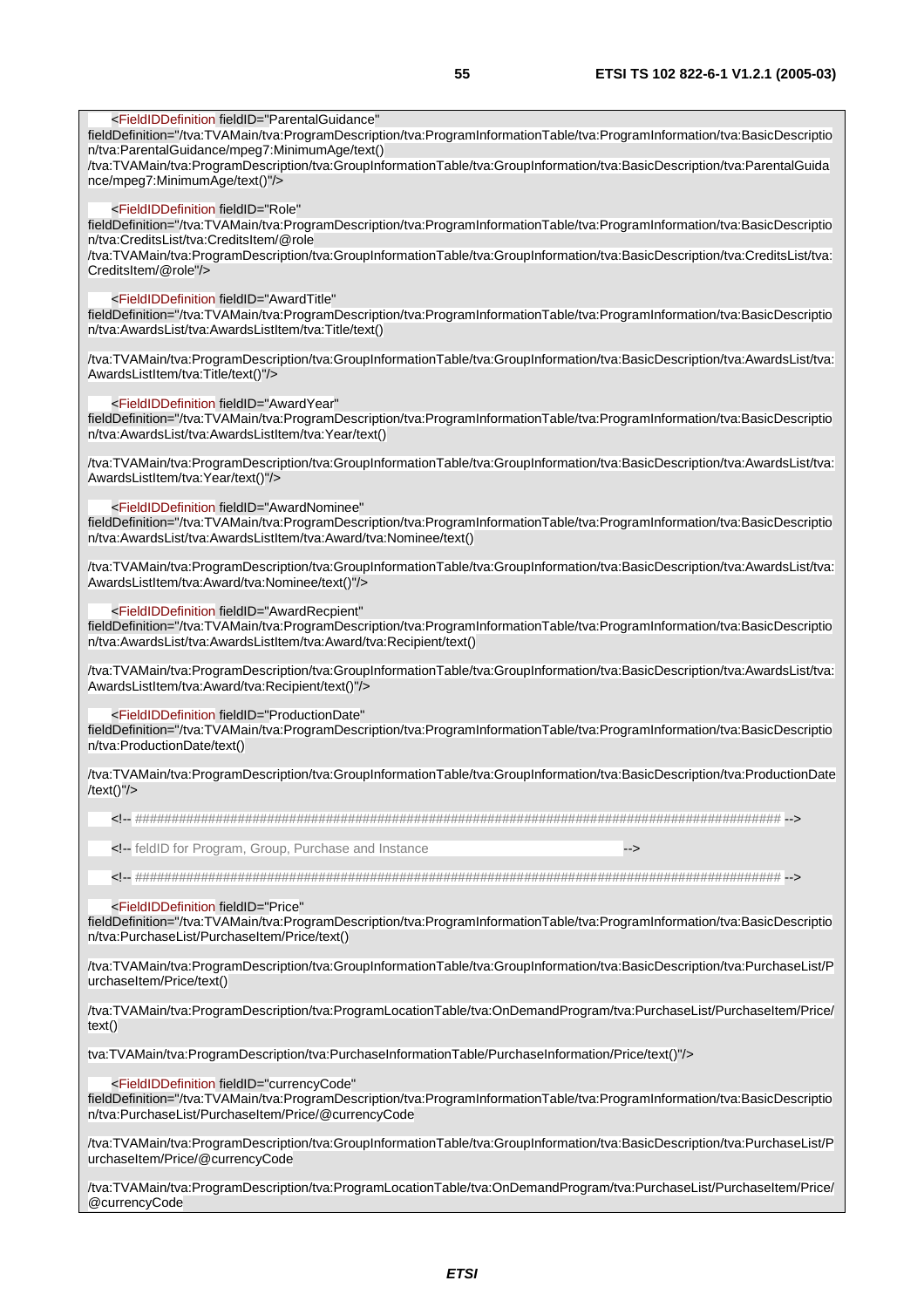

fieldDefinition="/tva:TVAMain/tva:ProgramDescription/tva:ProgramLocationTable/tva:BroadcastEvent/tva:PublishedDuration/text ()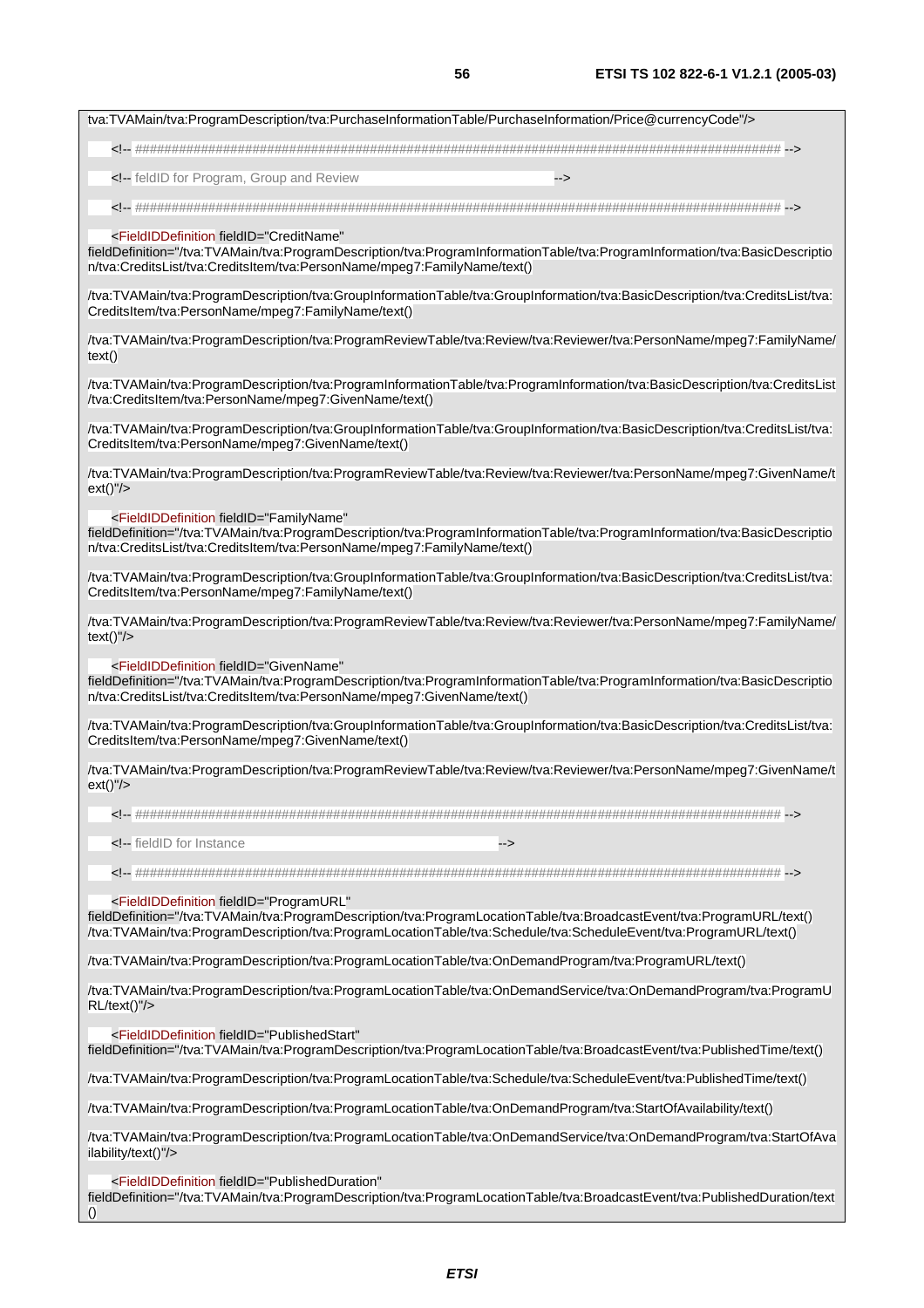/tva:TVAMain/tva:ProgramDescription/tva:ProgramLocationTable/tva:Schedule/tva:ScheduleEvent/tva:PublishedDuration/text()"/ > <FieldIDDefinition fieldID="FreeToView" fieldDefinition="/tva:TVAMain/tva:ProgramDescription/tva:ProgramLocationTable/tva:BroadcastEvent/tva:Free/text() /tva:TVAMain/tva:ProgramDescription/tva:ProgramLocationTable/tva:Schedule/tva:ScheduleEvent/tva:Free/text()"/> <!-- ######################################################################################## --> <!-- Other misc fieldID identifiers: <!-- ######################################################################################## --> <FieldIDDefinition fieldID="RatingValue" fieldDefinition="/tva:TVAMain/tva:ProgramDescription/tva:ProgramReviewTable/tva:Review/tva:Rating/mpeg7:RatingValue/text(  $)$ "/ $>$  <FieldIDDefinition fieldID="RatingScheme" fieldDefinition="/tva:TVAMain/tva:ProgramDescription/tva:ProgramReviewTable/tva:Review/tva:Rating/mpeg7:RatingScheme/@ href"/> <FieldIDDefinition fieldID="EpisodeOf" fieldDefinition="/tva:TVAMain/tva:ProgramDescription/tva:ProgramInformationTable/tva:ProgramInformation/tva:EpisodeOf/text(  $)$ "/> <FieldIDDefinition fieldID="GroupType" fieldDefinition="/tva:TVAMain/tva:ProgramDescription/tva:GroupInformationTable/tva:GroupInformation/tva:GroupType/@value /tva:TVAMain/tva:ProgramDescription/tva:SegmentInformationTable/tva:SegmentGroupList/tva:SegmentGroupInformation/tva:G roupType/@value"/> <FieldIDDefinition fieldID="ServiceURL" fieldDefinition="/tva:TVAMain/tva:ProgramDescription/tva:ServiceInformationTable/tva:ServiceInformation/tva:ServiceURL/text() "/> <FieldIDDefinition fieldID="ServiceName" fieldDefinition="/tva:TVAMain/tva:ProgramDescription/tva:ServiceInformationTable/tva:ServiceInformation/tva:Name/text()"/> <!-- ######################################################################################## --> <!-- fieldID for CRID, fragmentID and fragmentVersion --> <!-- ######################################################################################## --> <FieldIDDefinition fieldID="CRID" fieldDefinition="/cr:ContentReferencingTable/cr:Result/@CRID /tva:TVAMain/tva:ProgramDescription/tva:ProgramInformationTable/tva:ProgramInformation/@programId /tva:TVAMain/tva:ProgramDescription/tva:GroupInformationTable/tva:GroupInformation/@groupId /tva:TVAMain/tva:ProgramDescription/tva:ProgramReviewTable/tva:ProgramReviews/tva:Program/@crid /tva:TVAMain/tva:ProgramDescription/tva:ProgramLocationTable/tva:Schedule/tva:ScheduleEvent/tva:Program/@crid /tva:TVAMain/tva:ProgramDescription/tva:ProgramLocationTable/tva:BroadcastEvent/tva:Program/@crid /tva:TVAMain/tva:ProgramDescription/tva:ProgramLocationTable/tva:OnDemandProgram/tva:Program/@crid /tva:TVAMain/tva:ProgramDescription/tva:ProgramLocationTable/tva:OnDemandService/tva:OnDemandProgram/tva:Program/ @crid /tva:TVAMain/tva:ProgramDescription/tva:SegmentInformationTable/tva:SegmentList/tva:SegmentInformation/tva:ProgramRef/ @crid /tva:TVAMain/tva:ProgramDescription/tva:SegmentInformationTable/tva:SegmentGroupList/tva:SegmentGroupInformation/tva:P rogramRef/@crid"/> <FieldIDDefinition fieldID="FragmentID" fieldDefinition="/tva:TVAMain/tva:ProgramDescription/tva:ProgramInformationTable/tva:ProgramInformation/@fragmentID

/tva:TVAMain/tva:ProgramDescription/tva:GroupInformationTable/tva:GroupInformation/@fragmentID

/tva:TVAMain/tva:ProgramDescription/tva:ProgramLocationTable/tva:BroadcastEvent/@fragmentID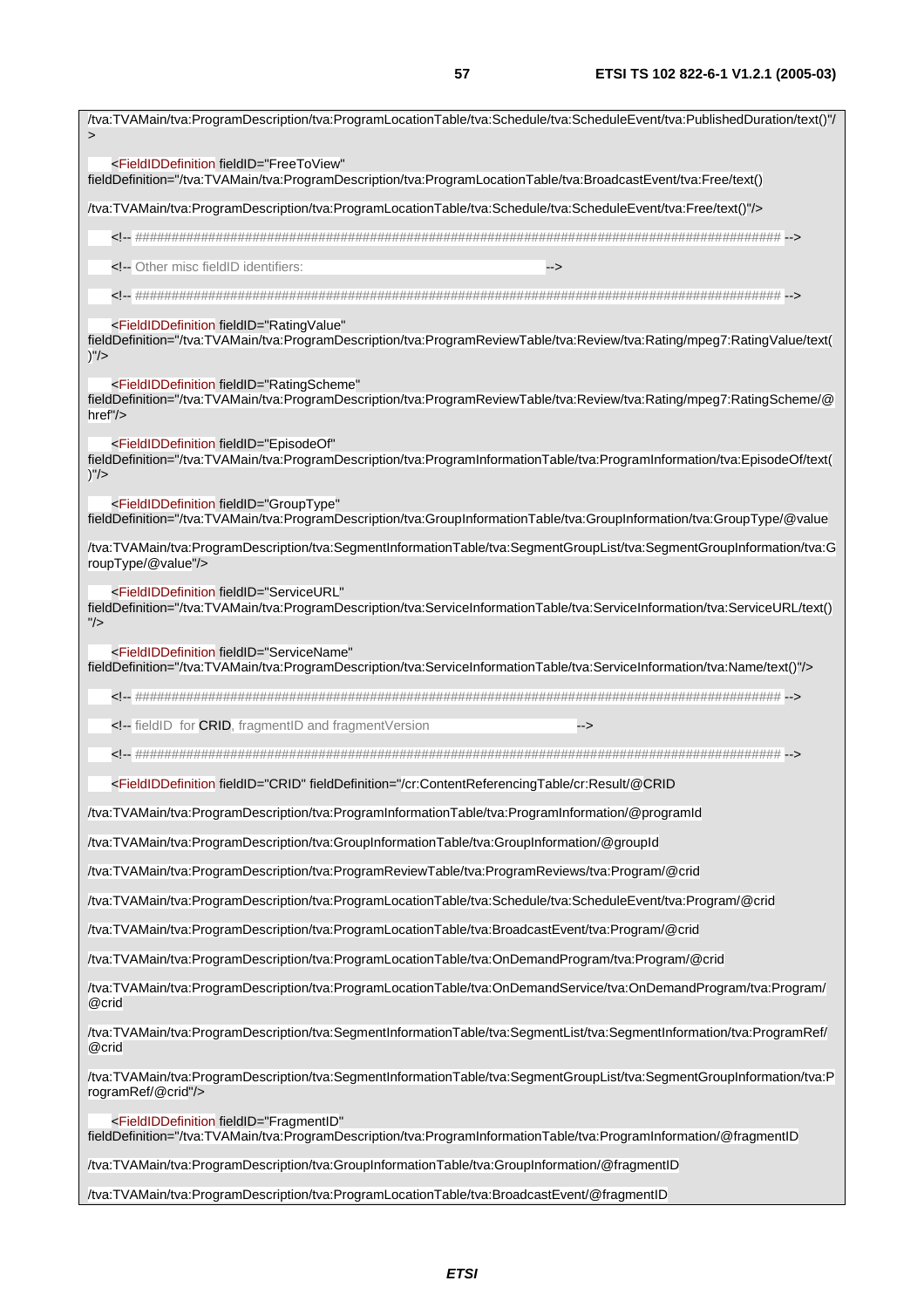| /tva:TVAMain/tva:ProgramDescription/tva:ProgramLocationTable/tva:Schedule/@fragmentID                                                                                                                             |
|-------------------------------------------------------------------------------------------------------------------------------------------------------------------------------------------------------------------|
|                                                                                                                                                                                                                   |
| /tva:TVAMain/tva:ProgramDescription/tva:ProgramLocationTable/tva:OnDemandProgram/@fragmentID                                                                                                                      |
| /tva:TVAMain/tva:ProgramDescription/tva:ProgramLocationTable/tva:OnDemandService/tva:OnDemandProgram/@fragmentID                                                                                                  |
| /tva:TVAMain/tva:ProgramDescription/tva:ServiceInformationTable/tva:ServiceInformation/@fragmentID                                                                                                                |
| /tva:TVAMain/tva:ProgramDescription/tva:CreditsInformationTable/tva:PersonName/@fragmentID                                                                                                                        |
| /tva:TVAMain/tva:ProgramDescription/tva:CreditsInformationTable/tva:OrganizationName/@fragmentID                                                                                                                  |
| /tva:TVAMain/tva:ProgramDescription/tva:SegmentInformationTable/tva:SegmentInformation/@fragmentID                                                                                                                |
| /tva:TVAMain/tva:ProgramDescription/tva:SegmentInformationTable/tva:SegmentGroupInformation/@fragmentID                                                                                                           |
| /tva:TVAMain/tva:ProgramDescription/tva:ProgramReviewTable/tva:Review/@fragmentID                                                                                                                                 |
| /tva:TVAMain/tva:ClassificationSchemeTable/tva:CSAlias/@fragmentID                                                                                                                                                |
| /tva:TVAMain/tva:ClassificationSchemeTable/tva:ClassificationScheme/@fragmentID"/>                                                                                                                                |
| <fieldiddefinition <br="" fieldid="FragmentVersion">fieldDefinition="/tva:TVAMain/tva:ProgramDescription/tva:ProgramInformationTable/tva:ProgramInformation/@fragmentVersion</fieldiddefinition>                  |
| /tva:TVAMain/tva:ProgramDescription/tva:GroupInformationTable/tva:GroupInformation/@fragmentVersion                                                                                                               |
| /tva:TVAMain/tva:ProgramDescription/tva:ProgramLocationTable/tva:BroadcastEvent/@fragmentVersion                                                                                                                  |
| /tva:TVAMain/tva:ProgramDescription/tva:ProgramLocationTable/tva:Schedule/@fragmentVersion                                                                                                                        |
| /tva:TVAMain/tva:ProgramDescription/tva:ProgramLocationTable/tva:OnDemandProgram/@fragmentVersion                                                                                                                 |
| /tva:TVAMain/tva:ProgramDescription/tva:ProgramLocationTable/tva:OnDemandService/tva:OnDemandProgram/@fragmentVe<br>rsion                                                                                         |
| /tva:TVAMain/tva:ProgramDescription/tva:ServiceInformationTable/tva:ServiceInformation/@fragmentVersion                                                                                                           |
| /tva:TVAMain/tva:ProgramDescription/tva:CreditsInformationTable/tva:PersonName/@fragmentVersion                                                                                                                   |
| /tva:TVAMain/tva:ProgramDescription/tva:CreditsInformationTable/tva:OrganizationName/@fragmentVersion                                                                                                             |
| /tva:TVAMain/tva:ProgramDescription/tva:SegmentInformationTable/tva:SegmentInformation/@fragmentVersion                                                                                                           |
| /tva:TVAMain/tva:ProgramDescription/tva:SegmentInformationTable/tva:SegmentGroupInformation/@fragmentVersion                                                                                                      |
| /tva:TVAMain/tva:ProgramDescription/tva:ProgramReviewTable/tva:Review/@fragmentVersion                                                                                                                            |
| /tva:TVAMain/tva:ClassificationSchemeTable/tva:CSAlias/@fragmentVersion                                                                                                                                           |
| /tva:TVAMain/tva:ClassificationSchemeTable/tva:ClassificationScheme/@fragmentVersion"/>                                                                                                                           |
|                                                                                                                                                                                                                   |
| fieldID for ClassificationSchemeTable<br>                                                                                                                                                                         |
| ###############################                                                                                                                                                                                   |
| <fieldiddefinition <br="" fieldid="CSUri">fieldDefinition="/tva:TVAMain/tva:ClassificationSchemeTable/tva:ClassificationScheme/@uri"/&gt;</fieldiddefinition>                                                     |
| <fieldiddefinition <br="" fieldid="CSAlias">fieldDefinition="/tva:TVAMain/tva:ClassificationSchemeTable/tva:CSAlias/@mpeg7:alias"/&gt;</fieldiddefinition>                                                        |
|                                                                                                                                                                                                                   |
| fieldID for Genre<br>                                                                                                                                                                                             |
|                                                                                                                                                                                                                   |
| <fieldiddefinition <br="" fieldid="GenreCS">fieldDefinition="/tva:TVAMain/tva:ProgramDescription/tva:ProgramInformationTable/tva:ProgramInformation/tva:BasicDescriptio<br/>n/tva:Genre/@href</fieldiddefinition> |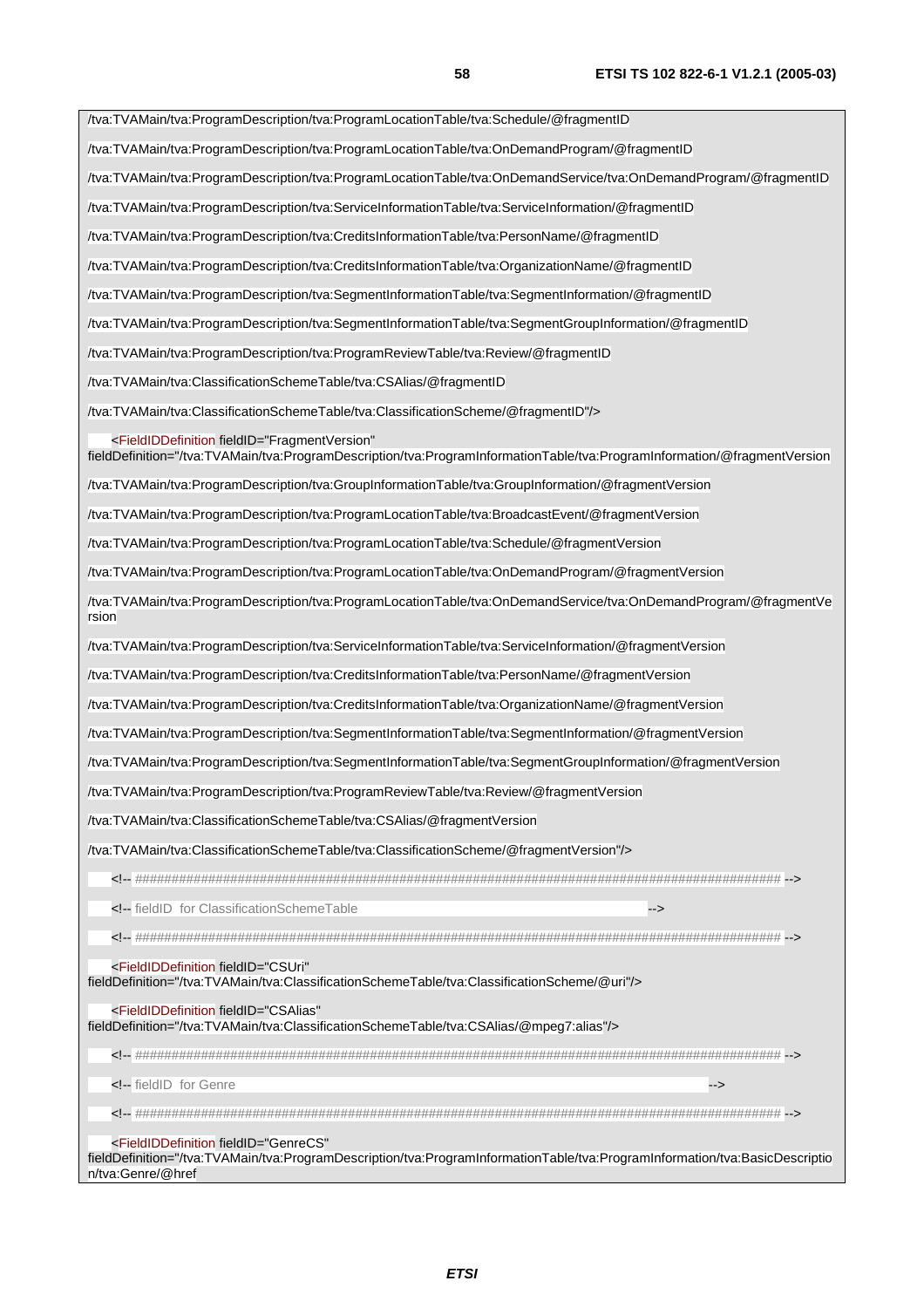/tva:TVAMain/tva:ProgramDescription/tva:ProgramInformationTable/tva:ProgramInformation/tva:BasicDescription/tva:Genre/@h ref"/>

</FieldIDDefinitionList>

#### B.3 ContextNodeID definition scheme

The *TV-Anytime* contextNodeID definition scheme which is defined in clause 5.1.1.1.1 is included here:

<ContextNodeIDDefinitionList targetNamespace="http://www.tv-anytime.org/2002/11/transport/contextNodeIDs" xmlns:tva="urn:tva:metadata:2004" xmlns:mpeg7="urn:mpeg:mpeg7:schema:2001" xmlns="urn:tva:transport:2004" xmlns:xsi="http://www.w3.org/2001/XMLSchema-instance"> <!-- ######################################################################################## --> <!-- ContextNodeIDs with multiple xPath --> <!-- ######################################################################################## --> <ContextNodeIDDefinition contextNodeID="CreditsItem" contextNodeDefinition="/tva:TVAMain/tva:ProgramDescription/tva:ProgramInformationTable/tva:ProgramInformation/tva:BasicD escription/tva:CreditsList/tva:CreditsItem /tva:TVAMain/tva:ProgramDescription/tva:GroupInformationTable/tva:GroupInformation/tva:BasicDescription/tva:CreditsList/tva: CreditsItem"/> <ContextNodeIDDefinition contextNodeID="AudioAttributes" contextNodeDefinition="/tva:TVAMain/tva:ProgramDescription/tva:ProgramInformationTable/tva:ProgramInformation/tva:AVAttri butes/tva:AudioAttributes /tva:TVAMain/tva:ProgramDescription/tva:ProgramLocationTable/tva:BroadcastEvent/tva:InstanceDescription/tva:AVAttributes/t va:AudioAttributes /tva:TVAMain/tva:ProgramDescription/tva:ProgramLocationTable/tva:Schedule/tva:ScheduleEvent/tva:InstanceDescription/tva:A VAttributes/tva:AudioAttributes /tva:TVAMain/tva:ProgramDescription/tva:ProgramLocationTable/tva:OnDemandProgram/tva:InstanceDescription/tva:AVAttribut es/tva:AudioAttributes /tva:TVAMain/tva:ProgramDescription/tva:ProgramLocationTable/tva:OnDemandService/tva:OnDemandProgram/tva:InstanceD escription/tva:AVAttributes/tva:AudioAttributes"/> <ContextNodeIDDefinition contextNodeID="VideoAttributes" contextNodeDefinition="/tva:TVAMain/tva:ProgramDescription/tva:ProgramInformationTable/tva:ProgramInformation/tva:AVAttri butes/tva:VideoAttributes /tva:TVAMain/tva:ProgramDescription/tva:ProgramLocationTable/tva:BroadcastEvent/tva:InstanceDescription/tva:AVAttributes/t va:VideoAttributes /tva:TVAMain/tva:ProgramDescription/tva:ProgramLocationTable/tva:Schedule/tva:ScheduleEvent/tva:InstanceDescription/tva:A VAttributes/tva:VideoAttributes /tva:TVAMain/tva:ProgramDescription/tva:ProgramLocationTable/tva:OnDemandProgram/tva:InstanceDescription/tva:AVAttribut es/tva:VideoAttributes /tva:TVAMain/tva:ProgramDescription/tva:ProgramLocationTable/tva:OnDemandService/tva:OnDemandProgram/tva:InstanceD escription/tva:AVAttributes/tva:VideoAttributes"/> <ContextNodeIDDefinition contextNodeID="AwardsListItem" contextNodeDefinition="/tva:TVAMain/tva:ProgramDescription/tva:ProgramInformationTable/tva:ProgramInformation/tva:BasicD escription/tva:AwardsList/tva:AwardsListItem

/tva:TVAMain/tva:ProgramDescription/tva:GroupInformationTable/tva:GroupInformation/tva:BasicDescription/tva:AwardsList/tva: AwardsListItem"/>

<ContextNodeIDDefinition contextNodeID="Price"

contextNodeDefinition="/tva:TVAMain/tva:ProgramDescription/tva:ProgramInformationTable/tva:ProgramInformation/tva:BasicD escription/tva:PurchaseList/PurchaseItem/Price

/tva:TVAMain/tva:ProgramDescription/tva:GroupInformationTable/tva:GroupInformation/tva:BasicDescription/tva:PurchaseList/P urchaseItem/Price

/tva:TVAMain/tva:ProgramDescription/tva:ProgramLocationTable/tva:BroadcastEvent/tva:InstanceDescription/tva:PurchaseList/ PurchaseItem/Price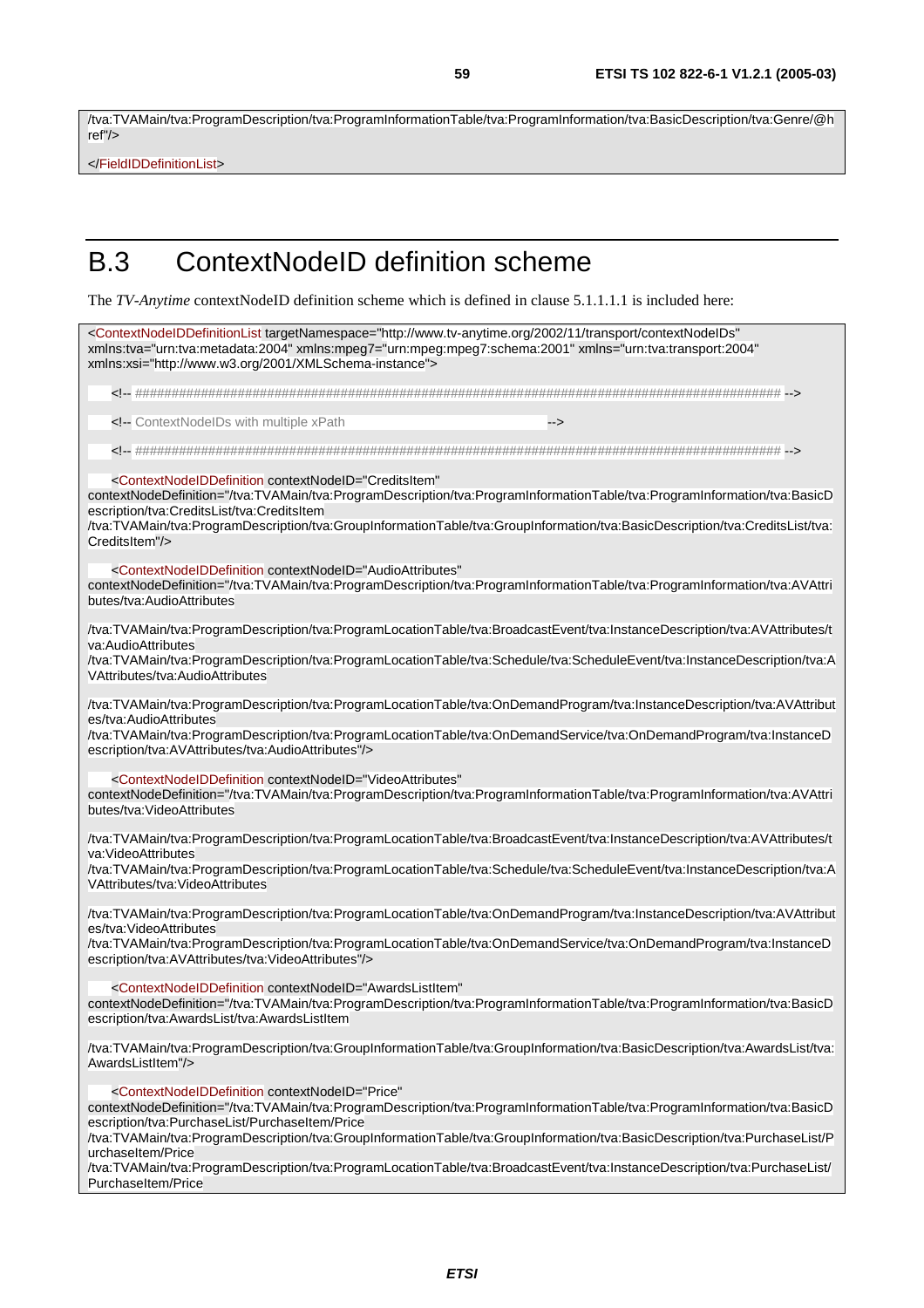| m/Price                                                                                                                                                                                                                                 | /tva:TVAMain/tva:ProgramDescription/tva:ProgramLocationTable/tva:Schedule/tva:ScheduleEvent/tva:PurchaseList/PurchaseIte |
|-----------------------------------------------------------------------------------------------------------------------------------------------------------------------------------------------------------------------------------------|--------------------------------------------------------------------------------------------------------------------------|
| List/PurchaseItem/Price                                                                                                                                                                                                                 | /tva:TVAMain/tva:ProgramDescription/tva:ProgramLocationTable/tva:OnDemandProgram/tva:InstanceDescription/tva:Purchase    |
| tva:TVAMain/tva:ProgramDescription/tva:PurchaseInformationTable/PurchaseInformation/Price"/>                                                                                                                                            |                                                                                                                          |
|                                                                                                                                                                                                                                         |                                                                                                                          |
| ContextNodelDs with single xPath</td><th>                                                                                                                                                                                               |                                                                                                                          |
|                                                                                                                                                                                                                                         |                                                                                                                          |
| <contextnodelddefinition <="" contextnodeid="ProgramInformation" td=""><th>contextNodeDefinition="/tva:TVAMain/tva:ProgramDescription/tva:ProgramInformationTable/tva:ProgramInformation"/&gt;</th></contextnodelddefinition>           | contextNodeDefinition="/tva:TVAMain/tva:ProgramDescription/tva:ProgramInformationTable/tva:ProgramInformation"/>         |
| <contextnodeiddefinition <="" contextnodeid="GroupInformation" td=""><th>contextNodeDefinition="/tva:TVAMain/tva:ProgramDescription/tva:GroupInformationTable/tva:GroupInformation"/&gt;</th></contextnodeiddefinition>                 | contextNodeDefinition="/tva:TVAMain/tva:ProgramDescription/tva:GroupInformationTable/tva:GroupInformation"/>             |
| <contextnodeiddefinition <="" contextnodeid="BroadcastEvent" td=""><th>contextNodeDefinition="/tva:TVAMain/tva:ProgramDescription/tva:ProgramLocationTable/tva:BroadcastEvent"/&gt;</th></contextnodeiddefinition>                      | contextNodeDefinition="/tva:TVAMain/tva:ProgramDescription/tva:ProgramLocationTable/tva:BroadcastEvent"/>                |
| <contextnodelddefinition <="" contextnodeld="Schedule" td=""><th>contextNodeDefinition="/tva:TVAMain/tva:ProgramDescription/tva:ProgramLocationTable/tva:Schedule"/&gt;</th></contextnodelddefinition>                                  | contextNodeDefinition="/tva:TVAMain/tva:ProgramDescription/tva:ProgramLocationTable/tva:Schedule"/>                      |
| <contextnodelddefinition <="" contextnodeld="OnDemandProgram" td=""><th>contextNodeDefinition="/tva:TVAMain/tva:ProgramDescription/tva:ProgramLocationTable/tva:OnDemandProgram"/&gt;</th></contextnodelddefinition>                    | contextNodeDefinition="/tva:TVAMain/tva:ProgramDescription/tva:ProgramLocationTable/tva:OnDemandProgram"/>               |
| <contextnodelddefinition <="" contextnodeld="OnDemandService" td=""><th>contextNodeDefinition="/tva:TVAMain/tva:ProgramDescription/tva:ServiceInformationTable/tva:ServiceInformation"/&gt;</th></contextnodelddefinition>              | contextNodeDefinition="/tva:TVAMain/tva:ProgramDescription/tva:ServiceInformationTable/tva:ServiceInformation"/>         |
| <contextnodeiddefinition <="" contextnodeid="PersonName" td=""><th>contextNodeDefinition="/tva:TVAMain/tva:ProgramDescription/tva:CreditsInformationTable/tva:PersonName"/&gt;</th></contextnodeiddefinition>                           | contextNodeDefinition="/tva:TVAMain/tva:ProgramDescription/tva:CreditsInformationTable/tva:PersonName"/>                 |
| <contextnodeiddefinition <="" contextnodeid="OrganizationName" td=""><th>contextNodeDefinition="/tva:TVAMain/tva:ProgramDescription/tva:CreditsInformationTable/tva:OrganizationName"/&gt;</th></contextnodeiddefinition>               | contextNodeDefinition="/tva:TVAMain/tva:ProgramDescription/tva:CreditsInformationTable/tva:OrganizationName"/>           |
| <contextnodelddefinition <="" contextnodeid="SegmentInformation" td=""><th>contextNodeDefinition="/tva:TVAMain/tva:ProgramDescription/tva:SegmentInformationTable/tva:SegmentInformation"/&gt;</th></contextnodelddefinition>           | contextNodeDefinition="/tva:TVAMain/tva:ProgramDescription/tva:SegmentInformationTable/tva:SegmentInformation"/>         |
| <contextnodelddefinition <="" contextnodeid="SegmentGroupInformation" td=""><th>contextNodeDefinition="/tva:TVAMain/tva:ProgramDescription/tva:SegmentInformationTable/tva:SegmentGroupInformation"/&gt;</th></contextnodelddefinition> | contextNodeDefinition="/tva:TVAMain/tva:ProgramDescription/tva:SegmentInformationTable/tva:SegmentGroupInformation"/>    |
| <contextnodeiddefinition <="" contextnodeid="Review" td=""><th>contextNodeDefinition="/tva:TVAMain/tva:ProgramDescription/tva:ProgramReviewTable/tva:Review"/&gt;</th></contextnodeiddefinition>                                        | contextNodeDefinition="/tva:TVAMain/tva:ProgramDescription/tva:ProgramReviewTable/tva:Review"/>                          |
| <contextnodeiddefinition <br="" contextnodeid="CSAlias">contextNodeDefinition="/tva:TVAMain/tva:ClassificationSchemeTable/tva:CSAlias"/&gt;</contextnodeiddefinition>                                                                   |                                                                                                                          |
| <contextnodeiddefinition <br="" contextnodeid="ClassificationScheme">contextNodeDefinition="/tva:TVAMain/tva:ClassificationSchemeTable/tva:ClassificationScheme"/&gt;</contextnodeiddefinition>                                         |                                                                                                                          |
|                                                                                                                                                                                                                                         |                                                                                                                          |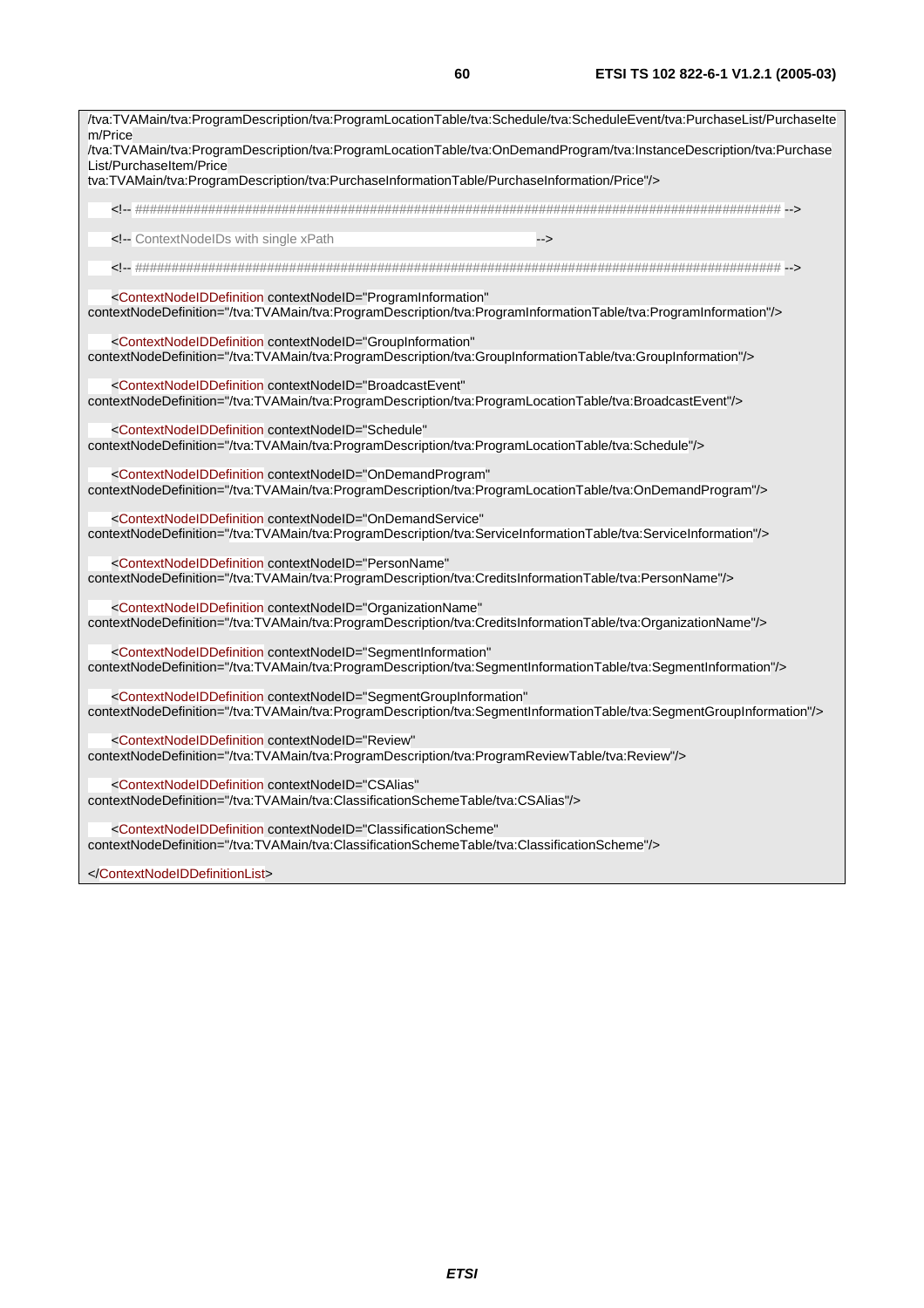#### Annex C (informative): Examples of get\_Data Requests

This annex gives some simple examples of how a PredicateBag element can be used to represent different types of queries. By combining these PredicateBag elements more refined queries can be built up.

## C.1 Requesting data on specific CRIDs

To retrieve metadata on a particular set of CRIDs, the following query type is used. The type of data returned will depend upon the RequestedTables parameter.

```
 <PredicateBag type="OR"> 
   <BinaryPredicate fieldID="tvaf:CRID" fieldValue="crid://example.com/foo"/> 
   <BinaryPredicate fieldID="tvaf:CRID" fieldValue="crid://example.com/bar"/> 
 </PredicateBag>
```
## C.2 Requesting specific fragments

To obtain a particular set of fragments, the query takes the following form.

```
 <PredicateBag type="OR"> 
   <BinaryPredicate fieldID="tvaf:fragmentID" fieldValue="34567"/> 
   <BinaryPredicate fieldID="tvaf:fragmentID" fieldValue="12344"/> 
 </PredicateBag>
```
The RequestedTable parameter can still be used to sort fragments retrieved in this fashion, but it has no effect on the fragments returned (i.e. it does not cause fragments from other tables to be returned also).

## C.3 Searching for the film "Titanic"

The following search would return any programme with "Titanic" in the title.

<BinaryPredicate fieldID="tvaf:Title" fieldValue="Titanic" test="contains"/>

To refine the query to find a specific "Titanic" programme the following query could be used. The following will only return matches that were directed by James Cameron.

```
 <QueryConstraints> 
   <PredicateBag type="AND"> 
     <BinaryPredicate fieldID="tvaf:Title" fieldValue="Titanic"/> 
     <PredicateBag type="AND" contextNode="tvac:CreditsItem"> 
       <BinaryPredicate fieldID="tvaf:Role" fieldValue=":role:V83"/> 
       <BinaryPredicate fieldID="tvaf:GivenName" fieldValue="James"/> 
       <BinaryPredicate fieldID="tvaf:FamilyName" fieldValue="Cameron"/> 
     </PredicateBag> 
  </PredicateBag> 
 </QueryConstraints> 
 <RequestedTables> 
   <Table type="ProgramInformationTable"> 
     <SortCriteria fieldID="tvaf:CRID" order="ascending"/> 
   </Table> 
   <Table type="GroupInformationTable"> 
     <SortCriteria fieldID="tvaf:CRID" order="ascending"/>
```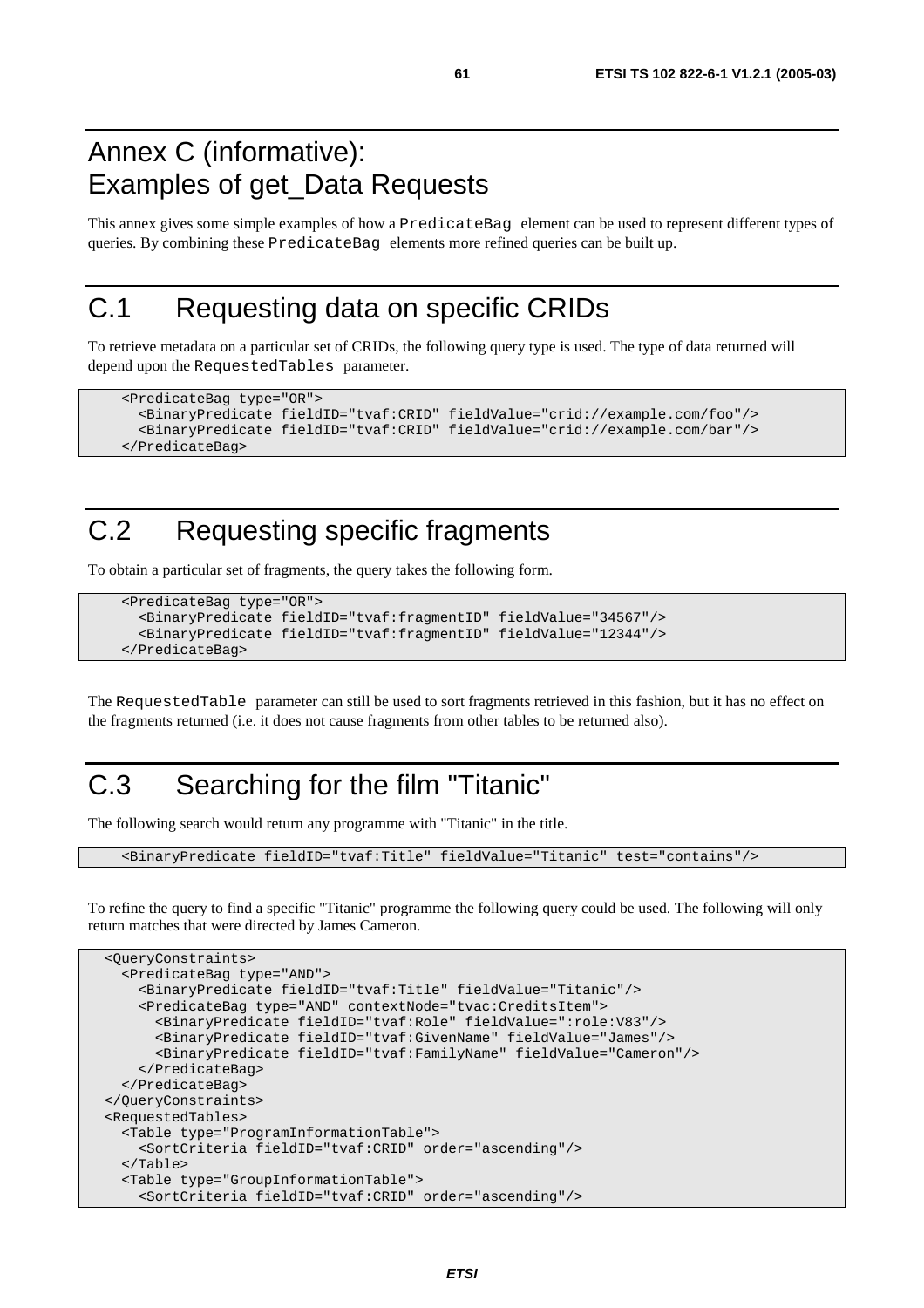## C.4 Searching for a comedy drama that does not star Jim **Carrey**

The following search will find comedy dramas, but only those that do not involve Jim Carrey as a key character.

```
 <PredicateBag type="AND"> 
   <BinaryPredicate fieldID="tvaf:Genre" fieldValue=":content:3.4.11"/> 
   <PredicateBag negate="true" type="AND" contextNode="tvac:CreditsItem"> 
     <BinaryPredicate fieldID="tvaf:Role" fieldValue=":role:V709"/> 
     <BinaryPredicate fieldID="tvaf:GivenName" fieldValue="Jim"/> 
     <BinaryPredicate fieldID="tvaf:FamilyName" fieldValue="Carey"/> 
   </PredicateBag> 
 </PredicateBag>
```
#### C.5 Searching for a programme with a rating of more than 8

The following predicate will find only programmes that have been assigned review ratings of more than 8 by the user's favorite reviewer, John Green.

```
 <PredicateBag type="AND" contextNode="tvac:Review"> 
   <BinaryPredicate fieldID="tva:ReviewerGivenName" fieldValue="John"/> 
   <BinaryPredicate fieldID="tvaf:ReviewerFamilyName" fieldValue="Green"/> 
   <BinaryPredicate fieldID="tvaf:RatingValue" test="greater_than_or_equals" 
              fieldValue="8"/> 
 </PredicateBag>
```
## C.6 Searching for a ClassificationScheme Table

The following predicate will find the ClassificationScheme Uri equals "urn:tva:metadata:cs:TVARoleCS:2002" or the CSAlias equals "TVARoleCS".

```
<get_Data xmlns=urn:tva:transport:2002 ...> 
<QueryConstraints> 
     <PredicateBag type="OR"> 
       <BinaryPredicate fieldID="CSUri" 
              fieldValue="urn:tva:metadata:cs:TVARoleCS:2002" /> 
       <BinaryPredicate fieldID="CSAlias" fieldValue="TVARoleCS" /> 
     </PredicateBag> 
   </QueryConstraints> 
   <RequestedTables> 
     <Table type="ClassificationScheme"/> 
   </RequestedTables> 
</get_Data>
```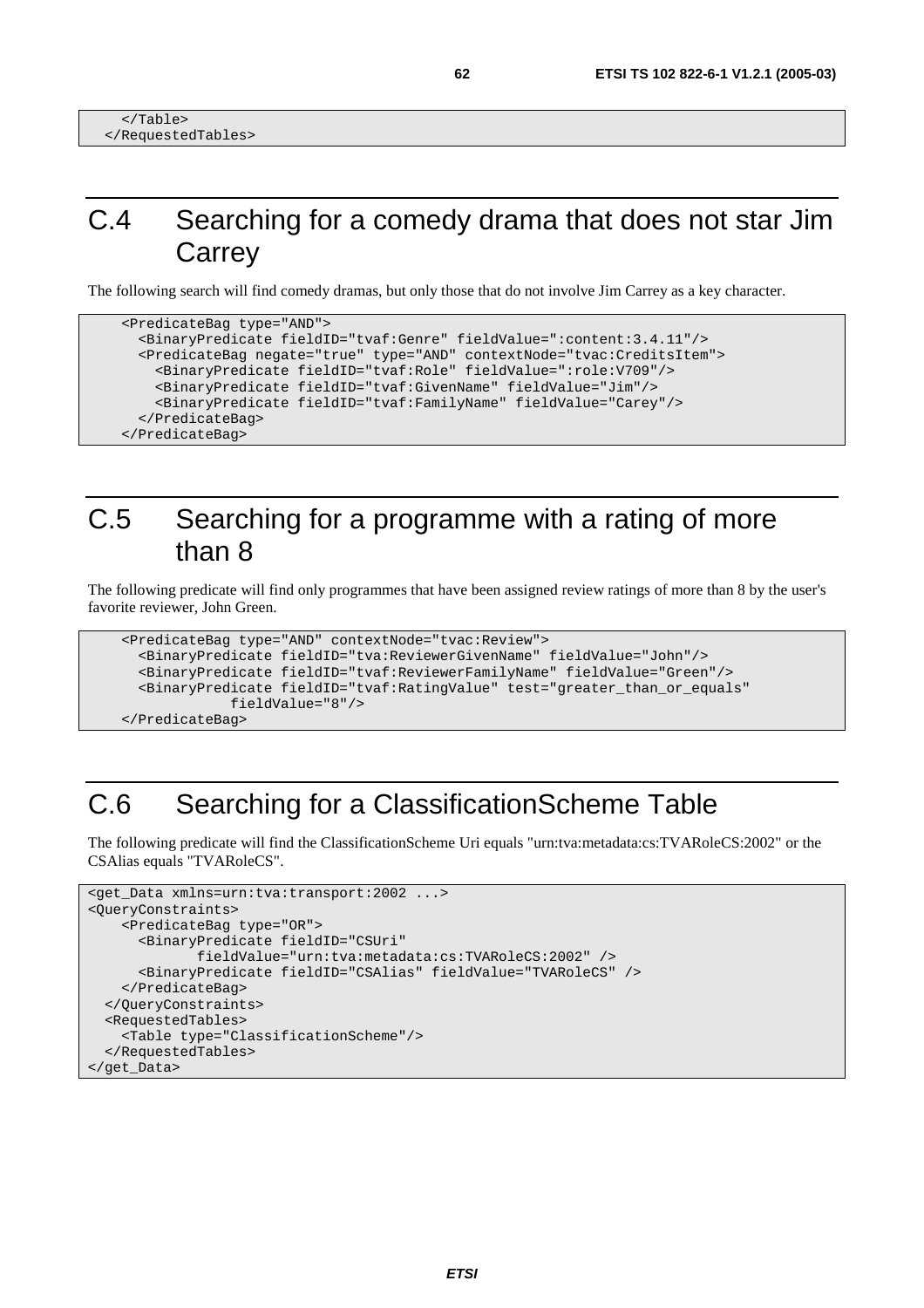The response including the ClassificationSchemeTable would be as below:

```
<get_Data_Result ...> 
   <TVAMain version="20020928" publisher="TVA-Metadata-Service" ...> 
     <ClassificationSchemeTable> 
       <ClassificationScheme uri="urn:tva:metadata:cs:TVARoleCS:2002"> 
         <Import href="urn:mpeg:mpeg7:cs:RoleCS:2001"/> 
         <mpeg7:Term termID="V708"> 
           <mpeg7:Name xml:lang="en">Dubber</mpeg7:Name> 
         </mpeg7:Term> 
 ... 
       </ClassificationScheme> 
     </ClassificationSchemeTable> 
   </TVAMain> 
</get_Data_Result>
```
#### C.7 Creating an EPG

The following search retrieves all the broadcast programmes on three specific channels over a two-day period.

```
 <PredicateBag type="AND"> 
   <BinaryPredicate fieldID="tvaf:PublishedTime" 
        fieldValue="2002-09-26T00:00:00Z" test="greater_than_or_equals"/> 
   <BinaryPredicate fieldID="tvaf:PublishedTime" 
           fieldValue="2002-09-27T23:59:59Z" test="less_than_or_equals"/> 
   <PredicateBag type="OR"> 
     <BinaryPredicate fieldID="tvaf:ServiceURL" fieldValue="dvb://1.2.1"/> 
     <BinaryPredicate fieldID="tvaf:ServiceURL" fieldValue="dvb://1.2.2"/> 
     <BinaryPredicate fieldID="tvaf:ServiceURL" fieldValue="dvb://1.2.3"/> 
   </PredicateBag> 
 </PredicateBag>
```
#### C.8 Searching for programmes with a review

This query searches for programmes being shown tonight that have a review. This is an example of when an "exists" test might be useful.

```
 <PredicateBag type="AND"> 
   <BinaryPredicate fieldID="tvaf:PublishedTime" 
        fieldValue="2002-09-26T00:00:00Z" test="greater_than_or_equals"/> 
   <BinaryPredicate fieldID="tvaf:PublishedTime" 
        fieldValue="2002-09-27T23:59:59Z" test="less_than_or_equals"/> 
   <UnaryPredicate fieldID="tvaf:Review" test="exists"/> 
 </PredicateBag>
```
The query below requests programme reviews of programmes with "Titanic" in the title:

```
 <QueryConstraints> 
   <BinaryPredicate fieldID="tvaf:Title" fieldValue="Titanic" test="contains"/> 
 </QueryConstraints> 
 <RequestedTables> 
   <Table type="ProgramReviewTable"/> 
 </RequestedTables>
```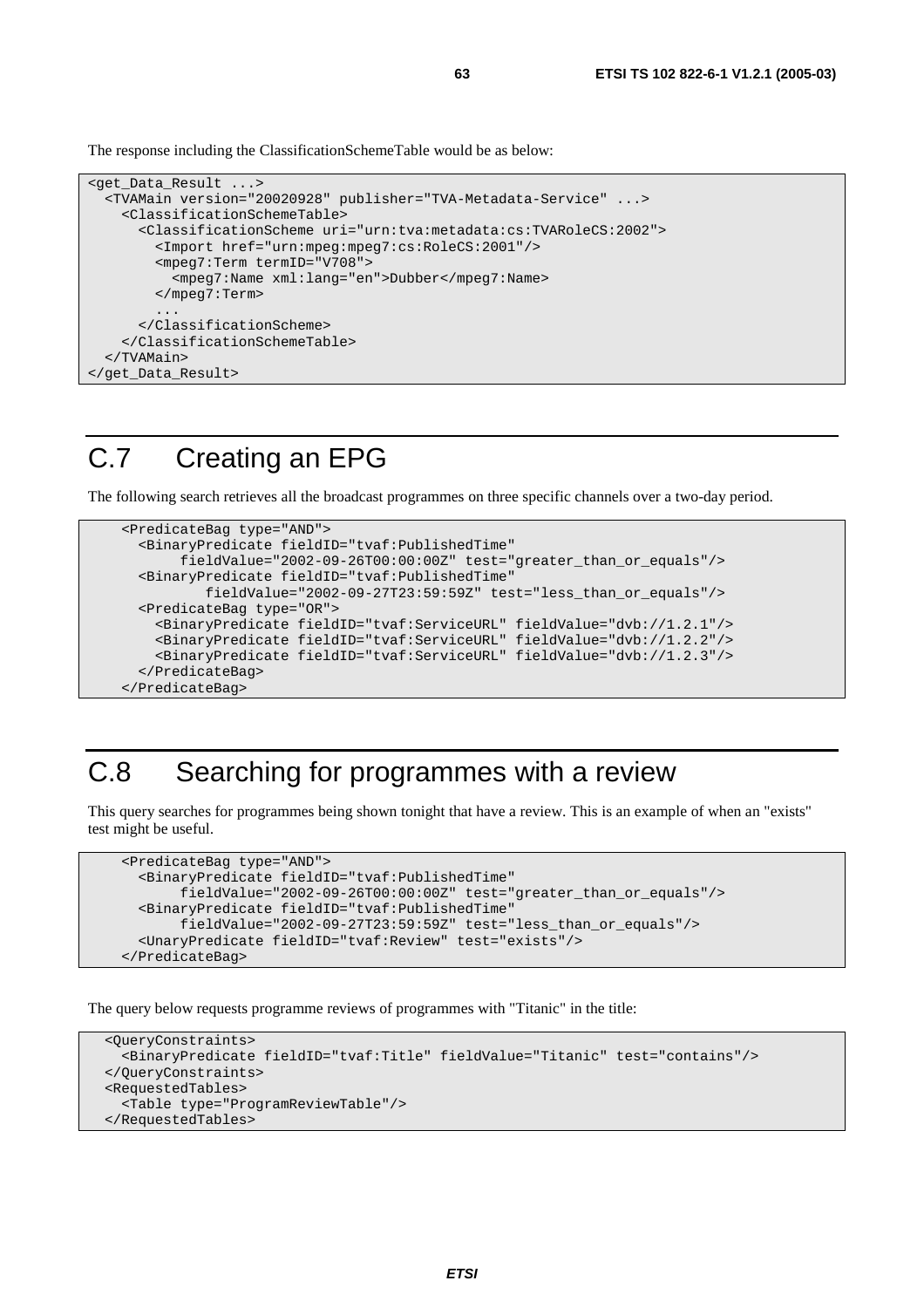If we now request for programme reviews of programmes with either "Titanic" or "Star Wars" in the title, it is not clear in the result which review corresponds to which part of the request.

```
 <QueryConstraints> 
   <PredicateBag type="OR"> 
     <BinaryPredicate fieldID="tvaf:Title" fieldValue="Titanic" test="contains"/> 
     <BinaryPredicate fieldID="tvaf:Title" fieldValue="Star Wars" test="contains"/> 
   </PredicateBag> 
 </QueryConstraints> 
 <RequestedTables> 
   <Table type="ProgramReviewTable"/> 
 </RequestedTables>
```
A solution to remove the ambiguity is to not use the disjunctive condition in this case and to issue separate requests.

Another solution to remove the ambiguity is to add the following tables "ProgramInformationTable" and "GroupInformationTable" to the request or to issue a second request for "ProgramInformationTable" and "GroupInformationTable" using CRIDs returned within the first response.

#### C.9 Updating a fragment

The following query will check to see if a metadata service has a later version of a fragment than the version cached by the receiver.

```
 <PredicateBag type="AND"> 
   <Predicate fieldID="tvaf:fragmentID" fieldValue="34567"/> 
   <Predicate fieldID="tvaf:fragmentVersion" 
              test="greater_than" fieldValue="20020925"/> 
 </PredicateBag>
```
## C.10 Requesting update fragments

Following is an example of a query to retrieve fragments which are updated after the given date, i.e. 25 September 2002, using the service described in clause C.5.

```
<BinaryPredicate fieldID="tvaf:fragmentVersion" test="greater_than" 
                fieldValue="20020925"/>
```
As a response to the previous example query, a metadata of following format can be received. In this response, it notifies the client system that the fragment with fragmentID "11" published before 30 September 2002 and the fragment with fragmentID "15" published before 27 September 2002 are no longer valid in addition to the updated fragments of programme information table and programme location table.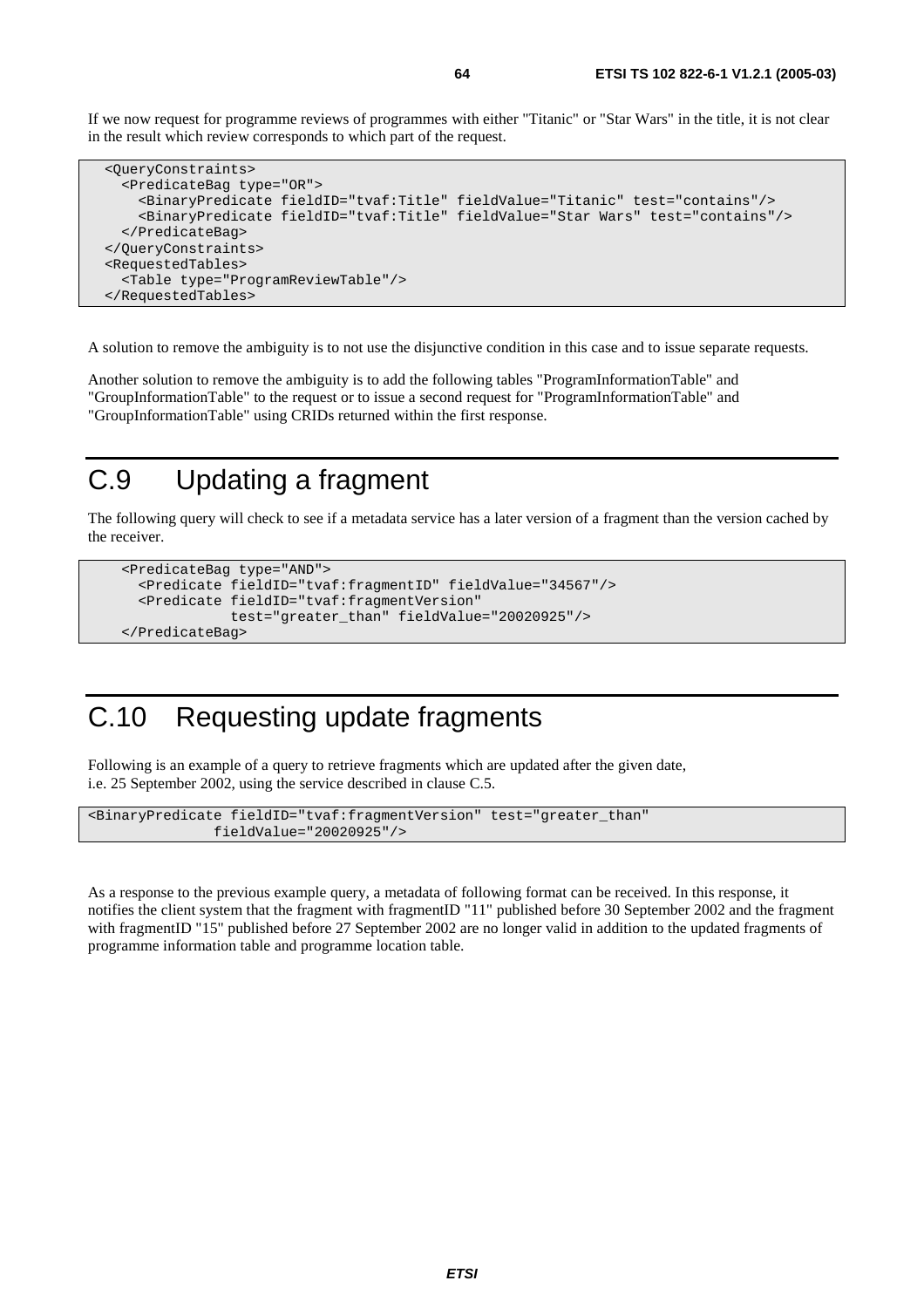```
<get_Data_Result ...> 
   <Invalid> 
     <Fragment fragmentID="11" fragmentVersion="20020930"/> 
     <Fragment fragmentID="15" fragmentVersion="20020927"/> 
   </Invalid> 
   <TVAMain version="20020928" publisher="TVA-Metadata-Service" ...> 
     <ProgramDescription> 
       <ProgramInformationTable> 
         <ProgramInformation fragmentID="040" fragmentVersion="20021001"> 
            <!--..: etc. --> 
         </ProgramInformation> 
       </ProgramInformationTable> 
       <ProgramLocationTable> 
         <Schedule fragmentID="023" fragmentVersion="20020928"> 
           ... 
         </Schedule> 
       </ProgramLocationTable> 
     </ProgramDescription> 
   </TVAMain> 
</get_Data_Result>
```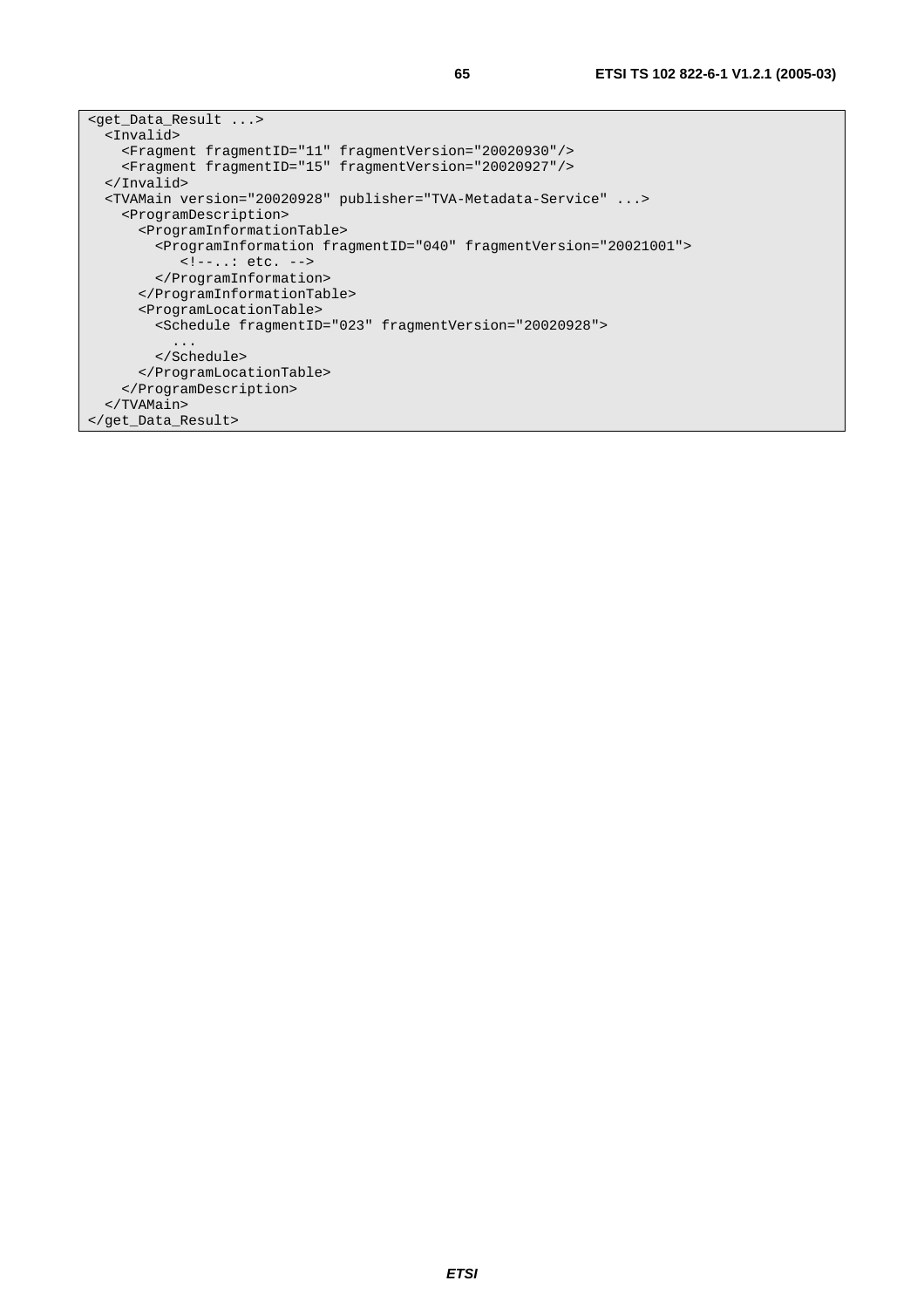## Annex D (informative): Examples of get\_Data Operation's Capability Description

This annex gives some examples of the different types of functionality a get\_Data operation might offer in real-life *TV-Anytime* metadata service deployments.

## D.1 Pure location resolution service

A broadcaster provides a location resolution service over IP as an alternative to its unidirectional location resolution service. No other data is provided by the web service, which only offers a get\_Data operation that is capable of returning a ContentReferencingTable and no other table types. Only CRIDs from the autnam.com authority can be resolved using this operation.

```
<describe_get_Data_Result serviceVersion="3" 
        xmlns="urn:tva:transport:2002"> 
  <AvailableTables> 
     <Table xsi:type="ContentReferencingTable"> 
       <ResolvingAuthorityRecordTable 
             xmlns="urn:tva:ResolvingAuthority:2002"> 
         <ResolvingAuthorityRecord> 
           <ResolutionProvider>autnam.com</ResolutionProvider> 
           <AuthorityName>autnam.com</AuthorityName> 
           <Class>primary</Class> 
           <VersionNumber>1000</VersionNumber> 
           <URL>http://www.autnam.com/lr/</URL> 
           <FirstValidDate>2000-09-06T09:30:00Z</FirstValidDate> 
           <LastValidDate>2000-09-28T18:00:00Z</LastValidDate> 
           <Weighting>1</Weighting> 
         </ResolvingAuthorityRecord> 
       </ResolvingAuthorityRecordTable> 
     </Table> 
  </AvailableTables> 
</describe_get_Data_Result>
```
## D.2 Pure metadata retrieval service for broadcast enhancement

A broadcaster chooses to deliver enhanced metadata (critical reviews and segmentation data) using the bi-directional channel. All other data (including scheduling and content referencing information) is delivered by means of the unidirectional channel. The broadcaster offers a get\_Data operation that is able to provide a ProgramInformationTable, GroupInformationTable, ProgramReviewTable and SegmentInformationTable in its responses. All of these tables can be queried using the fragmentId and fragmentVersion to allow integration with, and updating of, unidirectionally delivered metadata. This is indicated using the UpdateCapability element appropriately. In addition, the ProgramInformationTable and GroupInformationTable can be sorted according to Title and Genre fields. Queries based upon metadata constraints are not supported by this metadata service.

```
<describe_get_Data_Result serviceVersion="3" 
             xmlns="urn:tva:transport:2002"> 
   <AuthorityList> 
     <Authority>broadcaster.com</Authority> 
   </AuthorityList> 
   <AvailableTables 
       xmlns:tvaf="urn:tva:transport:fieldIDs:2002"> 
     <Table xsi:type="ProgramInformationTable" canQuery="tvaf:fragmentID 
            tvaf:fragmentVersion" canSort="tvaf:Title tvaf:Genre"/>
```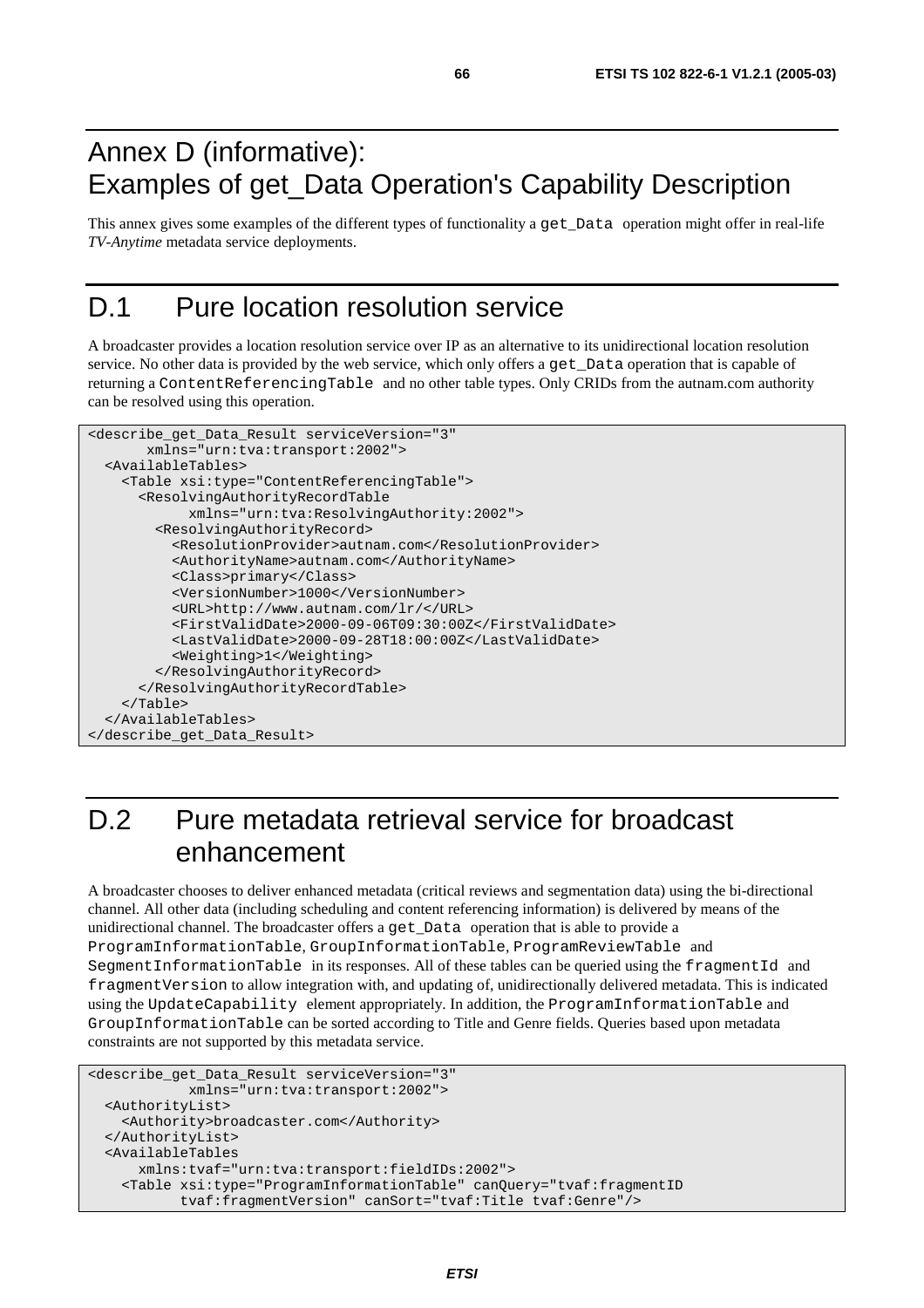```
 <Table xsi:type="GroupInformationTable" canQuery="tvaf:fragmentID 
            tvaf:fragmentVersion" canSort="tvaf:Title tvaf:Genre"/> 
    <Table xsi:type="ProgramReviewTable" canQuery="tvaf:fragmentID 
            tvaf:fragmentVersion"/> 
    <Table xsi:type="SegmentInformationTable" canQuery="tvaf:fragmentID 
            tvaf:fragmentVersion"/> 
  </AvailableTables> 
  <UpdateCapability versionRequest="true" invalidResponse="false"/> 
</describe_get_Data_Result>
```
### D.3 A rich metadata service that allows users to search for movies

The operation could be provided by a third party (e.g. IMDB.com) who creates its own CRIDs that can be resolved into creator CRIDs. This would require the web server to provide a get\_Data operation that supports searches for movies based on Title, Keywords, Genre and Actors/Directors. The operation also allows searches on an extended field: colour. The operation is able to return a ContentReferencingTable, ProgramInformationTable and ProgramReviewTable.

```
<describe_get_Data_Result serviceVersion="3" 
             xmlns="urn:tva:transport:2002"> 
   <Name>Barry Norman's Movie Recommendations</Name> 
   <Description>For dedicated movie fans. Find the latest reviews and 
ratings</Description> 
   <ExtendedFieldList 
          targetNamespace=http://www.barry-norman.com/tva-fields 
          xmlns:tva="urn:tva:metadata:2002"> 
     <FieldIDDefinition fieldID="Color" 
fieldDefinition="/tva:TVAMain/tva:ProgramDescription/tva:ProgramInformationTable/tva:Prog
ramInformation/tva:AVAttributes/tva:VideoAttributes/tva:Color/@type"/> 
   </ExtendedFieldList> 
   <AuthorityList> 
     <Authority>barry-norman.com</Authority> 
   </AuthorityList> 
   <AvailableTables> 
     <Table xsi:type="ContentReferencingTable"> 
       <ResolvingAuthorityRecordTable 
          xmlns="urn:tva:ResolvingAuthority:2002"> 
         <ResolvingAuthorityRecord> 
           <ResolutionProvider>barry-norman.com</ResolutionProvider> 
           <AuthorityName>barry-norman.com</AuthorityName> 
           <Class>primary</Class> 
           <VersionNumber>1000</VersionNumber> 
           <URL>http://www.barry-norman.com/tva</URL> 
           <FirstValidDate>2000-09-06T09:30:00Z</FirstValidDate> 
           <LastValidDate>2000-09-28T18:00:00Z</LastValidDate> 
           <Weighting>1</Weighting> 
         </ResolvingAuthorityRecord> 
       </ResolvingAuthorityRecordTable> 
     </Table> 
     <Table xsi:type="ProgramInformationTable" 
         xmlns:tvaf=urn:tva:transport:fieldIDs:2002 
         xmlns:ef=http://www.barry-norman.com/tva-fields 
         canQuery="tvaf:Title tvaf:Keyword tvaf:Genre tvaf:Role 
                    tvaf:GivenName tvaf:FamilyName ef:Color"/> 
     <Table xsi:type="ProgramReviewTable"/> 
   </AvailableTables> 
</describe_get_Data_Result>
```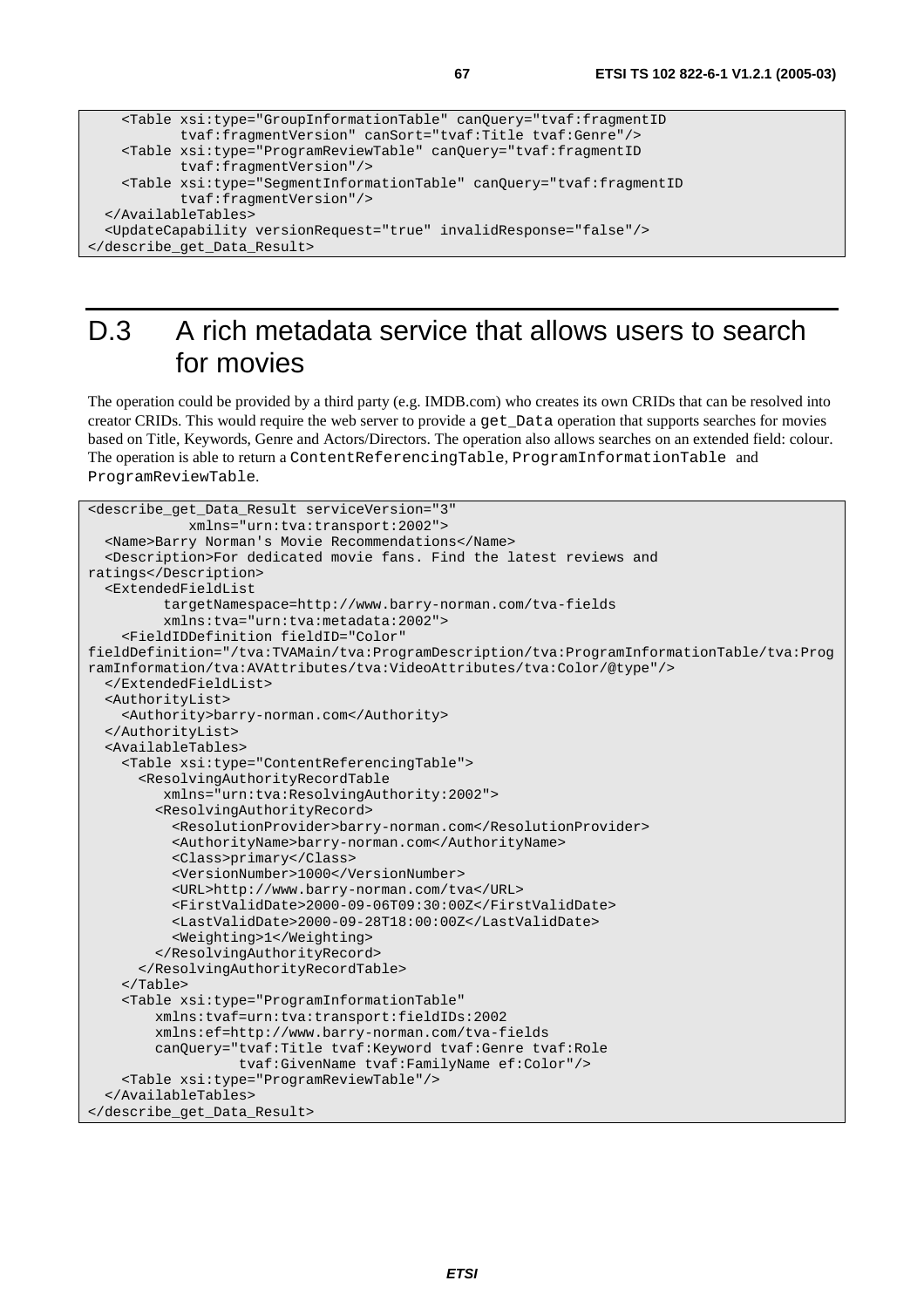#### D.4 Broadcaster provided metadata service used for constructing traditional EPGs

The metadata service allows querying for scheduling information, based upon the start time and content service of the programmes. The resulting ProgramLocationTable can be sorted according to the start time and channel of the programmes. Using the associated ProgramInformationTable a receiver can efficiently construct an EPG.

```
<describe_get_Data_Result serviceVersion="3" 
             xmlns="urn:tva:transport:2002"> 
  <AuthorityList> 
     <Authority>broadcaster.com</Authority> 
  </AuthorityList> 
  <AvailableTables 
        xmlns:tvaf="urn:tva:transport:fieldIDs:2002"> 
     <Table xsi:type="ProgramInformationTable"/> 
     <Table xsi:type="ProgramLocationTable" canQuery="tvaf:ServiceURL 
           tvaf:PublishedTime" canSort="tvaf:ServiceURL tvaf:PublishedTime"> 
       <AvailableLocations> 
         <Availability>P7D</Availability> 
         <ServiceURL>dvb://2.7d1.13</ServiceURL> 
         <ServiceURL>dvb://2.7d1.14</ServiceURL> 
       </AvailableLocations> 
     </Table> 
  </AvailableTables> 
</describe_get_Data_Result>
```
#### D.5 Pure metadata retrieval service for bi-directional channel

A third party or a broadcaster could deliver metadata using the bi-directional channel. The third party or the broadcaster offers a get\_Data operation that is able to provide a ProgramInformationTable, GroupInformationTable, ProgramReviewTable ProgramLocationTable, and SegmentInformationTable in its responses. The metadata service allows querying for scheduling information, based upon the start time, end time. The resulting ProgramLocationTable can be sorted according to the start time and channel of the programmes. All of these tables can be queried using the fragmentId and fragmentVersion to allow updating of the previously delivered metadata. This is indicated using the UpdateCapability element appropriately.

```
<describe_get_Data_Result serviceVersion="3" 
        xmlns="urn:tva:transport:2002"> 
   <AuthorityList> 
     <Authority>broadcaster.com</Authority> 
   </AuthorityList> 
   <AvailableTables 
     xmlns:tvaf="urn:tva:transport:fieldIDs:2002"> 
     <Table xsi:type="ProgramInformationTable" 
         canQuery="tvaf:fragmentID tvaf:fragmentVersion" 
         canSort="tvaf:Title tvaf:Genre"/> 
     <Table xsi:type="GroupInformationTable" 
         canQuery="tvaf:fragmentID tvaf:fragmentVersion" 
         canSort="tvaf:Title tvaf:Genre"/> 
     <Table xsi:type="ProgramReviewTable" 
         canQuery="tvaf:fragmentID tvaf:fragmentVersion"/> 
     <Table xsi:type="SegmentInformationTable" 
         canQuery="tvaf:fragmentID tvaf:fragmentVersion"/> 
     <Table xsi:type="ProgramLocationTable" 
         canQuery=" tvaf:fragmentID tvaf:fragmentVersion tvaf:PublishedTime" 
         canSort="tvaf:ServiceURL tvaf:PublishedTime"> 
       <AvailableLocations> 
         <Availability>P7D</Availability>
```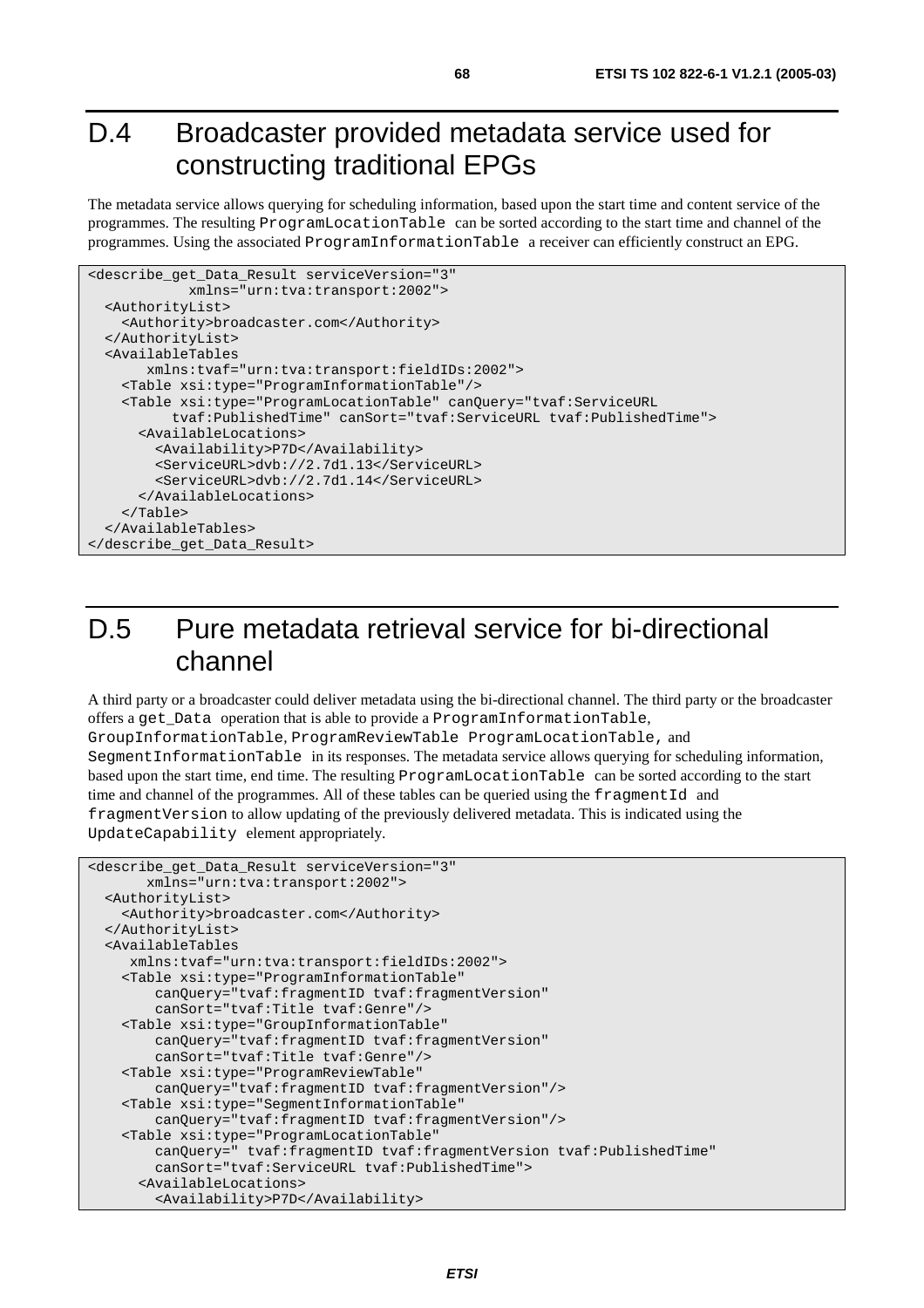<ServiceURL>dvb://2.7d1.13</ServiceURL> <ServiceURL>dvb://2.7d1.14</ServiceURL> </AvailableLocations> </Table> </AvailableTables> <UpdateCapability versionRequest="true" invalidResponse="true"/> </describe\_get\_Data\_Result>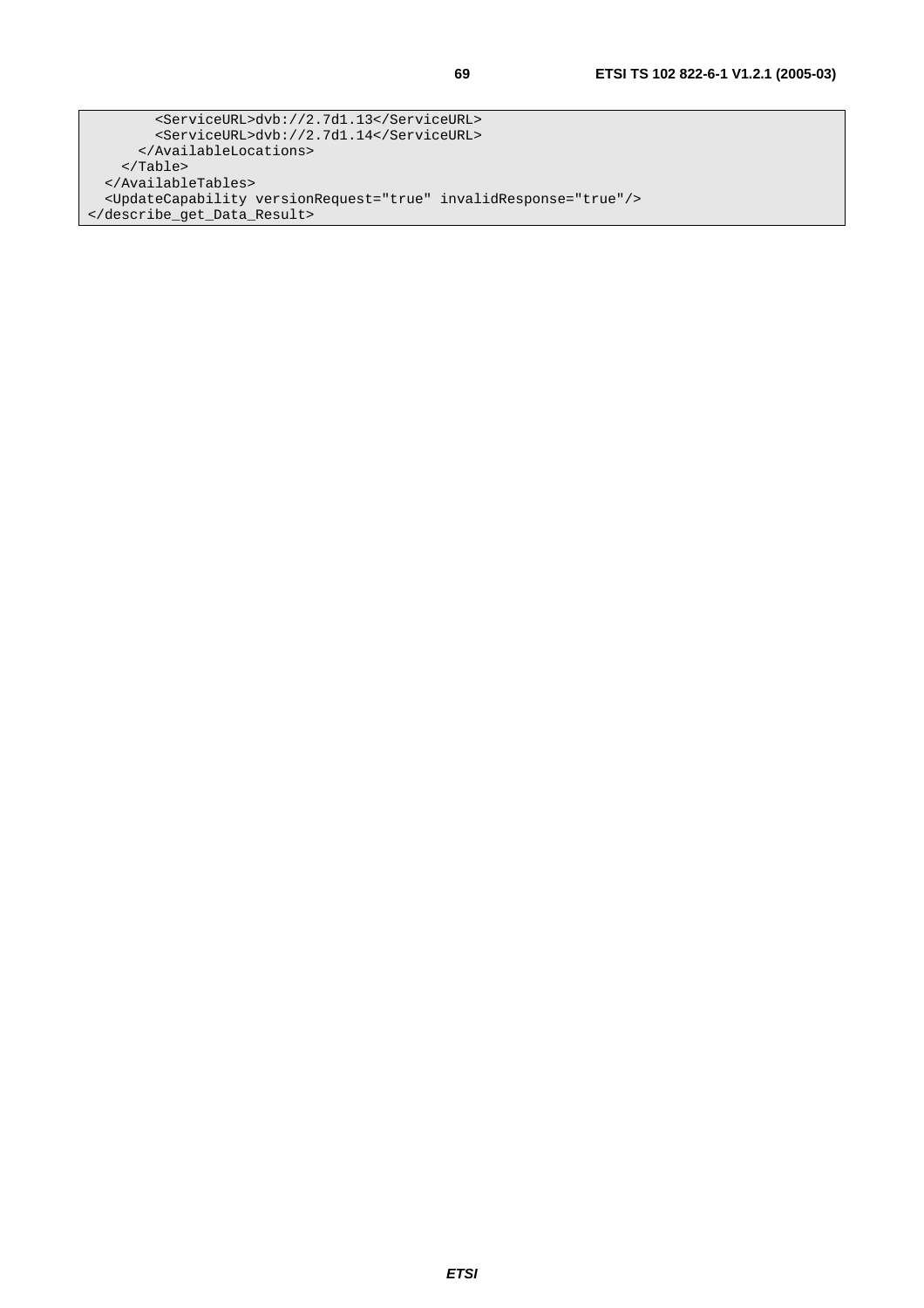### Annex E (informative): Use of BiM Encoded Metadata in Bi-directional Transport

This annex provides a framework for the OPTIONAL usage of BiM encoding of SOAP, within the context of *TV-Anytime* delivery of metadata over a bi-directional network. It ensures encodability of SOAP messages and interoperability between applications within that context.

## E.1 Applying BiM encoding

In order to apply BiM encoding to a SOAP message, one needs to have an XML Schema describing it. Given the constraints expressed in the present document and the schema it contains, a schema describing a complete SOAP message is produced to provide the SOAP specific parts that are missing. Once such a schema is obtained, BiM encoding functionality can be added in a non-intrusive manner as it is solely concerned with encoding and Content Negotiation (described in clause 6.3).

Similarly, additional SOAP headers MAY be defined using locally added schema definitions, but will be discarded otherwise, taking into account limitations imposed on SOAP listed in clause 6.1. Future versions of the present document may define SOAP headers either directly or by reference, in which case they will be added to the schema describing the complete SOAP messages.

## E.2 Negotiation of BiM Encoding

The HTTP 1.0 specification defines a mechanism allowing a user agent to reach an agreement with the server with which it is communicating based on the Accept-Encoding and Content-Encoding headers. This process is known as Content Negotiation. Clause 6.3 of the present document requires that clients and servers support the Accept-Encoding header, and that Content Negotiation take place between them so as to determine the best encoding.

In addition to this, clients and servers that choose to transfer data in a BiM encoded form SHALL flag BiM encoded content with a proper Content-Encoding header upon transmission, and SHALL NOT change the Content-Type corresponding to their content.

The content coding token corresponding to the BiM encoding is x-bim.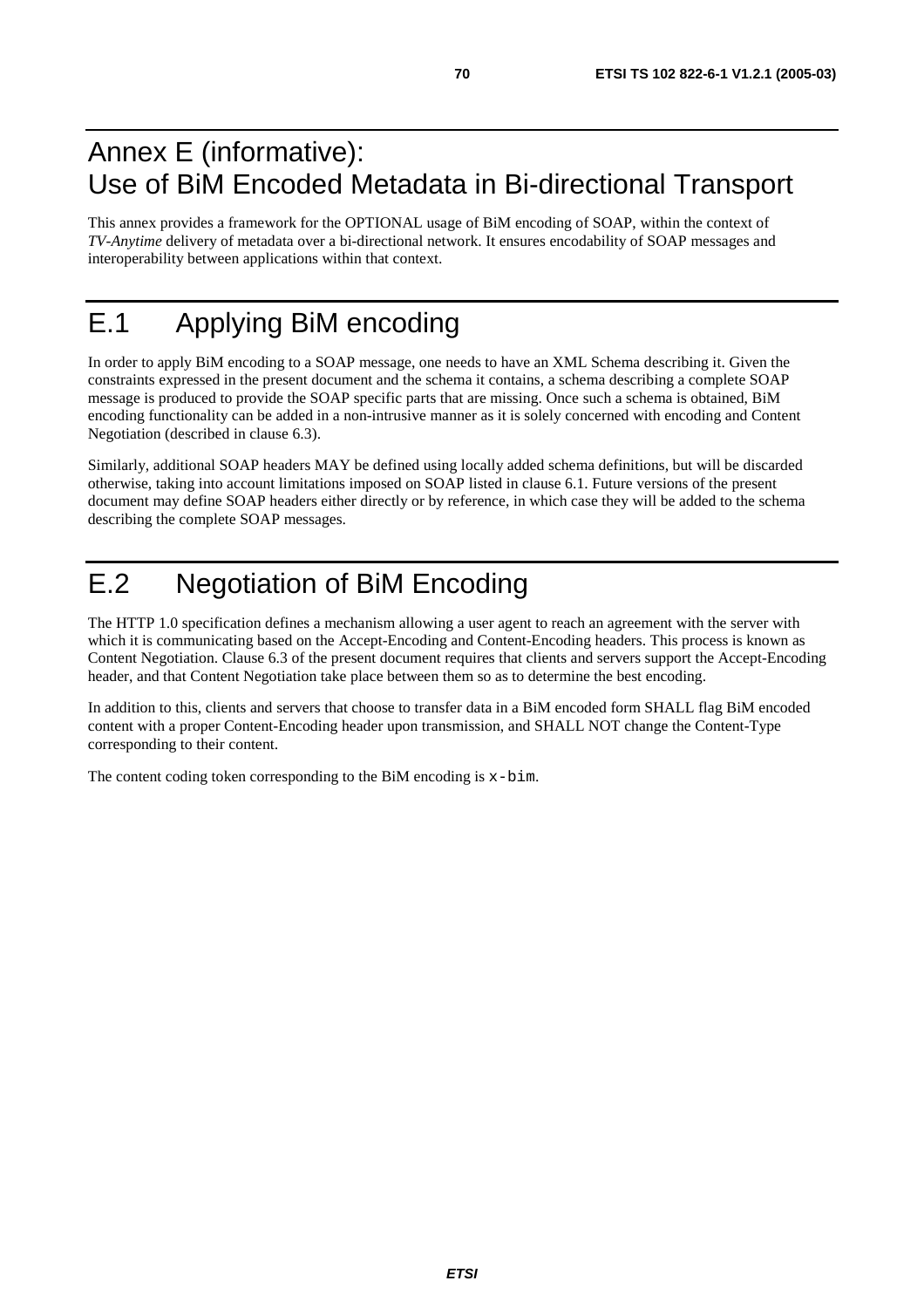- Documents are available from the *TV-Anytime* web site [http://www.](http://www.tv-anytime.org/)*TV-Anytime*.org.
- IETF RFC 1591: "Domain Name System Structure and Delegation", J. Postel.
- IETF RFC 2396: "Uniform Resource Identifiers (URI): Generic Syntax", T. Berners-Lee, R. Fielding, L. Masinter.
- The WS-Inspection and UDDI Relationship, W. A. Nagy, K. Ballinger. Available at: <http://www-106.ibm.com/developerworks/webservices/library/ws-wsiluddi.html>.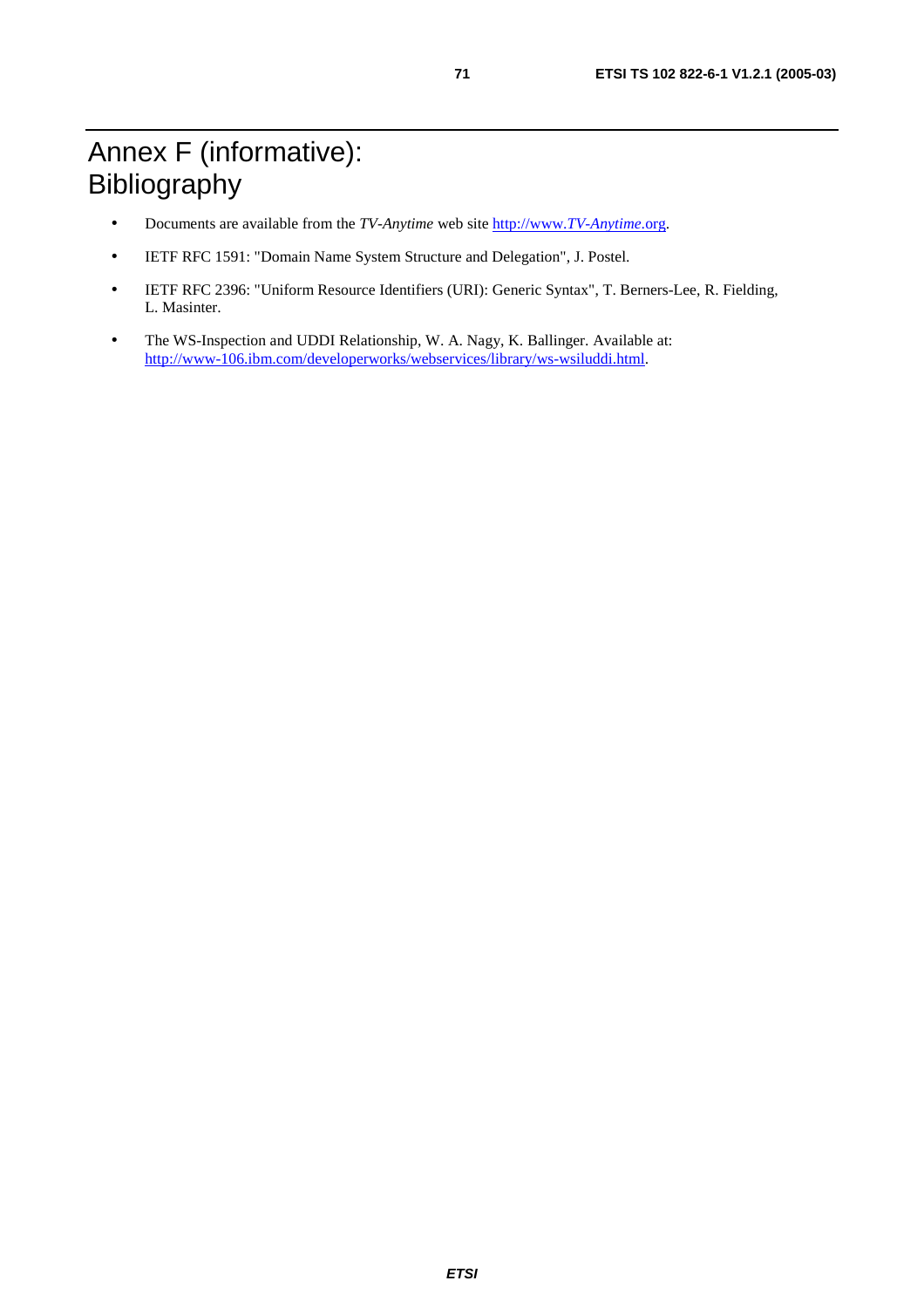# List of figures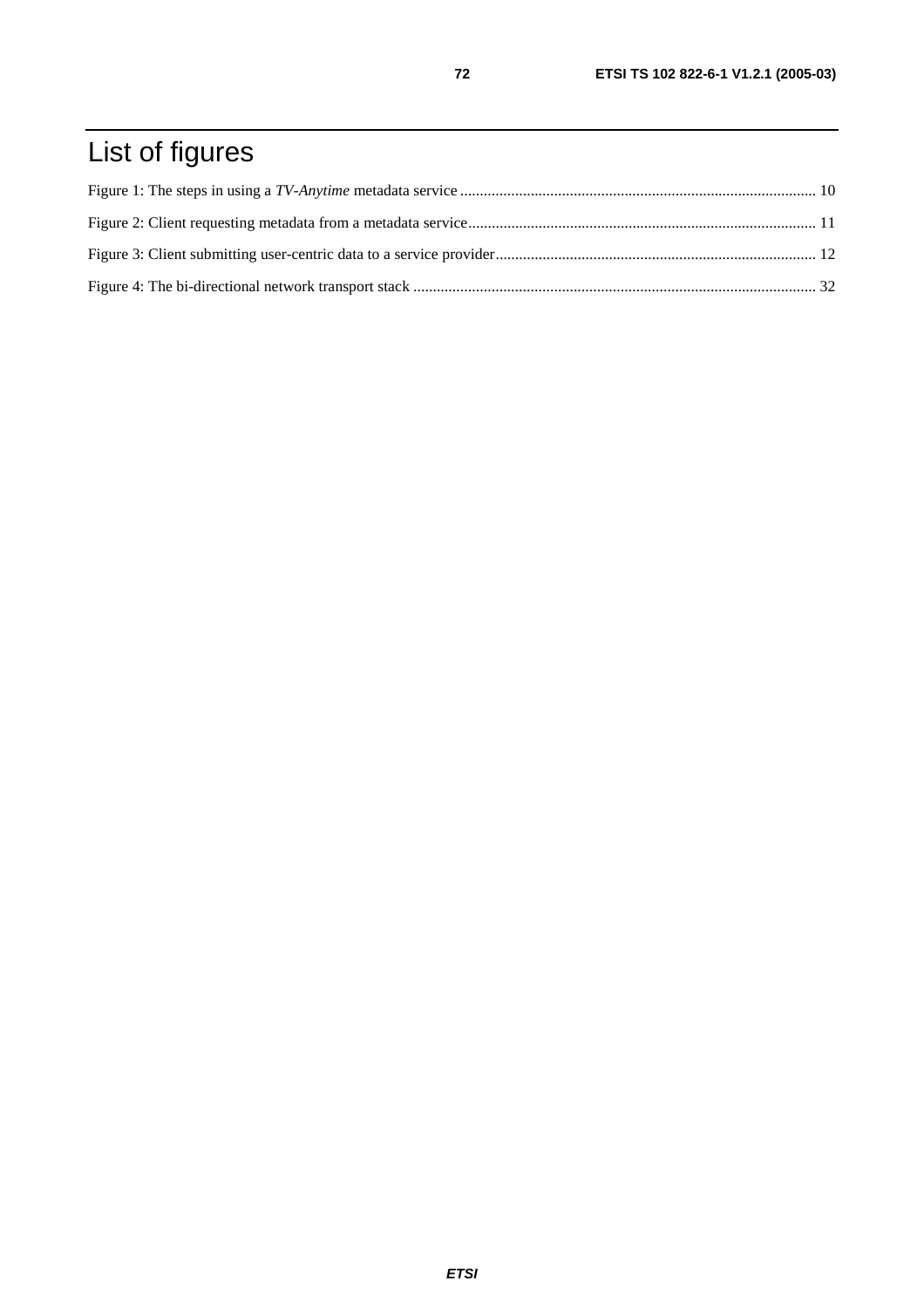## List of tables